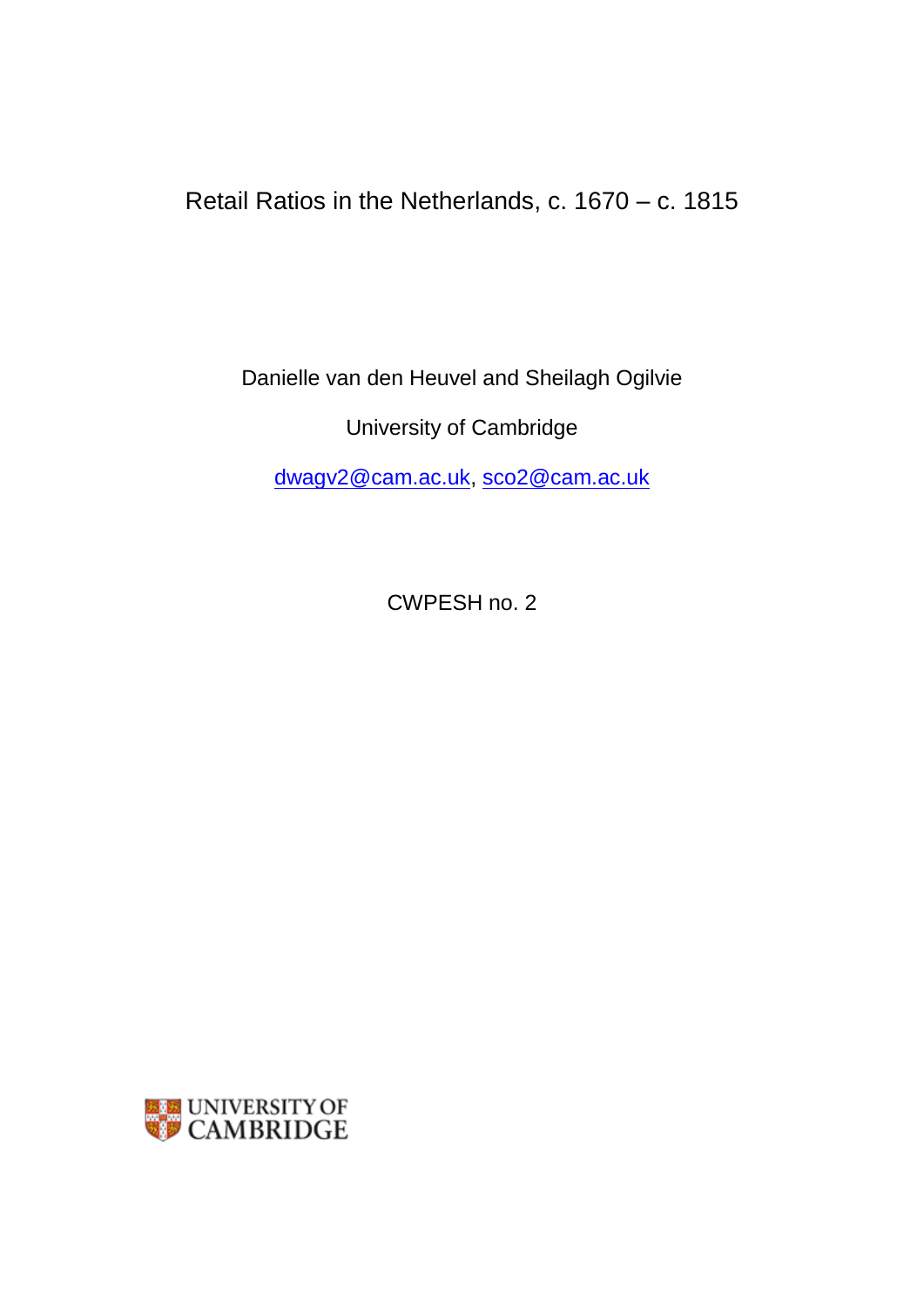Acknowledgements: We would like to thank Daniëlle Teeuwen for the collection of a substantial part of the data; Piet Lourens and Jan Lucassen for access to their Guilds Database; Jelle van Lottum for training and guidance on ArcGIS; Jeremy Edwards for his advice on the econometric analysis; and Jeremy Edwards, Oscar Gelderblom, Lex Heerma van Voss, Alexander Klein, Jelle van Lottum, Jan Lucassen, Jean-Laurent Rosenthal, and participants at the All-UC Conference 2011 on 'Space and Place in Economic History', for their comments on the paper.

Abstract: The Netherlands are thought to have pioneered an early modern 'Retail Revolution' which reduced the transaction costs of bringing market wares to wider social strata, facilitating the Consumer Revolution. This paper addresses open questions about this development using a commonly used quantitative benchmark – the 'retail ratio', defined as the number of retailers per 1,000 inhabitants. We present a large dataset of Dutch retail ratios and use them to show how the density of retailing in the Netherlands varied across space, over time, and with other local characteristics. We conclude by drawing broader implications of our findings for understanding the early modern Retail Revolution.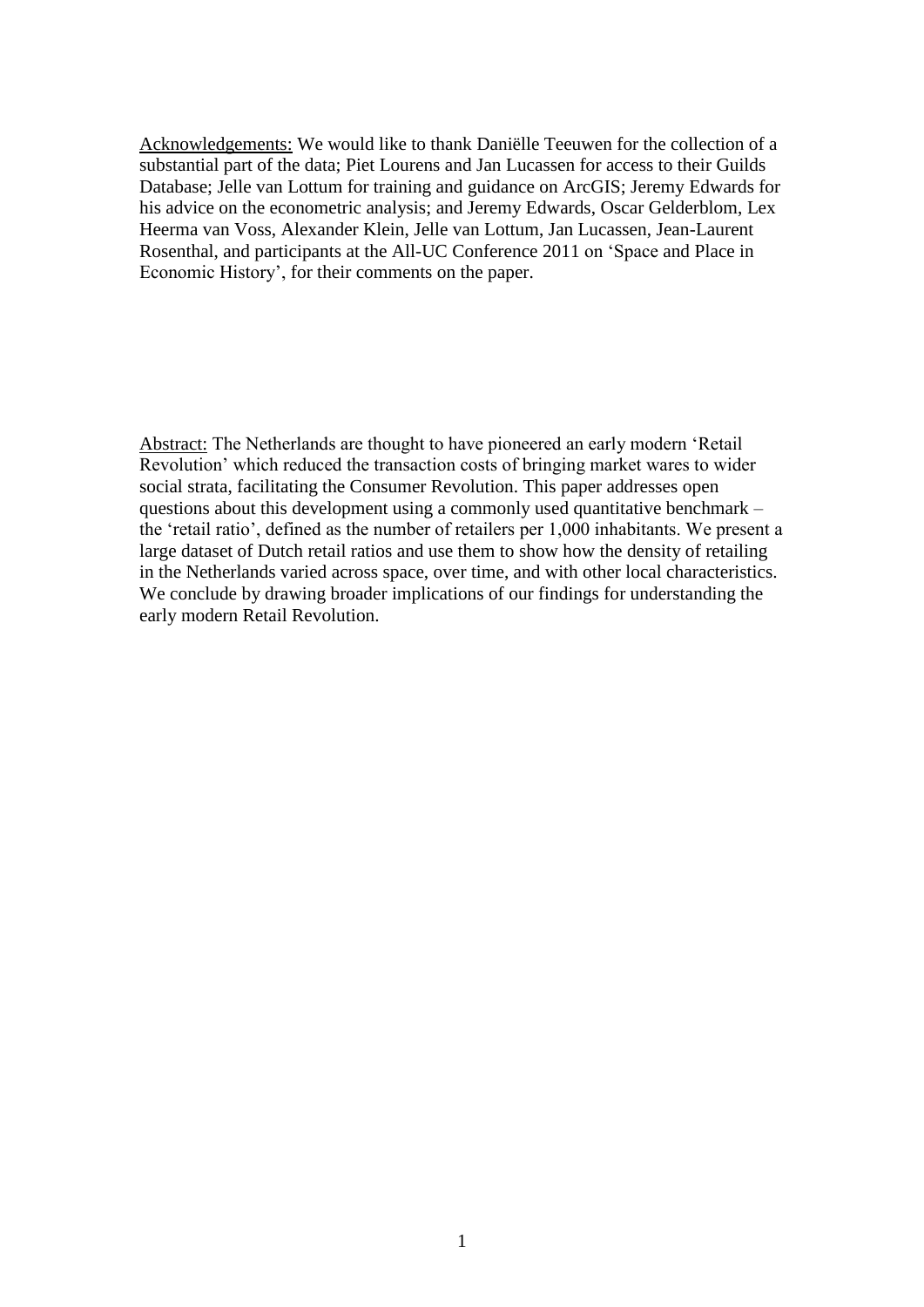## 1. Introduction

Expanding market consumption is widely held to have fuelled European economic growth before industrialization. Between 1650 and 1800, a 'Consumer Revolution' is thought to have seen the middling sort spending lavishly on luxuries and the poorer strata buying cheap fashions and comestibles, while in a parallel 'Industrious Revolution' the growing demand for market goods motivated households to reallocate time from leisure and household production to income-earning work.<sup>1</sup>

The Consumer and Industrious Revolutions not only needed people to shift into market work and earn more spending money. They also needed the commercial sector to reduce transaction costs, bringing new market wares within the reach of wider social strata. During this period, it is argued, European retailing underwent unprecedented growth and change. Shops, stalls, hawkers, and peddlers proliferated alongside established merchants, lowering the transaction costs of indulging in new market wares. The number of retailers grew, products for sale diversified, and shopping practices changed. $^{2}$ 

The Netherlands, specifically the Dutch Republic, is widely regarded as the first European country to have experienced this explosive transformation in retailing.<sup>3</sup> Yet this view is based largely on indirect evidence such as probate inventories and on case studies of shopkeeping in particular localities.<sup>4</sup> As a result, we still do not know precisely how the Dutch retail sector developed over time, whether the changes were equally dramatic everywhere in the country, and how retailing varied with local and regional characteristics.

This paper addresses these open questions using a commonly used quantitative benchmark: the 'retail ratio', defined as the number of retailers per 1,000 inhabitants.<sup>5</sup>

 $1$  McKendrick, Brewer and Plumb (1982); Berg (1999); De Vries (2008).

<sup>&</sup>lt;sup>2</sup> Shammas (1990); Mui and Mui (1989); Blondé et al. (2005); Stobart and Hann (2004); Blondé and Van Damme (2010).

<sup>3</sup> De Vries and Van der Woude (1997); De Vries (2008); Van den Heuvel (2007); Lesger (2001).

<sup>4</sup> Van Nierop (1953); Wijsenbeek (1987a); Streng (2001); Steegen (2006); Wijsenbeek (1987b); De Vries (1984); Kamermans (1999); Dibbits (2001).

<sup>&</sup>lt;sup>5</sup> Studies using this benchmark (or its reciprocal, the number of inhabitants per retailer) to examine the Consumer Revolution include Blondé and Greefs (2001), 207-29; Blondé and Van Damme (2006), 4, 18; De Munck (2010), 40; De Vries (2008), 170; De Vries and Van der Woude (1997), 581; Ogilvie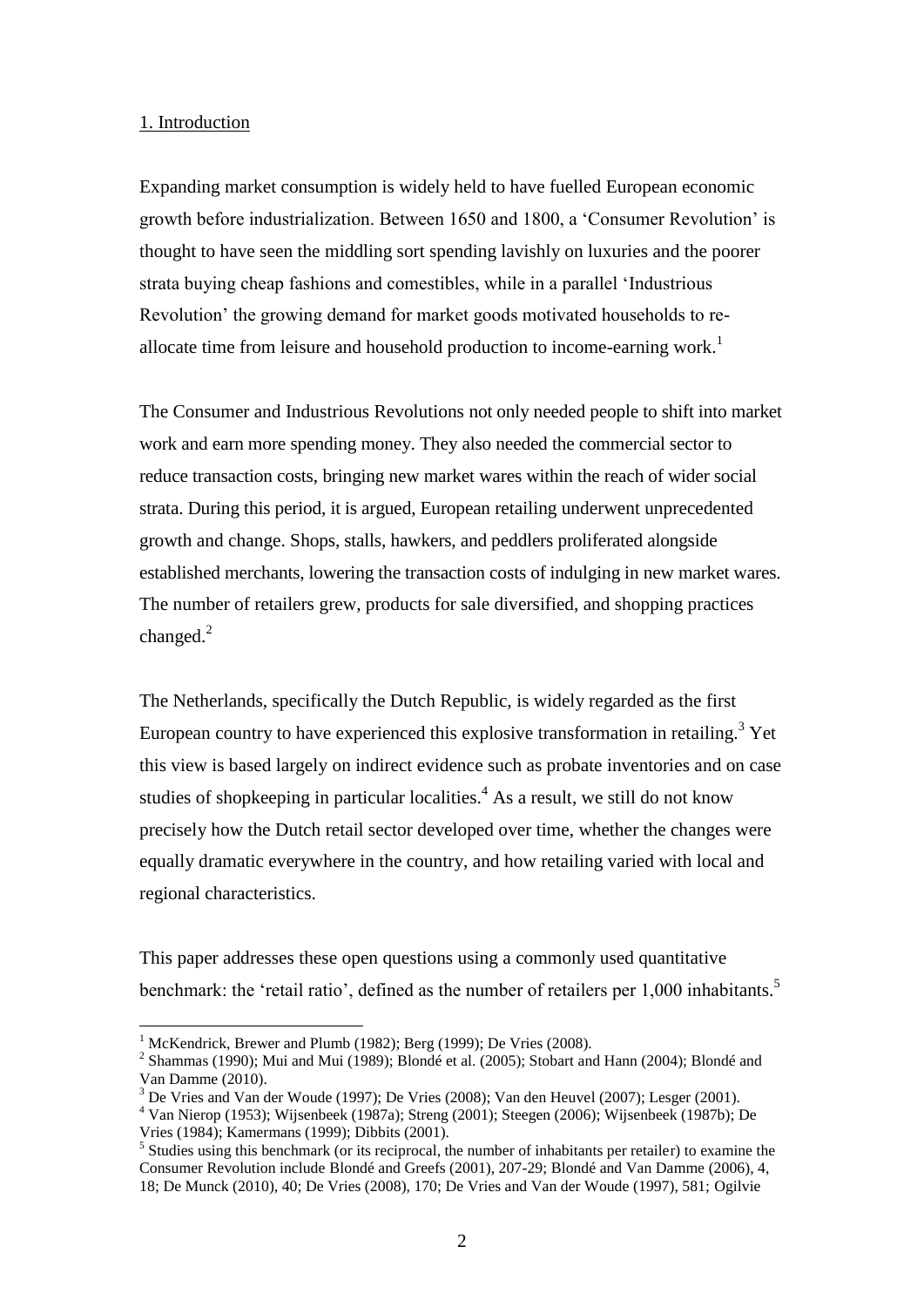Some retail ratios for the Netherlands have been collected in earlier studies, but they cover only a small number of dates and localities, and are concentrated in urban centres and the province of Holland, so they provide only limited insight into retail development across the country as a whole during the period of the Consumer Revolution.<sup>6</sup> We have collected and analyzed a much larger set of data on Dutch retail ratios. Our data span the period from 1639 to 1813 and include observations from the northern province of Friesland, the eastern provinces of Overijssel and Gelderland, the southern provinces of Brabant and Limburg, and – last but not least – the provinces of Holland and Zeeland in the west. Unlike many other data on retail ratios, ours do not focus primarily on cities, but also include numerous small towns, villages and hamlets, many of them located in the periphery rather than the economic centre of the country. We also seek to measure retail ratios more accurately, by including retailers who combined shopkeeping with another occupation. We use these data to show how the density of retailing in the Netherlands varied across regions, over time, and with other local characteristics such as settlement size. The paper concludes by drawing the broader implications of our findings for the early modern Retail Revolution.

# 2. The Dataset

 $\overline{a}$ 

The dataset is based on occupational and demographic information derived from local tax registers and censuses for more than 900 Dutch localities during the period 1639- 1813.<sup>7</sup> From the original registers and censuses we were able to incorporate into the dataset information on year, locality, province, population size, number of household heads, number of female household heads, and number of traders.<sup>8</sup> The number of traders was separated into different categories, to allow for analysis according to gender and by-employment. To the data extracted from the tax registers and censuses we added information on the presence of retail guilds, derived from the Database on Dutch Guilds 1200-1800 compiled by Jan Lucassen and Piet Lourens. Finally, all localities in the database were mapped using geographic information system software, from which geographical coordinates (corresponding to latitude and longitude) were

<sup>(2010), 301-04;</sup> Ogilvie, Küpker and Maegraith (2011); Van Aert (2007), 91-102; Van Aert and Van Damme (2005), 147-50; Van den Heuvel (2007), 141, 143.

 $6$  Cf. De Vries and Van der Woude (1997); Kamermans (1999); Van den Heuvel (2007).

 $<sup>7</sup>$  For an overview of the tax registers and censuses used to compile this dataset see Appendix.</sup>

<sup>&</sup>lt;sup>8</sup> When population numbers could not be derived from the original register we used Lourens and Lucassen (1997).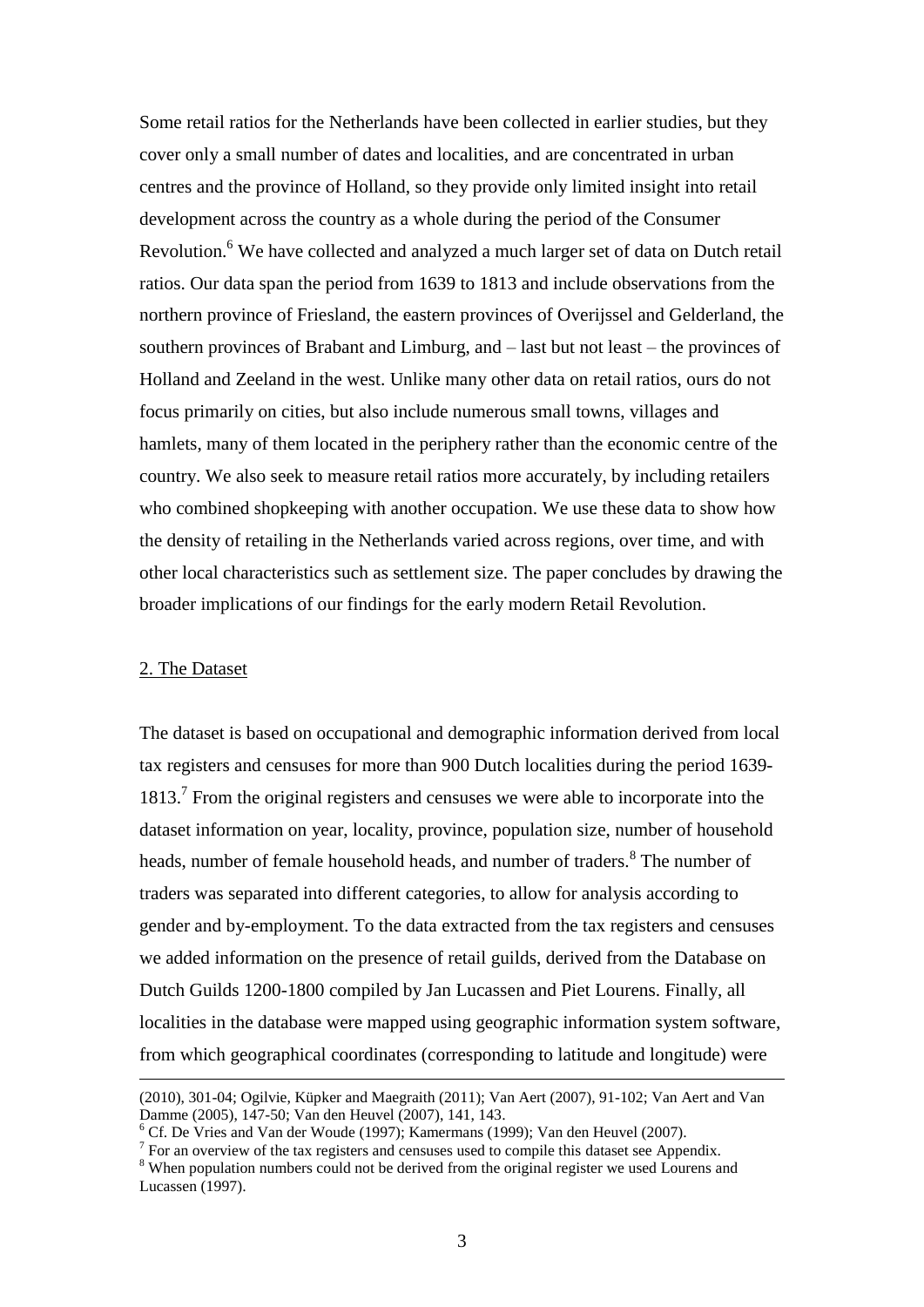extracted and added to the database for use as independent variables in the econometric analysis.<sup>9</sup>

Most estimates of retail ratios in historical economies are based on documents recording the main occupation of each individual or household. However, historians analysing occupational structure in the pre-industrial Netherlands have found that retailing was very common as a subsidiary occupation, in both rural and urban areas.<sup>10</sup> To obtain the most accurate estimate of retail ratios, we regarded it as important to include multiple occupations whenever these were documented. We recorded information on main and subsidiary occupations separately, for two reasons. First, this made it possible better to distinguish between those engaged in full-time and part-time retailing. Second, not all registers mention more than one occupation. As we cannot know whether this arose from less accurate registration of occupations or from the actual absence of multiple occupations, we regarded it as essential to analyse our data in two ways – first with all occupations included (a 'maximal' measure of retailing) and then with only the main occupation included (a 'minimal' measure). The subsidiary retailing occupations included in our 'maximal' measure of retailing reflected both subsidiary activities of household heads and separate activities by different household members, typically wives.

In addition to casting our net more widely than previous studies, by including subsidiary occupations, we also used a broader definition of retailing. We took into account all persons practising a commercial occupation autonomously, i.e. excluding only those working as employees in businesses headed by others and craftsmen retailing their own products. We included, of course, anyone whose occupational descriptor referred explicitly to retailing, such as 'winkelier' (shopkeeper), 'winkelhouder' (shop-holder), 'winkel' (shop), and '-verkoper' (a seller of a particular type of wares). But we also included anyone described as a wholesaler, such as '-koper' (a buyer-up of a particular type of wares) or 'handelaar' (trader), and anyone described as 'koopman' or 'koopvrouw' (male or female merchant). The terminology used to describe traders differed chronologically and geographically across the early modern Netherlands. Whereas a large variety of occupational descriptors existed for

 $9$  Localities were mapped using ArcGIS, from which geographical coordinates were then extracted.

<sup>&</sup>lt;sup>10</sup> Slicher van Bath (1977), 181; Roessingh (1965), 232; De Vries and Van der Woude (1997), 602.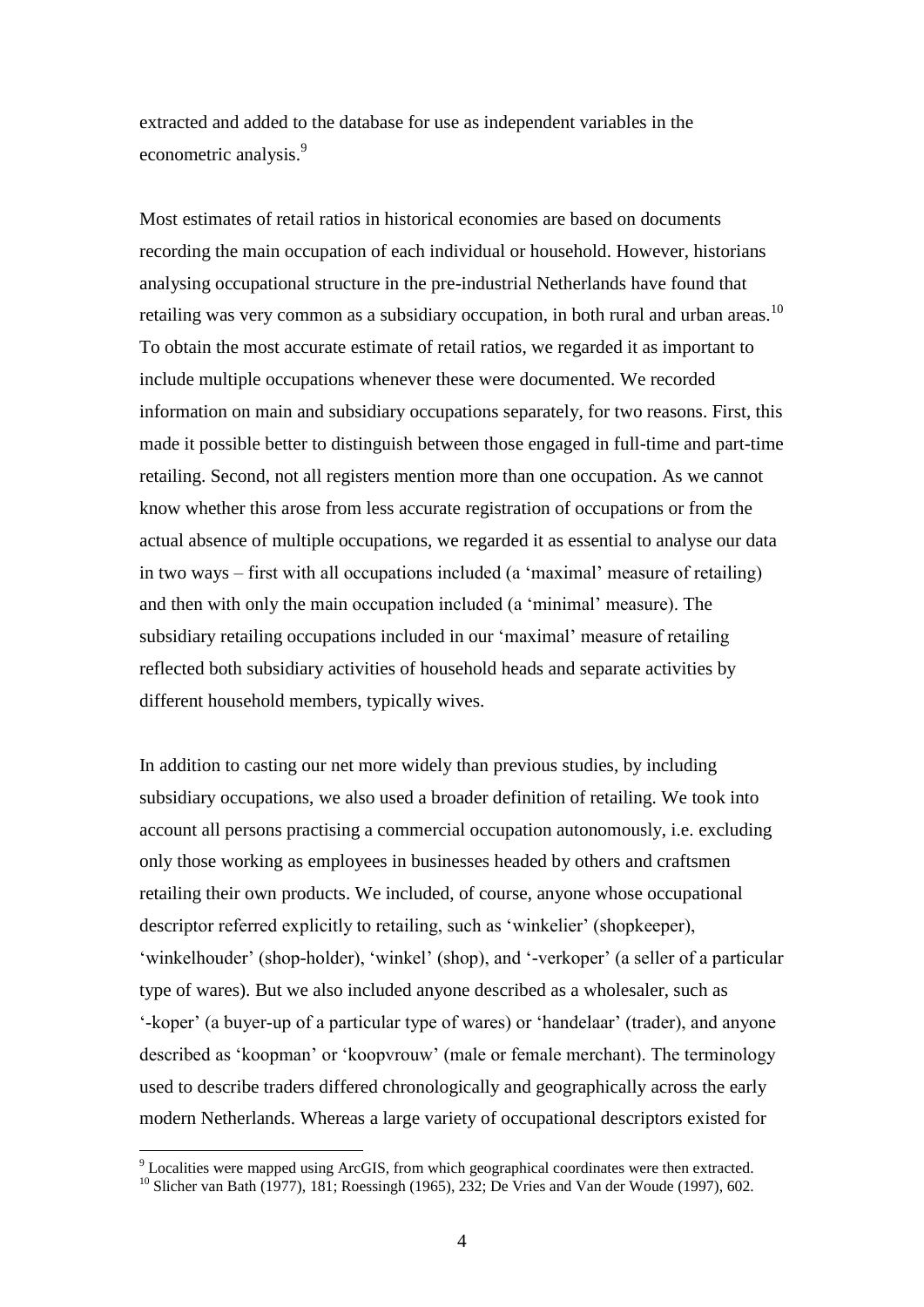traders in the large urban centres of Holland, a much narrower range was used in smaller provincial towns and rural areas. In tax registers from the eastern province of Overijssel, for example, we often only find traders registered as 'koopman' or 'koopvrouw' (male or female merchants), and from this alone we cannot establish whether that person engaged in retailing, wholesaling, or a combination of the two.<sup>11</sup> An additional reason to include all persons practising a commercial occupation is to facilitate future international comparisons: in a number of pre-modern European societies wholesalers and retailers were not recorded separately but were designated with an umbrella term for 'traders', a feature of archival sources which has led previous studies to include all traders in their calculations of retail ratios.<sup>12</sup>

The majority of the registers we use are sources that are accepted in the Dutch historiography as accurately reflecting the economic activities of heads of household.<sup>13</sup> However, we also take into account some registers, mainly from the nineteenth century, which have the potential of either over- or under-recording the number of retailers.

Five observations in our dataset are based on information from early nineteenthcentury registers of the Patent Tax.<sup>14</sup> The Patent Tax, introduced under French rule, required anyone practising a trade to pay a tax to the government to be allowed to do so.<sup>15</sup> People were classified into occupational categories according to the type of trade

 $11$  Van den Heuvel (2007), 31-4. In Amsterdam, according to Gelderblom (2000), 29-30, occupational descriptors obscure the actual activities of traders; he assumes that most people whose occupation was 'koopman' were probably specialized wholesalers, but that a number of them probably engaged in retail trade. In very large cities such as Amsterdam, by the late seventeenth century increasing levels of commercial specialization are likely to have led to the rise of specialized merchant-wholesalers who did not engage in any retail activities; but this is far less likely to be the case in smaller cities, towns, villages, and hamlets.

 $12$  For early modern Europe more generally, see Ogilvie (2010), 302 (Table 2). On the use of umbrella terms for 'traders' ('Handelsmann', 'Handelsleute') in an early modern German context, see Ogilvie, Küpker and Maegraith (2011), 60-1. For Dutch studies which also include 'merchants' as possible participants in retailing, see Kamermans (1999), 34; Harten (1971), 33.

<sup>&</sup>lt;sup>13</sup> See the following basic works in Dutch economic history which use these registers to reconstruct the occupational structure of various parts of the Northern Netherlands: Faber (1972); Harten (1971); Slicher van Bath (1977); Roessingh (1965); Van der Woude (1972). Faber (1972), 449-452, makes a passing remark expressing the view that the 1749 Friesland tax registers under-recorded persons working in the service sector. We find more persuasive the arguments advanced by Noordam (1994), 144-5, who argues that there is no reason to assume that people working in trade and transport were disproportionately under-reported in this register.

These are all settlements in North Holland: see the overview in the Appendix.

<sup>&</sup>lt;sup>15</sup> In the majority of the areas under scrutiny in this paper, including all  $\overline{5}$  localities for which it was used in our data set, the Patent Tax was introduced in 1806; in the southern part of the province of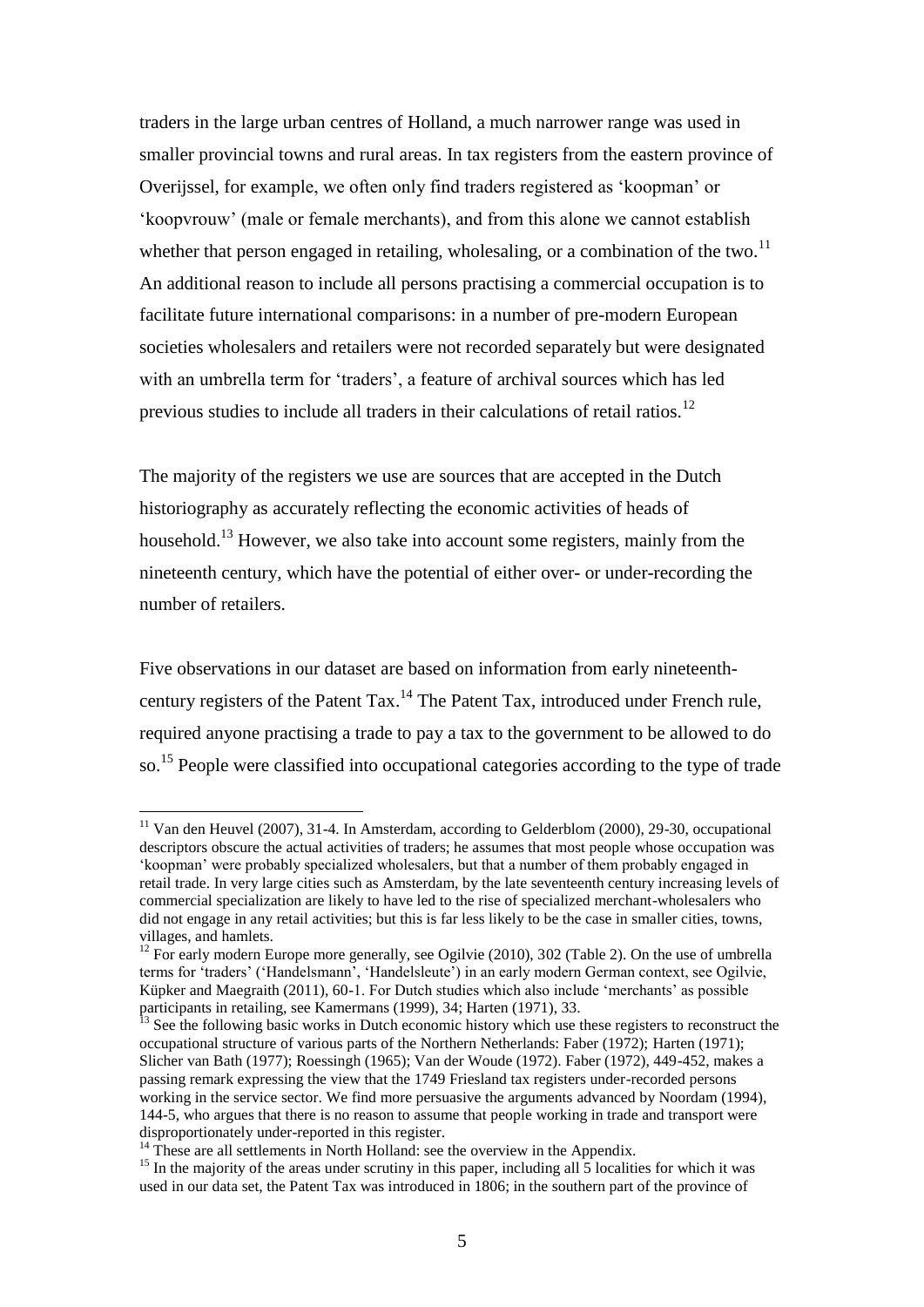and the income it generated, the higher-earning occupations generally paying a higher rate than the poorer ones.<sup>16</sup> This system had the potential for both over- and underrecording of occupations.

Over-recording could arise in several ways. If a person practised multiple, unrelated occupations, he or she was obliged to acquire multiple Patent licenses.<sup>17</sup> In 1806, the year the tax was introduced, some local councils were reported to be compelling people to buy too many licenses when they practised related trades.<sup>18</sup> As the law required all retailers and wholesalers, whether or not they were heads of household, to pay the licence tax, the Patent registers probably record higher numbers of traders in a certain locality than earlier tax registers which only recorded occupations of heads of household.<sup>19</sup> When a married couple practised a trade together *and* had entered into the legal status of marital community of property (which was the normal practice), the couple was only required to acquire one license; but if the couple did not have community of property, they might have to buy two licenses for their joint trade.<sup>20</sup> The Patent Tax Law also required registration not only of permanent residents practising each occupation, but also foreign workers and itinerant salesmen, in contrast to earlier tax registers which only recorded locals.<sup>21</sup>

However, the Patent Tax also had the potential for under-recording the number of retailers in a locality. For one thing, the existence of a tax created an incentive to conceal occupations to avoid payment, and the documents record various fraudulent practices both by taxpayers and by local authorities responsible for the administration of the law. There is certainly evidence of local residents seeking to avoid paying the Patent Tax on their occupations despite the heavy fines imposed on those who failed

Limburg the Patent Tax was introduced in 1796 after the incorporation of this territory by the French in 1795.

<sup>&</sup>lt;sup>16</sup> Several occupations were exempt from the Patent Tax, but none of them concerned wholesale or retail trade activities, so this does not affect the quality of our data.

 $17$  If one practised the same trade in more than one town, one only had to purchase one license. Nationaal Archief (NA), Collection Gogel, inv. no. 91.

<sup>18</sup> NA, Gogel, 91.

<sup>&</sup>lt;sup>19</sup> In late eighteenth-century Maastricht one category of retailers was exempt from paying Patent Tax: food hawkers, as they were deemed not to earn enough with their trade to pay the tax. This was however not the case in the early nineteenth century and therefore does not affect the outcome of the retail ratios we collected from the Patent Tax registers. Steegen (2006) 150; NA, Gogel, 91. <sup>20</sup> NA, Gogel, 91.

 $^{21}$  NA, Gogel, 91.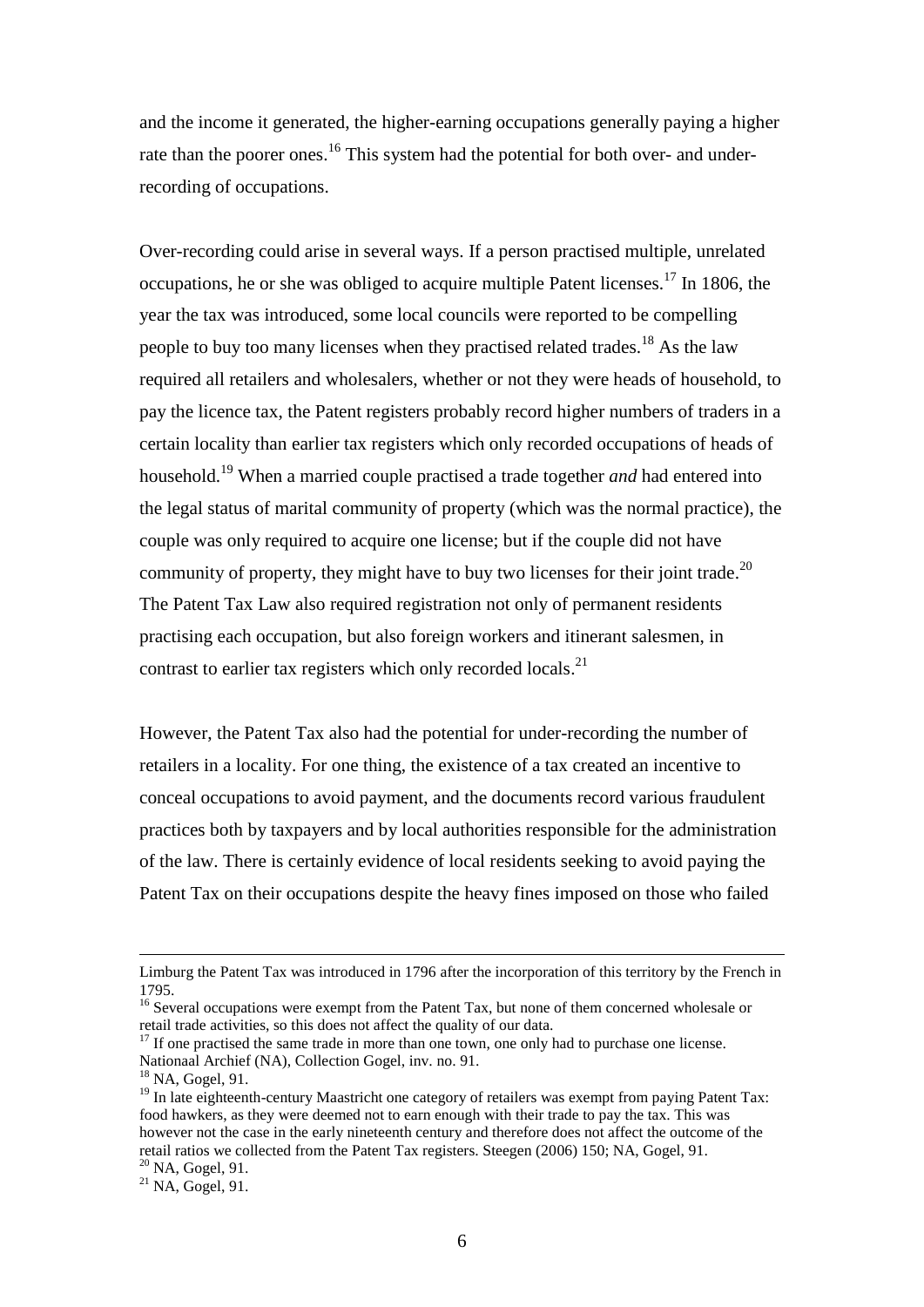to show their licence.<sup>22</sup> Foreigners and itinerants also sought to avoid the tax, as shown by complaints sent in July 1807 to the central government in The Hague alleging that foreign peddlers had been avoiding paying the Patent Tax by posing as sales assistants or business associates rather than independent salesmen.<sup>23</sup> A locally administered tax inevitably also creates incentives for corrupt behaviour by local officials who may turn a blind eye to practitioners on grounds of kinship, friendship, patronage, or outright bribery.

The Patent Tax thus contained the potential for both over-recording and underrecording of occupations, both via the legitimate enforcement of its regulations and via the incentives it created for locals, foreigners, itinerants, and tax-collectors to interpret registration flexibly or avoid it altogether. These pressures are likely to have affected the overall numbers of retailers recorded in the five observations in our dataset which are derived from Patent Tax registers. However, these examples show that distortions went both directions. It cannot be definitively concluded that the Patent Tax registers systematically either over-record or under-record retailers, but our assessment is that the pressures leading to over-recording slightly outweighed those leading to under-recording. We discuss below how we deal with this issue in the statistical analysis.

A second data source that needs careful consideration is the 1807/08 census, from which 124 observations in our database derive.<sup>24</sup> For 92 of these observations the originals of the census registers have not survived so we have to rely on the archival 'summaries' of the originals. These summaries almost certainly under-record retailers, as shown by a systematic comparison between originals and summaries for localities in which both sources survive.<sup>25</sup> A further potential problem is that the  $1807/08$ 

<sup>&</sup>lt;sup>22</sup> Steegen (2006), 151; NA, Gogel, 91. Steegen argues that for retailers and wholesalers in particular, due to the public nature of their trade it was very difficult to escape paying the Patent Tax. Steegen (2006) 156-7. See also Klep a.o. (1985) 19-20.

 $^{23}$  Van Lottum (2004), 39, also found that ambulant traders who were included in the Utrecht censuses of 1829 and 1839 were not always included in the Patent Tax registers.

 $^{24}$  This excludes the 5 observations for Zeeland, which are derived from Harten (1971), 57, 67-9, who regarded the 1807 census as a reliable source on numbers of retailers in Zeeland towns.

<sup>&</sup>lt;sup>25</sup> We found a substantial discrepancy between the original, the summary (*samenvatting*), and the summary of the summary (*verzamelstaat*). To give one example, for the Schiedam register, the summary (*samenvatting*) records 393 traders, while the summary of the summary (*verzamelstaat*) only records 329. The reasons for differences between the originals and the two levels of summary appear to have varied locally. In the Quarter of Leiden, the summaries appear only to include the first occupation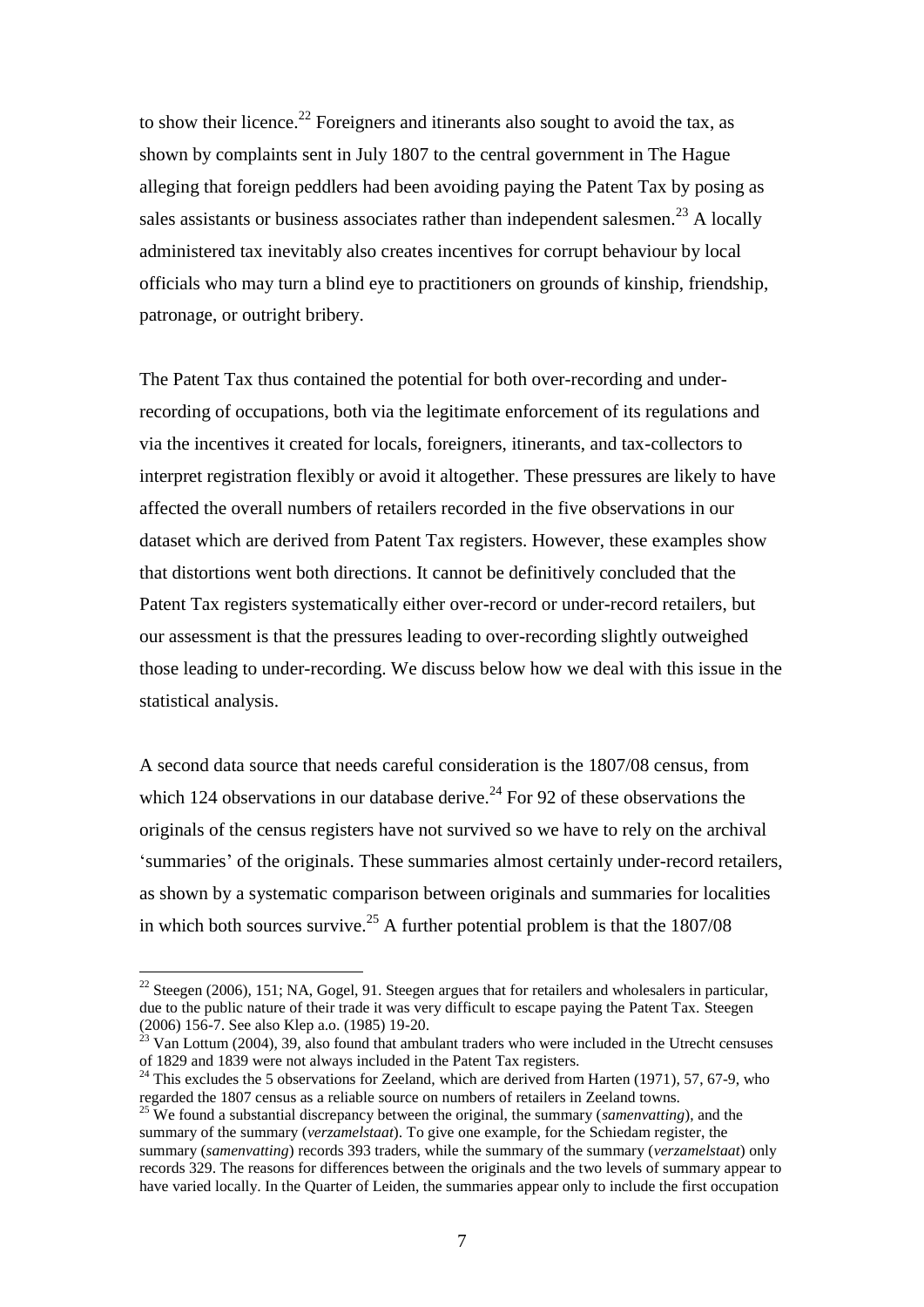censuses might have been compiled based on the Patent Tax registers (where these were available), rather than (re-)visiting and interviewing the inhabitants. We know that this happened when the late nineteenth-century population registers were compiled.<sup>26</sup> Although there is no direct evidence that this also occurred in the earlynineteenth-century censuses, we cannot completely dismiss the possibility. If it did occur in the 1807/08 census, then this would create the same potential for both overand under-registration of occupations as afflicts the Patent Tax registers themselves.

Our database thus includes 5 observations based on the 1806 Patent Tax registers (whose biases go in both directions, but may be slightly weighted towards overrecording), 92 based on the 1807/08 census summaries (which almost certainly underrecorded retailers), and 32 observations based on the 1807/08 census originals (which may rely on Patent Tax registers with the associated biases). We deal with this potential over- and under-recording by marking those observations as less reliable, and further indicating whether we regarded this bias to involve an over-estimation (in the case of the Patent Registers), an under-estimation (in the case of the 1807/08 registers for which only summaries were available), or a bias of indeterminate direction (mainly tax registers listing only those heads of household liable for taxation).<sup>27</sup> As discussed below, we carried out robustness tests on the regressions to evaluate whether the results were affected by data reliability; they were not.

of male household heads (excluding female heads and second occupations), while in the Quarter of Rotterdam the summaries seem only to include shopkeepers (excluding stallholders and other street vendors).

<sup>&</sup>lt;sup>26</sup> Klep a.o. (1985) 20-21.

<sup>&</sup>lt;sup>27</sup> We classified 134 observations as unreliable, 3 as overestimations, 119 as overestimations and 12 as ambiguous. The majority (118) were nineteenth-century observations. Of the 12 ambiguous observations, one (for Arnhem in 1749) was classified as ambiguous because it was based on the number given by Roessingh (1977) in his overview of retail services in the Veluwe and we do not know which traders he included. The other 11 observations we classified as ambiguous derived from *Klein familiegeld* tax registers known to list only those liable for taxation. These registers therefore include only a portion of the population and only a subset of household heads. As we do not know the actual size of the population, the actual number of household heads, or the economic activities of those not liable for taxation, the actual retail ratio could be either higher (if there were disproportionately many retailers among the less well-off portion of the population that is not included in the registers) or lower (if there were disproportionately few retailers among the less well-off).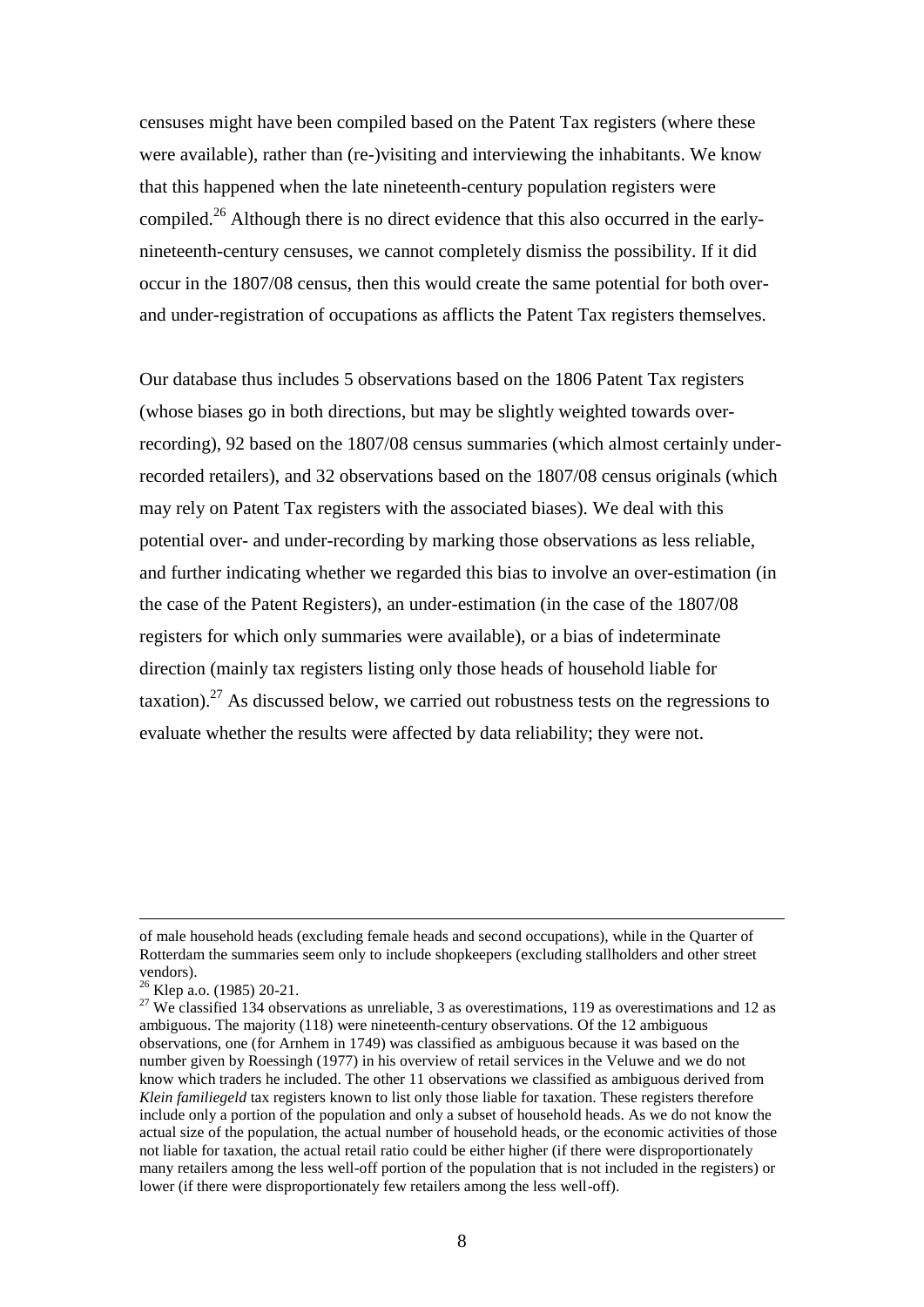#### 3. Characteristics of the Dutch Retail Ratio and its Determinants

In discussions of the early modern Retail Revolution, the Netherlands is regarded as being at the forefront of European development. The country not only had a wide and varied network of retail outlets as early as the second half of the seventeenth century, but its retail sector was characterized by features considered to belong to 'modern' retail systems. Studies of Dutch retailing between c. 1670 and 1750 have shown that the country's retailers were highly specialized, that shopping streets and neighbourhoods with dense concentrations of shops selling similar products were common, and that many retailers were selling new products such as printed cottons and 'colonial beverages' (coffee, tea, and chocolate) that became increasingly fashionable and widely desired in the course of the Consumer Revolution.<sup>28</sup>

Previous research has also suggested that in the Netherlands large numbers of people were involved in retailing relative to the overall population. By the mid-eighteenth century, for instance, Amsterdam is estimated as having had 18-23 retailers per 1,000 inhabitants, and similar levels are observed for the cities of Leiden and Zwolle.<sup>29</sup> Even higher retail ratios have been measured for the Brabant town of 's-Hertogenbosch in 1742 (37 per 1,000) and for towns in the province of Zeeland in 1807 (26.5 per  $1,000$ .<sup>30</sup> Nor were high retail densities limited to urban areas, as shown by some rural localities in the province of Holland which had retail ratios as high as  $26$  per  $1,000$ .<sup>31</sup> Ogilvie's recent comparison across 308 different early modern European localities found that the average retail ratio across 48 localities in the Netherlands covering the period 1639-1811 was a striking 22.9 per 1,000, significantly higher than the ratios observed for 190 localities in Germany, which varied between 3.7 and 7.7 per 1,000.<sup>32</sup> However, most of the Dutch observations in this comparison were for relatively large urban centres and for the province of Holland and thus may not accurately reflect retail density in the country as a whole.<sup>33</sup> Indeed, the data available on retailing in

 $28$  Van den Heuvel (2007), 181-187; Lesger (2007); Van Aert and Van den Heuvel (2007); Van den Heuvel and Van Nederveen Meerkerk (2010).

 $^{29}$  De Vries and Van der Woude (1997), 581; Van den Heuvel (2007), 143.

<sup>30</sup> Harten (1971), 33; Van den Heuvel (2007), 143.

 $31$  Van den Heuvel (2007), 143.

<sup>32</sup> Ogilvie (2010), 302 (Table 2).

<sup>&</sup>lt;sup>33</sup> Retail ratios for scattered localities, regions and dates are reported in Kamermans (1999), 34 (Krimpenerwaard 1807 1.51 per 1,000 (shopkeepers only), 2.32 (shopkeepers and merchants)); Harten (1971), 33 (Zeeland 1807 rural areas 6.4, towns 26.5; total 13.9 (shopkeepers only) rural areas 8.9,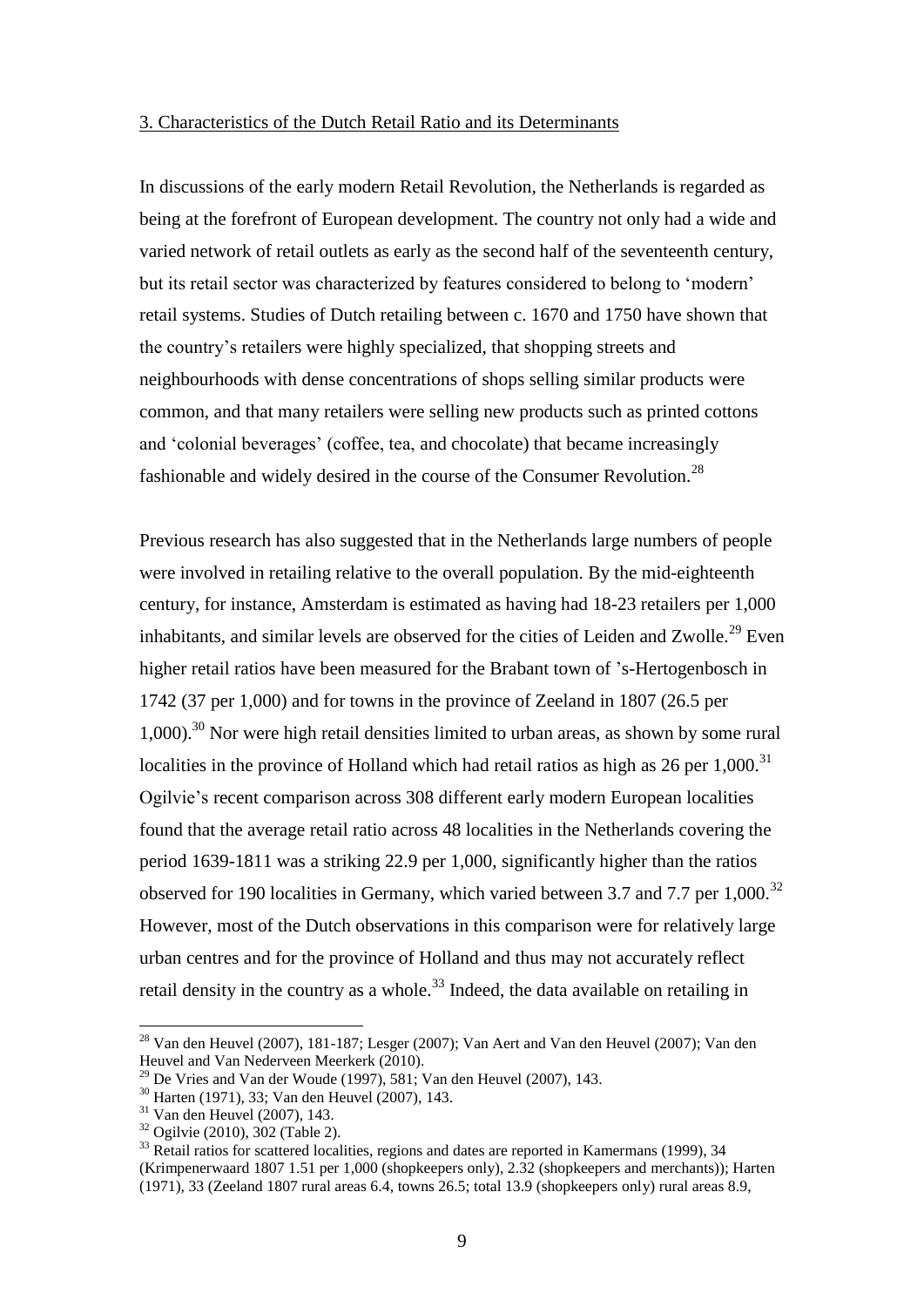areas of the Netherlands outside the core province of Holland point to a substantial variation in retail ratios, not only between urban and rural areas, but also across the country.<sup>34</sup> Unfortunately, many of these data are only available at an aggregate level and as a result provide little insight into local and regional variation, or into the factors that may have given rise to such variation.<sup>35</sup> Here we broaden the analysis to the Netherlands at large, explore different definitions of the retail ratio, and investigate how retail density varied with other factors.

We collected 966 observations of retail ratios for different Dutch localities between 1639 and 1813. Not all observations had information on all the variables of interest outlined in the description of the dataset above, but three large data subsets proved suitable for analysis. The first consisted of 959 observations, for which full information was available on all variables of interest except for two: whether retailing was the main occupation and the sex of the household head. The second subset consisted of 873 observations, for which full information was available on all variables, including whether retailing was the main occupation, but not the head's sex. The third subset consisted of 751 observations for which full information was available on all variables, including whether retailing was the main occupation and head's sex. We describe the characteristics of the three datasets in detail below.

## 3.1. Measures of the Retail Ratio

 $\overline{a}$ 

Retail ratios varied considerably across early modern Dutch localities, as Table 1 shows. The 'maximal' retail ratio (which includes retail by-employments) varied from 0 to over 112 per 1,000 inhabitants, with a mean of just over 8 for the large data subset and just over 6 for the smaller data subsets. Even the 'minimal' retail ratio (which excludes by-employments) covered a very considerable range, from 0 to over

towns 33.8, total 18.5 (shopkeepers and merchants)); Van den Heuvel (2007), 143 (Zwolle 1742 22 per 1,000; Leiden 1749 24 per 1,000; 's-Hertogenbosch 1742 37 per 1,000, Graft 1748 21 per 1,000, Winkel 1742 26 per 1,000, De Zijpe 1742 12 per 1,000); De Vries and Van der Woude (1997), 581 (Amsterdam 1742 (estimate) 18-23 per 1,000); Slicher van Bath (1977), 170 (Overijssel 1795 10.25 per 1,000 (10.72 including by-employments)); Roessingh (1965), 228 (Veluwe 1749 5 per 1,000); Van der Woude (1972), 300 (Noorderkwartier 1811 16 merchants and shopkeepers per 1,000).

<sup>34</sup> Harten (1971), 33; Slicher van Bath (1977), 170; Roessingh (1965), 228; Kamermans (1999) 34. <sup>35</sup> Another problem with the rural data presented in existing historiography is that it is not usually clear which types of traders are included – retailers only, retailers and wholesalers, retail by-employments, and so on.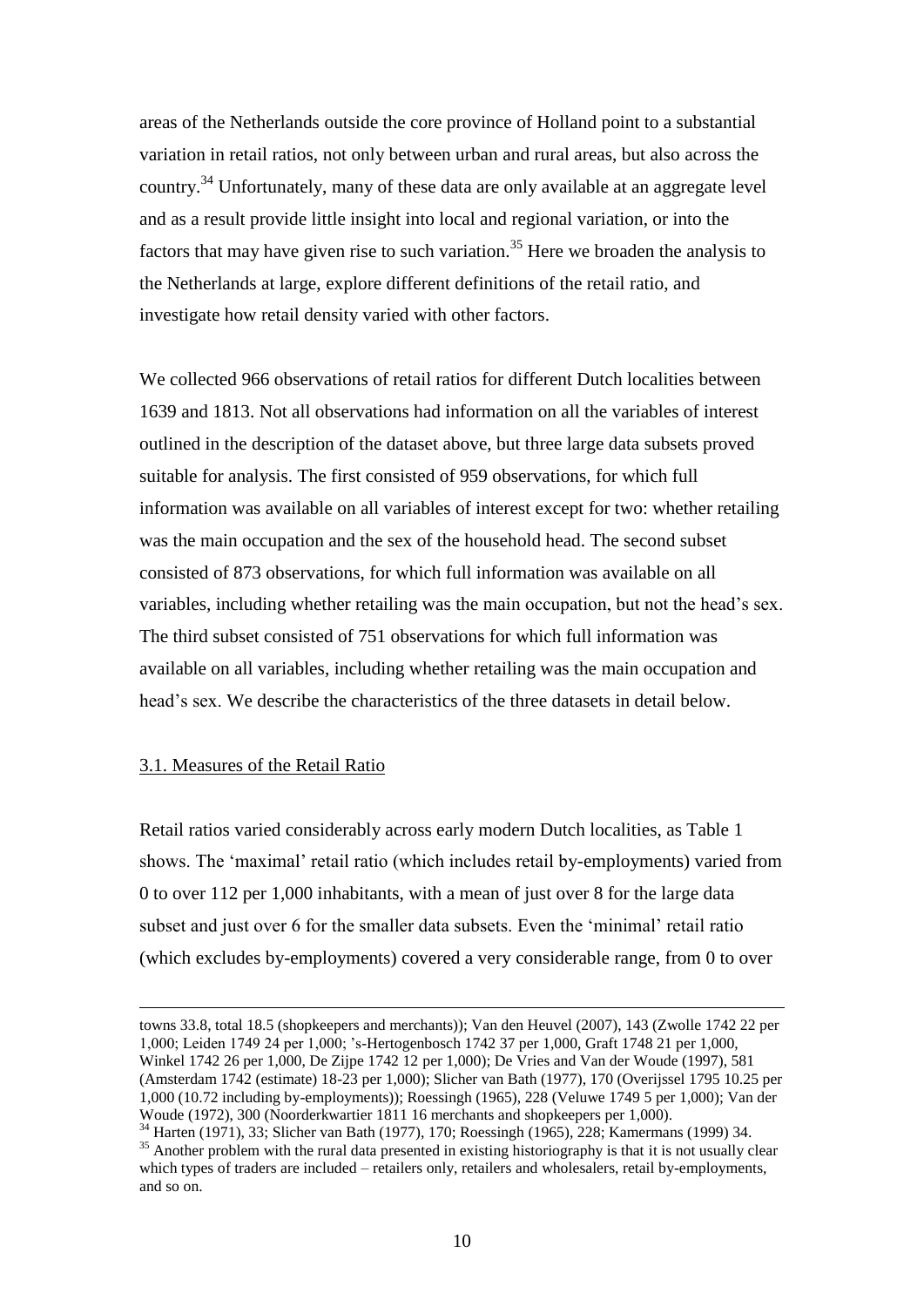82, but unsurprisingly with a lower mean of around 5. For both measures of the retail ratio, the distribution was skewed towards the lower end of the distribution in all data subsets, as shown by the fact that the median was zero or nearly so. Even for the 'maximal' measure of the retail ratio, about half of all localities had zero retailers, and for the 'minimal' measure this rose to c. 55 per cent.

Differences in retail ratios among localities are likely to result from differences in other factors. For instance, the localities in our dataset varied greatly not just in their retail ratios but also in their dates of observation, their population sizes, and their geographical location. Perhaps the settlements with low or zero retail ratios had a low density of retailing because they were observed at earlier dates, had fewer inhabitants, were located in particular areas of the country, or had other features which deterred retailers or their potential customers. What values did these characteristics take for the localities in our dataset?

### 3.2. Settlement Size

In theory, the population size of a locality might be expected to increase retail density in several ways. First, larger settlements may have higher average incomes, increasing the demand for retailing, since Engel's Law predicts that richer consumers will spend a higher share of their incomes on tertiary goods (such as retail services) than will poorer ones.<sup>36</sup> Second, larger settlements have the potential for a more extensive division of labour, creating a demand for retailers to reduce exchange costs between producers and consumers of different goods. Third, larger settlements tend to function as central places for the surrounding region, exchanging secondary goods and tertiary services for rural primary products.<sup>37</sup> Fourth, larger settlements are widely held to create economies of agglomeration – positive externalities in the form of improved information flow, specialization, division of labour, or the ability to attract more suppliers and customers than a single producer could alone. On the other hand, large cities can also suffer from *diseconomies* of agglomeration through congestion, pollution and other negative externalities; perhaps more relevantly for pre-modern societies, larger towns and cities may suffer from diseconomies of scale arising from

 $\overline{a}$ <sup>36</sup> Wrigley (2011), 9-10.

 $37$  Christaller (1933).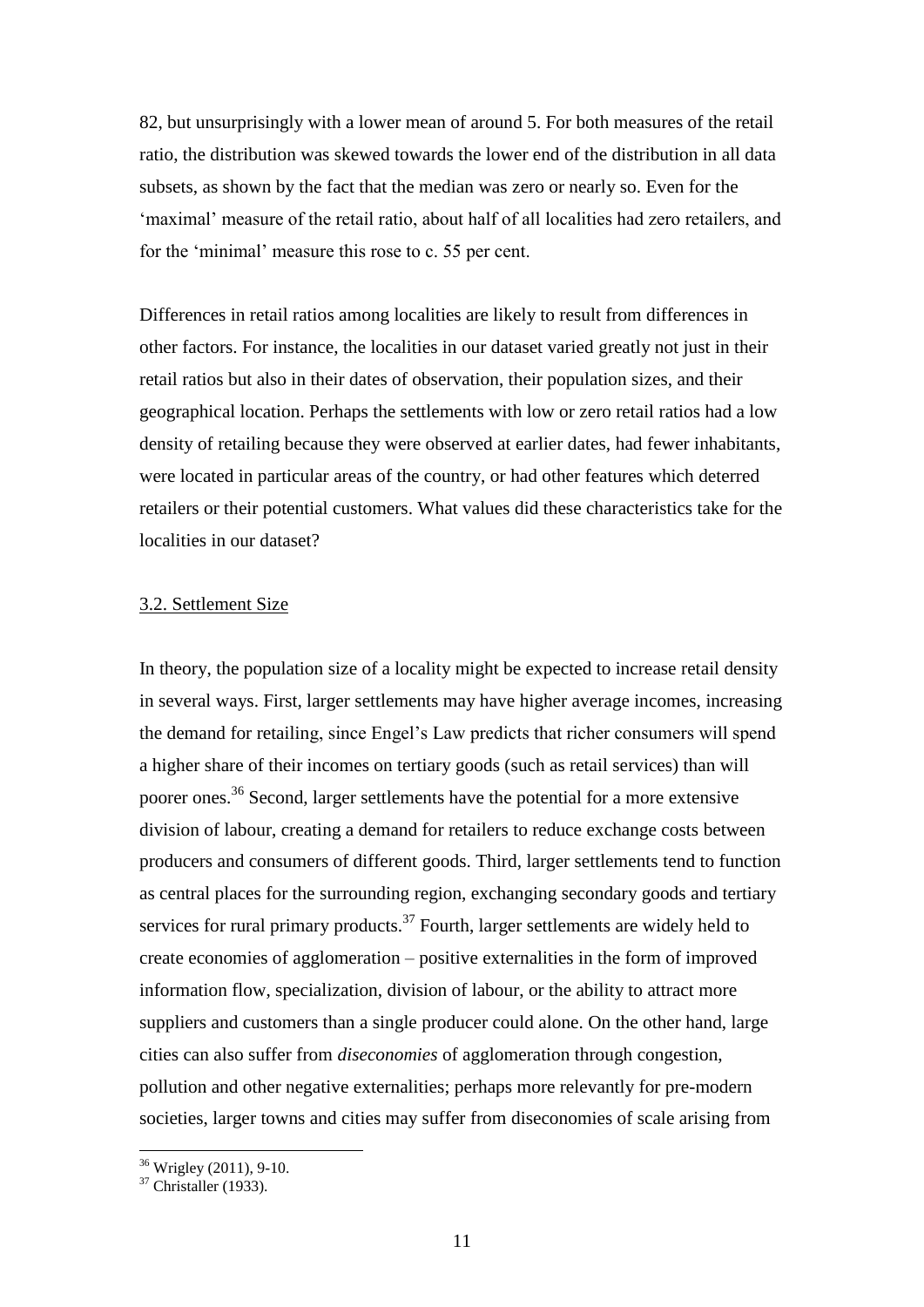competition, shortage of labour, or lack of flexibility.<sup>38</sup> Furthermore, the Dutch countryside is also supposed to have commercialized in this period, which may diminish the expected impact of the population size of a locality on its retail ratio.<sup>39</sup> On the whole, however, since the early modern period saw the decisive shift from periodic fairs to continuous urban markets in Europe, combined with rapid urbanization specifically in the Netherlands, we would expect economies of agglomeration to have predominated over diseconomies in this period.<sup>40</sup>

In addition, there is the possibility that settlement size affected retail density differently in different geographical regions. Some region-specific features might have widened the gap in retailing between large and small settlements. In more highly urbanized provinces of the Netherlands, for instance, the provision of retail services in large urban centres might have acted to stifle retail development in the surrounding countryside, increasing the difference in retail density between large and small settlements and thus increasing the coefficient on settlement size.<sup>41</sup> A further possibility is that in Dutch provinces with stronger urban privileges institutional constraints might have increased the costs and risks of village retailing, widening the retail gap between large and small settlements. Although guilds in the Netherlands did not extend their controls into the countryside to the extent observed in other early modern European societies such as Germany, there is evidence that retailers' guilds in some Dutch towns did exert power over nearby villages. In 's-Hertogenbosch, for instance, the retailers' guild legally obliged anyone wishing to operate a retail establishment in the neighbouring village of Den Dungen to obtain guild membership.<sup>42</sup> Guild admission requirements could be particularly burdensome for villagers, who were usually poorer than townspeople and typically operated more modest retail establishments. Where an urban guild was able to impose barriers to entry to rural retailing, this could maintain a significant gap in retail density between town and country.

 $38$  Fujita and Thisse (1996).

 $39$  As pointed out by De Vries (2008), 93-5, 128.

 $40$  De Vries (1984).

 $41$  Faber found this in early sixteenth-century Friesland. Faber (1971), 96.

<sup>&</sup>lt;sup>42</sup> Gemeentearchief 's-Hertogenbosch, Archief van het kramers- en tingietersgilde, inv.no. 183.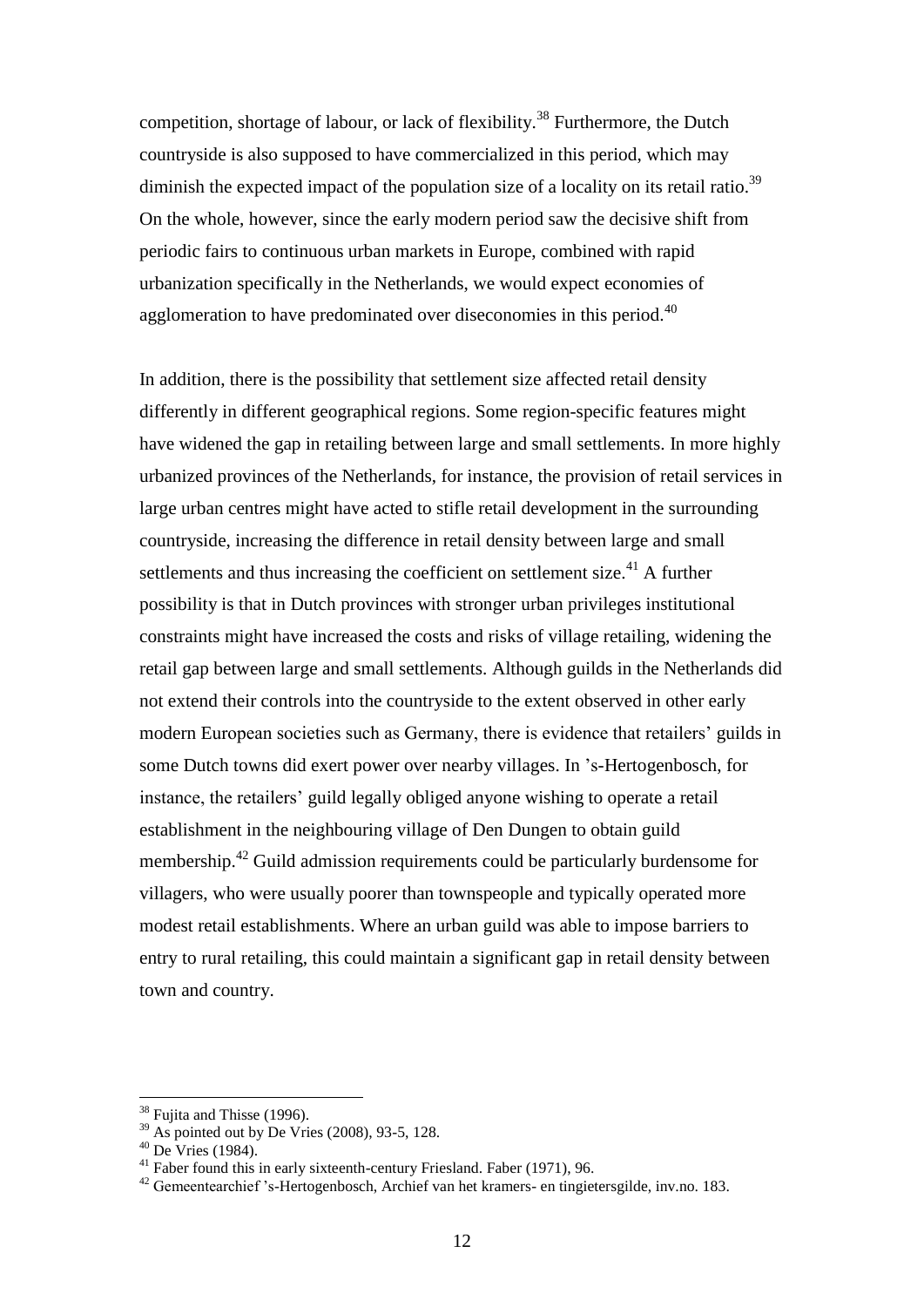On the other hand, there were region-specific features with the potential to narrow the retail gap between large and small settlements. In more highly urbanized Dutch provinces, the abundance of urban retail services might not have substituted for village shops but instead have acted as an inspiration to inhabitants of the surrounding countryside, causing villagers to demand retail outlets closer to home, where they would be able to purchase consumer goods similar to those for sale in the towns, albeit on a smaller scale, reducing the difference in retail density between large and small settlements. Furthermore, in Dutch provinces where city-dwellers adopted the fashion of setting up country houses (*buitenplaatsen*), the difference in retail density between cities and smaller rural settlements might have been diminished by the demand of these urban outsiders for retail services near their country houses similar to those they were accustomed to at home in the city.<sup>43</sup> In the provinces of Holland and Utrecht, where wealthy townspeople bought land and built country houses in areas surrounding the cities to spend the summer to escape from the heat and smell, the temporary but recurring influx of urban dwellers with money to spend might have provided a stimulus to village retailing, narrowing the gap in retail density between town and country.<sup>44</sup> Conversely, the relative lack of burghers' country houses in central or eastern Dutch provinces might have prevented this diffusion of urban behaviour into villages, sustaining a wider gap between town and country. Including interaction terms between settlement size and province in our regressions enables us to explore these countervailing hypotheses about possible geographical determinants of the gap in retail density between town and country in different regions of the Netherlands.

Previous studies of early modern European retailing have understandably focused mainly on large urban centres.<sup>45</sup> Not only were substantial changes in the retail sector (both an expansion of its size and an alteration of its character) first observed in cities, but many of the archival sources that provide an insight into the early modern retail sector are records of various retailers' guilds. As these guilds were mostly found in

<sup>43</sup> Schama (1991) 290-4.

<sup>&</sup>lt;sup>44</sup> Cf. the remark by Braudel on the demand for retail services from wealthy Dutch townspeople living in country houses during the summer. Braudel (2002) 78.

<sup>&</sup>lt;sup>45</sup> The historiography of early modern retailing can be divided into two strands which unfortunately show little overlap: some historians focus on stationary retailing, mainly in urban centres (for examples, see footnote 26), while others focus on ambulatory retailing, mainly in rural areas and over long distances, e.g. Spufford (1984); Oberpenning (1996); Fontaine (1996).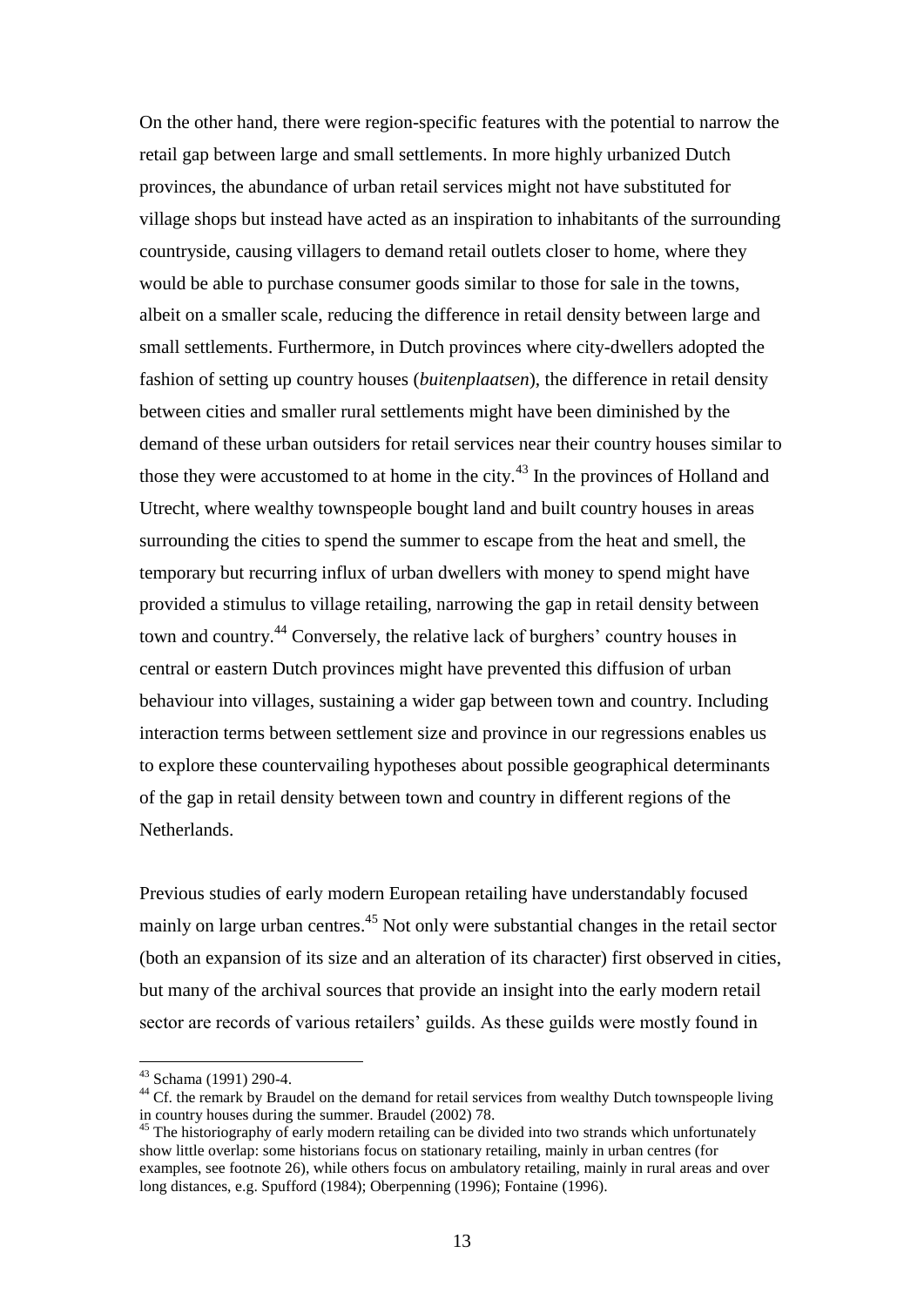large urban centres, the focus of the historiography on retail growth has been on urban developments.<sup>46</sup> Despite important work on retail growth in rural areas of the Netherlands by Slicher van Bath, Roessingh, De Vries, Van der Woude, Faber, Harten, and Kamermans, these findings have not fully found their way into the wider debates on retail development in the Dutch Republic.<sup>47</sup> This emphasis on urban retailing is reflected in the fact that the mean population size of the 308 European localities whose retail ratios were analyzed by Ogilvie was over 14,000 and the median was nearly 1,600. For the 48 Dutch localities in that dataset, the mean population size was 9,995 and the median was 2,134. Even though Ogilvie's dataset did include some smaller Dutch localities, and even though her econometric analyses did control for settlement size, that study focused primarily on urban centres and its findings may not apply to villages or even small country towns. <sup>48</sup>

By contrast, as Table 1 shows, the localities in our Dutch dataset cover the whole range of population sizes from very small (a hamlet of 5 inhabitants) to very large (a city of 67,000). In the largest data subset, the mean population is c. 970 and the median 285; the smaller data subsets have means of 700-780 and medians of 216-265. In the largest data subset, one-fifth of localities have fewer than 100 inhabitants, twothirds have fewer than 500, and over four-fifths have fewer than 1,000; in the smaller data subsets, the proportion of small localities is even higher. Due to unavailability of data, the outstandingly large city of Amsterdam, which had a population of 220,000 during most of the period under study, is excluded from our dataset.<sup>49</sup> While it is regrettable that no data on retail ratios are available for Amsterdam, it also means that our results are not skewed by the inclusion of such an extraordinary – probably unique – place.

<sup>46</sup> Examples are Stegeman (1991); Jongman (1951); Streng (2001); Steegen (2006); Van den Heuvel (2007); Van den Heuvel (2008). Also several M.A. theses have been written on the basis of such guild records: see Bot (1996); Peters (1987); Becker (n.d.). For the Southern Netherlands, see Blondé and Greefs (2001); Van Aert (2007); Van Damme (2007).

 $47$  Exceptions are Van den Heuvel (2007) which compares retail density and levels of specialization in retailing between rural and urban areas; and De Vries (2008), which connects it with the theory of the Industrious Revolution.

<sup>48</sup> Ogilvie(2010), 302 (Table 2).

<sup>&</sup>lt;sup>49</sup> For Amsterdam only two tax registers have survived, one for 1580 and one for 1742, both of which only include 5 per cent of household heads. The population of Amsterdam was 219,000 in 1680, 242,326 in 1720, 220,000 in 1742 and 221,000 in 1795. On this, see Van den Heuvel (2007) 279, 283.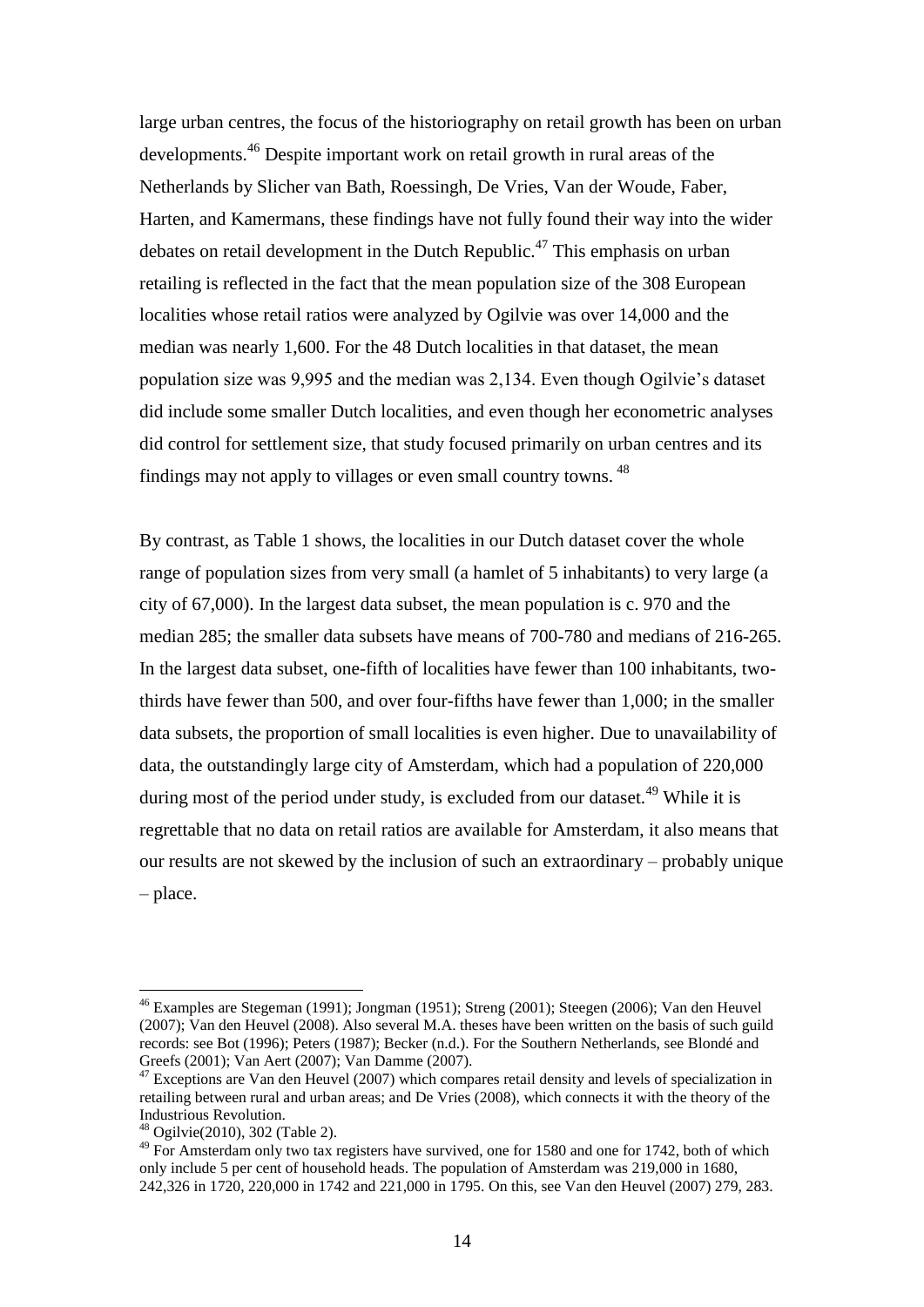This wide range of variation in our Dutch dataset, and the inclusion of many small localities, enables us to go beyond existing literature to explore the development of retailing in both urban centres and the countryside. This is particularly important because the early modern period is supposed to have seen wider social strata, including rural ones, becoming involved in market production (as part of the Industrious Revolution) and in market consumption (as part of the Consumer Revolution). Did they also participate in the Retail Revolution? Our data enable us to explore this hypothesis systematically for the first time.

# 3.3. Time

 $\overline{a}$ 

Superficially it might seem obvious that retail density should also have increased as time passed. For one thing, economic growth would be expected to cause retailing to expand because of Engel's Law, according to which, as incomes rise, people will spend a larger share of their income on 'luxuries' which include more secondary and (especially) tertiary products. Secondly, the early modern period in particular is supposed to have seen a Commercial Revolution, part of which should have involved a rise over time in retail density. Thirdly, during the early modern period the Dutch Republic acquired colonies in the West and East Indies, which provided direct access to new consumables for which demand expanded over the seventeenth and eighteenth centuries. Finally, studies of Dutch inventories show that during the early modern period there was an increasing tendency for people to shift away from durable products towards items with a much shorter lifespan, giving rise to a pattern of replacing household goods and clothing on a regular basis.<sup>50</sup> This in turn is thought to have made fashion more important, in turn stimulating frequent purchases of goods and increasing demand for the services of retailers in the course of the early modern period. 51

However, there are problems with this simple hypothesis of unidirectional expansion of retailing over time. One complicating factor is that growing commercialization will not necessarily bring in its wake a proliferation in the number of retail establishments

<sup>50</sup> De Vries (1974); Kamermans (1999); Dibbits (2001); Koolbergen (1983).

<sup>51</sup> Lemire (1997); Shammas (1990); Van Damme (2007); Van Aert (2007); Blondé and Van Damme (2010)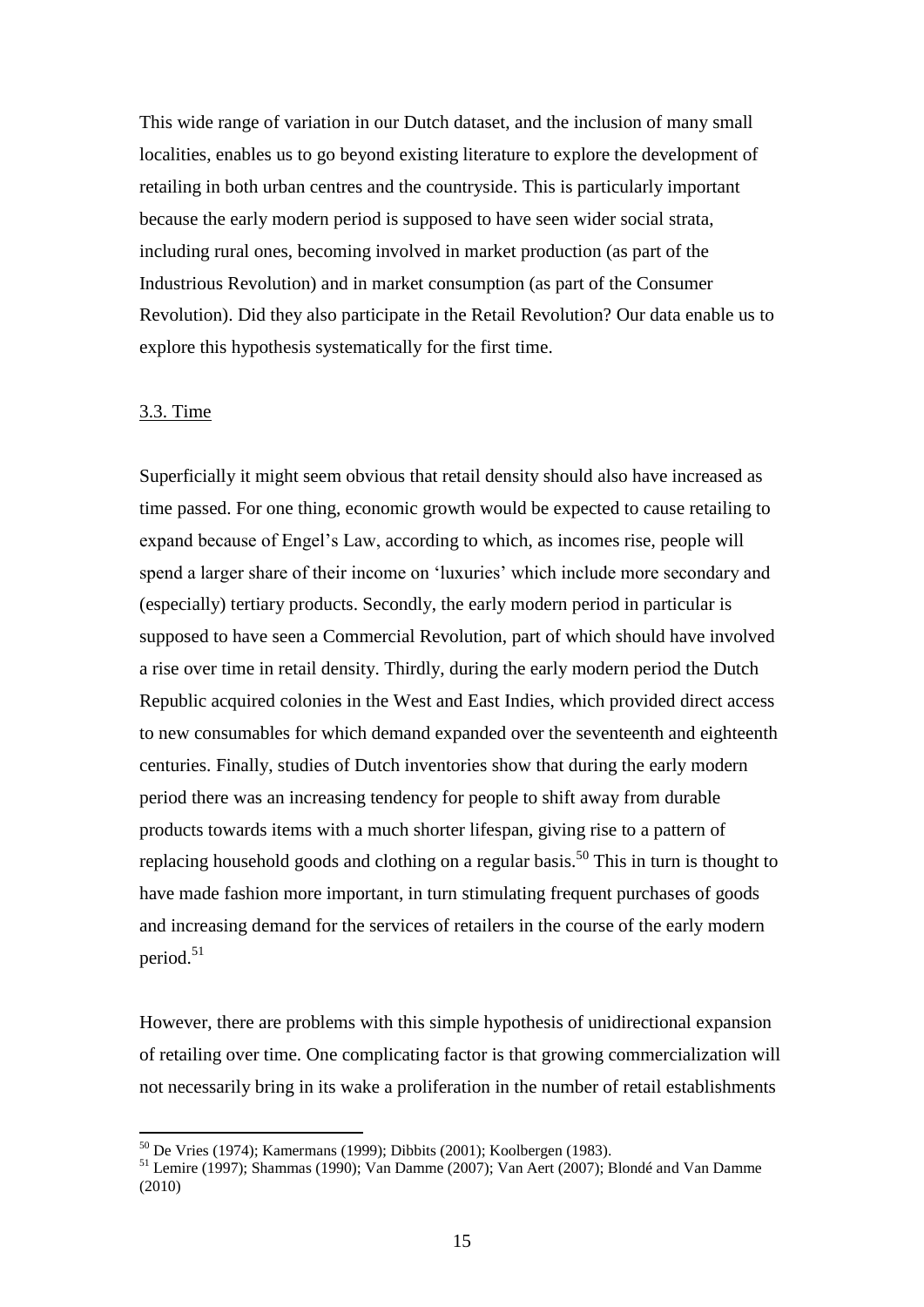but may instead cause existing shops to consolidate and expand. This certainly happened to retailing in most European economies in the later nineteenth and early twentieth century, as small corner shops gave way to larger department stores.<sup>52</sup> Our dataset does not cover this later period but it is not unthinkable that such phases of consolidation and expansion of scale also occurred earlier.

A second complication is that even if commercialization does involve expansion in shop numbers rather than in shop size, the pace of expansion may vary over time. Any economy will tend to experience phases of rapid commercialization followed by phases of slower growth or even stagnation, and then a return to expansion in some later period. We should not assume a uniform growth trajectory over time, even if over the very long term retailing expanded.

Features of the available archival sources on Dutch retail ratios give our dataset characteristics that preclude free selection of chronological break-points or timephases. All but two of our data points are clustered in four 'decades' – the 1670s (1673-1680), the 1740s (1735-49), the 1790s (1795-7), and the 1800s (1803-13). The two observations falling outside these clusters date from 1639 and 1775. Lacking a scatter of observations across the entire time span from 1673 to 1813 compelled us to define dummy variables for each 'decade' and then test for differences among the 'decades'.

What would we expect to be the effect of time on retail ratios in the early modern Netherlands? The Dutch historiography provides us with interesting hypotheses to test in this context. The Netherlands is regarded as experiencing its economic 'Golden Age' from c. 1550 to c. 1650. Unfortunately we have only one observation during the 'Golden Age' itself, for the town of Zwolle in Overijssel in 1639. This isolated observation cannot readily be included in the regression analysis because it falls outside the four decadal clusters and we have no other localities observable during the Golden Age. The retail ratio in Zwolle was already quite high in 1639, at over 29 per 1,000. On the other hand, Zwolle was already fairly large (over 8,500 inhabitants), nearly nine times the average settlement size in our sample and 30 times the median

 $52$  Jefferys (1954); Mathias (1967); Alexander (1970); Schrover (2002).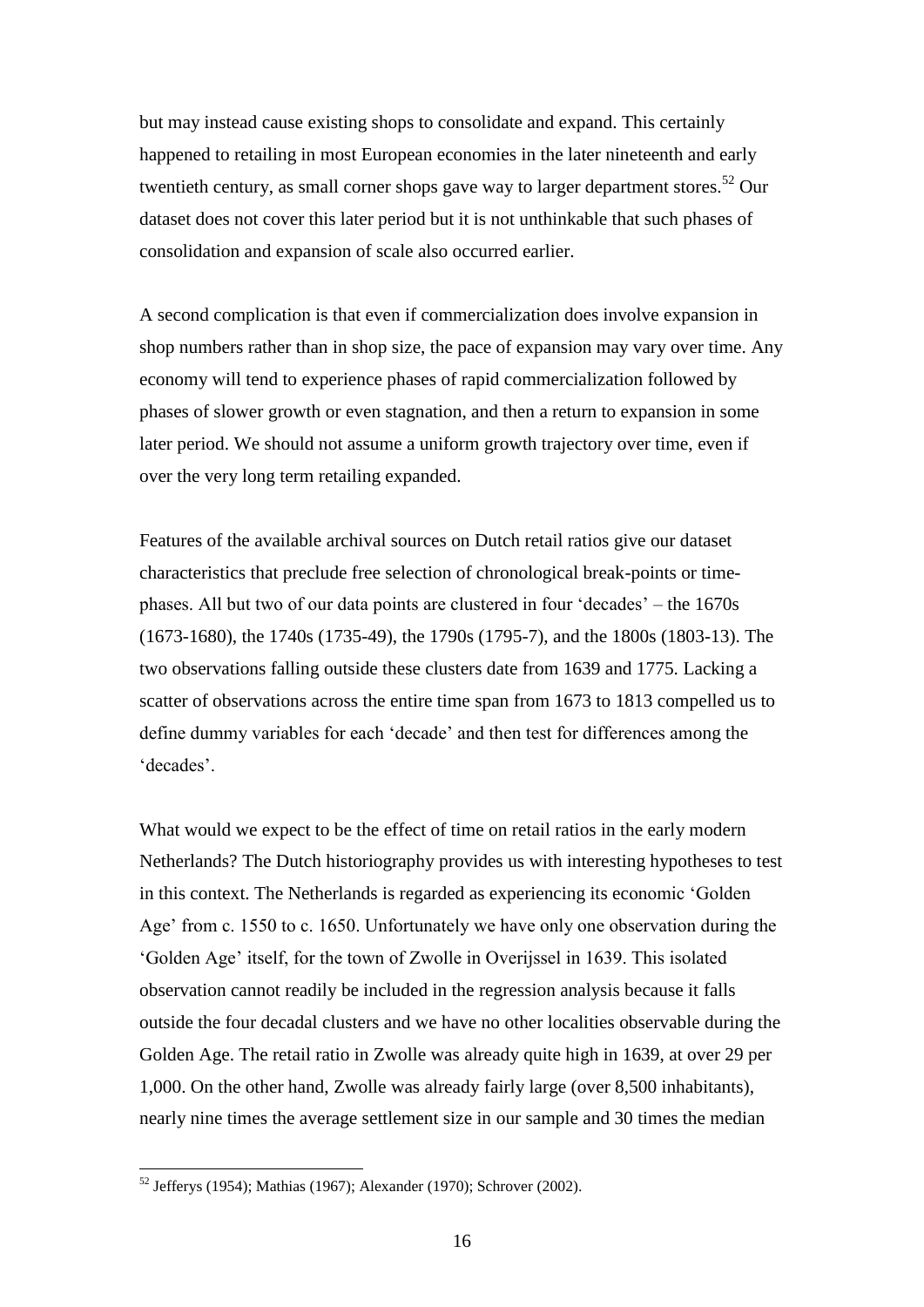size. Perhaps equally important was Zwolle's history as a member of the Hanseatic League: even though the importance of Zwolle and other eastern Dutch towns had declined over the sixteenth century as the commercial centre of the Netherlands moved to the cities of Holland, Zwolle remained an important regional trading centre throughout the early modern period.<sup>53</sup> This single 'Golden Age' retail ratio of 1639 may thus be high simply because Zwolle was a relatively large urban centre with a distinctive commercial history.

The earliest period we can analyze systematically is the 1670s, nearly a quarter of a century after the Dutch Golden Age is thought to have come to an end. Interestingly, however, in recent micro-studies of retailing in the Low Countries the period between the 1670s and 1750s is regarded as one in which the expansion and diversification of retailing is supposed to have taken of  $5<sup>54</sup>$  This raises several competing hypotheses. Would one expect retail ratios to be already quite high in the Netherlands in the 1670s because of the preceding century or more of Dutch economic expansion? Alternatively, would one expect the Netherlands to have already entered a period of slower commercial growth with the end of the Golden Age? Or thirdly, did the Golden Age only involve some types of economic expansion (e.g. in agriculture and long-distance trade) and did the most important phase of expansion in the retail sector still lie in the future, e.g. in the eighteenth century?

As far as development of retailing during the eighteenth century is concerned, our data permit us to analyse changes between the late seventeenth and the mid-eighteenth century (by comparing the 1670s with the 1740s), and also changes occurring in the second half of the century (by comparing the 1740s and 1790s). The historiography on the Dutch eighteenth century is divided. On the one hand, micro-studies of particular places – mainly urban centres – and of particular segments of the retail trade – textiles and colonial groceries – find evidence that the retail sector continued to expand and develop.<sup>55</sup> On the other, the Dutch economy as a whole saw slower growth or even stagnation between the end of the seventeenth and the end of the eighteenth century, as institutional structures became more rigid, high wages

<sup>&</sup>lt;sup>53</sup> Wijngaarden (2000); Streng (2001).

<sup>54</sup> Van den Heuvel (2007); Van Aert and Van den Heuvel (2007); De Vries (2008); Blondé and Van Damme (2010); Van den Heuvel and Van Nederveen Meerkerk (2010).

<sup>&</sup>lt;sup>55</sup> Van Aert and Van den Heuvel (2007); Van den Heuvel and Van Nederveen Meerkerk (2010).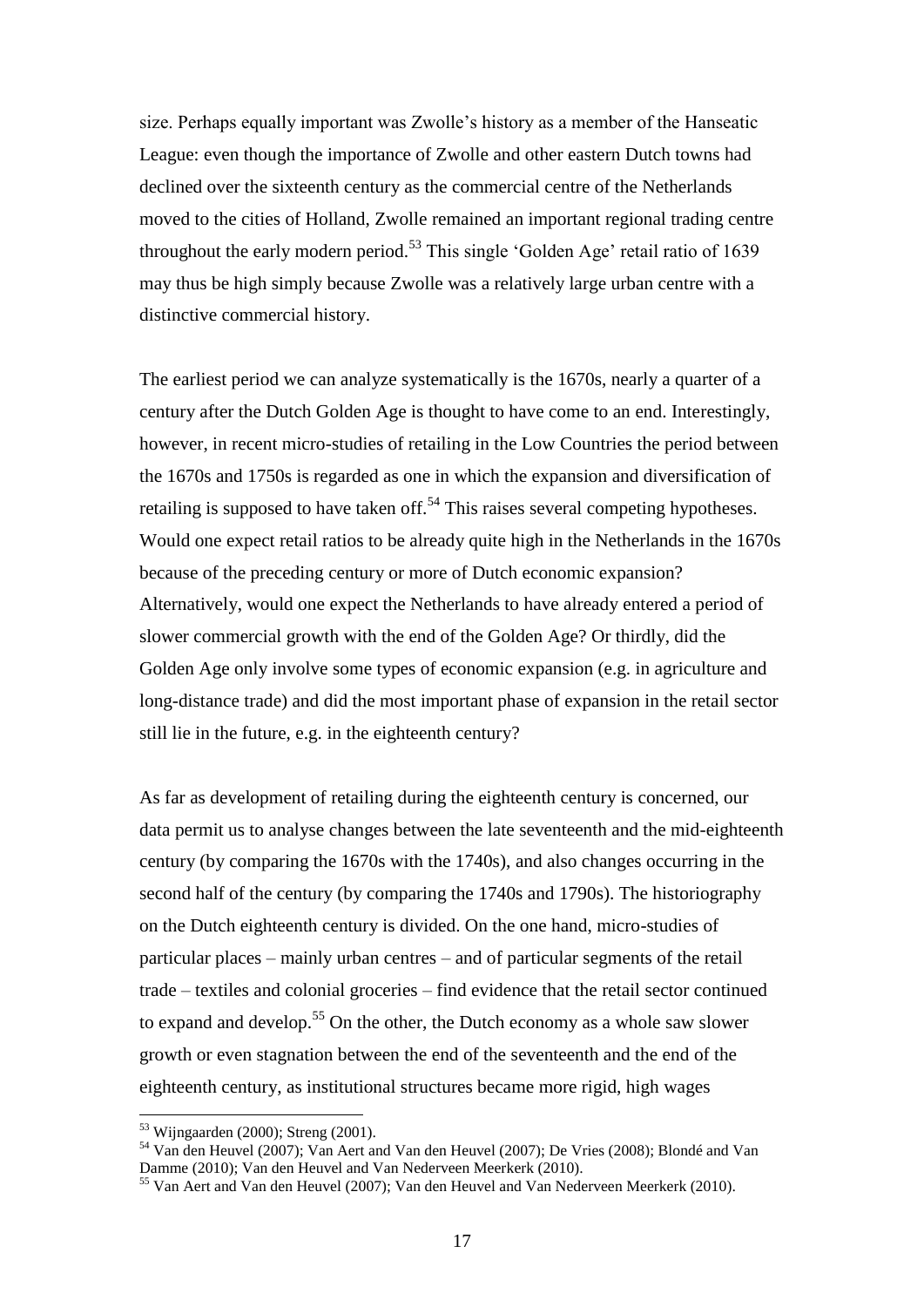decreased competitiveness, and the commercial centre of Europe shifted away from Amsterdam towards London. Economic disruption was intensified in the 1770s and 1780s, with rising conflict between the Orangists (royalists) and the Patriots (democrats), the military and economic disaster of the Fourth Anglo-Dutch War (1780-4), and the Patriot Rebellion of 1787 resulting in Prussian military occupation. Given these countervailing forces, of growing general commercialization but decelerating growth and relative economic decline, the predictions to be derived from the secondary literature are ambiguous. Would one expect retail density to continue to rise rapidly as a highly commercialized economy became more sophisticated even though its growth rate was decelerating, as has been argued by Blondé and Van Damme for the city of Antwerp in the neighbouring Southern Netherlands (presentday Belgium)?<sup>56</sup> Alternatively, would one expect retail density to stagnate in parallel with the wider economy, and if so did it occur in the first or the second half of the eighteenth century?

Finally, our data enable us to analyse retail density in the early nineteenth century, specifically the decade from 1803 to 1813, and to compare it with earlier periods. The historiography makes conflicting predictions about the Dutch economy between c. 1780 and  $1813<sup>57</sup>$  On the one hand, the period saw severe disturbances to the established political order: French invasion and occupation in 1795, regime change and a new French Bonaparte monarch in 1806, direct incorporation into the French empire in 1810, and the Orangist invasion of 1813. These events might be expected to disrupt economic activity, reducing growth and stifling commercialization. On the other hand, the Napoleonic occupation in the Netherlands, as in German territories, saw a number of reforms such as the abolition of guilds (including retailers' guilds) and the dismantling of other institutional and legal barriers to economic participation.<sup>58</sup> This form of disruption, insofar as it broke down entrenched privileges, removed barriers to entry, or created space for new commercial practices,

<sup>56</sup> Blondé and Van Damme (2010).

<sup>&</sup>lt;sup>57</sup> See, for instance, the differences in the assessment of the late-eighteenth-century and earlynineteenth-century Dutch economy between De Vries (1953), De Vries and Van der Woude (1997), and Buyst and Mokyr (1990) on the one hand; and Van Zanden and Van Riel (2000) on the other. <sup>58</sup> Van Zanden and Van Riel (2000).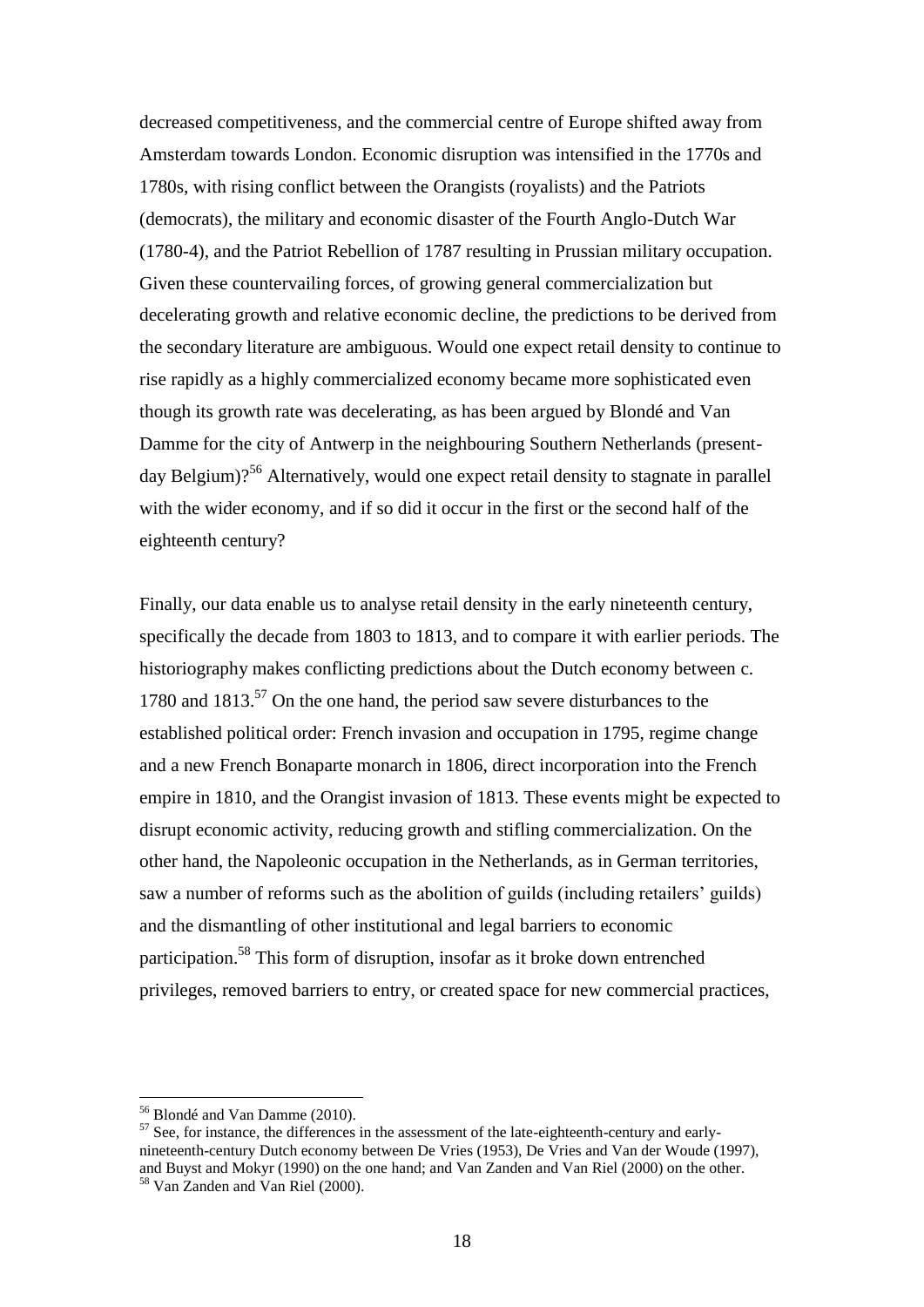might have enabled retail density to increase.<sup>59</sup> Our data enable us to test these hypotheses about how Dutch retailing differed between this period and previous ones.

Fortunately our dataset contains a relatively large number of observations for each of the four time-clusters, as Table 2 shows. Even for the least well-represented period, the 1670s, we have nearly as many observations (45) as had been previously gathered for the Netherlands across the whole early modern period  $(48)$ .<sup>60</sup> For the 1740s we have ten times as many observations, for the 1790s seven times as many, and even for the 1800s three times as many.

At first sight, looking just at the decadal averages, it might appear that retail ratios were already reasonably high in the 1670s (at a mean of 8.4 and a median of 2), but fell between then and the 1740s (mean 6, median 0), and declined further up to the 1790s (mean 3.7, median 0), before rising spectacularly by 1803-13 (mean 23.8, median 21.4). But not all these period differences are statistically significant and, more seriously, they do not control for other variables such as settlement size or location in a particular province of the Netherlands. Unfortunately, the nature of surviving archival sources means that observations for particular decades are also clustered in particular Dutch provinces. Fortunately, however, for most decades we have been able to assemble at least some observations for several different provinces, providing enough variation to test for the effect on retail density of both time and space.

# 3.4. Space

 $\overline{a}$ 

This leads to the question of how retail density varied spatially. Hitherto the literature on retail ratios has focussed primarily on differences across national units, or even supra-national ones such as German-speaking central Europe. Mui and Mui pointed out the relatively high retail ratios observed in early modern England, Blondé and Van Damme focussed on the high retail ratios found in cities of the Southern Netherlands in the eighteenth century, and Dutch historians emphasized the density of commercial

<sup>59</sup> Horlings (1995), 290-291; Van Zanden and Van Riel (2000), 108.

<sup>60</sup> Ogilvie (2010), 302 (Table 2).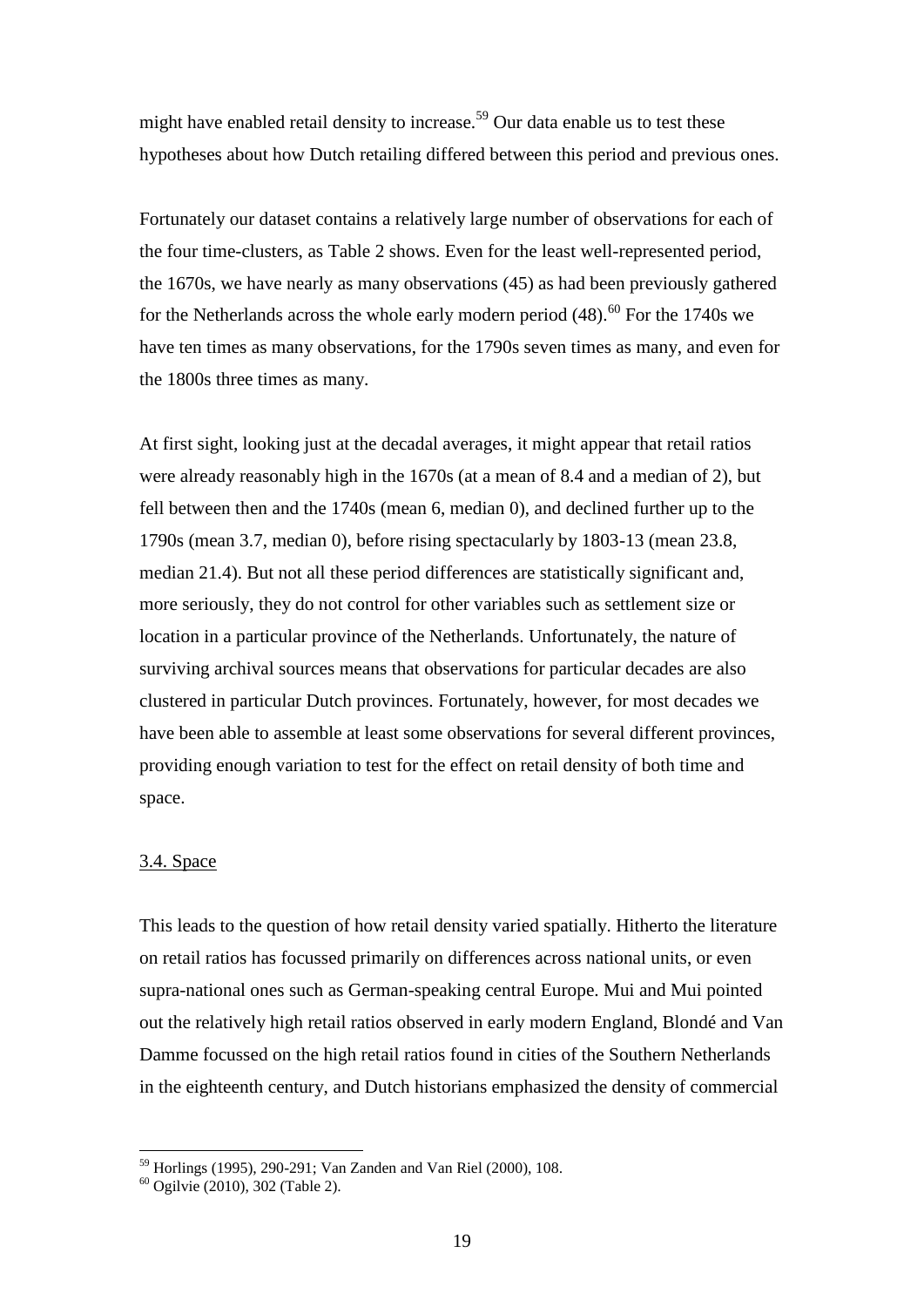occupations in urban centres of the early modern Dutch Republic.<sup>61</sup> Ogilvie showed that the variation in retail ratios across different early modern European societies was statistically significant, even controlling for settlement size and date of observation, with significantly higher retail ratios in the north Atlantic region (England, Northern Netherlands, and Southern Netherlands) than in German-speaking central Europe, and further significant differences among the low-retail-density German territories.<sup>62</sup>

This raises the question of whether retail density also varied spatially *inside* territorial units. Previously reported Dutch retail ratios – such as the 5 per 1,000 observed in the Gelderland rural region of Veluwe or the 1.5 per 1,000 for the South Holland rural region of Krimpenerwaard – already suggest that there was at least some variation across regions of the Netherlands. The question is what precise form this variation took.

Our data enable us to explore such variation in two ways. The first is purely spatial: the latitude and longitude of the specific locality. Precise geographical coordinates show that the localities in our dataset are scattered across nearly the whole geographical expanse of the Netherlands. Thus our localities vary in latitude between 53° 24′ N (Wierum and Paesens) and 50° 47′ N (Eijsden), and in longitude between 7° 0′ E (Losser) and 3° 35′ E (Vlissingen). The Netherlands extends geographically from its northernmost point at 53° 52′ 05″ N to its southernmost point at 50° 45′ 05″ N (a total distance of 312 km), and from its westernmost point at  $3^{\circ}$  21' 31" E to its easternmost point at  $7^{\circ}$  13' 14" E (a distance of 264 km).<sup>63</sup> Our dataset thus covers almost the whole geographical extent of the country, as can be seen on Map 1.

The Dutch historiography postulates a west-east economic gradient within the early modern Netherlands, according to which the economy became less commercialized as one moved from the North Sea coast in the west to the German border in the east. In the west of the country not only were urbanization levels higher, but both guild

<sup>&</sup>lt;sup>61</sup> Mui and Mui (1989); Blondé and Van Damme (2010); Harten (1971) 33; De Vries and Van der Woude (1997), 581; Van den Heuvel (2007) 143.

<sup>62</sup> Ogilvie (2010), 302-04 (Tables 2-3).

<sup>63</sup> http://home.planet.nl/~veenhh/borderland/nederland/pa-extremes.htm, derived from Centraal Bureau voor de Statistiek (2000). The geographical centre of the Netherlands lies at 52° 6′ N, 5° 39′ E.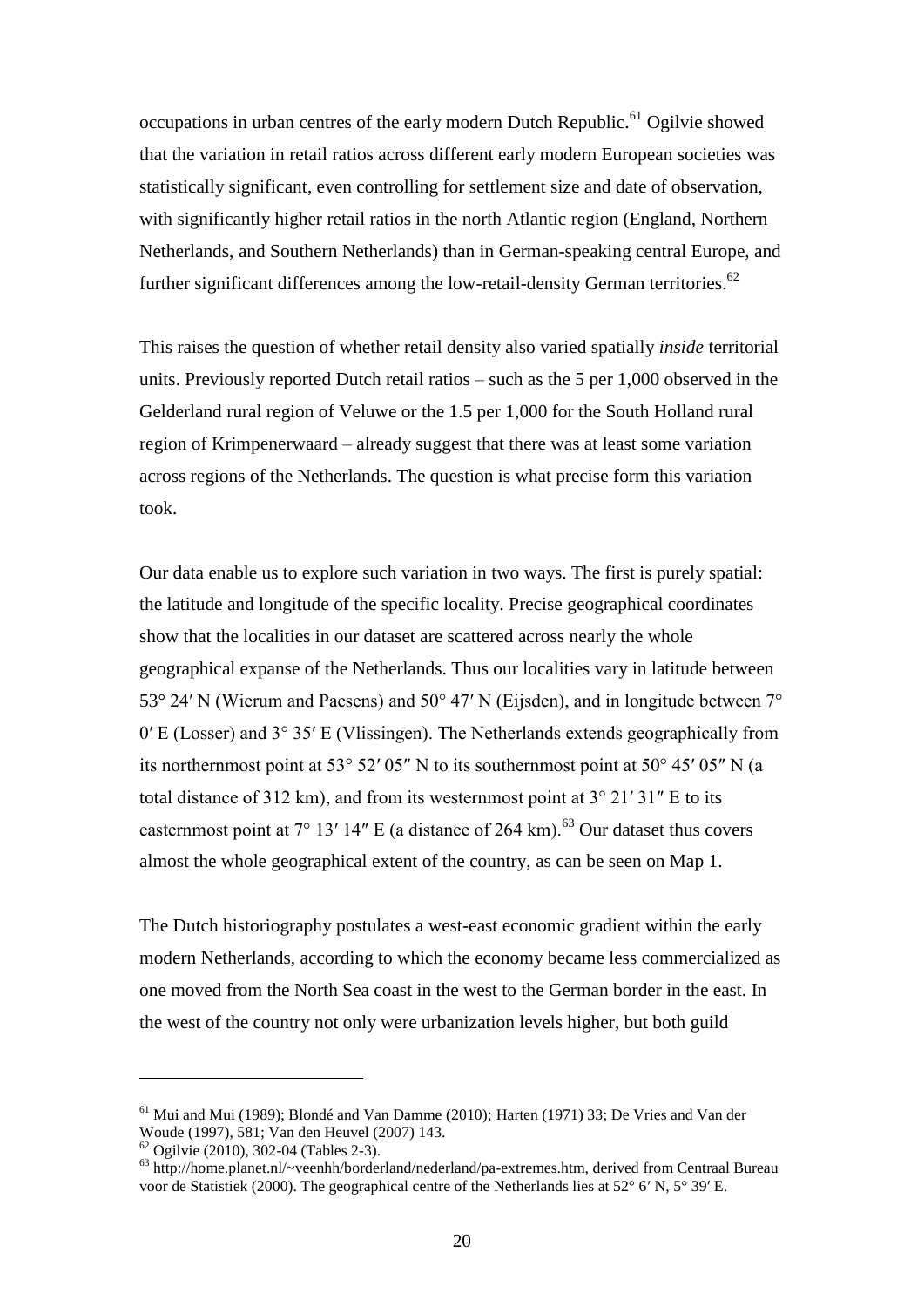membership and access to town citizenship were open to broader groups of people.<sup>64</sup> The historiography is less explicit about north-south differences, since the early modern Netherlands had some fairly rural and non-commercialized areas both in the far north (Drenthe) and in the south (Brabant).<sup>65</sup> One would therefore predict a negative relationship between retail density and longitude (i.e., declining retail ratios as one moves eastwards) and an indeterminate relationship with latitude (i.e., no special reason to expect retail ratio to change systematically as one moves from the north to the south of the country).

Our data also include an alternative spatial variable which combines pure location with territorial affiliation – namely, the province in which a town or village was located. It is not merely incidental that between 1581 and 1795 the Northern Netherlands were called the 'United Provinces' or (more officially) the 'Republic of the Seven United Netherlands'. These seven provinces were Gelderland, Holland, Zeeland, Utrecht, Overijssel, Friesland and Groningen; in addition, there was an eighth province, Drenthe (too poor to pay federal taxes and therefore denied parliamentary representation), plus the so-called 'Generality Lands' (Brabant, parts of Limburg, and small areas of Zeeland and Gelderland) which were ruled by the central government and lacked parliamentary representation. As in most territorial confederations, each province of the Netherlands not only differed in geographical location but had, to a greater or lesser extent, a distinct history, economic trajectory, institutional framework, and identity.

We were able to obtain data on retail density and a number of potential influences on it for seven provinces, two in the west (Holland, Zeeland), two in the east (Overijssel, Gelderland), two in the south (Brabant, Limburg), and one in the north (Friesland). We split the province of Holland into the Noorderkwartier and the Zuiderkwartier (referred to as North Holland and South Holland) and analysed the two parts of the province separately.<sup>66</sup> The only provinces missing altogether are Groningen in the far north, Drenthe in the far northeast, and Utrecht in the centre-west. However, for

<sup>&</sup>lt;sup>64</sup> Lourens and Lucassen (2000).

<sup>65</sup> Slicher van Bath (1977), 729.

<sup>&</sup>lt;sup>66</sup> The Noorderkwartier and Zuiderkwartier were two separate administrative entities within the province of Holland and correspond roughly to the current provinces Noord-Holland and Zuid-Holland which were formed in 1840.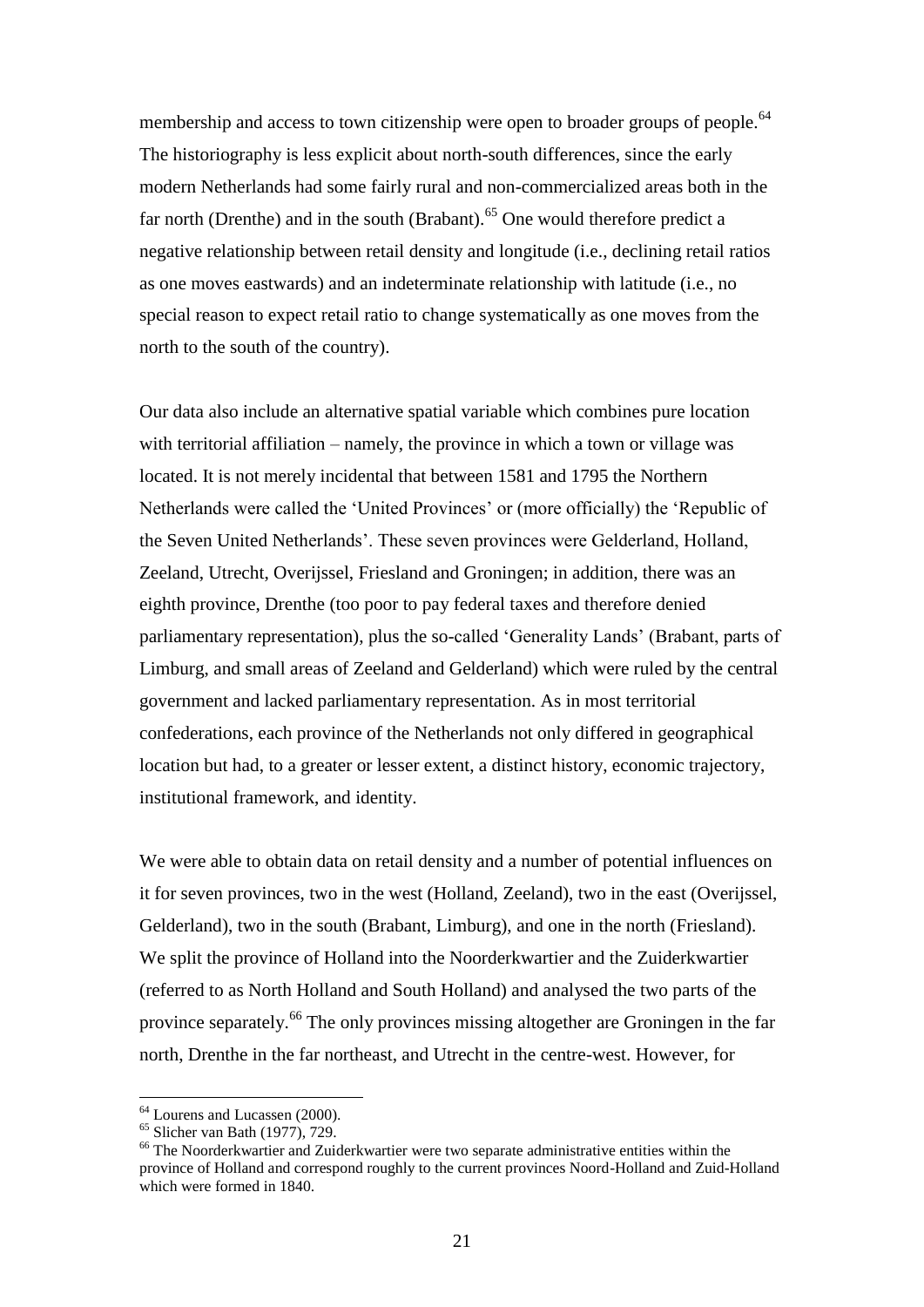Brabant we had only three observations, all for the same locality (the town of 's-Hertogenbosch), and for Zeeland only five observations, all for the same year (1807). Lacking sufficient variation for these provinces led us to exclude them from the multivariate analyses. Nevertheless, many of the characteristics of the excluded provinces are covered in the provinces that are included in our dataset. As Table 2 shows, we have a substantial number of observations for the six remaining provinces, with over 50 observations for even the least represented province (North Holland) and over 350 observations for Friesland. We are thus in a good position to explore the extent and nature of variation in retail density across these six Dutch provinces, which represent all geographical extremes of the country at large.

The Dutch historiography provides a rich but internally inconsistent basis for hypothesizing how provincial affiliation might affect retail density.<sup>67</sup> One possibility is that inter-provincial differences followed the negative west-east gradient already discussed, but in that case one would expect the longitude variable to be a more important influence on retail density than provincial affiliation. Another possibility is that spatial differentiation was a function of coastal as opposed to inland location. This would partly follow the west-east gradient, but not fully, as both Friesland and Groningen are coastal provinces which lie in the eastern part of the country. A third possibility is that particular provincial institutions or path dependencies, such as the historical dominance of the province of Holland, had an effect on retailing that was independent of (or stronger than) location in a purely geographical sense.

We therefore include province alongside longitude and latitude as potential explanatory variables in the multivariate framework. We also include interaction terms between province and date to examine whether the time-path of retail density differed among Dutch provinces, and interaction terms between province and population to examine whether the effect of settlement size on retail density varied geographically in this way.

 $67$  At least four different systems of inter-provincial variation can be derived from the historiography on the Dutch economy between 1600 and 1815. Cf. Lourens and Lucassen (2000); De Munck, Lourens and Lucassen (2005); Horlings (1995); De Vries (1984).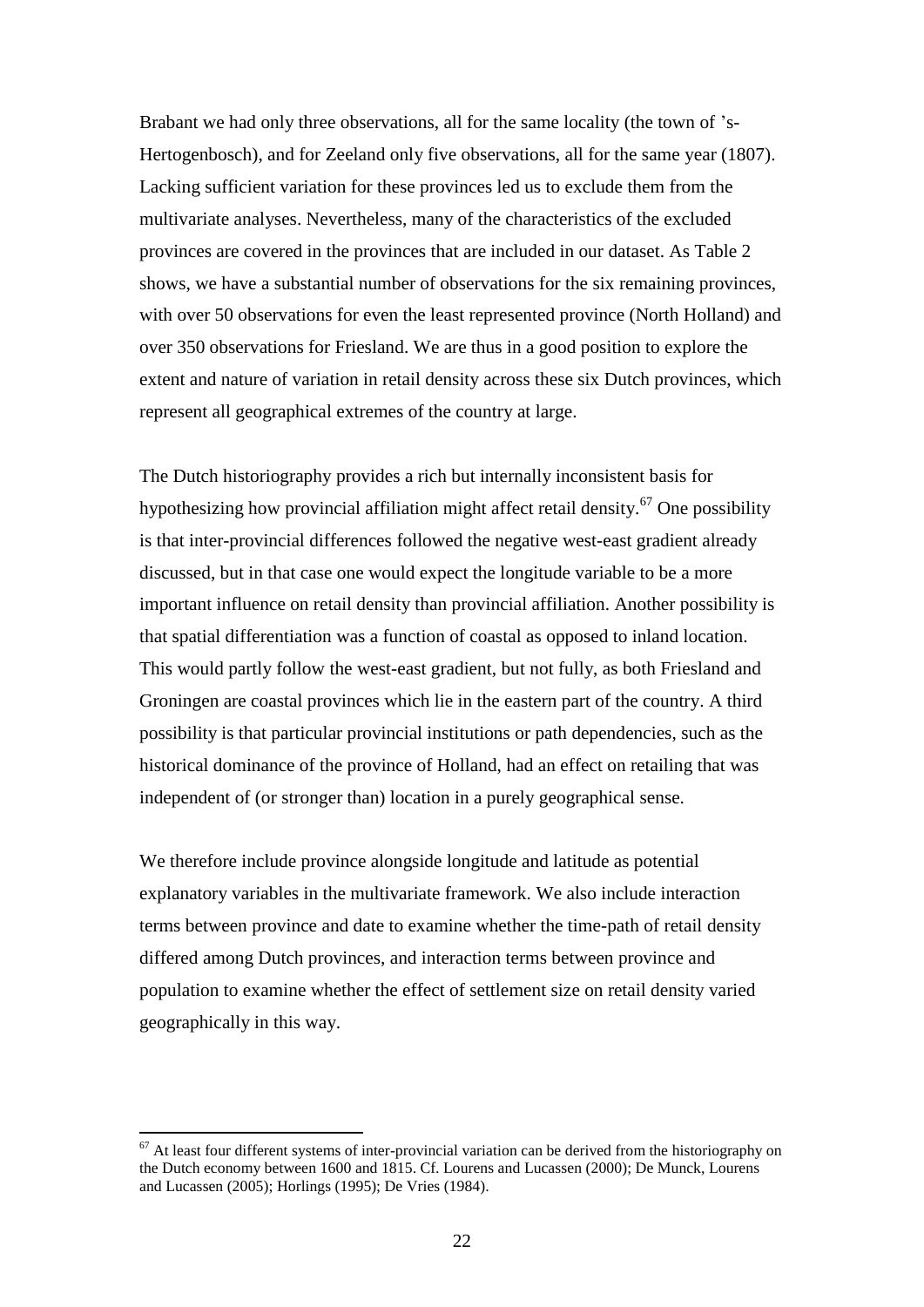### 3.5. Retailers' Guilds

Commercial expansion is widely regarded as being connected with the existence of particular institutional structures. Some institutions lower the costs of trade (for instance by efficiently enforcing property rights and facilitating contract enforcement), while others increase trade costs (for instance by enabling established traders to erect barriers to entry against potential competitors).<sup>68</sup> In explaining variations in retail ratios we would like to obtain a measure of institutional differences across our observations.

One key institutional variable is the strength of retailers' guilds. Guilds of retailers were widespread in early modern Europe, and were almost ubiquitous in some societies such as the German territories, where they erected formidable barriers to entry into retailing by low-cost practitioners such as women and migrants, or those wishing to practise retailing alongside another occupation.<sup>69</sup> Retailers' guilds also existed, although less universally, in more commercialized societies such as England<sup>70</sup> and the Northern and Southern Netherlands.<sup>71</sup> Micro-studies of the activities of Dutch retailers' guilds suggest that although they were more liberal than craft guilds, they nonetheless erected barriers to entry, especially by low-cost practitioners such as women.<sup>72</sup> On the other hand, there are studies which argue that guilds were beneficial for the economy because they provided training and quality guarantees creating trust between sellers and buyers.<sup>73</sup>

To examine whether the constrictive or facilitative effects of retailers' guilds predominated, it is therefore of interest to explore whether the presence of a retailers' guild in a particular locality was associated with a higher or lower density of retailing. We were able to obtain information on retailers' guilds for all observations in our

<sup>&</sup>lt;sup>68</sup> For a discussion of these countervailing institutional influences on pre-modern commerce, see Ogilvie (2011), ch. 1.

 $^{69}$  Ogilvie (2010), 298-304; Ogilvie, Küpker and Maegraith (2011).

<sup>70</sup> Walker (1985); Berger (1993).

 $71$  Van den Heuvel (2007); Van Aert (2007).

 $72$  Van den Heuvel (2007); Van den Heuvel (2008).

 $<sup>73</sup>$  For an excellent general summary of these arguments, see Epstein and Prak (2008); for the questions</sup> this raises in the context of the early modern Consumer Revolution, see De Munck (2008), 197, 201- 02, 216, 224-5, 229, 231-2.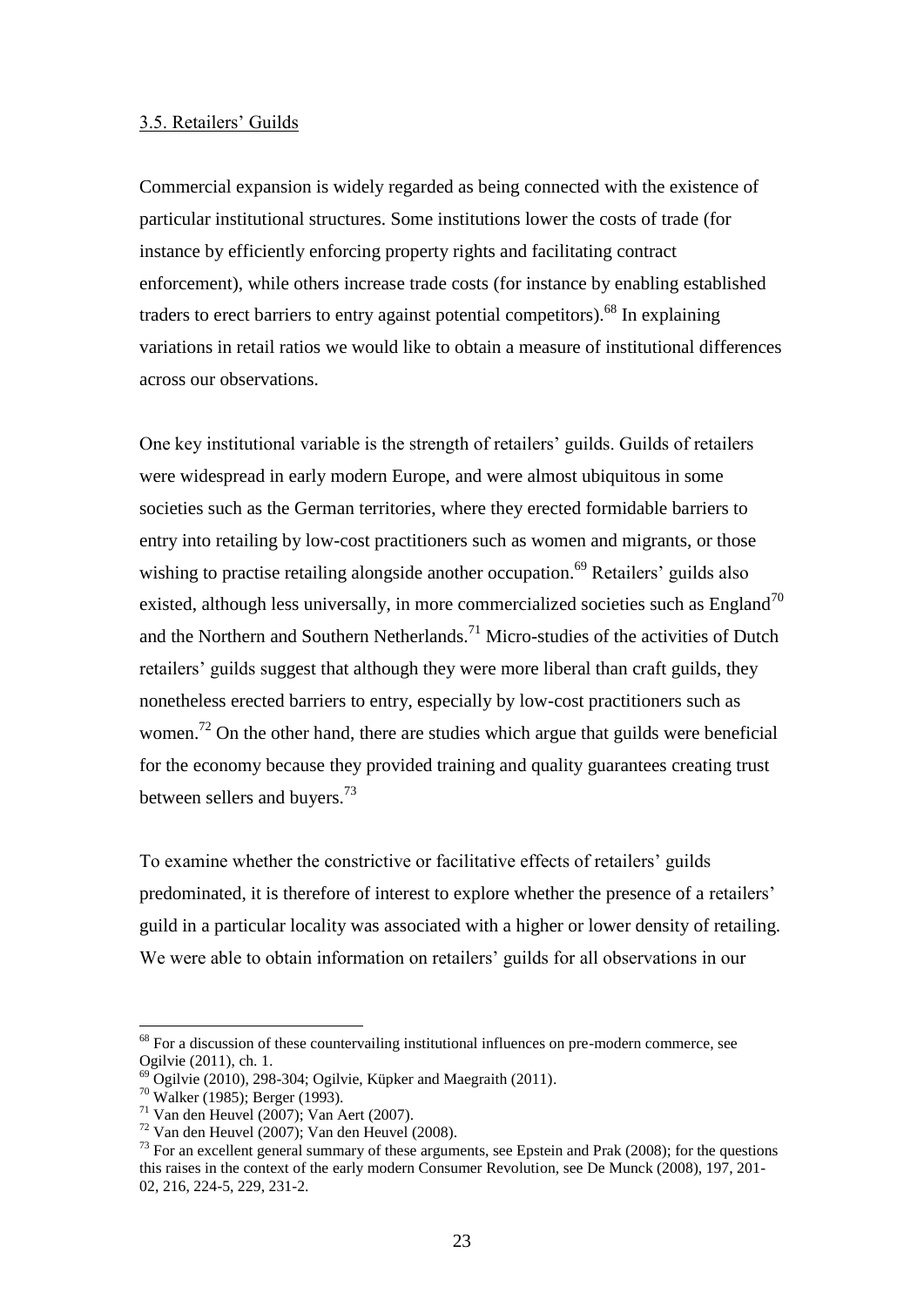dataset: as Table 2 shows, a retail guild was present in the locality for 22 of our observations (2.3 per cent of the total dataset).

However, exploring the effect of guilds in a multivariate context encounters a serious econometric problem. This is caused by the fact that retailing may affect the existence of the guild as well as vice versa. On the one hand, retailers' guilds had the potential to affect retailing density through their institutional activities – whether positively or negatively. On the other hand, retail density had the potential to affect the formation of guilds. First, a retailers' guild was only likely to be formed when there was a sufficient absolute number of retailers in the locality to set it up. Second, one potential impetus to the formation of a retailers' guild was that there was a particularly high density of retailers relative to the local population of potential customers, creating an incentive for established retailers to erect institutional barriers to entry to prevent further competition for scarce customers.<sup>74</sup> Furthermore, there might be underlying variables – e.g. the political economy of a particular locality or region – that affected both the presence of guilds and the presence of retailing.

Because causation is likely to go both ways between the presence of a retailers' guild and the density of retailing, and because there may be relevant explanatory variables omitted from the model (the underlying causes of both retail ratio and guild presence), any variable registering the presence or absence of a retailers' guild is likely to be correlated with the error term in the regression equation. In this situation, regression analyses generally produce biased and inconsistent estimates. Including 'retailers' guild' in a regression in which 'retail ratio' is what we are trying to explain may lead to biased estimators for coefficients on that variable and on other variables, and to unreliable results in general. Ideally, what we need is an instrumental variable which has a strong correlation with the presence of retailers' guilds but not with the retail ratio – a variable that could be expected to affect the retail ratio only via its effect on the presence of guilds. Unfortunately, the historiography on the determinants of the presence or absence of retailers' guilds in the Dutch Republic (or in any early modern economy) is as yet not sufficiently developed to provide such a variable. For this reason, we were unable to include an instrumental variable for retailers' guilds in our

 $74$  Cf. the relationship between urbanization, economic growth and guild formation suggested by De Munck, Lourens and Lucassen (2005), 65-6.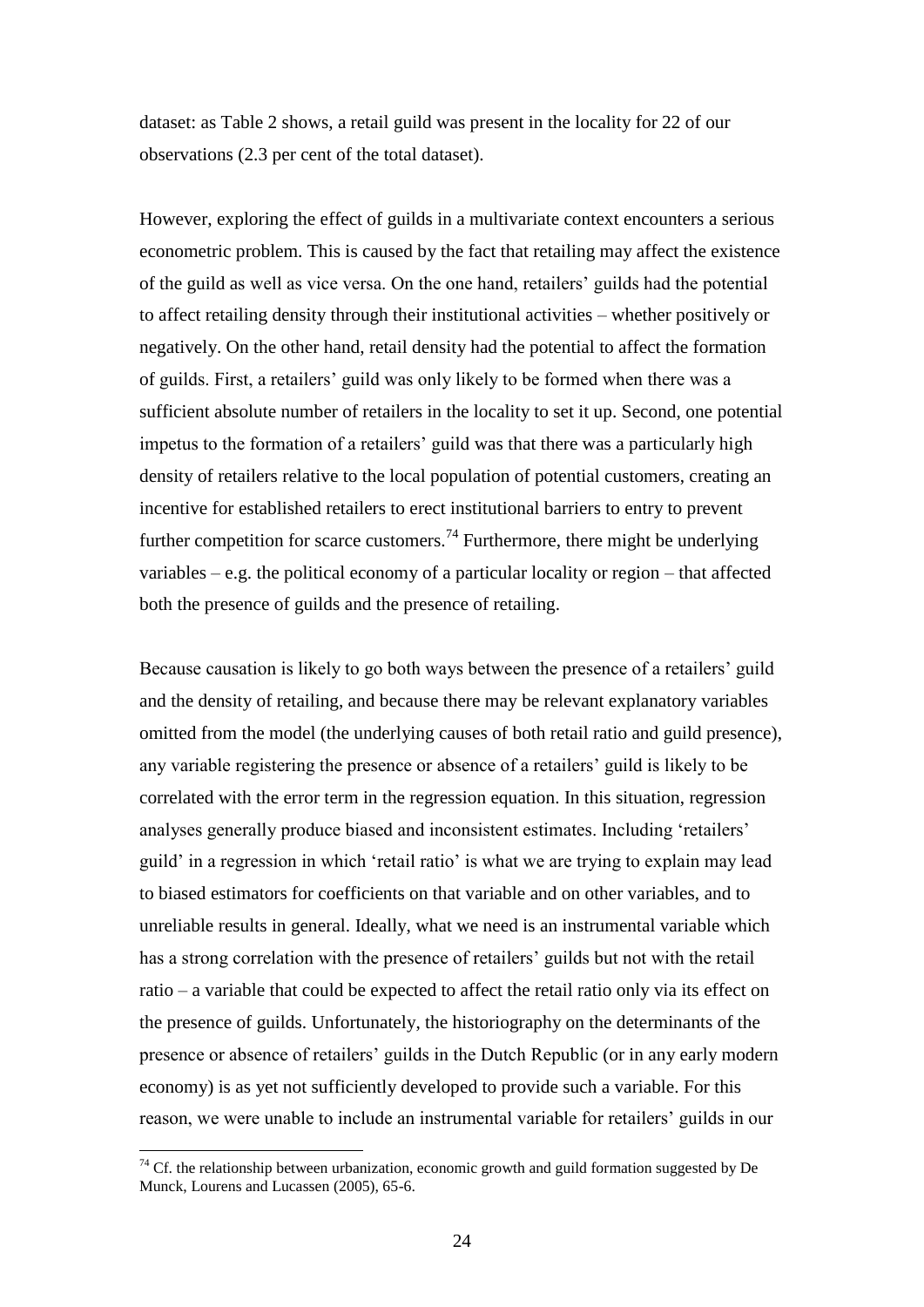multivariate analyses. We therefore decided to run our regressions with and without the endogenous variable (presence of retailers' guilds) in order at least to find out whether it was positively or negatively associated with the retail ratio and whether taking it into account significantly altered the estimated effect of other explanatory variables.

## 3.6. Female Household Headship

The same problem of endogeneity arises with female household headship. The historiography for both the Northern and the Southern Netherlands suggests a positive relationship between the proportion of households headed by females and the intensity of retailing in a locality.<sup>75</sup> After textile production, retailing was the most common occupation for early modern Dutch women, especially in urban centres, but also in a number of rural areas.<sup>76</sup>

Again, the potential causal relationships go in both directions – although in this case they are uniformly positive. On the one hand, women may prefer to engage (or may be more productive) in retailing than in other occupations. Retailing was commonly advocated by contemporaries as a trade that was particularly suited for female heads of household.<sup>77</sup> In addition, female household heads may be more productive in retailing than other activities because keeping a shop can be more easily combined with household production (especially child care) than can agriculture or many crafts, more of whose tasks may need to be carried out in non-domestic locations. Women may be more productive in retailing because it requires communication and calculation skills rather than the physical (especially upper-body) strength required for farming, labouring, or heavy crafts. This effect may have even been stronger in the Dutch Republic than elsewhere in Europe as Dutch women are known to have been relatively well educated.<sup>78</sup> Furthermore, early modern women may have favoured retailing over skilled manufacturing trades because although retail guilds did erect entry barriers which affected women, they were generally more lenient towards

<sup>&</sup>lt;sup>75</sup> Wijsenbeek (1987); Van Deursen (1988); Schrover (1997); Kamermans (1999) 31; Schmidt (2001) 125; Mosmuller (2004); Van Aert (2006).

<sup>76</sup> Van Nederveen Meerkerk (2007); Van den Heuvel (2007).

 $77$  Van den Heuvel (2007), 44-45.

<sup>78</sup> Kuijpers (1997); Spufford (1995); Van den Heuvel (2007), 46-56; De Moor and Van Zanden (2010).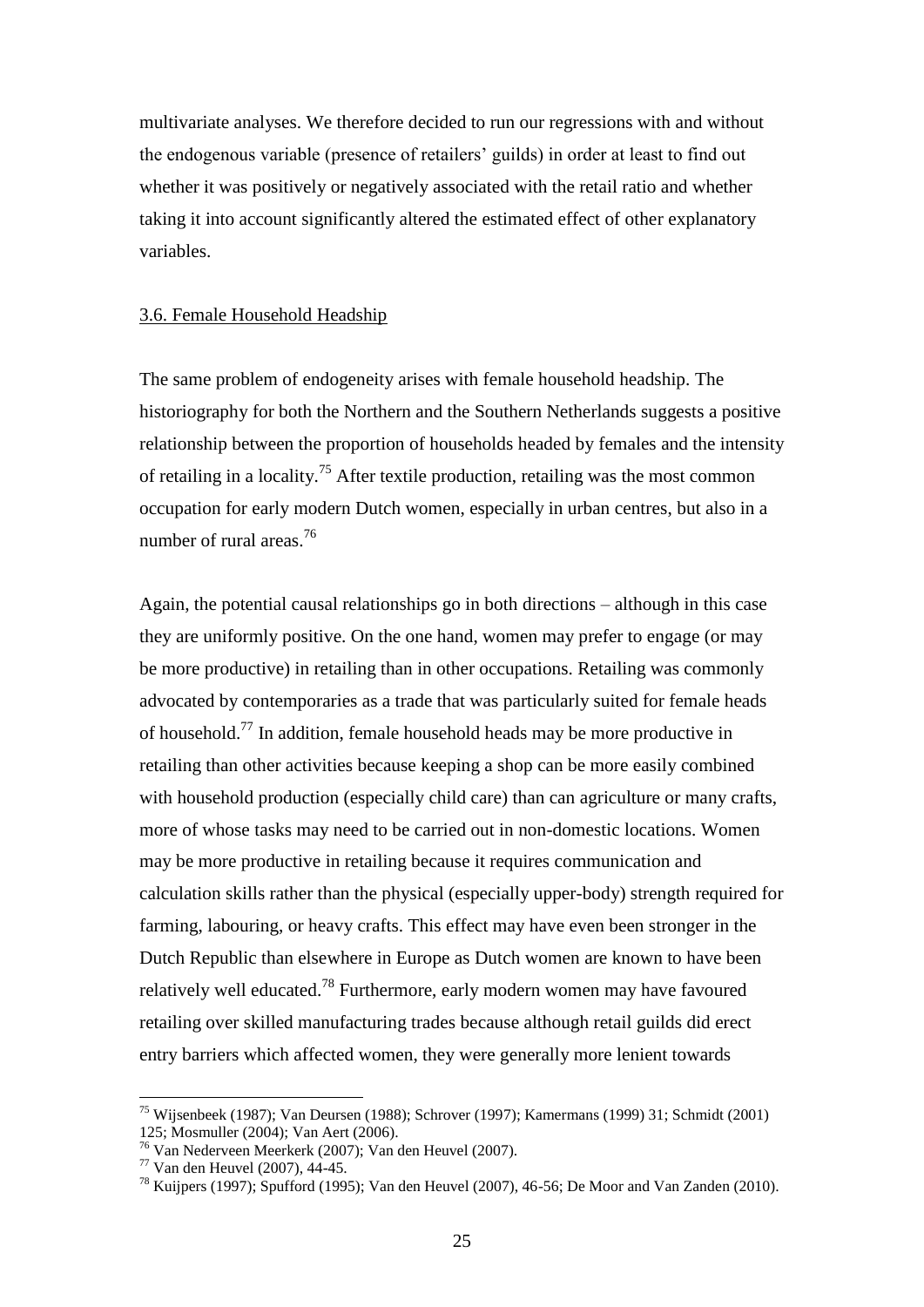female membership than were craft guilds, which typically excluded females from apprenticeship and journeymanship.<sup>79</sup> For all these reasons, if female headship was high for exogenous reasons (e.g. higher male mortality, differential male emigration, warfare, naval and military employment, etc.), then the resulting greater density of female household heads may have led to a greater density of retailing. On the other hand, however, if retailing was dense for exogenous reasons (e.g. better transportation and communication links, higher commercialization, better institutions, more favourable government policies), this may have favoured the establishment of femaleheaded households by making it more possible for women to earn a livelihood independently rather than working in households headed by males. Finally, exogenous factors may have facilitated both female headship and retailing: more flexible institutions may have enabled women to support themselves independently in all occupations (not just retailing) and may have enabled all economic agents (not just women) to set up retail establishments.

These two-way causal links between retailing and female headship create the same econometric problems as already discussed in the context of the endogeneity between retailers' guilds and the retail ratio. As with that endogenous variable, so too with female headship, it proved impossible to identify an instrumental variable that would be strongly correlated with female headship but not with the retail ratio so that one could be certain that its effect on retailing was exerted wholly via the female headship rate. This is largely because the determinants of female headship rates in historical (and modern) societies are still not fully understood, and seem likely to be affected by a wide variety of demographic, economic, and institutional variables. The historiography leads us to predict that female headship rates were likely to be influenced by occupational structure (e.g. by retail ratios) and also by other variables which affected retail ratios such as urbanization and the passage of time.<sup>80</sup>

We were able to assemble measures of female headship for a large subset of our observations, as Table 2 shows. The localities in our dataset showed a wide range of female headship rates, ranging from a high of 37 per cent female household heads to a

 $79$  Van den Heuvel (2007); Van den Heuvel (2008); Schmidt (2009).

<sup>&</sup>lt;sup>80</sup> For a consideration of the determinants of female household headship rates in pre-modern European societies, see Ogilvie and Edwards (2001).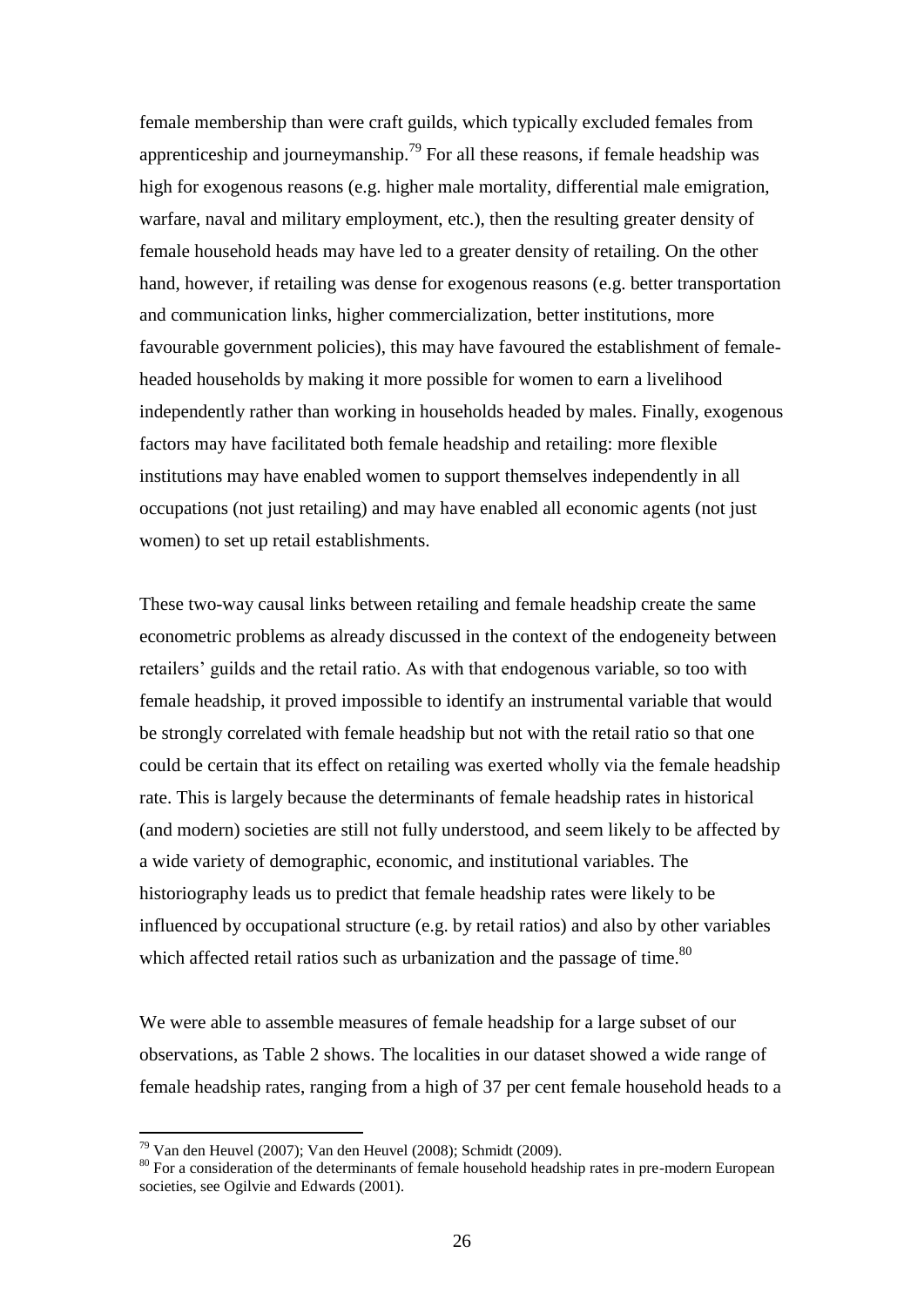low of zero. The average female headship rate across the 751 observations for which information on this variable was available was just over 12 per cent, which is in the range to be expected for a sample of predominantly rural western European settlements.<sup>81</sup> However, given the probable two-way causality between female headship and retail density, we followed the same strategy as with retailers' guilds, running our regressions with and without the female headship variable in order to find out whether it was positively or negatively associated with the retail ratio and whether taking it into account significantly altered the estimated effect of other explanatory variables.

### 4. Multivariate Analyses of the Dutch Retail Ratio

To explore how retail ratios in the early modern Netherlands varied across space and time while controlling for other potential influences, we carried out a series of Tobit regressions with the retail ratio as the dependent variable and population size, date, province, latitude, longitude, retailers' guilds, and female headship as explanatory variables. As already discussed, we used two different measures of the retail ratio – a 'maximal' measure including retail by-employments (giving rise to the regressions in Table 3) and a 'minimal' measure including only main occupations (the regressions in Table 4). Whether occupations were main or subsidiary ones was fully recorded for only 873 observations, so the model for the 'minimal' retail ratio could only be estimated for this smaller data subset. Since the loss of 86 observations as well as the shift from 'maximal' to 'minimal' retail ratio could affect the results, a separate model was estimated for the 'maximal' retail ratio using that smaller data subset (in Table 3 Regression 2) in order to ensure comparability between the results for the two different definitions of the retail ratio.

Most of the observations (87 per cent) were regarded as extremely accurate, but for the reasons discussed above in Section 2 we regarded a small number (12 per cent) as potentially under-estimating retail ratios and an even smaller number (less than 1 per cent) as potentially over-estimating them. Since these observations were unevenly distributed across time-periods and provinces, excluding them altogether would have

 $81$  For comparative data on female headship across other early modern European societies, see Ogilvie and Edwards (2001).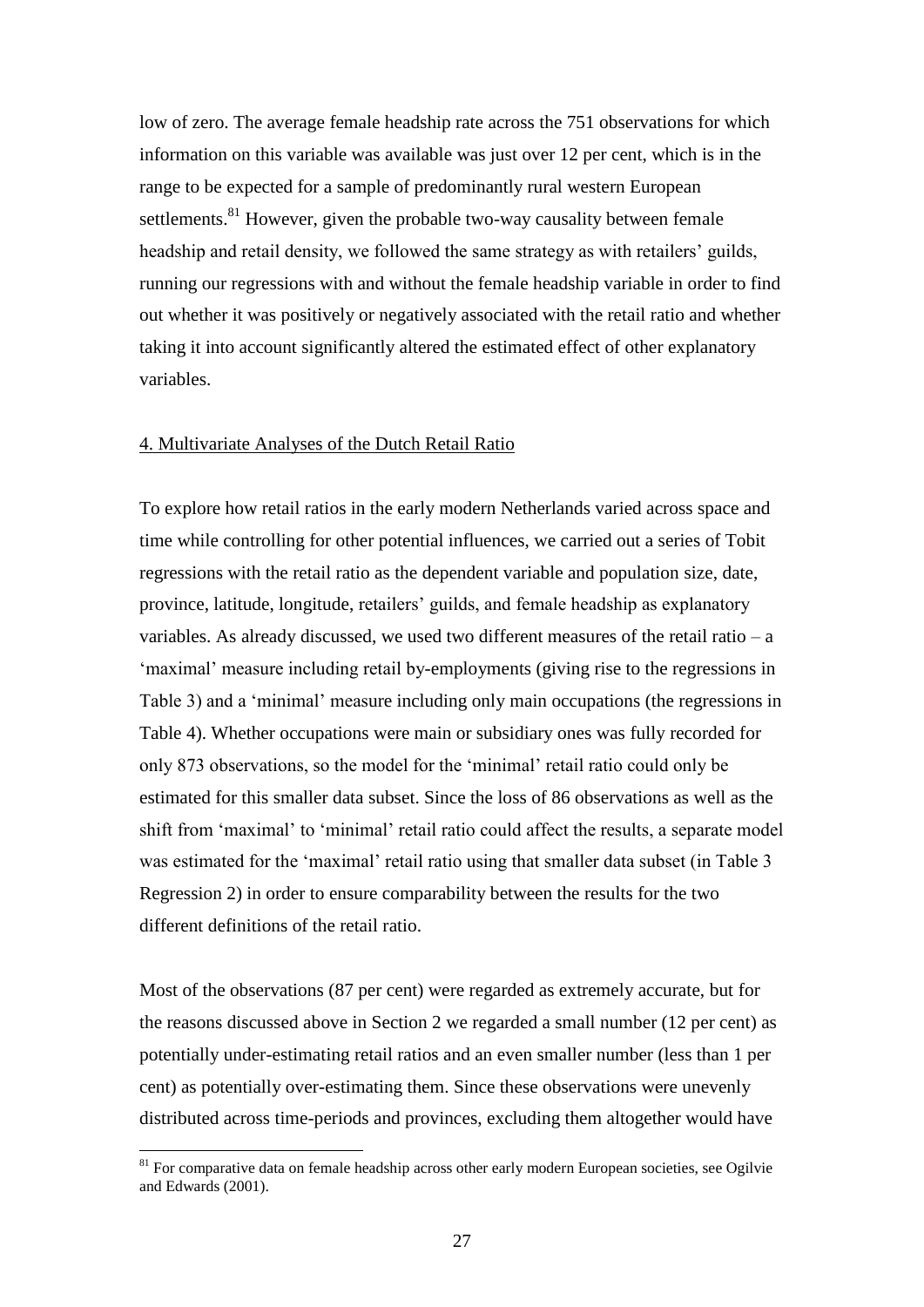created a data sub-sample incapable of registering important chronological and spatial influences. Instead, we tested for robustness by re-estimating all models on a dataset in which 1, 3, 5, and 10 points were progressively added to the retail ratios of the observations suspected of being under-estimates and were analogously progressively subtracted from the retail ratios of the observations suspected of being over-estimates. These robustness tests seemed appropriate given the orders of magnitude involved: the mean retail ratio was less than 8 per 1,000, fewer than 15 per cent of localities had retail ratios over 20, and fewer than 7 per cent exceeded 30. Neither separately nor in combination did these robustness tests alter the models estimated or the results of the hypothesis tests. This encouraged us to be confident that the possibly less reliable observations were not driving the results of the analyses.

Because of the substantial skew in the distribution of population sizes discussed above, population was measured using a logarithmic transformation to generate a more symmetric distribution. Given the chronological clustering discussed above, we defined the date variable in terms of four decadal clusters – the 1670s, 1740s, 1790s, and 1800s. Space was measured in two ways: through the precise latitude and longitude of the locality; and through the province in which that locality was situated (Friesland, Gelderland, Limburg, Overijssel, South Holland, and North Holland). For retailers' guilds, a dummy variable registered presence (1) or absence (0) of such a guild in the locality at that date. Female headship was defined as the percentage of independent households in the locality headed by women at that date. Female headship was fully recorded for only 751 observations, so the model including that variable could only be estimated for this smaller data subset. Since the loss of 208 observations compared to the full dataset as well as the inclusion of female headship as an explanatory variable could affect the results, two separate models were estimated using that smaller data subset, one including female headship and the other excluding it. This enabled us to see whether any differences compared to the regressions on the larger data subsets were caused by the inclusion of female headship or alternatively by the loss of observations.

In addition to these basic explanatory variables, we created a number of interaction terms to explore whether the effect of particular factors varied across space and time. A decade-province interaction term enabled us to examine whether the effect of time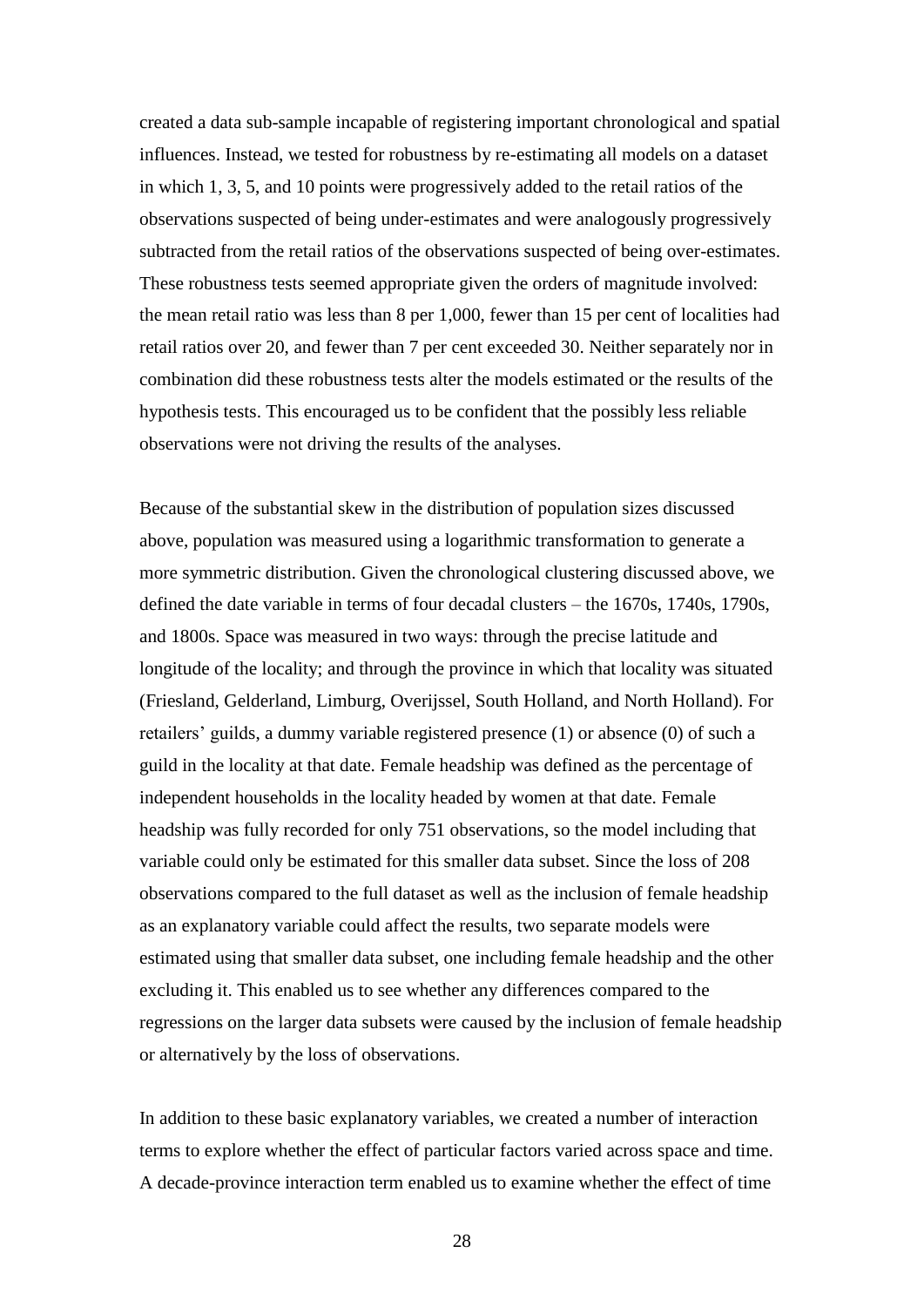differed across provinces; a decade-population interaction term enabled us to investigate whether the effect of population size differed across time; and a provincepopulation interaction term enabled us to test whether the effect of population size differed across provinces.

Table 3 presents the models estimated for the 'maximal' retail ratio (including retailing as a subsidiary occupation) while Table 4 presents those for the 'minimal' retail ratio (focussing solely on retailing as a main occupation).

Table 3 reports four different models. Regression 1 is the model for the large data subset in which 'minimal' retail ratio and female headship are not fully recorded (and the latter is therefore excluded as an explanatory variable). Regression 2 is the model for the data subset in which 'minimal' retail ratio is fully recorded (for comparability with Table 4 Regression 1) but female headship is not fully recorded (and is therefore excluded as an explanatory variable). Regression 3 is the model for the data subset in which both 'minimal' retail ratio and female headship are fully recorded, and female headship can thus be included as an explanatory variable. Regression 4 is the model for that same data subset, but excluding female headship (for comparability with Table 1 Regressions 1 and 2).

Table 4 proceeds analogously for the 'minimal' retail ratio. Regression 1 is the model for the largest data subset for which 'minimal' retail ratio is fully recorded; female headship is not fully recorded and is therefore excluded as an explanatory variable. Regression 2 is the model for the data subset in which female headship is fully recorded and can thus be included as an explanatory variable. Regression 3 is the model for that same data subset, but excluding female headship (for comparability with Table 4 Regression 1).

### 4.1. Female Household Headship

We start by discussing female headship since it provides the sole motivation for analysing the smallest data subset of 751 observations (Table 3 Regressions 3 and 4, Table 4 Regressions 2 and 3). We can then shift focus to the regressions on the full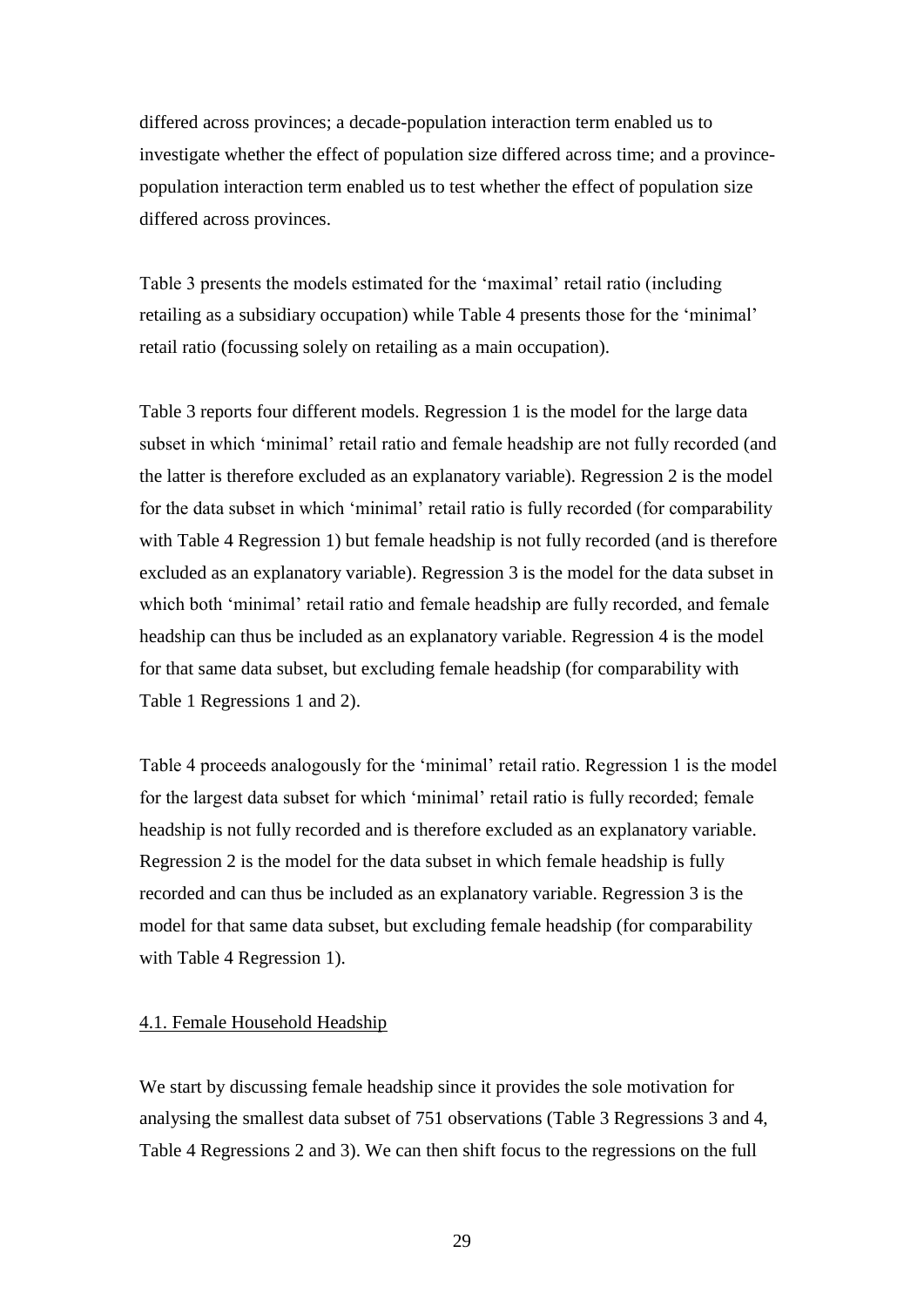dataset (Table 3 Regression 1, Table 4 Regression 1) when we discuss all the other influences on retail ratios.

As discussed earlier, the historiography suggests a strong positive relationship between female headship and the retail ratio, although the causal link probably ran in both directions. We therefore explored the association between the female headship rate and the retail ratio in the regressions on the small data subset for which female headship was fully recorded, while acknowledging the problem that there are almost certainly two-way causal links between the two variables.

As Table 3 Regression 3 shows, there was indeed a significant association between female headship and the 'maximal' retail ratio. (Here and throughout, 'significant' means that a result is statistically significant at or below the 0.05 level; it does not refer to the *magnitude* of any effect.) Although this positive association between female headship and retail density was statistically significant, its magnitude was rather small. Assessed at the sample means of all variables, the elasticity of the retail ratio with respect to the female headship rate was only  $0.20 - i.e., a 1$  per cent increase in the female headship rate was associated with a 0.20 per cent rise in the retail ratio.

Female headship was also positively and significantly associated with the 'minimal' retail ratio, as Table 4 Regression 2 shows. This finding indicates that it was not just retailing as a subsidiary occupation but also retailing as a main occupation that favoured, or was favoured by, the existence of a larger proportion of households headed by females. However, the elasticity of the 'minimal' retail ratio with respect to female headship was even smaller, at 0.12.

This finding is consistent with a number of studies which have suggested that women were more likely to undertake retailing as a subsidiary than as a main occupation.<sup>82</sup> The larger size of the association between female headship and the 'maximal' definition of the retail ratio is consistent with the idea that females may have disproportionately adopted retailing as ancillary rather than main occupations,

 $82$  Roessingh (1965), 232; Slicher van Bath (1977), 181; De Vries and Van der Woude (1995), 602.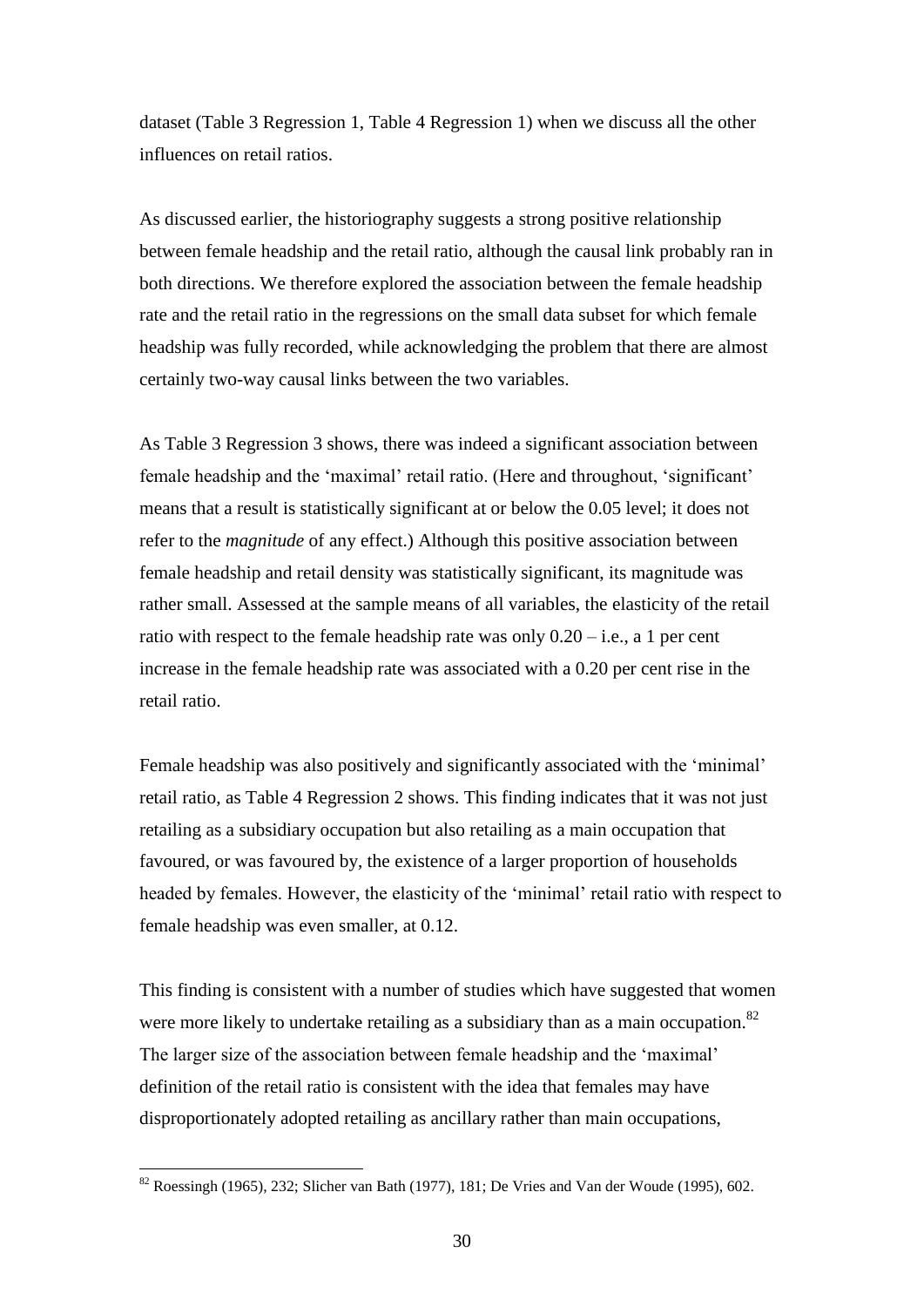although deeper household-level analyses would be necessary to explore this association more thoroughly. Furthermore, it may simply be that a locality in which underlying factors facilitated retailing by-employments was also one in which the same factors facilitated female household headship.

### 4.2. Retailers' Guilds

The variable registering the presence of retailers' guilds also only emerges into statistical significance for the small data subset for which female headship was known. The retailers' guild variable was included in the regressions despite the fact that, as discussed earlier, there is probably two-way causation between the retail ratio and the presence of a guild. As it turned out, the inclusion or exclusion of this variable had no effect on the coefficients or standard errors of any other variables in the regressions, so it was retained in all regressions and is reported in all models in Tables 3 and 4. In all cases, it had a negative coefficient (i.e., the presence of a retail guild was associated with a lower retail ratio, holding all other variables constant). But in almost all cases, this coefficient was not significantly different from zero.

The exception was Table 1 Regression 3, in which female headship was also included in the model. In this model alone, the negative coefficient on retailers' guild was statistically significant (although only at the 0.10 level). It is possible that controlling for female headship is what moved the retail guild variable into the borderline of significance. This speculation is lent some support by the fact that when female headship is removed from the model for this data subset (in Table 1 Regression 4), retail guild becomes insignificant (though its coefficient remains, as always, negative). We know that guilds disproportionately affected women's economic participation, including in retailing, so this may be why, once the effect of female headship on retail ratio is taken into account, the negative effect of guilds on retail ratio emerges into greater significance.

Overall, however, the presence of a retailers' guild is not associated with a significant effect on the retail ratio one way or the other. This is not surprising, and may indeed be caused precisely by the fact that causation is likely to go both ways between the two variables. Thus on the one hand, retailers' guilds may have been acting to reduce

31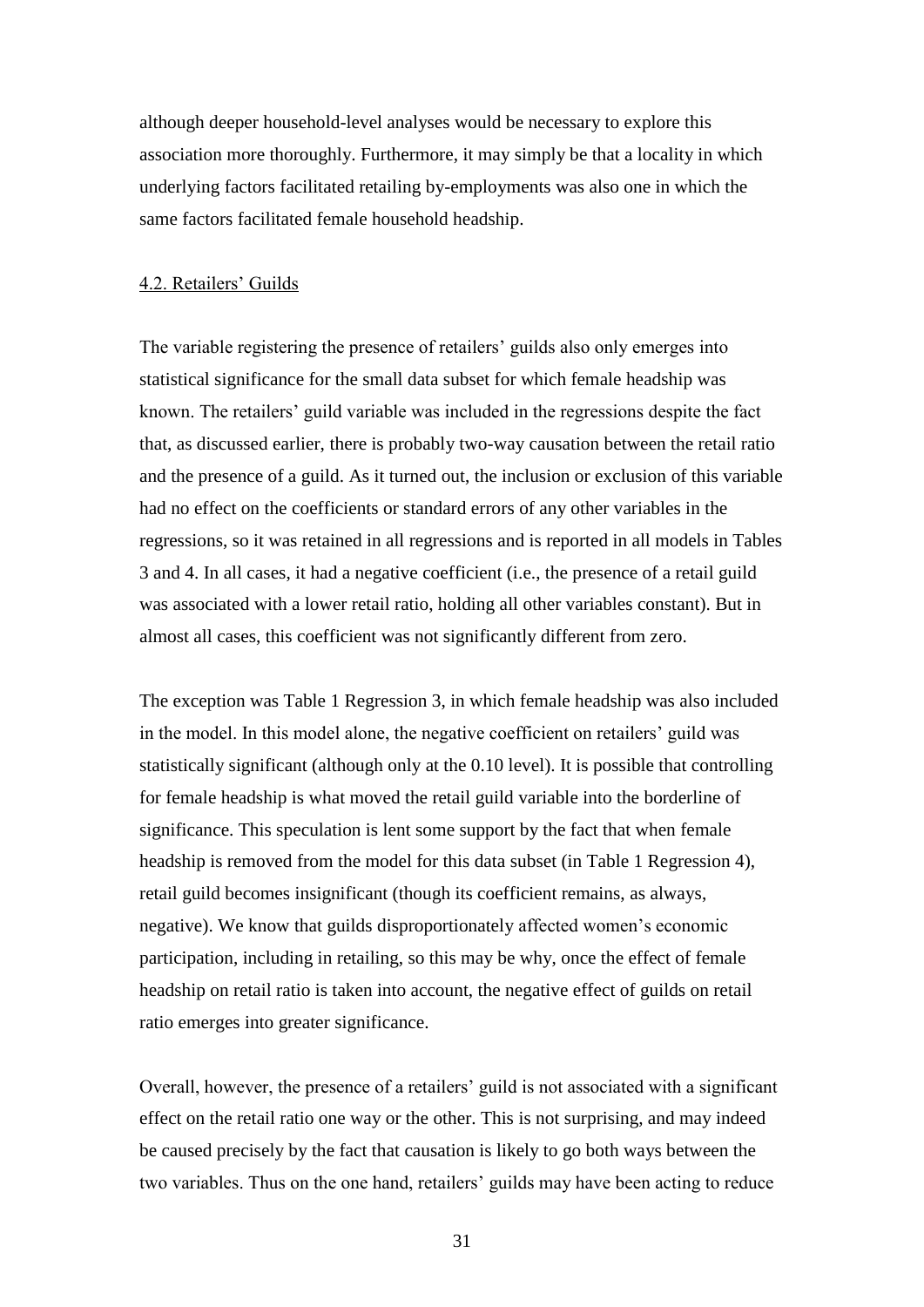retail ratios by erecting barriers to entry; but on the other hand they were only likely to be formed when established retailers felt that the density of retailers relative to the local population of customers had risen to a high level, creating an incentive to erect institutional barriers to prevent further competition. These opposing two-way influences between retail density and the presence of retail guilds may lie behind the absence of any significant statistical relationship between the two.

Unless and until we find a good instrumental variable for the effect of retailers' guilds on retail density, this aggregate statistical analysis of their relationship must remain indeterminate. Investigations of the effect of guild institutions on retailing must instead be pursued through detailed micro-studies which analyse the activities such guilds engaged in – particularly the barriers to entry they erected – behind the sheer fact of their existence.

This consideration is the more important given that guilds in the same economic sector acted very differently in different Dutch towns. For one thing, guilds in cities of the western Netherlands were more flexible and more open to outsiders (migrants, women, Jews) than those in the eastern part of the country.<sup>83</sup> Moreover, admission policies and practices of retail guilds could vary not only *between* towns, but *within* towns, with different retail guilds in the same town controlling entry very differently, with potentially substantial – but heterogeneous – effects on the size of the overall retail sector.<sup>84</sup> Since the wide variability in admissions restrictions across different retailers' guilds is borne out by detailed micro-studies, it is not surprising that a macro-level analysis encompassing both western and eastern parts of the Netherlands but solely registering a guild's *presence*, and not its policies or activities, should fail to find a systematic statistical relationship with the retail ratio.

#### 4.3. Population Effects by Province

The postulated east-west gradient for Dutch guilds raises the whole question of regional differences not just in retail density itself but in the factors that might be expected to affect it. One factor we expected to affect retail density was the

<sup>&</sup>lt;sup>83</sup> Lourens and Lucassen (2000).

 $84$  Van den Heuvel (2007); Van den Heuvel (2008).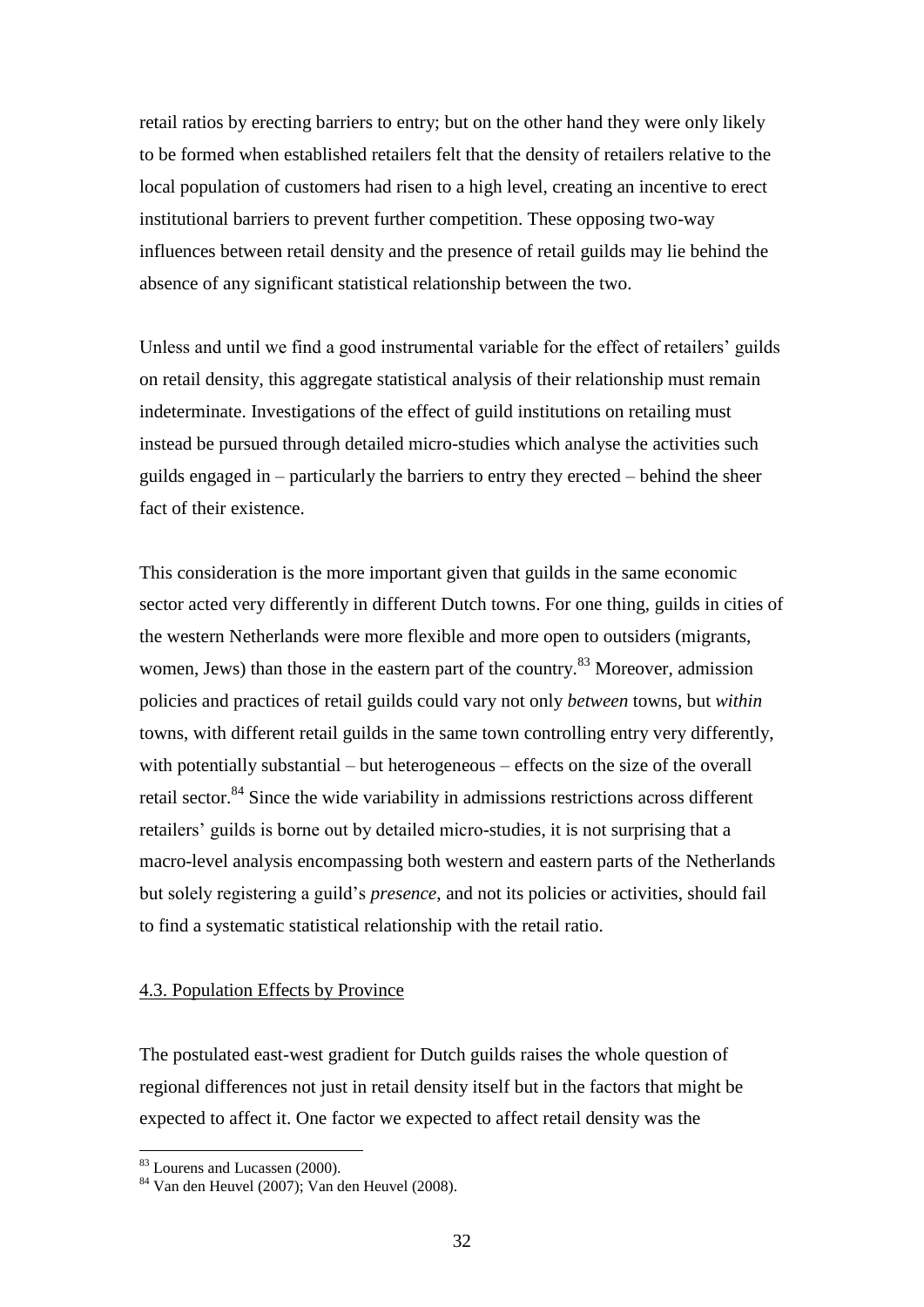population size of a locality. However, population size might have exerted different effects in different places and at different times.

Turning first to the question of time, in theory the population size of a locality might be expected to affect retail density more in earlier time-periods when, on average, population sizes were smaller. To explore the hypothesis that a locality's population size affected its retail ratio more in some time-periods than in others, we carried out preliminary analyses in which interaction terms between population and decade were included in the regressions. In none of the regressions, for either 'maximal' or 'minimal' retail ratio, and for none of the data subsets, were the coefficients on these interaction-terms significant. This enabled us to conclude that the effect of population size on the retail ratio (no matter how it was defined) did not differ between the 1670s, the 1740s, the 1790s and the 1800s.

Spatial or geographical variables, by contrast, did significantly affect the retail gap between large and small settlements. In other words, the effect of population size on retail ratios turned out to differ significantly across Dutch provinces. This result emerged for both the 'maximal' and the 'minimal' definitions of the retail ratio, as shown by the coefficients on the province-population interaction terms in Tables 3 and 4. It also held true across all the data subsets – both the full data set and the two smaller data subsets for which multiple occupations and female headship could be considered. The universality of these inter-province differences in the population effect provides striking support for their robustness. Settlement size affected retail density differently in different provinces.

The most powerful effect of settlement size on retail ratio was in Overijssel, where it had a statistically significant, and positive, effect on the retail ratio. This effect was quite substantial, as shown by the fact that the elasticity of the 'maximal' retail ratio with respect to settlement size was 1.16, and the elasticity of the 'minimal' retail ratio was 1.42. In Overijssel, which (as Table 1 shows) had the lowest average density of retailing of any province, the size of a settlement was a very powerful influence on its retail ratio. In so far as there were substantial concentrations of retailing in Overijssel, they were found predominantly in towns and cities.

33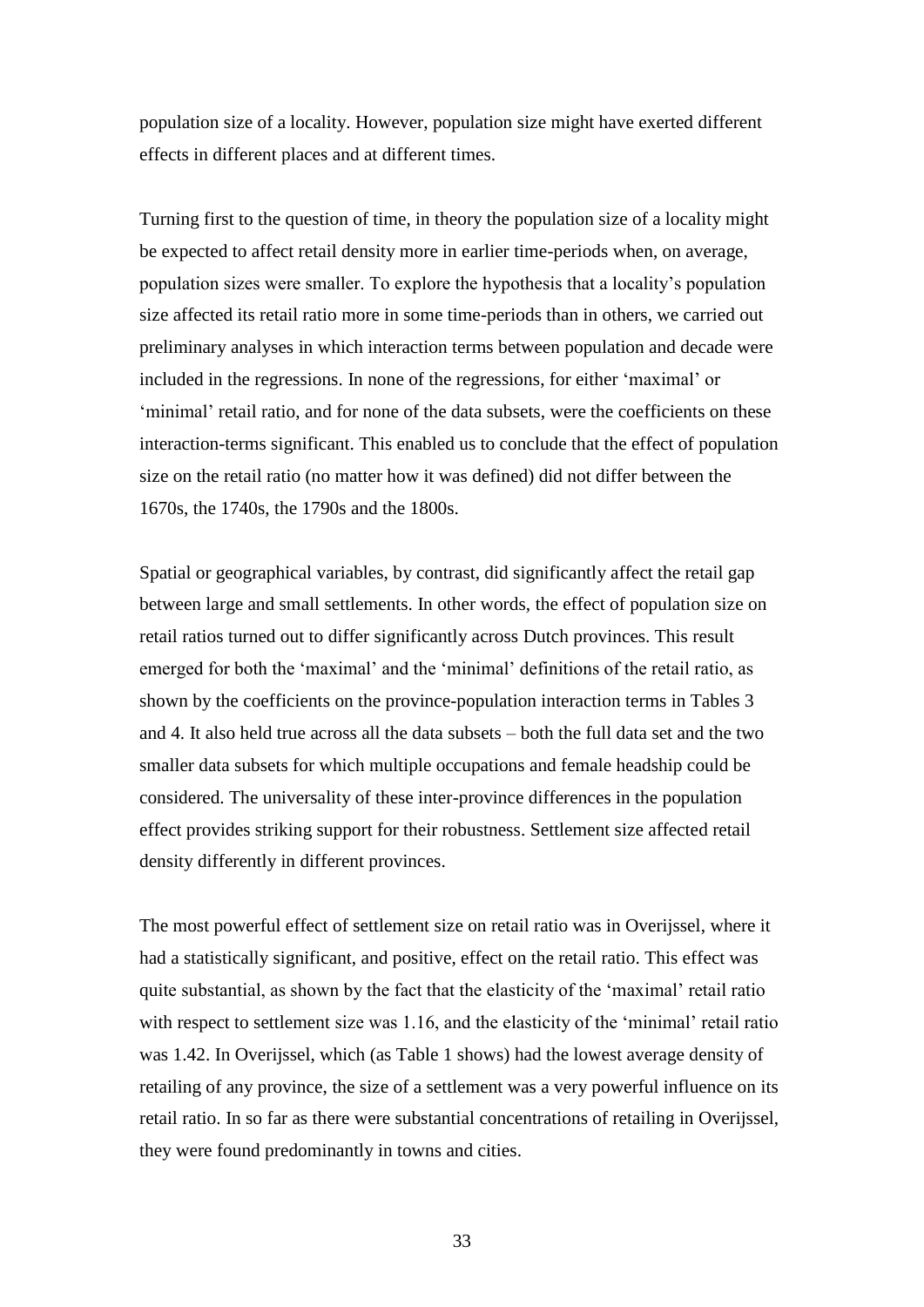The next most powerful effect of settlement size was found in a group of intermediate provinces – Friesland, Gelderland, and Limburg – where the effect of that variable did not differ significantly within the group. In these provinces, which Table 1 shows were characterized by intermediate average retail ratios, settlement size still had a statistically significant and positive effect on retail density, but one that was significantly smaller than in Overijssel and significantly larger than in North or South Holland. In this group of provinces, the elasticity of the 'minimal' retail ratio with respect to the population size of settlements was only 0.86, while the elasticity of the 'maximal' retail ratio was only slightly higher, at 1.02.

Settlement size also had a significant and positive effect on the retail ratio in South Holland, but one that was in turn significantly smaller than in the 'intermediate' provinces. As Table 1 shows, South Holland had the second-highest average retail ratio of all provinces. Here, the elasticity of the 'maximal' retail ratio with respect to the population of settlements was only 0.33; the elasticity of the 'minimal' retail ratio was hardly higher, at 0.59.

North Holland, which Table 1 shows to have had by far the highest average retail density of any province, was also the only one in which settlement size had no significant effect on either measure of the retail ratio. This finding is the more striking in that the North Holland localities in the dataset covered a wide range of settlement sizes, from less than 30 inhabitants to nearly 9,000. Despite this wide variation, the population of a settlement exerted no significant effect on retail density in the province, suggesting that at the high level of commercialization observed in North Holland, dense concentrations of retailers had arisen even in small rural localities, to an extent not observed elsewhere in the country.<sup>85</sup> This confirms that the remarkably high retail ratios reported in earlier publications for two rural settlements in North Holland in the mid-eighteenth century (Graft with 21 retailers per 1,000 and Winkel with 26 retailers per 1,000) were not exceptional.<sup>86</sup>

<sup>&</sup>lt;sup>85</sup> There is a possibility that the de-urbanization of North Holland which occurred especially in the first half of the eighteenth century may have influenced the effect of settlement size on retail ratio in this province, although doubt is cast on this idea by the fact that the effect was already statistically insignificant in the later seventeenth century, before the onset of this de-urbanization. See De Vries and Van der Woude (1997), 64-5.

<sup>86</sup> Van den Heuvel (2007), 143.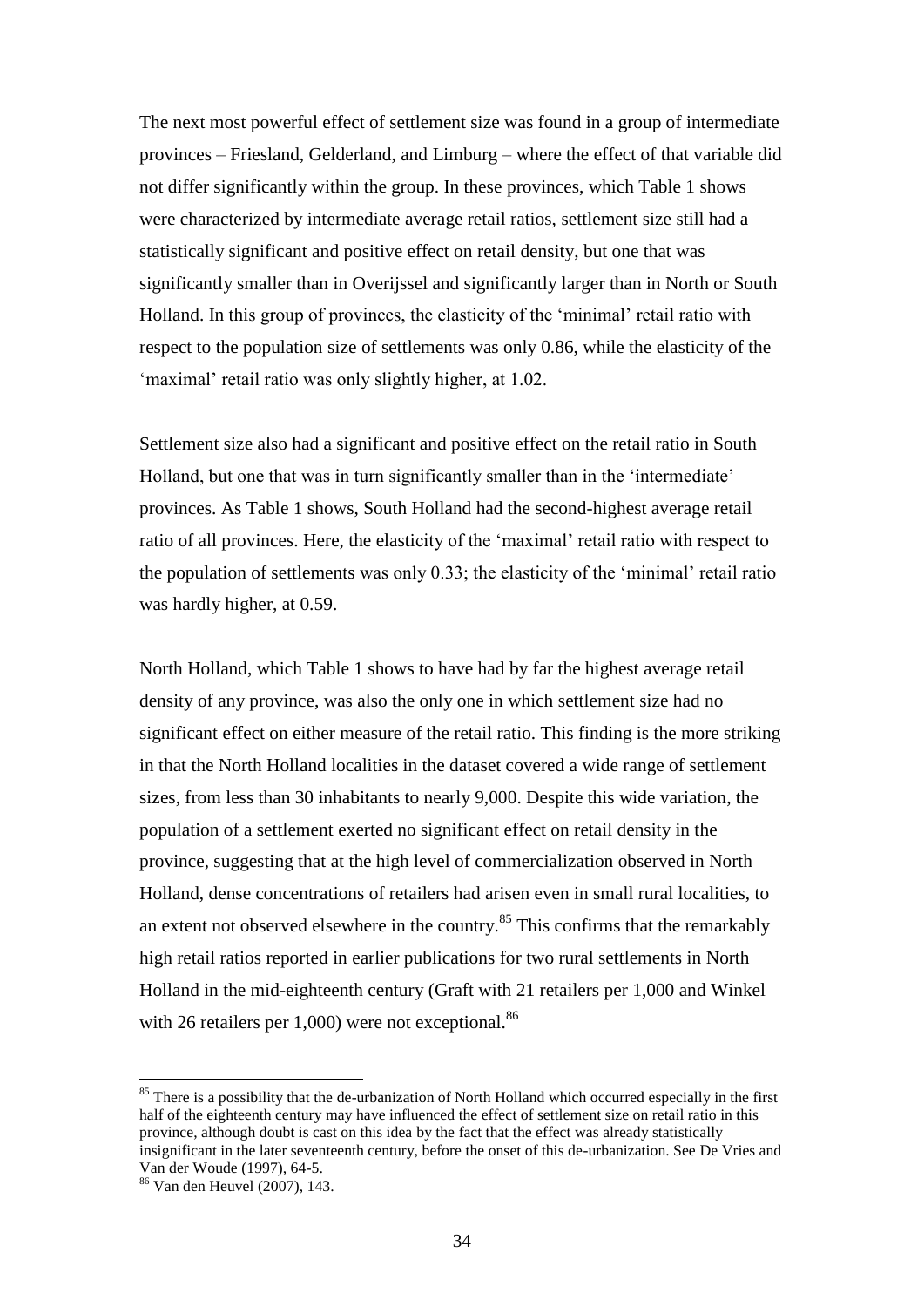Spatial variables thus influenced how settlement size affected retail density. In the low-retail-density province of Overijssel, settlement size affected retail ratio most strongly. In an intermediate group of provinces (Friesland, Gelderland, and Limburg), settlement size exerted a medium-sized effect on the retail ratio. Even in South Holland, where average retail density was quite high, settlement size still exerted a statistically significant positive effect on retailing, although only a mild one. But in the most highly commercialized province, North Holland, retail density did not depend on the population of the locality. An important aspect of the zone of high retail densities observed in North and South Holland, therefore, was that it was characterized by much greater similarity in ratios between villages, towns and cities: retailing was not just an urban phenomenon but was diffused throughout the countryside.

This large and significant effect of settlement size on retail density in some Dutch provinces but not in others has a number of wider implications. First, it helps resolve the question of whether high levels of urbanization substituted for village retailing or, alternatively, complemented it. The small or non-existent effect of settlement size on retail density in the most highly urbanized provinces, North and South Holland, provide strong support for the view that urbanization did not stifle village retailing but rather stimulated it, whether through urban shops causing villagers to demand retail outlets closer to home or via the annual influx of burghers into villages demanding retail services near their country houses.<sup>87</sup> Conversely, the significant and substantial effect of settlement size on retail density in the least urbanized provinces, in the eastern parts of the Netherlands, suggests that towns in these provinces did substitute for village retailing, either because of the lack of burghers' country houses in surrounding villages or because of other (possibly institutional) variables acting to maintain a wider economic and social gap between towns and villages. At low levels of urbanization, economic differences between town and country appear to have been wider, not narrower, than in regions where levels of urbanization were high.

A second, and wider, implication of these findings relates to economies of agglomeration. In so far as the positive effect of settlement size on retail density was

<sup>87</sup> Schama (1991), 290-4; Braudel (2002), 78.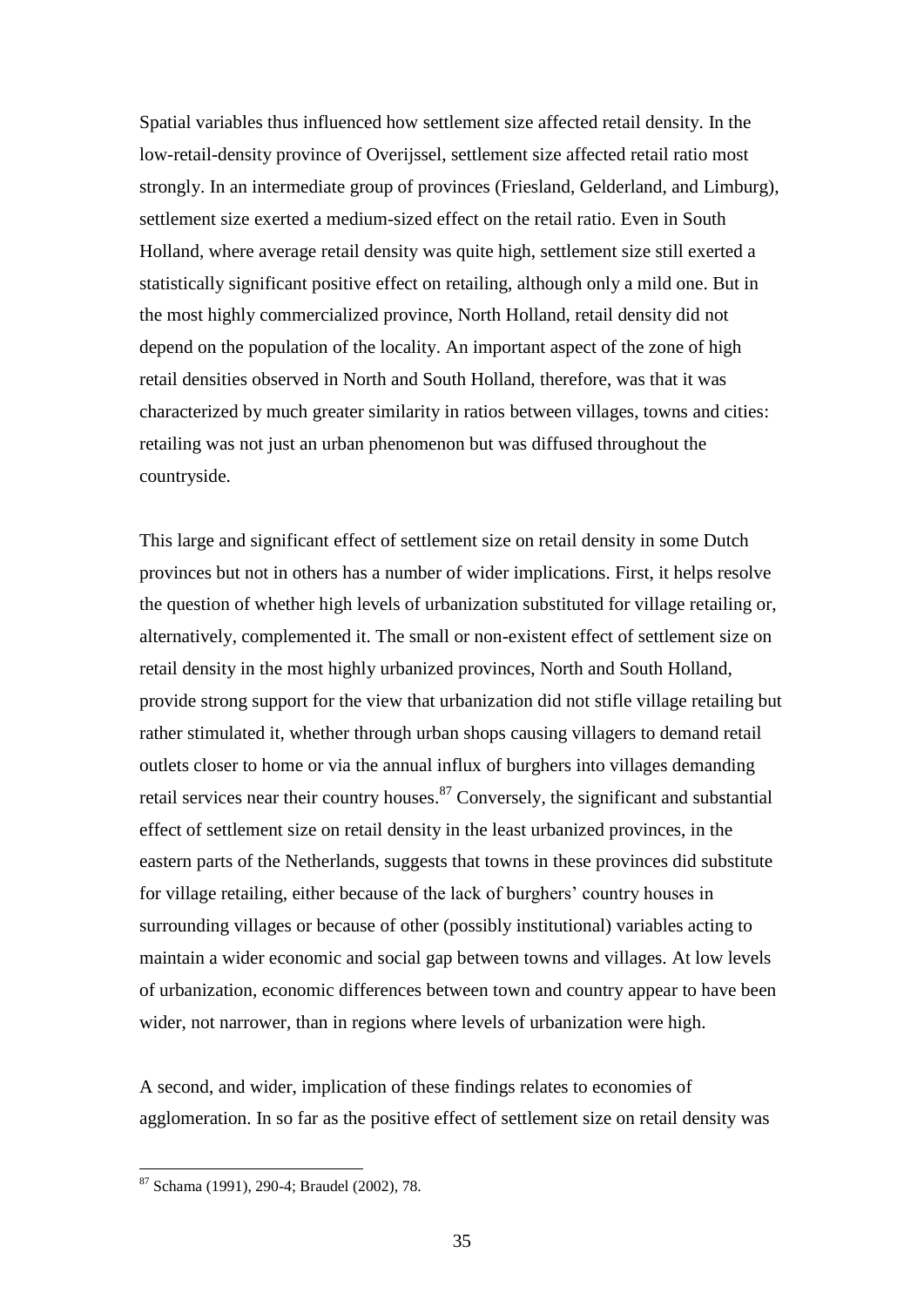caused by economies of agglomeration, these appear to have been more important in less commercialized provinces. In more commercialized provinces, agglomeration economies were less influential and in the most commercialized one – North Holland – they had no detectable effect. Even though, as De Vries has argued, many rural settlements in the Netherlands also commercialized in this period, $88$  in all provinces except North Holland, cities remained significantly more highly commercialized than smaller towns, and towns than villages.

These results support the idea that urbanization may have played an independent role in the commercialization of the early modern European economy. That is, when moving from low to intermediate levels of commercialization, simply increasing the number of large urban centres, or even enabling villages to expand into market towns, could enhance retail density. This development might have been connected with economies of agglomeration, in which the larger number and range of producers and consumers in a particular location gave rise to enhanced opportunities to exploit the division of labour and gains from trade. One reason the Netherlands may have been so highly commercialized compared to many other parts of Europe at a relatively early date may simply have been its high urbanization – and the underlying factors that made it possible.

## 4.4. Direct Effects of Spatial Variables

This raises the question of the direct effects of spatial variables on retail density. As discussed earlier, spatial factors could be measured in two ways – through purely locational coordinates and through province. In initial estimations of the regressions, latitude and longitude were included alongside the province variables. In the presence of the province dummies, the coefficients on both latitude and longitude were statistically insignificant, justifying their elimination from the model. This held true for both 'maximal' and 'minimal' definitions of the retail ratio and for all data subsets.

<sup>88</sup> De Vries (2008), 93-5, 128.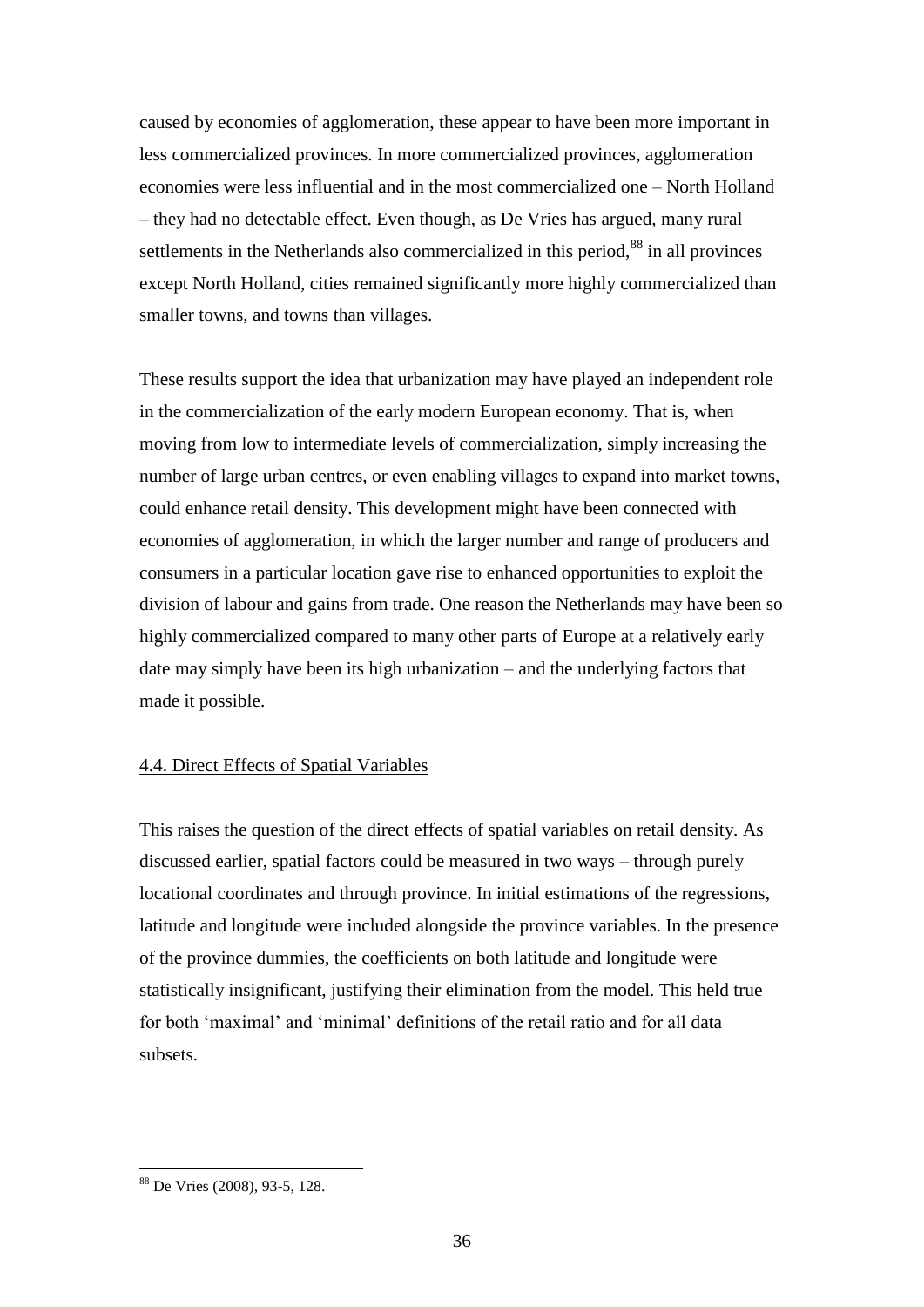Nonetheless, given the hypothesis of a negative west-east gradient of Dutch commercialization advanced in the literature, it is worthwhile reporting that when province is *not* taken into account, longitude (though not latitude) emerges as a significant and negative effect on the retail ratio. That is, controlling for other factors, retail ratios declined significantly as one moved across the Netherlands from west to east, a striking confirmation of the more general hypothesis that the economy in the west of the country was more commercialized than that in the east. However, since all the spatial information contained in the coordinates of latitude and longitude was evidently included in the province variables (as shown by the fact that latitude and longitude were statistically insignificant in the presence of the province dummies), the former were eliminated from the model and the latter retained.

Five province dummies (Gelderland, Limburg, Overijssel, South Holland, and North Holland) are reported in Tables 3 and 4, with the sixth province, Friesland, as the omitted category. The coefficients on the five province dummies show the estimated effect of province on retail ratio (relative to Friesland) assuming that all other variables in the regression, including population size, are set to zero. The effects on the retail ratio of moving from one province to another can therefore not be evaluated by inspecting the coefficients on the province dummies alone; instead, we need to take account of both these province-dummies and the province-population interaction terms in order to show the full province effects. We do this in Tables 5 and 6 by presenting the predicted effect of province on the retail ratio assessed at various population sizes and setting all other independent variables at their sample means. These predicted effects can be regarded as the pure effects of province on the retail ratio, i.e. controlling for all other explanatory variables in the regressions.

Table 5 and Graph 1 show the predicted effect of province on the 'maximal' retail ratio (i.e., including retail by-employments), estimated on the basis of Table 3 Regression 1. These results show that a pure effect of province on retail density is moderately clearly visible for settlements with a small population size. However, for most provinces this effect becomes progressively less clear and less statistically significant as settlements increase in size. This is because, as we have just seen, population increased retail ratios at differing rates in the different Dutch provinces.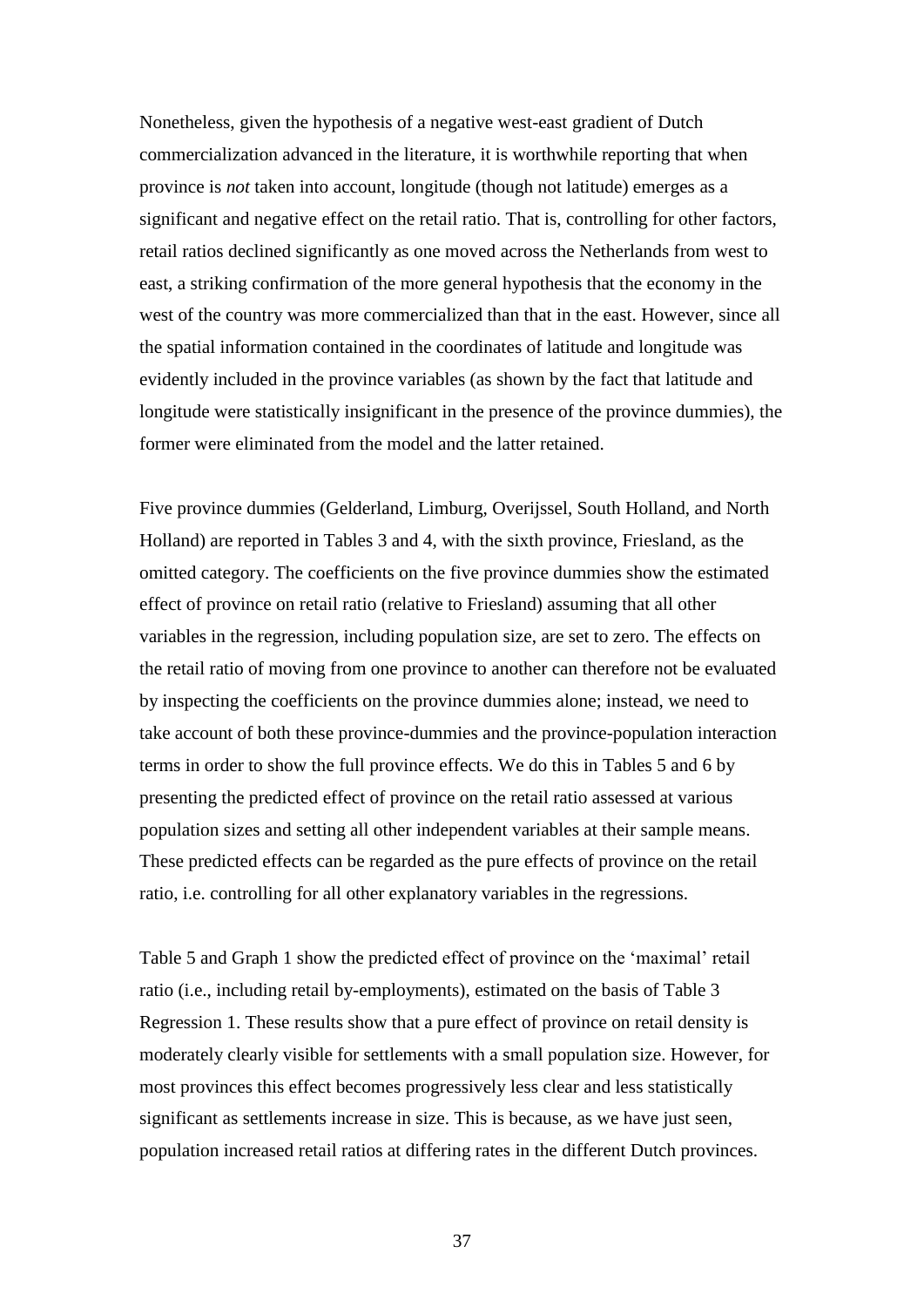The notable exception is North Holland, which had a significantly (and substantially) higher retail ratio than all other provinces at all values of settlement size.

The differing trajectories of these pure province effects on retail ratio can be seen in Graph 1. Thus for settlements of 100 inhabitants (at the 20th percentile of our dataset) and those of 200 inhabitants (at the 39th percentile), North Holland had a significantly higher retail ratio than all other provinces and South Holland had a higher retail ratio than all other provinces except for North Holland, although the difference compared to Friesland and Gelderland is of borderline significance.<sup>89</sup> There was no significant difference among Friesland, Gelderland and Limburg: this is consistent with what we found for the effect of settlement size on retail density, which was indistinguishable among these three provinces. For settlements of 100 inhabitants Overijssel, with the lowest point estimate of retail ratio, is significantly lower not only than North and South Holland but also (with borderline significance) than Friesland, the 'intermediate' province with the highest estimated retail density.

However, as mentioned, these pure province differences become progressively less significant and less substantial as settlements increase in population size. By the time one gets to settlements of 500 inhabitants (at the 67th percentile), there is still some evidence of pure province effects but the differences are much less significant. Only North Holland is still significantly and substantially different from all other provinces at this settlement size. And by the time we reach settlements with 750 inhabitants (the 77th percentile) or 1,000 (the 84th percentile), the difference between North and South Holland is only of borderline significance, although North Holland still has significantly and substantially higher retail ratios than all other provinces.

For the 'minimal' retail ratio (i.e. excluding retail by-employments), the pecking order among the provinces at small settlement sizes is almost identical to the picture for the 'maximal' retail ratio, as we can see from Table 6 and Graph 2. Again, North Holland maintains a significantly and substantially higher retail ratio than all other provinces, and this continues up to quite large settlement sizes. The major deviation in the pure province effect for the 'minimal' retail ratio is that Friesland pulls ahead of the other

 $89$  Cf. the remark by De Vries and Van der Woude (1997), 510, that 'no sharp division separated city from countryside in [the distribution of services among cities and villages in North Holland]'.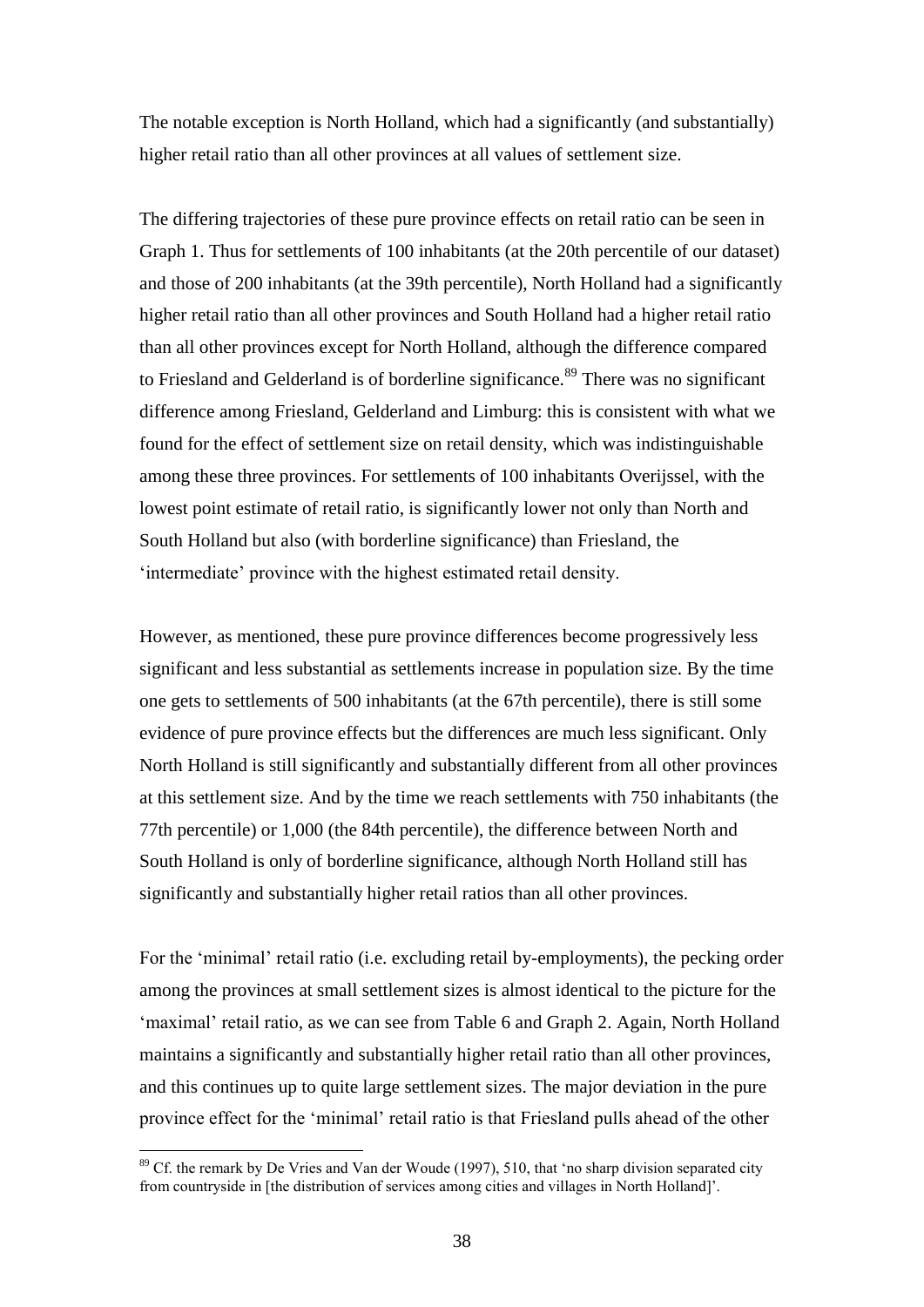'intermediate' provinces as settlement size increases, and once it reaches settlements of 750 or 1,000 inhabitants (the 77th and 84th percentile respectively) its predicted pure province effect is not significantly different from that of North Holland.<sup>90</sup> Among the remaining provinces, the predicted value of the retail ratio at different values of settlement size does not for the most part differ significantly by province. The only exception is for small settlements of 100 or 200 inhabitants (the 20th and 39th percentiles respectively) where Overijssel is significantly lower not just than North Holland but also than Friesland. Arguably this is testimony more to Friesland's distinctively high retail ratios (in the 'minimal' definition) than to Overijssel's distinctively low ones, although the fact that Overijssel consistently lies at or near the bottom of all provinces in retail density is consistent with what we know of the early modern Overijssel economy, which relied heavily on low-productivity agriculture and proto-industrial textile production, giving rise to relatively low living standards for its inhabitants.<sup>91</sup>

The difference we observe in the position of Friesland compared to the other provinces when we look at a 'minimal' instead of a 'maximal' definition of the retail ratio is interesting for several reasons. First, the more standard 'minimal' definition of the retail ratio highlights the relatively commercialized nature of Friesland, which follows immediately after Holland in the density of its retailing and runs ahead of all other parts of the country. This is especially striking given Friesland's rural character, reflected in the database by its mean settlement size of 350, significantly lower than any other province even including Gelderland (at over 450) and Overijssel (at over

 $90$  This confirms the observation by Faber (1972), 112, that in Friesland subsidiary occupations were 'quantitatively not that important'.

 $91'$ Slicher van Bath (1977), 729. According to Faber (1972), 112, Overijssel also had a much smaller share of household heads with subsidiary occupations. Quoting from Slicher von Bath (1977) and Roessingh (1965), Faber gives the following figures: Friesland 2.3%, Veluwe: 3.7% and Overijssel 1.5%. Faber reports substantial differences in the percentage of household heads listed with a subsidiary occupation between the different administrative regions ('grietenijen') of Friesland: whereas in the *grietenijen* of Gaasterland and Uteringadeel subsidiary occupations were registered for no heads of household, in Opsterland 10 per cent of household heads were recorded with a subsidiary occupation, much higher than the average proportion for the province of Friesland as a whole (2.3%). Faber argues that these differences across *grietenijen* and the low percentages of household heads with subsidiary occupations in some *grietenijen*, may have been caused by differences in registration practice. However, given that we now know that there were wide differences among European regions in the prevalence of by-employments, these differences may reflect actual occupational structure. The available documentary sources provide no grounds for favouring one of these explanations over the other. In this paper, we provisionally accept the recorded level of by-employments as a reflection of actual occupational structure, in the absence of positive evidence of differences in registration practice within sub-regions of Friesland in 1749.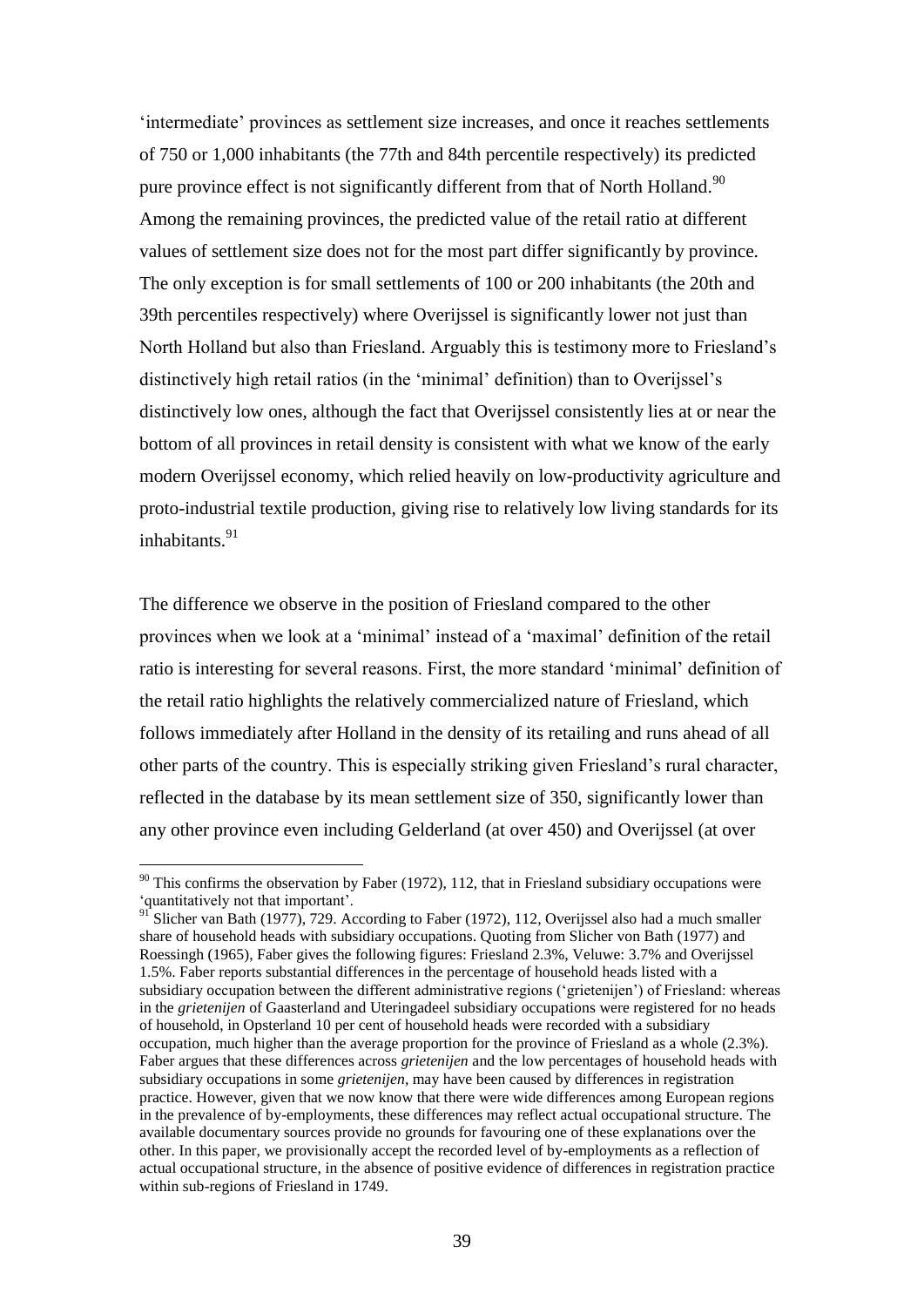620), and strikingly lower than Limburg (over 1,000), North Holland (over 1,300), and South Holland (over 2,700). For such a predominantly rural province, therefore, Friesland had an unusual density of retailers. This testimony to Friesland's commercialized character is consistent with Jan de Vries's research, which found that as early as the seventeenth century Friesland peasant inventories recorded numerous articles which peasants could not have fashioned by themselves and that by the eighteenth century the province's agriculture had become highly commercialized and many inhabitants practised non-agricultural occupations.<sup>92</sup>

Second, the finding that Friesland moves down in the ranking of provinces when we use a 'maximal' definition of retail ratios taking account of subsidiary occupations suggests that in provinces such as South Holland, Gelderland and Limburg, combining retailing with other occupational activities was more common than in Friesland. This also fits with the findings of a number of scholars who have argued that in Friesland retailing and agriculture were not likely to be combined, in contrast with what historians have observed for other Dutch provinces.<sup>93</sup> Moreover, and perhaps as a result of this, a majority of Friesland's retailers appear to have been relatively well-off shopkeepers who were able to earn a decent living by shopkeeping alone and were thus not part of an economically marginal group engaging in smallscale retailing to complement their household incomes.<sup>94</sup>

Finally, the changing position of Friesland shows that whereas the more commonly used definition of the 'minimal' retail ratio is helpful for understanding the development of retailing, it does not yield a fully differentiated analysis. Analysing a 'maximal' retail ratio not only provides a more accurate picture of the true size of the retail sector, but also deepens our understanding of different patterns of retailing – in this case between regions in which retailing was predominantly a main occupation (such as Friesland) and those in which it was also common as a by-employment (other provinces with 'intermediate' retail ratios). This approach may also shed light on the role of women in retailing in the various provinces of the Netherlands, given that a number of studies have suggested that subsidiary occupations reflected work

<sup>&</sup>lt;sup>92</sup> De Vries (1974), 127-36.

<sup>93</sup> Roessingh (1965), 232-36; Slicher van Bath (1977), 181. See also Faber (1972), 112, who observed that subsidiary occupations were not common in Friesland.

 $94$  De Vries (1984), 230-1.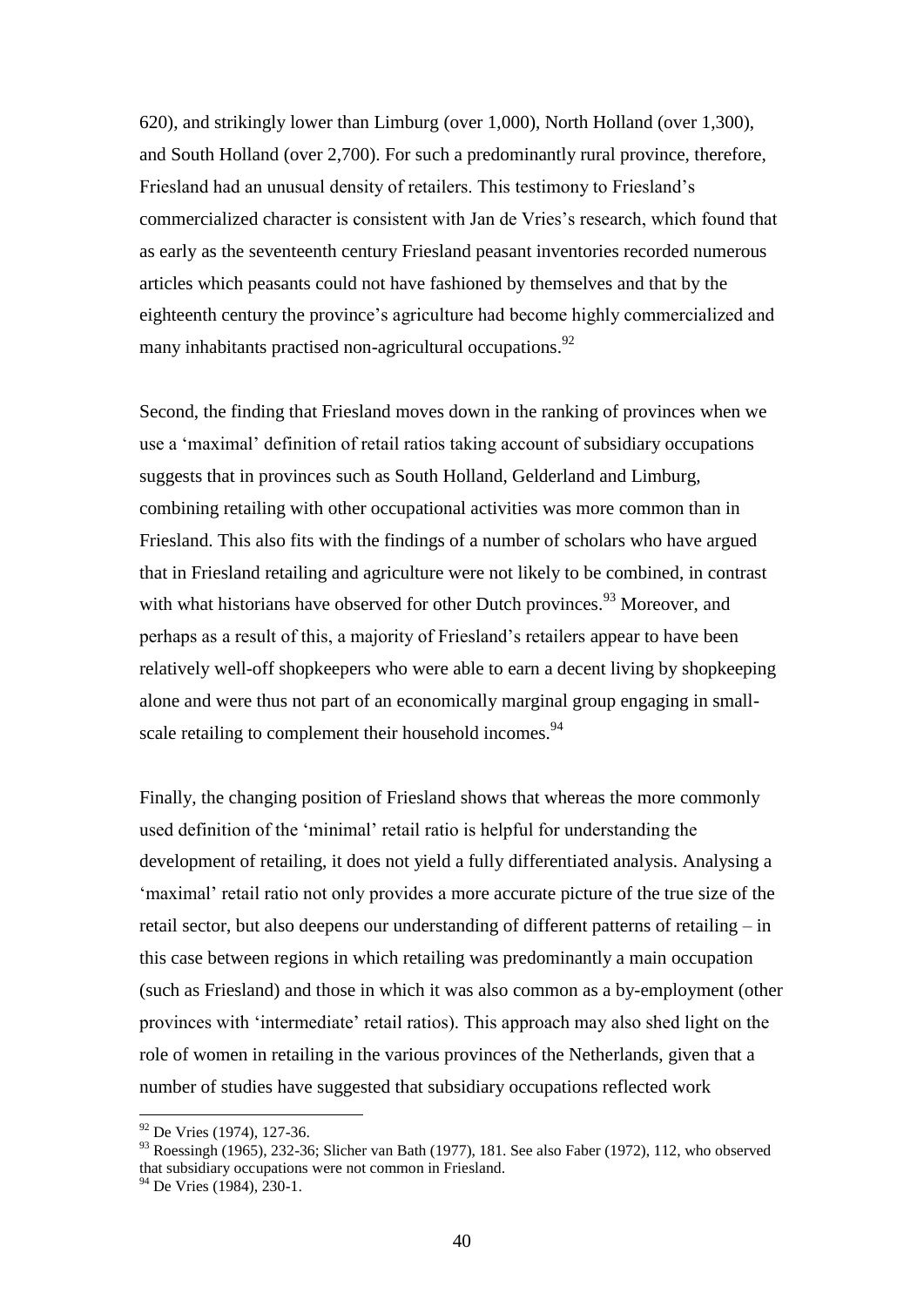undertaken by the wives of the male household heads recorded in tax registers and censuses.<sup>95</sup>

These findings concerning the pure province differences in retail density raise two wider questions. First, these pure province effects show that Holland – particularly North Holland – occupied a very distinctive position in the retail landscape of the early modern Netherlands. Its retail density was significantly and very substantially higher than that of every other province, even South Holland.<sup>96</sup> We know that this distinctiveness was not caused by settlement size, date, female headship or the presence of retailers' guilds, since these are controlled for in the regressions. What, then, caused North Holland's extraordinary retail density compared to all other provinces of the Netherlands?

A second issue raised by the province differences in retail densities is that, as we have seen, there is evidence that there are significant differences in retail density between provinces for small settlements. These cannot be dismissed as unimportant, since such small settlements made up a non-trivial share of localities in the early modern Netherlands: after all, settlements of 200 inhabitants lay at the 39th percentile of our data. But given that there were these significant pure province effects on the retail ratio for small settlements, what caused them? They cannot have been caused by settlement size, date, female headship, or the presence of retailers' guilds, since we have controlled for all these variables. What is it that meant that the differences between provinces of the Netherlands became less marked as one moved from smaller to larger settlements? In short, what was the underlying cause of this variation in retail density for small settlements, for which province is acting as a proxy variable?

A first possible explanation of these findings is the dense network of waterways in North Holland. However, there are two problems with this explanation. The first is that cheaper transportation can have countervailing effects on the gap between urban and rural retail density. One the one hand, extensive waterways had the potential to stimulate rural retail development as they allowed retailers to transport goods from

<sup>&</sup>lt;sup>95</sup> Roessingh (1965), 232; Slicher van Bath (1977), 181; De Vries and Van der Woude (1995), 602; Van den Heuvel and Van Nederveen Meerkerk (2010) 114.

<sup>&</sup>lt;sup>96</sup> Cf. the finding presented in De Vries and Van der Woude (1995) 510-1, that North Holland had exceptionally high levels of service provision in both its urban and its rural settlements.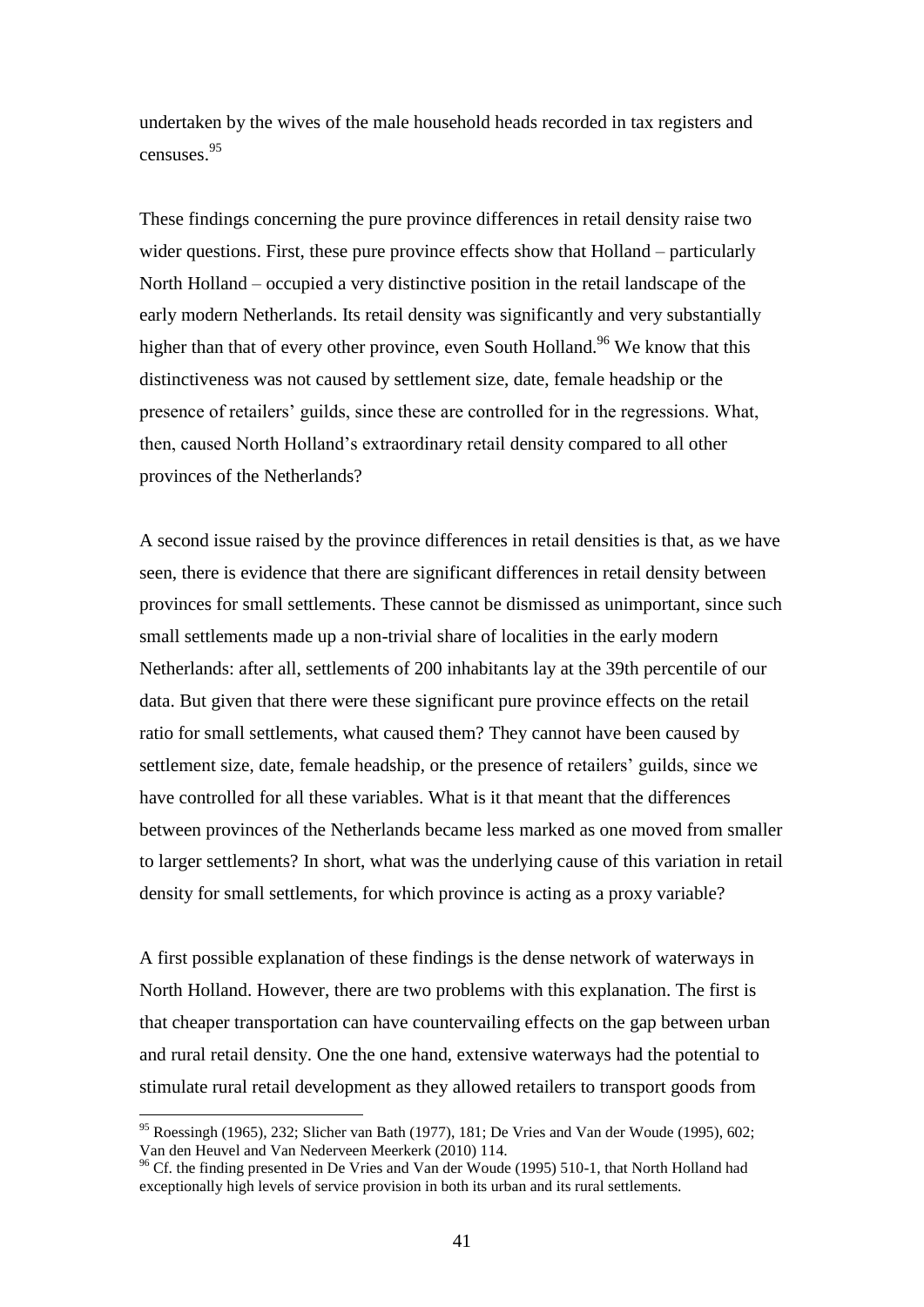urban centres to village shops. On the other hand, an extensive network of waterways and cheap passenger transportation had the potential to maintain towns as retail centres and to suck consumer demand out of the countryside by making it easier for villagers to get to the nearest town to do their shopping – a frequent concern for villages in present-day economies. The second problem with seeking to explain the high density of retailing in North Holland in terms of its extensive waterways is that North Holland was far from being the only Dutch province with such high-quality water transportation: other provinces, including South Holland, Zeeland and Friesland, also had very well-developed networks of canals and rivers.<sup>97</sup> The differences in retail ratios between these four provinces vividly illustrate the perils of simply assuming a unidirectional and positive relationship between waterways and retail density. A well-functioning water transportation network does not necessarily mean very high retail ratios or a very narrow gap between urban and rural retail density, and cannot explain the differences we observe in retail density among Dutch provinces in this period, especially in the smallest settlements.

A second possible explanation for these differences in retail density is differences in income levels. The very low retail densities in Overijssel, which is known to have been a very poor province, is certainly consistent with the view that there was a positive relationship between income levels and retail development. Moreover, it is well-known that real wages were much higher in the western than in the eastern part of the Netherlands. However, there is no evidence suggesting any large differentials in income levels between North and South Holland. <sup>98</sup> More fundamentally, it is problematic to assume that retailing only develops in the presence of a relatively welloff population with large amounts of disposable income to purchase luxurious wares. Retailers varied in the sizes of their businesses and in the value and quality of the products they offered.<sup>99</sup> Indeed, it is widely argued that the Industrious Revolution saw a proliferation not so much of large-scale, lavish shopkeepers focussing on welloff consumers, but precisely of small-scale, low-cost retailers catering to wider social

<sup>&</sup>lt;sup>97</sup> De Vries (1978).

<sup>&</sup>lt;sup>98</sup> Indeed, analysis of the 1808 tax registers suggests that by that period some rural areas in South Holland actually had higher income levels than rural areas in North Holland. See Van Zanden (1987) 574.

 $\frac{99}{2}$  Cf. the differences in wealth between shopkeepers selling different types of goods in the cities of Holland in 1742, as shown by De Vries and Van der Woude (1997), 580.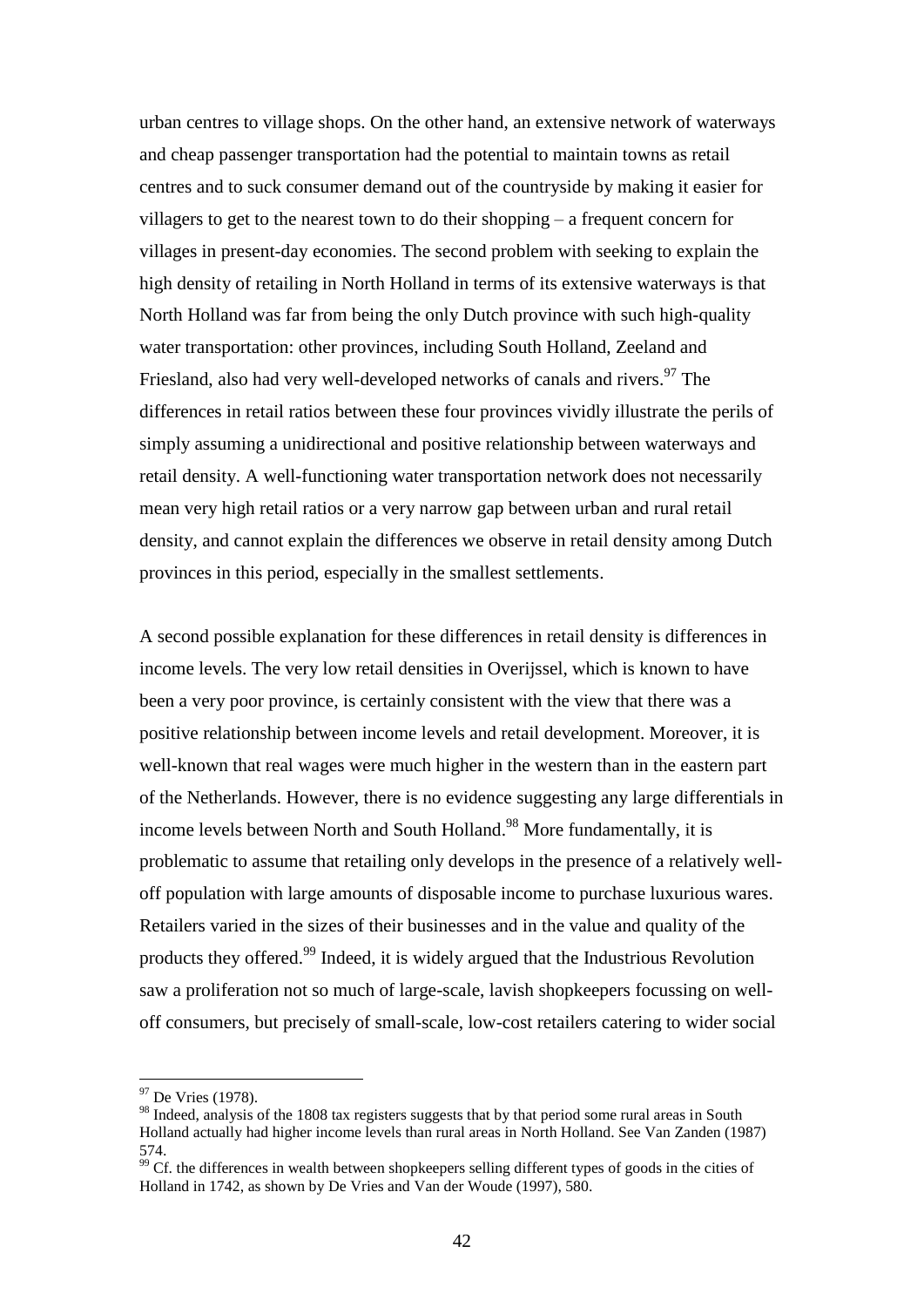strata of poorer customers.<sup>100</sup> Retail ratios could rise if there was an expansion of spending-power by poorer social strata, even if average income-levels stagnated or declined. These considerations mean that we cannot explain inter-province differences in retail density purely in terms of differences in income. However, they do indicate an urgent need for deeper analysis of the economic importance, type of activities, and degree of specialization of retailers in different settlements, provinces, and timeperiods – future research avenues that can be explored using our data.

A more promising line of explanation for the distinctive retail pattern among different Dutch provinces may reside in the underlying agrarian economy. North Holland had distinctive characteristics of agricultural production and commerce which differentiated it even from South Holland, let alone from other Dutch provinces, specifically its highly commercialized rural economy. Features of this highly commercialized agricultural economy may help explain why North Holland had the highest retail ratios, why its retail density exceeded even that of South Holland, and why it showed no significant difference in retail ratios between large and small settlements.

First, North Holland farmers were highly specialized, producing milk, butter and cheese for local, regional, national and international markets. Butter and, especially, cheese were exported from the port towns of North Holland, and were very much sought after in southern Europe.<sup>101</sup> This high degree of specialization meant that farmers' households in North Holland were not self-sufficient: they relied on the market for consumption goods other than dairy products. Moreover, this type of farming also required the constant attention of many household members, as cattle had to be tended, and cheese and butter produced and sold, which were labourintensive tasks.<sup>102</sup> For many of these North Holland dairy-farming households, the intensively market-oriented work schedule, which also encompassed the labour of wives and children, meant that household members lacked time to travel into towns to carry out the necessary shopping for necessities. This created a demand for local retail services.

<sup>&</sup>lt;sup>100</sup> De Vries (2008), 169.

<sup>101</sup> Bieleman (2008), 76.

<sup>103</sup> Noordam (1986); 54-5; Van Bavel and Gelderblom (2009).

 $103$  Boon (1996).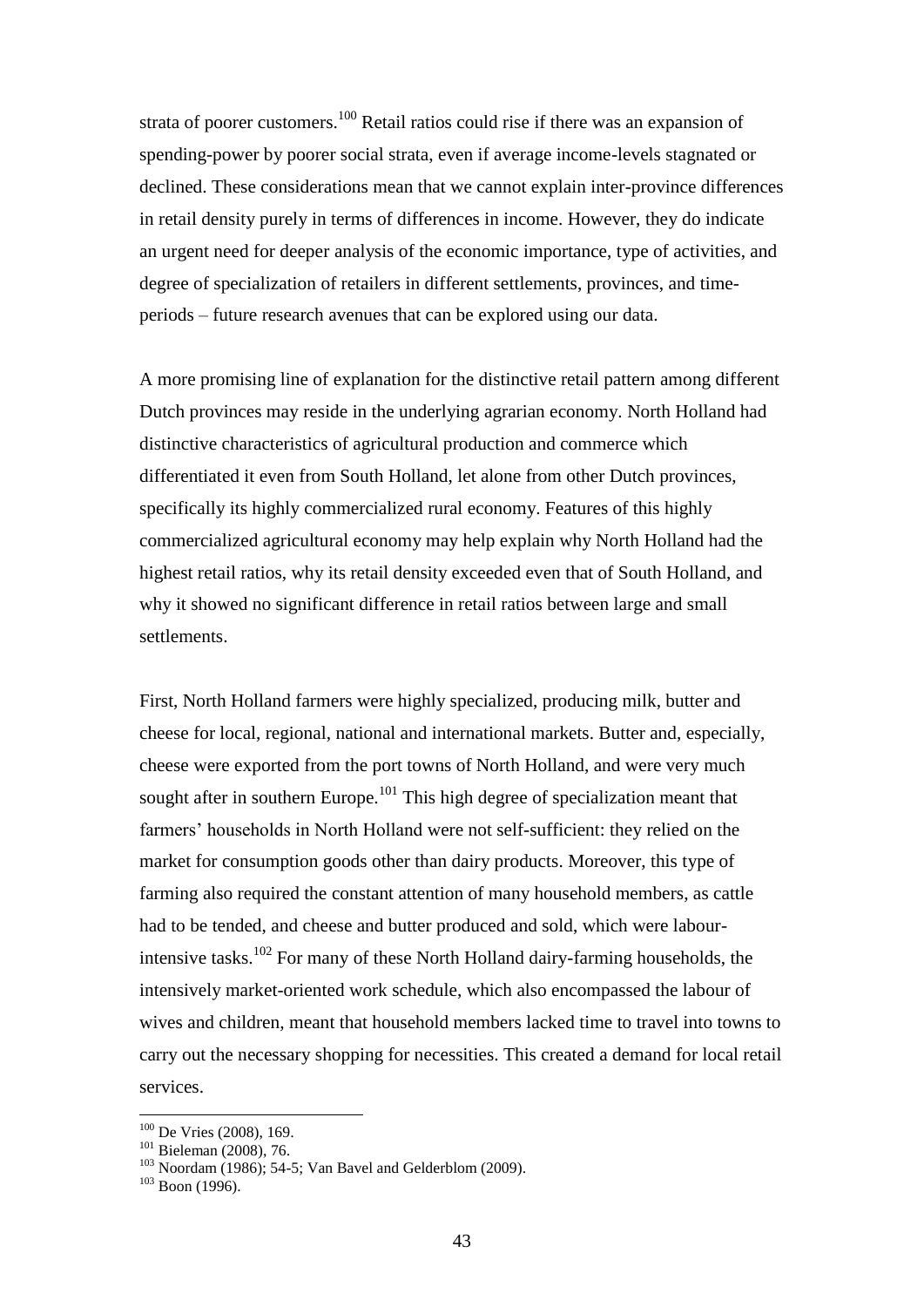This demand for local retail outlets was further intensified by a second feature of the North Holland rural economy. In many rural communities of North Holland, especially in the West-Friesland area in the north-east of the province, farming was combined with seafaring. This meant that husbands, and often also older sons, were absent for considerable periods of time, and that the remaining household members – wives, daughters and younger sons – were left to tend the farm.<sup>103</sup> The periodic departure of the strongest members of the household labour force meant that the demands of operating the farm pressed even harder on the shoulders of those staying behind, increasing labour-intensity, limiting self-provisioning, and reducing opportunities for longer-distance provisioning trips to urban retailers.

A third characteristic of the rural economy of North Holland which may help explain its high retail densities compared to other provinces is that it contained substantial rural regions that were highly industrialised. Especially the Zaanstreek, an area to the north of Amsterdam, was highly industrial, with a number of large-scale industries such as shipbuilding, related activities such as rope- and sail-making, and textile production. These industries created a high labour demand for male and female wage workers, whose activities in these industries left them little time to produce goods for home consumption while also earning them the cash wages needed to purchase consumer goods from retailers. 104

This very pronounced specialization and commercialization of the rural economy meant that both agricultural and industrial families in the countryside of North Holland worked extremely intensively, with hardly any gaps in the work schedule during which they could either produce other, non-specialized goods for their own consumption within the household or travel to a nearby town to purchase such goods from urban retailers. All these features of this highly commercialized, market-oriented agrarian economy combined to increase both the supply of and the demand for retail services even in the smallest rural settlements, and may help to explain why North

<sup>&</sup>lt;sup>103</sup> Noordam (1986); 54-5; Van Bavel and Gelderblom (2009).

 $103$  Boon (1996).

<sup>104</sup> Van der Woude (1972), 462-7.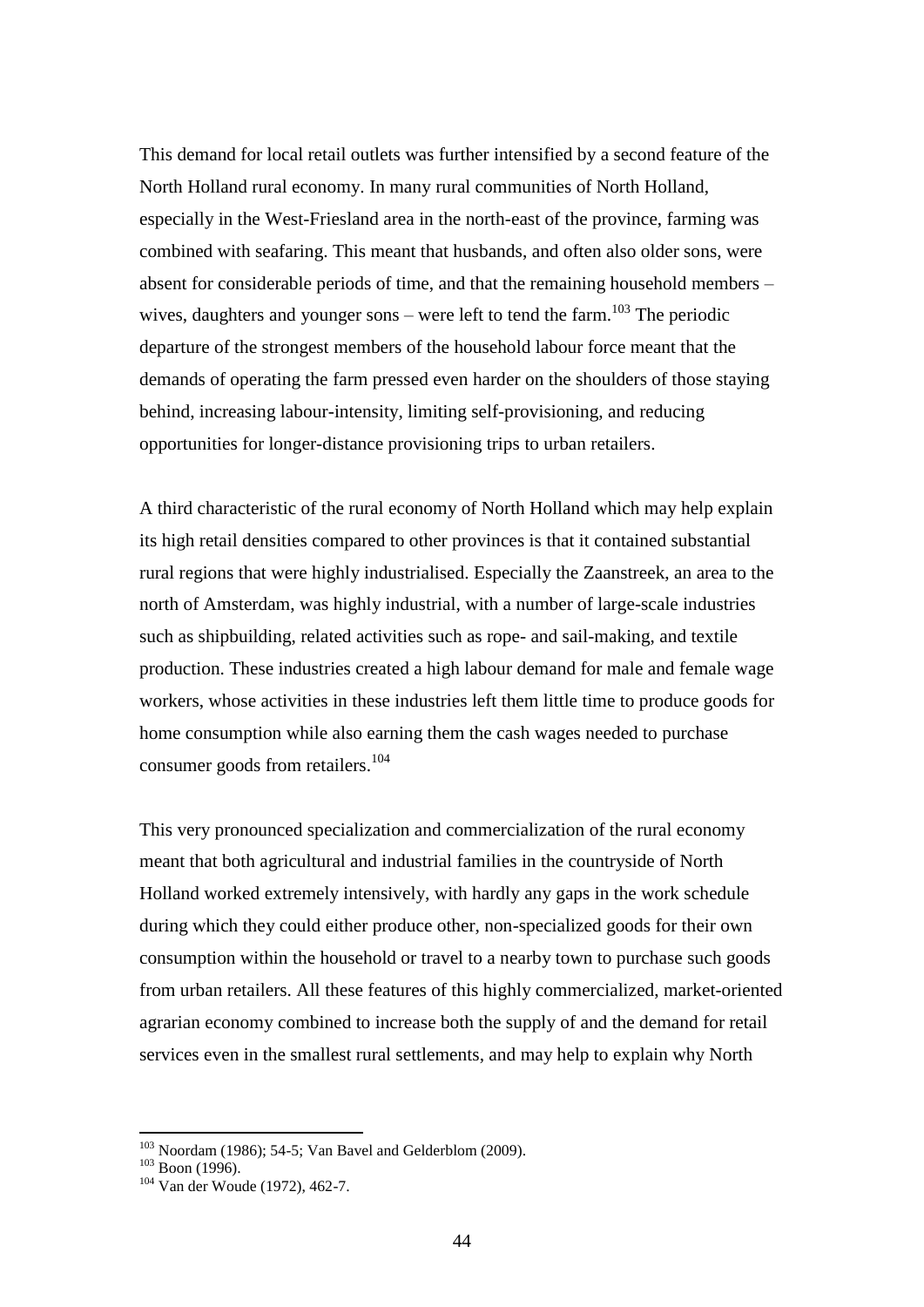Holland had such distinctively high retail ratios and showed no gap in retail density between its large and small settlements.

These features of the agrarian economy and its knock-on consequences for the market-orientation, specialization, and time-allocation of rural households may also help explain why retail ratios were high in South Holland, although not to quite the same extent as in North Holland. The agricultural system in South Holland consisted to a greater extent of mixed farming in which there was a lower work intensity and more interstices within which farm households could potentially either produce for their own consumption or travel to towns to visit urban shops.<sup>105</sup> In addition, in South Holland seafaring and farming were less likely to be combined. Furthermore, apart from some concentrations of rural industrial activity such as the rope-making districts around the city of Gouda, large-scale industries in this province were primarily to be found in urban centres.<sup>106</sup> South Holland still had a highly commercialized and market-oriented rural economy even by Dutch standards – hence its high retail density relative to most other provinces – but these attributes had not developed to the same extreme degree as they had in North Holland, which may account for the slightly lower retail density in South Holland and the survival there of some differences in retail density between large and small settlements.

Deeper regional and community-level research in the various provinces of the early modern Netherlands would be necessary to identify all the features of the rural economy that created a differential demand for (and supply of) retail outlets in smaller settlements under different agrarian systems. The aggregative findings of the present paper can only point out that the most significant differences in retail density between Dutch provinces emerge specifically for the smallest (i.e. rural) settlements and that it therefore seems likely that the explanation for these differences may lie in characteristics of the rural economy in different provinces. Such an explanation would certainly be consistent with what we know about the central role played by the

<sup>&</sup>lt;sup>105</sup> Bieleman (2008), 80, 230.

 $106$  De Wit (2008); De Vries and Van der Woude (1997), 270-2.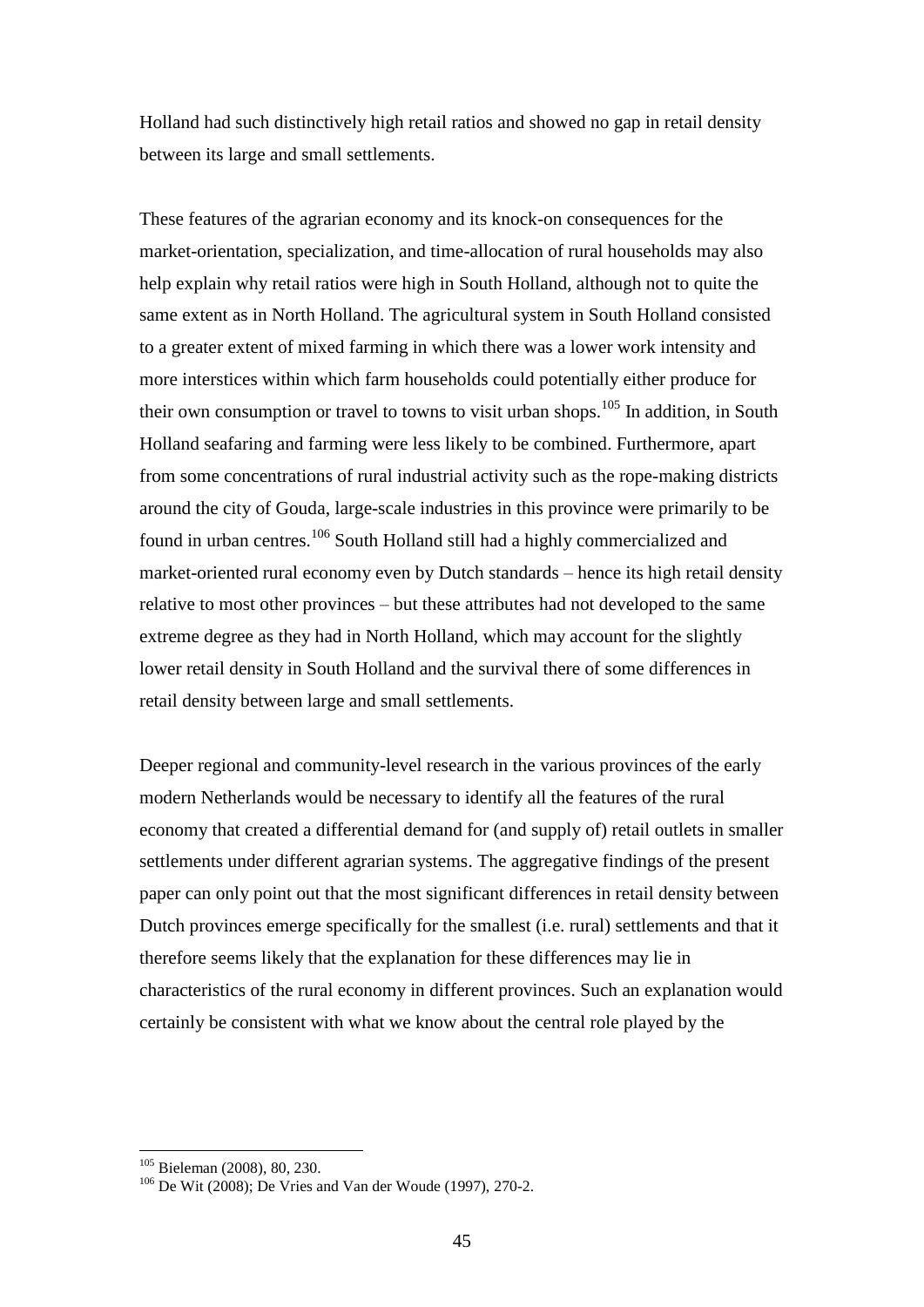performance of the agricultural sector in economic development more widely – not just in the Netherlands but throughout early modern Europe. $^{107}$ 

 $107$  On the Netherlands, see De Vries (1974); De Vries (1975). On early modern England, see Overton (1996). On modern developing economies, see World Bank (1982).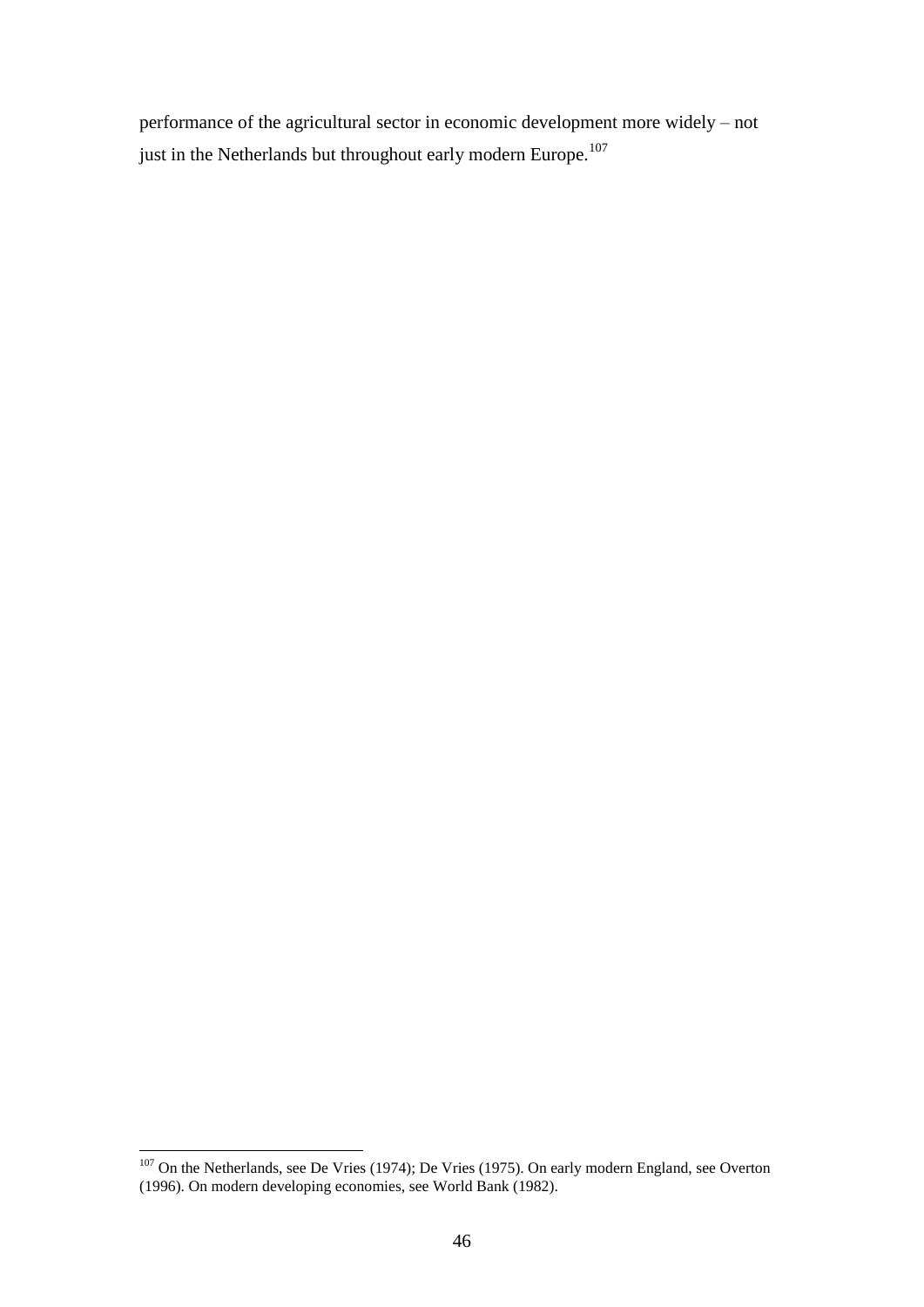### 4.5. Time

The development of the economy during the early modern period raises a final question. How did time affect the retail ratio, and did the effect of time vary spatially across provinces? It was only possible to create meaningful interaction terms between time and space for North and South Holland because these were the only provinces with substantial numbers of observations from several different decades. In the regressions, the coefficients on those interaction-terms were not statistically significant, showing that the effect of time did not differ between either of those two provinces and the other provinces. This provided us with a basis for concluding that there was no evidence that the effect of time on the retail ratio differed from one province to another, and thus enabled us to concentrate on pure chronological effects across the entire data set.

Three decadal clusters (1670s, 1740s, and 1790s) are reported in Tables 3 and 4, with the fourth decadal cluster, 1803-13, as the omitted category. The coefficients on the three decade dummies show the differences in retail ratio between those decades and 1803-13, while differences among the other decades were explored through postregression hypothesis-testing. The effects of time on retail density, unlike the effects of space and settlement size, differed considerably according to whether we focused on the 'maximal' definition of retail ratio (in Table 1) or the 'minimal' (in Table 2), and also varied somewhat according to which data subset was being analysed.

The results for the 'maximal' definition of retail ratio analysed for the largest dataset (Table 3 Regression 1), show that the retail ratio was significantly lower in the 1670s than in 1803-13, but that it did not follow a clear upward trend across the eighteenth century. The retail ratio rose significantly between the 1670s and the 1740s. However, it then stagnated between the 1740s and the 1790s: the average for the 1790s was actually lower than for the 1740s, although the difference was not statistically significant. The retail ratio then rose between the 1790s and 1803-13, but the rise again was not statistically significant. Thus between the 1670s and the early nineteenth century, the retail ratio in its 'maximal' definition increased, and the rise was statistically significant, but most of the growth took place between the 1670s and the 1740s. The remainder of the eighteenth century saw stagnation or, if anything, a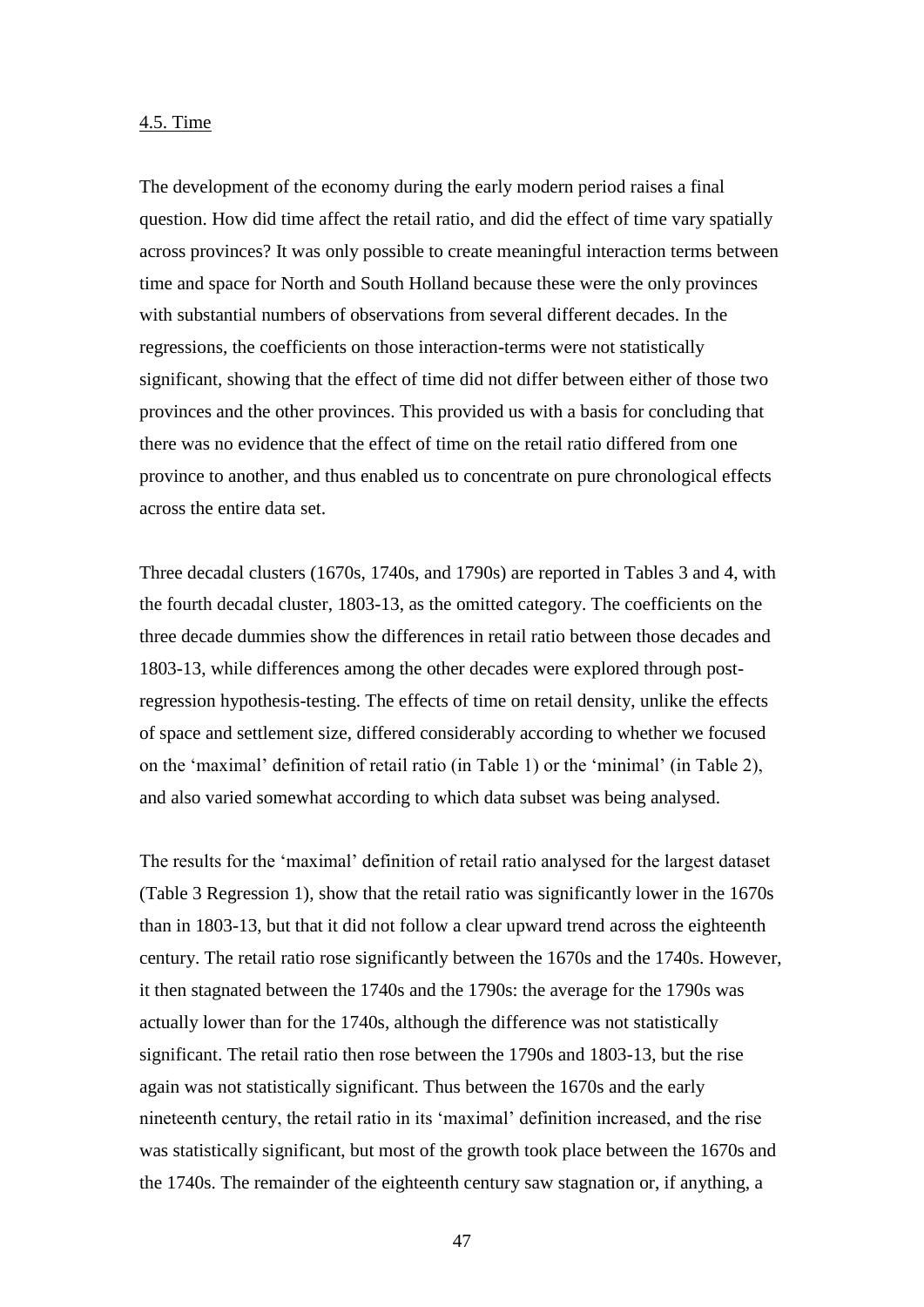slight decline, and even the recovery in the early decades of the nineteenth century was muted.

A rather different chronology emerges for this same 'maximal' definition of retail ratio within the smaller data subsets. For the multiple-occupation dataset (Table 3 Regression 2), the chronological development is very similar to that for the full dataset (Table 3 Regression 1), except that the rise between the 1670s and the 1740s is only of borderline statistical significance. This strengthens the impression of a longterm stagnation of retail ratios between the later seventeenth and the end of the eighteenth century.

This impression of long-term stagnation in retail ratios also emerges from the analysis of the female-headship data subset (Table 3 Regressions 3 and 4), which shows no significant difference in retail ratio between the seventeenth century and any part of the eighteenth century. However, the nineteenth century emerges as distinctively higher – not just than the 1670s but also than the 1740s and the 1790s. Once female headship is controlled for, the differences between the eighteenth and the nineteenth century appear to be more accentuated.

Of course, this change in emphasis might result from shifting to the smaller data subset rather than from controlling for female headship. This possibility can be investigated by comparing Regressions 3 and 4 in Table 3, since Regression 4 estimates the model for that data subset pretending that female headship is unknown. Doing so renders the difference between the 1740s and the 1800s of borderline statistical significance and the difference between the entire eighteenth century and the 1800s not significant. This implies that it is the act of controlling for female headship, rather than the choice of data subset, which brings to the fore the accentuated difference between the eighteenth century and the early nineteenth. We should be wary of placing too much weight on this finding, however, given that (as discussed earlier) female headship is an endogenous variable and may be generating biased estimates.

Analysing the 'minimal' definition of the retail ratio, in Table 4, also gives rise to a chronology of long-term stagnation before the nineteenth century, a result that holds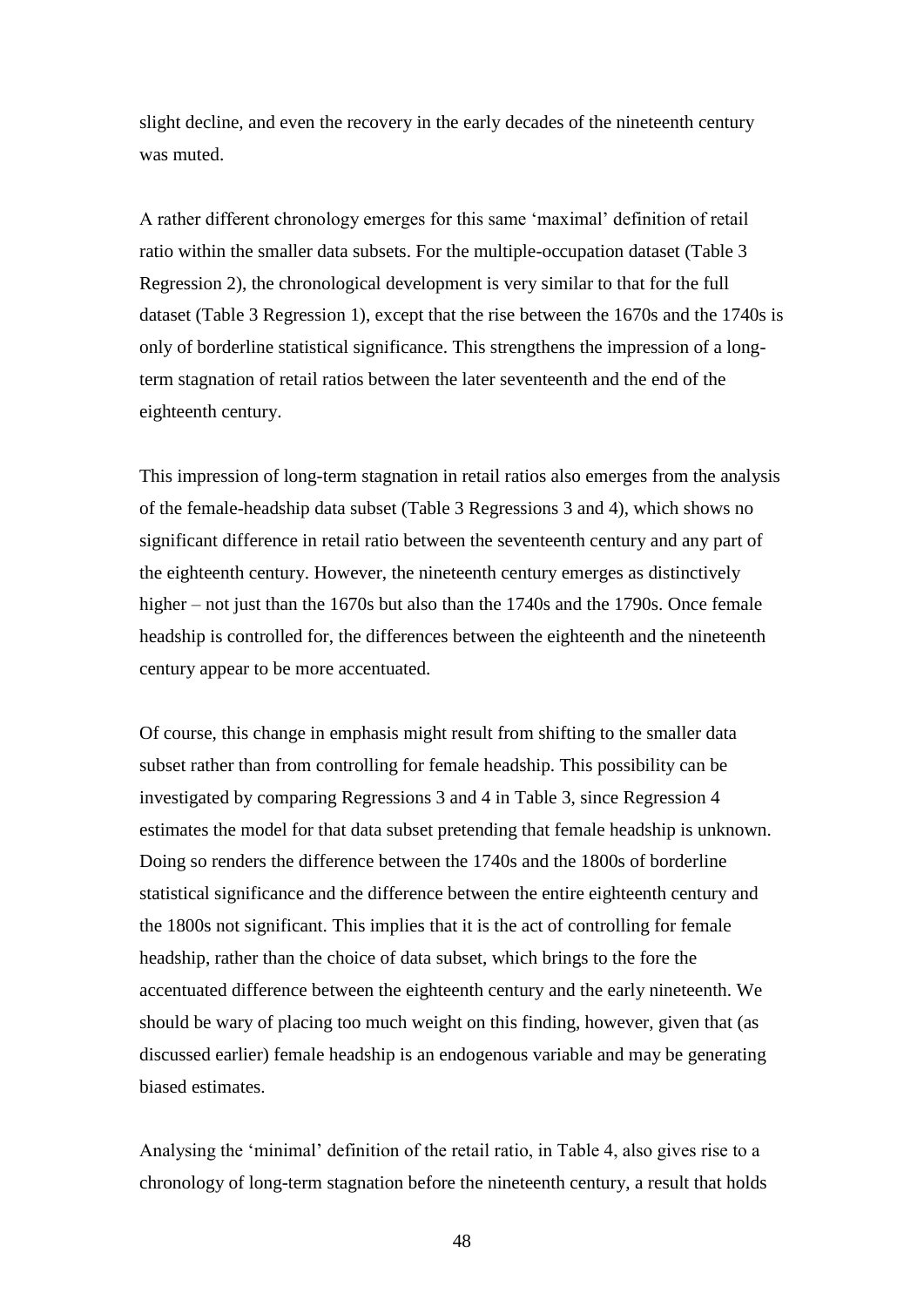whether female headship is taken into account (Regression 2) or not (Regressions 1 and 3). Unlike with the 'maximal' retail ratio, there is no significant difference in retail ratio between the 1670s, the 1740s and the 1790s. But all three of these 'early modern' decades had retail ratios significantly lower than the 1803-13 period.

Thus if one focuses purely on retailing as a main occupation (as in the Table 4 regressions), and in so doing uses a comparable approach to most previous studies, one finds a definitive picture of long-term stagnation in the retail ratio between the 1670s and the 1790s, and then a significant upturn in the first decade and a half of the nineteenth century. By contrast, if one takes into account by-employed retailers (as in the Table 3 regressions), the retail ratio starts to increase (with borderline statistical significance, at least) between the 1670s and the 1740s, although it stagnates thereafter. Any dynamism in the retail ratio between the 1670s and 1740s thus seems to have involved an expansion in the number of individuals practising retailing as a by-employment in combination with other occupations; it did not necessarily involve more individuals practising retailing as their main occupation.

This suggests that the transformation of the Dutch retail sector between c. 1670 and c. 1750, which is emphasized in the historiography, $108$  was predominantly an expansion of retailing as a by-employment. Moreover, it is likely that many of the new practitioners entering retailing in this period were not main household heads, usually married men, but rather wives or other family members, as postulated in Jan de Vries' theory of the Industrious Revolution.<sup>109</sup> This is confirmed by a recent in-depth study of the occupational identities of the hundreds of people who moved into tea- and coffee- retailing in the South Holland city of Leiden in the first half of the eighteenth century: not only were the majority of these new tea- and coffee-retailers married women, but most of them had husbands working outside retailing (mainly in crafts and proto-industry). $^{110}$ 

Any dynamism in the retail ratio between the 1790s and the 1803-13 period, by contrast, appears to have involved an expansion in the number of those for whom

<sup>&</sup>lt;sup>108</sup> Van Aert and Van den Heuvel (2007); Van den Heuvel (2007).

<sup>109</sup> De Vries (2008).

<sup>110</sup> Van den Heuvel and Van Nederveen Meerkerk (2010), 121.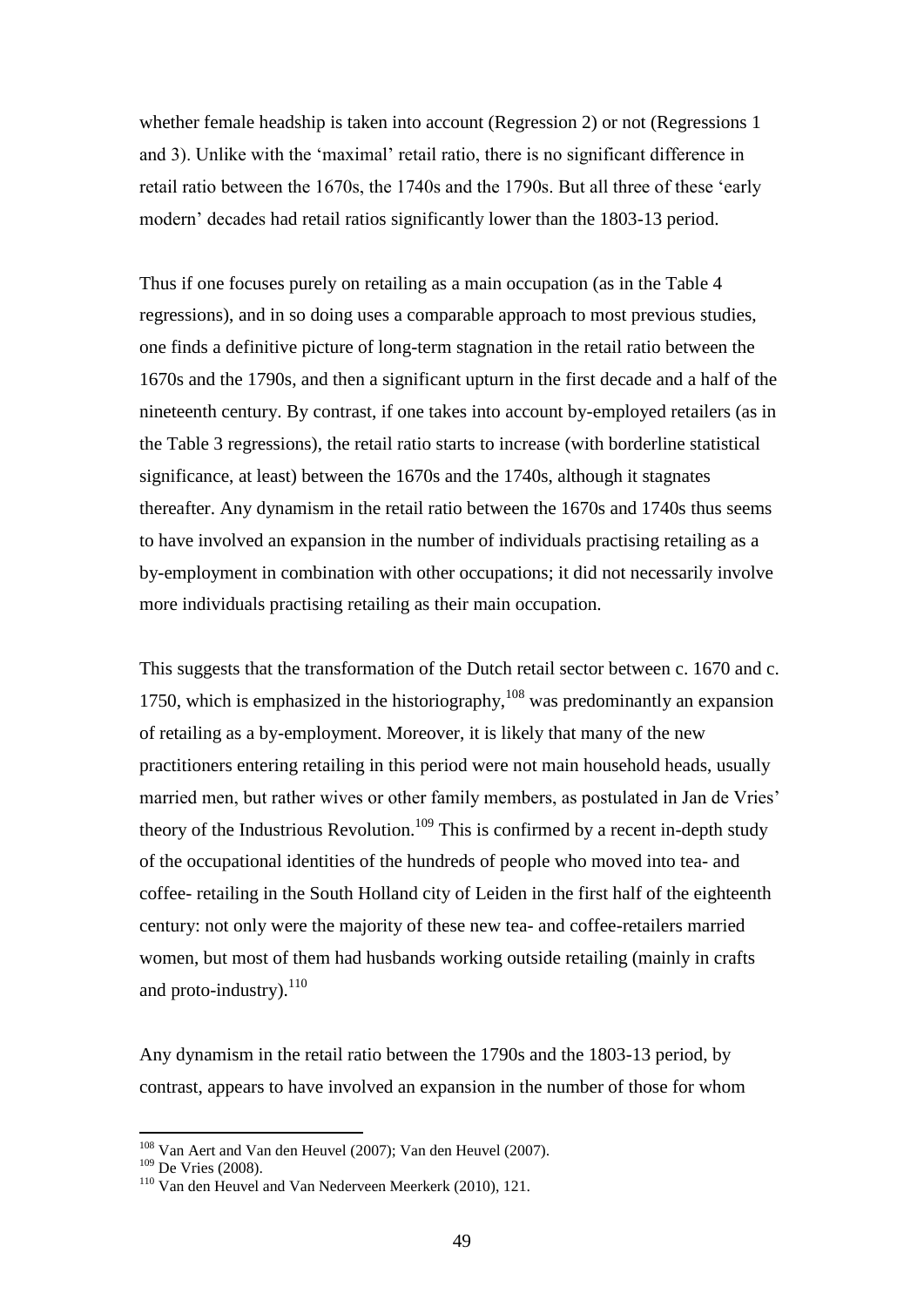retailing was their main activity. Because the development of Dutch retailing has been much less intensively studied for this later period, it is more difficult to put this finding into context. A possible explanation is that retailing was previously largely a secondary occupation for those working in industry, but with the late-eighteenthcentury decline of the Dutch industrial sector, many of those who had earlier combined retailing with a craft or proto-industry now found themselves forced to rely solely on their retail outlet.

The 1849 Dutch census shows that in the mid-nineteenth century the overall retail ratio for the Netherlands as a whole was very similar to its level in 1807, approximately 28 per  $1,000$ .<sup>111</sup> This suggests that between 1807 and 1849 Dutch retail ratios did not change significantly, implying that the first decades of the nineteenth century were indeed the period in which the most significant changes in retail density occurred over the almost two centuries between  $1670$  and  $1850$ .<sup>112</sup>

How can we explain this sudden increase in retail density in the first decade and a half of the nineteenth century? As mentioned earlier, one of the important transformations taking place in the economy of the Netherlands at this period consisted of a cluster of fundamental changes in its institutional structure, one of the most striking being the dissolution of the guilds. $113$  Although the Dutch guilds were formally abolished in 1798, in some parts of the Netherlands they retained their powers until 1818. But even where they remained in control of certain segments of the economy, they were compelled to adopt alterations in their admission policies, generally resulting in more equal access for groups such as Jews and 'strangers' (non-locals) who had previously suffered from discriminatory policies.<sup>114</sup> In addition, in 1806 the Patent Tax was introduced, with the explicit purpose of undermining the position of the guilds. This tax lowered the entry barrier for every occupation to the price of a licence and it has

 $111$  Retail ratios for the Netherlands are calculated from the figures in Horlings (1995), 333 (Table 11.9), showing 28.6 per 1,000 in 1807 and 28.17 per 1,000 in 1849. For the province of Overijssel, Slicher van Bath (1977), 171, finds stability in retail density between 1795 and 1889.

<sup>&</sup>lt;sup>112</sup> It is precisely during the second quarter of the nineteenth century that larger shops and department stores began to appear in Dutch cities. So although we do not observe growth in the numbers of retailers per head of population, the Dutch retail sector did experience growth during this period on the level of the average size of retail businesses. See Schrover (2002), 266-85; Van Lottum (2004), 40-1. <sup>113</sup> Van Zanden and Van Riel (2000).

 $114$  Van den Heuvel (2007), chs. 3 and 4.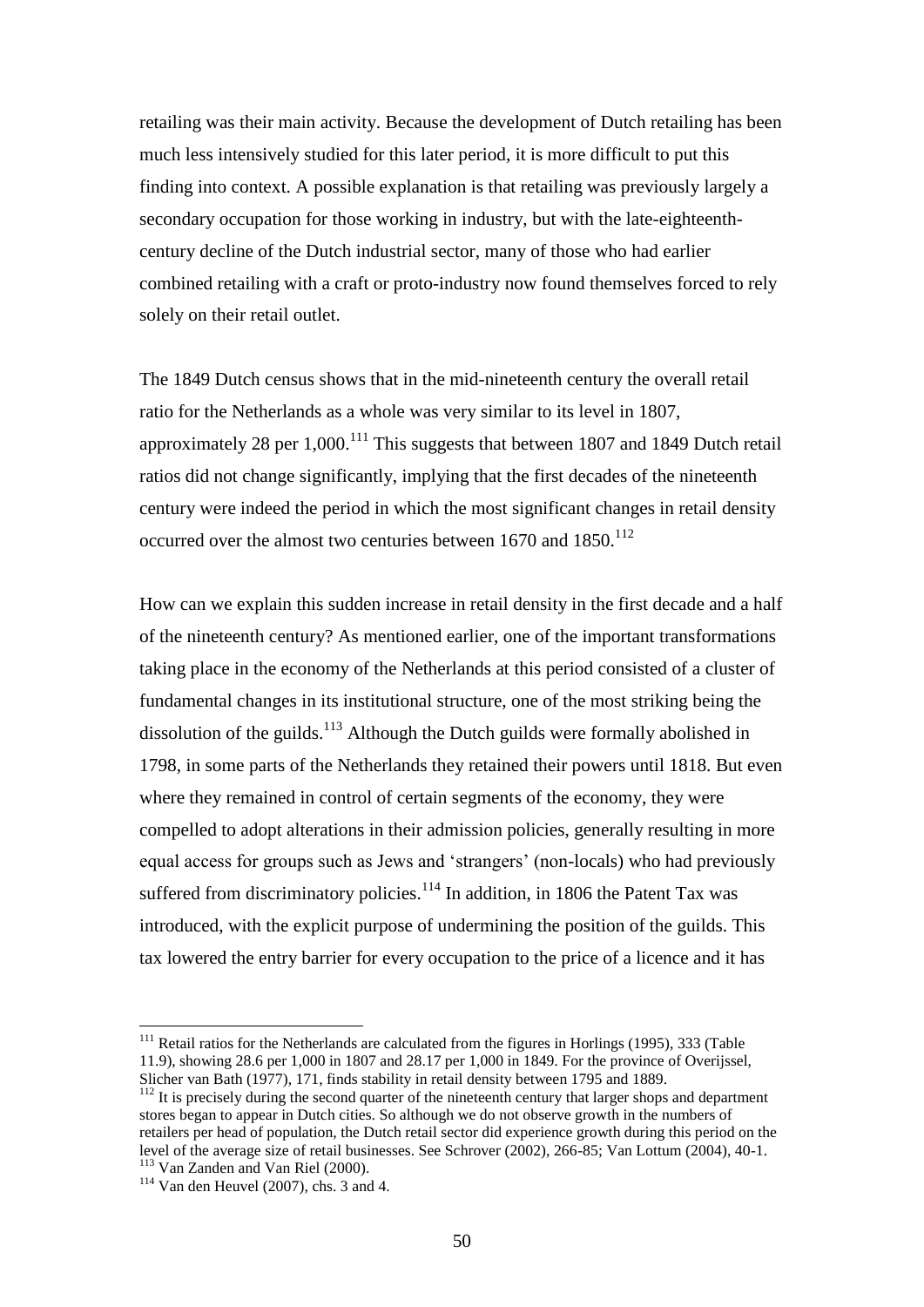been argued that the result was to stimulate domestic trade inside the Netherlands.<sup>115</sup> On the other hand, the direct impact on retailing of this shift from guild regulation to state licensing may have been muted by the fact that Dutch retailers' guilds already imposed entry barriers lower than those of most craft guilds,  $116$  and the Patent Tax system actually introduced a license (albeit a relatively cheap one) to many localities which had previously had no retailers' guilds.

The price of a license differed according to the type of retail trade one was involved in. First, it varied according to how large the business was (yearly revenues and number of employees) and whether it sold exotic wares.<sup>117</sup> Furthermore, the price of the license depended on where the retailer was based, with retailers operating in larger cities paying the highest fees. <sup>118</sup> Although for some types of retailing in certain areas of the country, the introduction of the Patent Tax made entry more difficult than it had been under guild regulation, for other would-be retailers, especially people who did not hold town citizenship, start-up costs decreased dramatically. The Hague, for example, was a city in South Holland with c. 38,000 inhabitants at the end of the eighteenth century. Before the dissolution of the guilds, those without town citizenship wishing to engage in retailing in The Hague were required to pay between 25.6 and 40.6 guilders for guild membership and town citizenship (a pre-requisite for guild admission). When the guilds were abolished and the Patent Tax was introduced, set-up costs in retailing became much lower for those lacking town citizenship (now required to pay only 10-35 guilders for permission to trade) although the price for citizens rose from 5.6 guilders to  $10^{119}$  In Arnhem, a medium-sized town in Gelderland with 7,400 inhabitants in 1797, the effect of the dissolution of the guilds and the subsequent introduction of the Patent Law was even greater. Whereas under the guild regime newcomers to the trade paid up to 178.3 guilders for citizenship and guild admission, after 1806 the fee for a license was only 9-33 guilders. The only people who could obtain the legal right to trade more cheaply under guild rule were

<sup>115</sup> Horlings (1995), 290.

<sup>116</sup> Prak (1999); Van den Heuvel (2007).

<sup>&</sup>lt;sup>117</sup> The license fee also varied according to whether one sold from a shop or as a hawker and peddler, but since peddlers and hawkers were generally not allowed to become guild members and thus faced (in principle) infinite entry barriers under the guild regime, we leave this out of consideration here.

<sup>&</sup>lt;sup>118</sup> There were five different categories of settlement, the lowest category comprising (unidentified) small towns and rural areas.

<sup>119</sup> Gemeentearchief Den Haag, Archieven van Ambachtsgilden en Bussen, 138; Panhuysen (2000), 295 (on the cost of citizenship fees in the eighteenth century).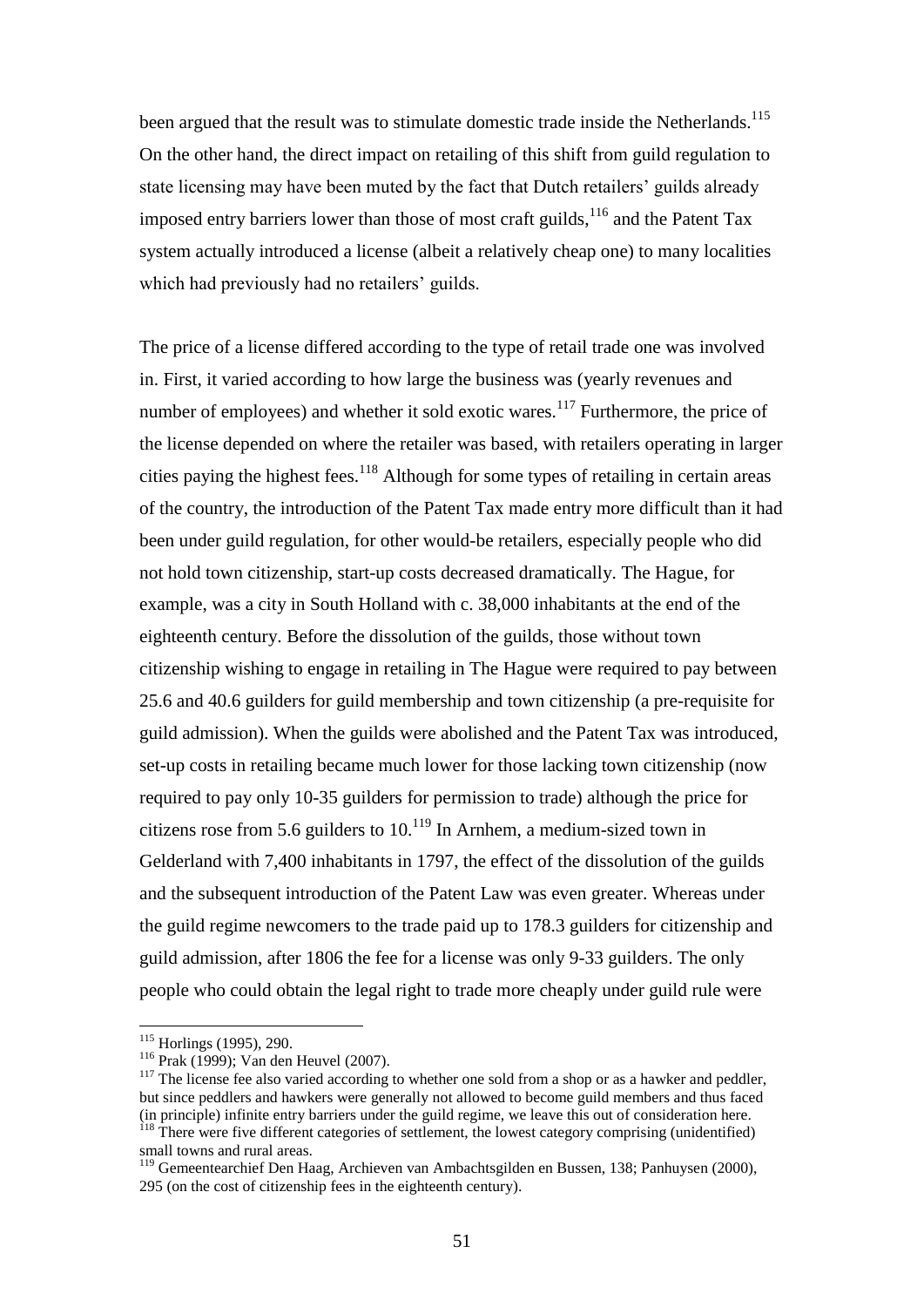daughters of guild members whose entry fee was set at 8.5 guilders; all others, citizens included, paid an equal or much higher sum under the guilds than they did under the Patent Law. 120

Of course, guild membership and town citizenship admission fees were only paid once, but a number of retailers' guilds are known to have also demanded additional periodic payments such as annual dues (*jaargelden*) and fees for the allocation of market stalls.<sup>121</sup> Patent Tax had to be paid annually as long as one practised the trade, so in some cases the cumulative cost of years of Patent Tax payments may have exceeded the cumulative cost of guild fees. However, in starting a retail business the level of the initial admission costs was crucial, especially since shopkeeping required additional capital to buy wares and set up shop. License fees, by contrast, could be paid out of the ongoing cash flow of the shop and partly transferred to customers by increasing the mark-up on shop wares. Given this, it is likely that guild entrance fees were a greater obstacle to entry than the annual license tax, especially for people who did not hold town citizenship.<sup>122</sup>

Indeed, Van Lottum has shown how the drastic lowering of entry barriers for migrants as a result of the dissolution of the guilds in Utrecht led to an extraordinary influx of German bakers and shopkeepers who settled in the city only after the guilds were abolished.<sup>123</sup> These German shopkeepers, who founded the first Dutch department stores and became prominent in Utrecht and the wider Dutch retail sector, were often members of the same families as the German peddlers who had been visiting the Netherlands before 1800 and operating in the grey market, but had not been allowed to settle and start businesses under the guild regime because they were either excluded from town citizenship altogether or deterred by costly entry barriers.<sup>124</sup> In France, too, contemporaries acknowledged that the shift from guild regulation to a Patent Tax

 $120$  Migrant men paid 178.3 guilders; migrant women paid 160 guilders; citizen males paid 27.3 guilders; citizen females paid 9 guilders; men married to the daughters of guild members paid 24.8 guilders; men married to widows of guild members paid 23.3 guilders; and eldest sons of guild members paid 21.3 guilders. See Gelders Archief, Archief Gilden, 1464; Panhuysen (2000), 295. <sup>121</sup> Van den Heuvel (2007), 92-3.

<sup>&</sup>lt;sup>122</sup> Klep (2009), 136-7, has shown that with the demise of the guilds in Arnhem it became possible for greater proportions of offspring of labourers to enter into a craft.  $123$  Van Lottum (2004), 44-5.

<sup>&</sup>lt;sup>124</sup> Schrover (2002), 234, 257-263. According to Oberpenning (1996), 292-4, German peddlers settled

in Leeuwarden only in the late eighteenth century after they were legally obliged do so by the local authorities if they wished to continue selling their wares to the city's inhabitants.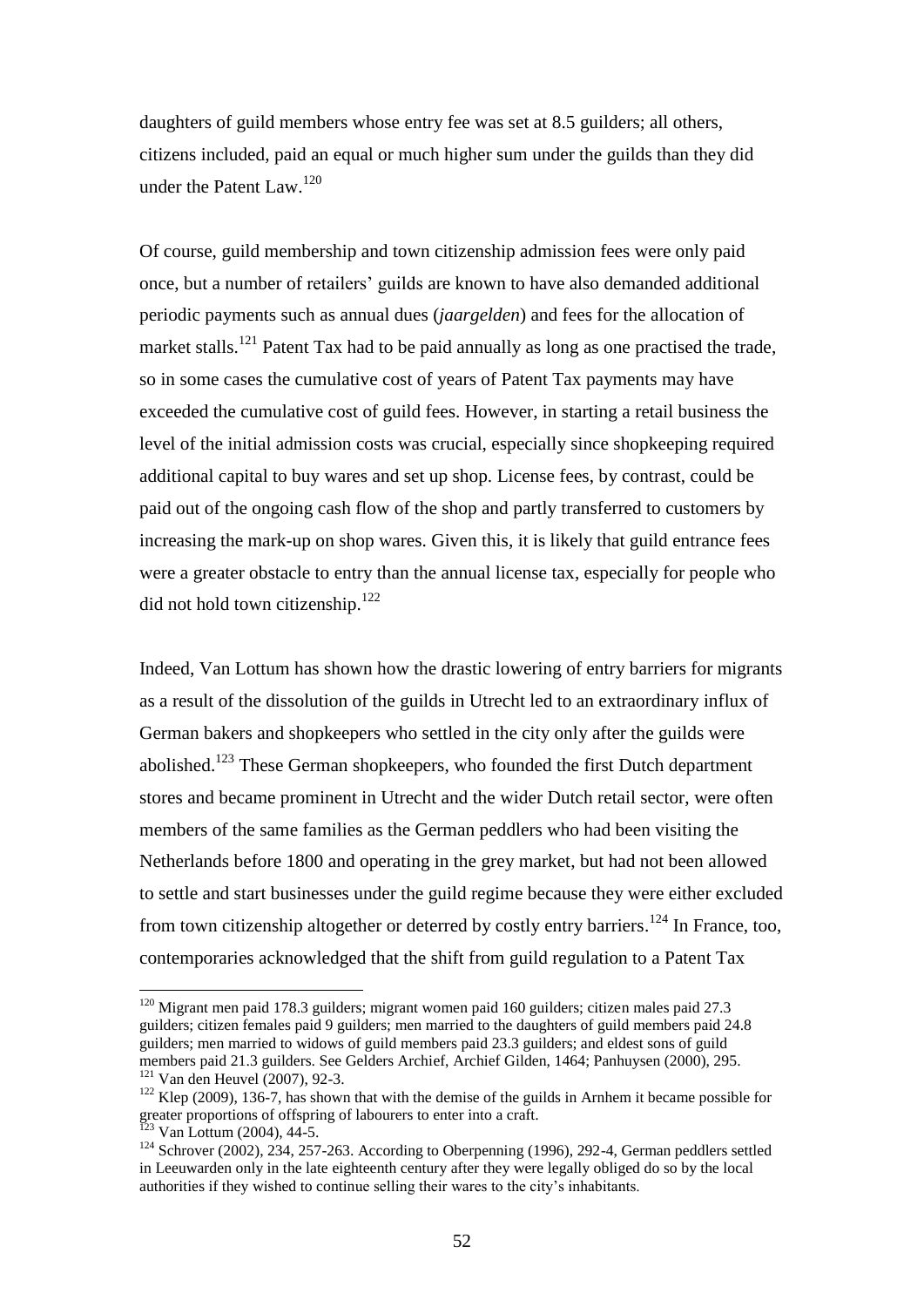caused an enormous proliferation in retailers. A Metz magistrate, for instance, wrote to the general council on trade in Paris on 6 February 1813 that because of the modest price of the Patent license anybody could set himself up as a retailer and that the only way to put a stop to this was to 're-establish the guilds'.<sup>125</sup>

The significant upturn in retailing as a main occupation in the Netherlands in the first two decades of the nineteenth century took place, therefore, in the context of a number of linked institutional changes. These consisted not just in the abolition of retailers' guilds, but in the emergence of a more liberal general framework of occupational and geographical mobility permitting wider social groups to move into the retailing of craft wares previously reserved to guild masters and to engage in lowcost ambulatory selling whose costs and risks had previously been inflated by restrictions on 'strangers' (non-locals) and 'non-citizens' (those without community citizenship rights).<sup>126</sup> The emergence of the interval between the 1790s and 1803-15 as the period during which the Netherlands experienced this significant rise in retail ratios opens up stimulating avenues for future research into both retailing and institutional change in these key decades.

#### 5. Conclusion

An expansion in the retail sector is widely regarded as central to the Consumer and Industrious Revolutions between 1650 and 1800 – as the final link in the long chain of commercial practices which reduced the transaction costs of bringing the products of long-distance and regional trade into the households of ordinary consumers. The Netherlands is supposed to have seen a particularly striking expansion of retailing in the early modern period, as smaller-scale shopkeepers, stallholders and itinerant traders flourished alongside established merchants, and the number of retailers expanded relative to the population of potential customers.

But this outline narrative of the first modern Retail Revolution still has important gaps. Empirically, it has relied largely on scattered case studies, with no systematic

 $125$  Quoted in Braudel (2002), 80.

<sup>&</sup>lt;sup>126</sup> On the expansion of ambulatory trading in Zeeland in the early decades of the nineteenth century, see Harten (1971), 60 with n. 83.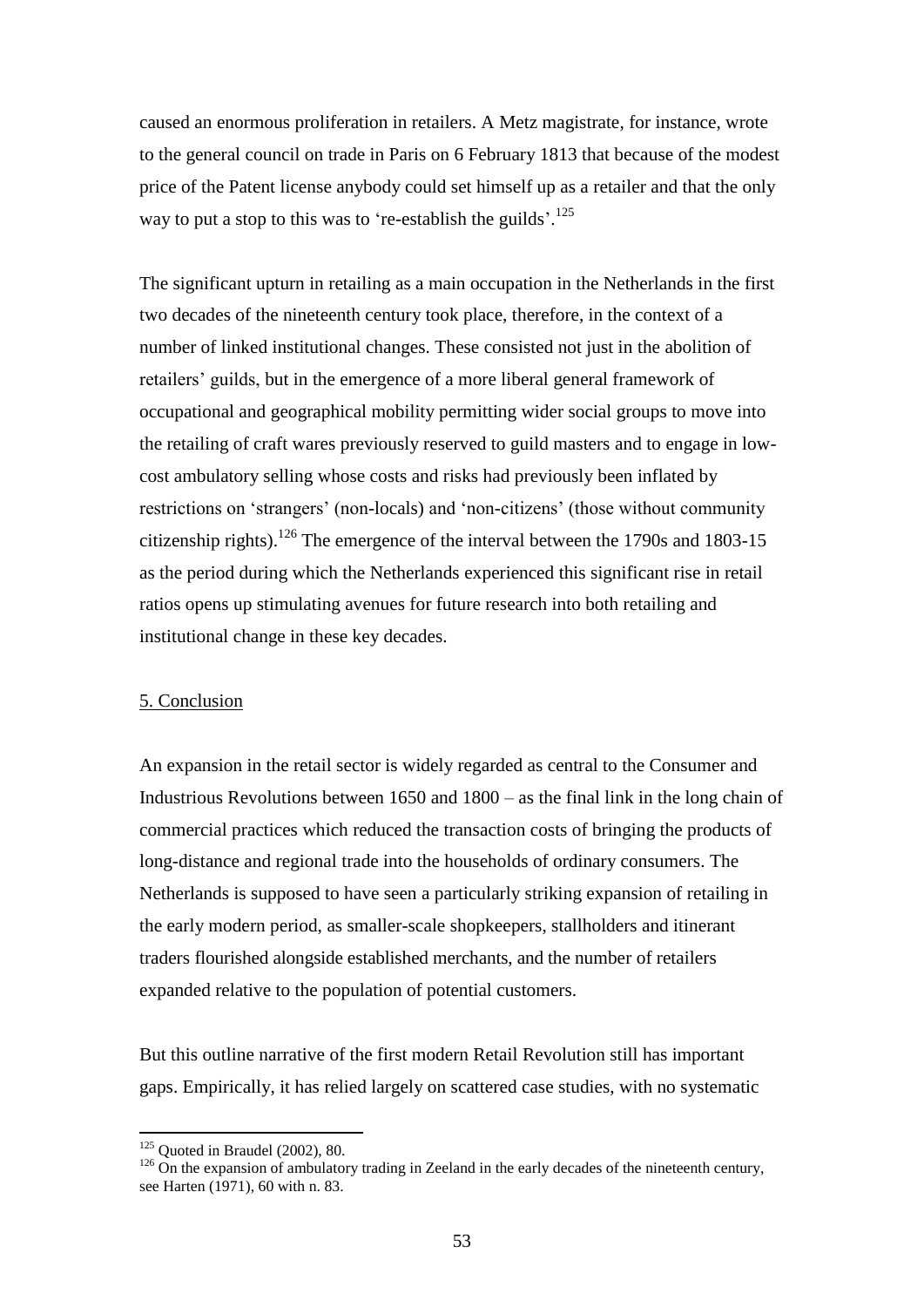measurement of the density of retailing over larger numbers of localities. Existing studies have also concentrated on urban centres and the province of Holland, which as the cockpits of early modern commercialization and consumerism may have been exceptional. Finally, in measuring retail ratios and therefore also the retail sector the historiography has focused mainly on those practising retailing as their main occupation and has not taken into account the wider penumbra of – possibly less formal – traders offering retail services as by-employments alongside other occupations.

This paper has sought to fill these gaps by collecting a much larger body of evidence on retail density, both in its standard definition in terms of primary practitioners and in a broader definition which includes part-time retailers. It encompasses a wider array of Dutch regions, includes smaller settlements as well as urban centres, and covers the entire period during which the Consumer Revolution is supposed to have occurred. It has also sought to assemble information on spatial, chronological, demographic, and institutional factors which might have influenced the density of retailing and its variation. The result has been to provide a more systematic but also a more differentiated picture of retail density across the entire landscape of the 'first modern economy'.

Spatial factors strongly affected retail density, even across a relatively small and economically well-integrated early modern economy such as the Netherlands. Different Dutch provinces showed significantly differing effects of settlement size (i.e., number of inhabitants) on retail ratio. In Overijssel, the easternmost and least commercialized province, settlement size had the largest effect on retail density. In the westernmost and highly commercialized provinces, settlement size had little effect on retail density (as in South Holland) or none (as in North Holland). In provinces with intermediate retail ratios, settlement size had an intermediate effect on retail density. These findings cast light on our understanding of the effect of urbanization and its associated agglomeration economies in the early modern period. In particular, they suggest that agglomeration economies created by urban centres were much more important in zones of low than in those of high commercialization. At the high levels of commercialization attained in the western provinces of the Netherlands by the later seventeenth century, retail density was high even in small settlements and was not so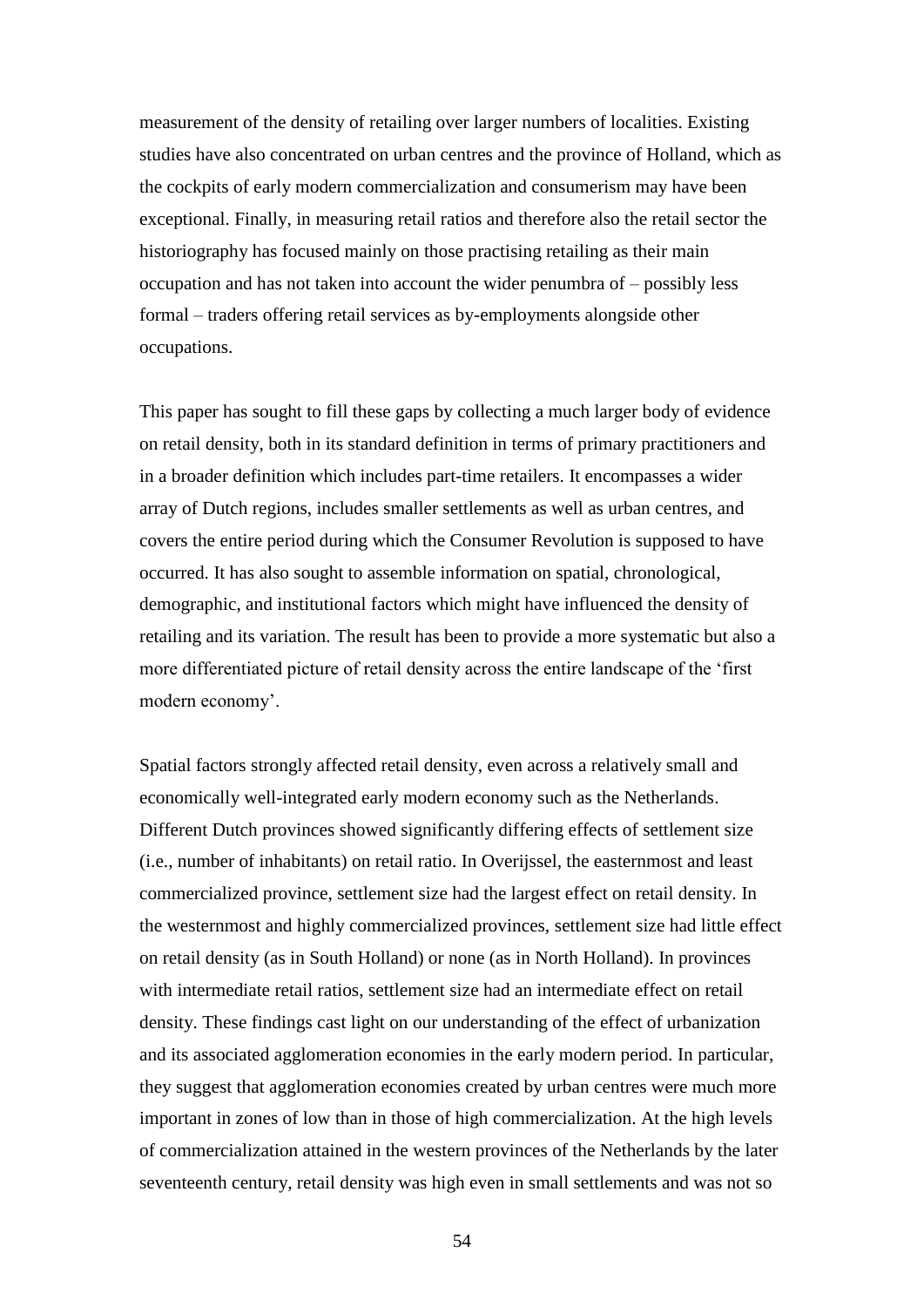dependent on agglomeration economies created by large concentrations of rich consumers, information, or specialization. But even in the highly urbanized Netherlands, settlement size did still positively influence retail density in most parts of the country, albeit differently in different provinces, testifying to the important role played by cities and towns in bringing lower transaction costs to early modern consumers.

There was also a direct effect of province on retail density, the magnitude of which varied with settlement size. The exception was North Holland, whose retail density was significantly and very substantially higher than that of every other Dutch province irrespective of settlement size. The other 'pure' province effects were clearest in small settlements (below the 40th percentile of population size) and became progressively less substantial and less significant as settlements increased in size. But at least among small settlements, South Holland emerged as having a distinctively high 'maximal' retail ratio, Friesland as having a distinctively highintermediate 'minimal' retail ratio, and Overijssel as having a distinctively low retail density no matter how it was measured.

The retail landscape of the early modern Netherlands was thus highly differentiated both by the boundaries of individual provinces and into larger zones of relatively similar groups of provinces. This raises the question of the underlying causes of this strong spatial differentiation. Should greater emphasis be placed on differences among individual provinces, indicating a primacy of institutional or historical factors specific to each province? Or do the inter-provincial differences instead reflect geographical or ecological zones which are better proxied by province than by latitude, but which relate to hitherto unmeasured variables such as proximity to coast or canal routes (indicating lower transport costs), soil quality (proxying wealth and thus effective demand for retailed luxuries), or agrarian system (proxying rural commercialization, specialization and labour-intensity)? This opens up new avenues for research incorporating additional provinces (Drenthe, Groningen, Utrecht) and additional local characteristics (transport links, resource endowments, agricultural specialization).

Compared to the strong and significant impact of space and settlement size, time had a more muted effect on retail density. Dutch retail ratios were already fairly high in the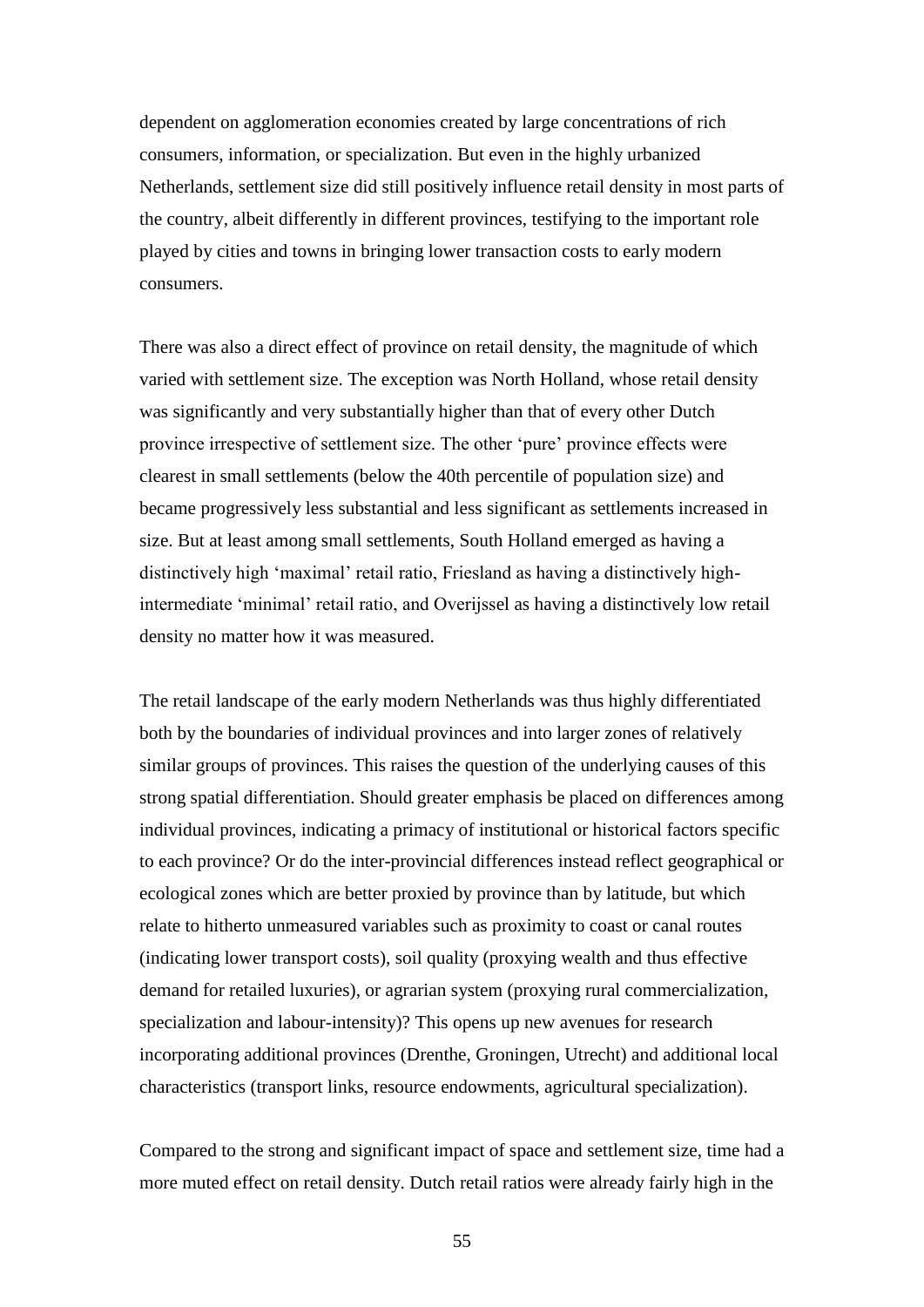1670s, and did not experience any statistically significant increase between then and the 1790s. The eighteenth century saw a long period of stagnating retail density. Only after 1800 did retail ratios rise to levels significantly different from the later seventeenth century. Slight differences in chronology are visible between 'maximal' and 'minimal' retail ratios. The 'maximal' retail ratio (including by-employed retailers) experienced a statistically significant rise between the 1670s and the 1740s, but then stagnated or even declined up to the 1790s, before rising mildly up to 1803- 13. In the 1800s, it was significantly higher than the 1670s, but not significantly higher than the eighteenth century. Thus it is the half-century between the 1670s and the 1740s that emerges as crucial in the expansion of *by-employed retailing*, followed by a long-term stagnation. By contrast, the 'minimal' ratio (including only full-time retailers) showed long-term stagnation from the 1670s to the 1790s, and only took off significantly between then and 1803-13. The key phase of expansion in *retailing as a main occupation* should thus be dated to the Napoleonic period, suggesting that the institutional changes of that decade may have played an important role.

Unfortunately, reverse causation problems exist for the only available measure of such institutional influences on the retail ratio, the presence or absence of retailers' guilds, so its effect could not be explored satisfactorily. In all analyses, the presence of retail guilds was negatively associated with the retail ratio, but in only one case (when female headship was taken into account) was this negative relationship statistically significant. It would therefore be unwise to place much weight upon it. Two countervailing influences may have been at work here. On the one hand, a higher density of retailers relative to the population of potential customers created incentives for established retailers to form guilds to protect their businesses, creating a positive association between pre-existing retail density and the presence of a guild to manage this density. On the other hand, such protective organizations by their nature sought to prevent retail density from rising further, creating a negative association between preexisting retail guilds and any further increase in retail density. In combination, these two forces could cancel each other out, leading to the absence of any statistically significant association between the two. Unless and until a good instrumental variable to register guilds' effect on retailing can be devised, the statistical analysis of guilds' impact on retailing will not be able to progress further.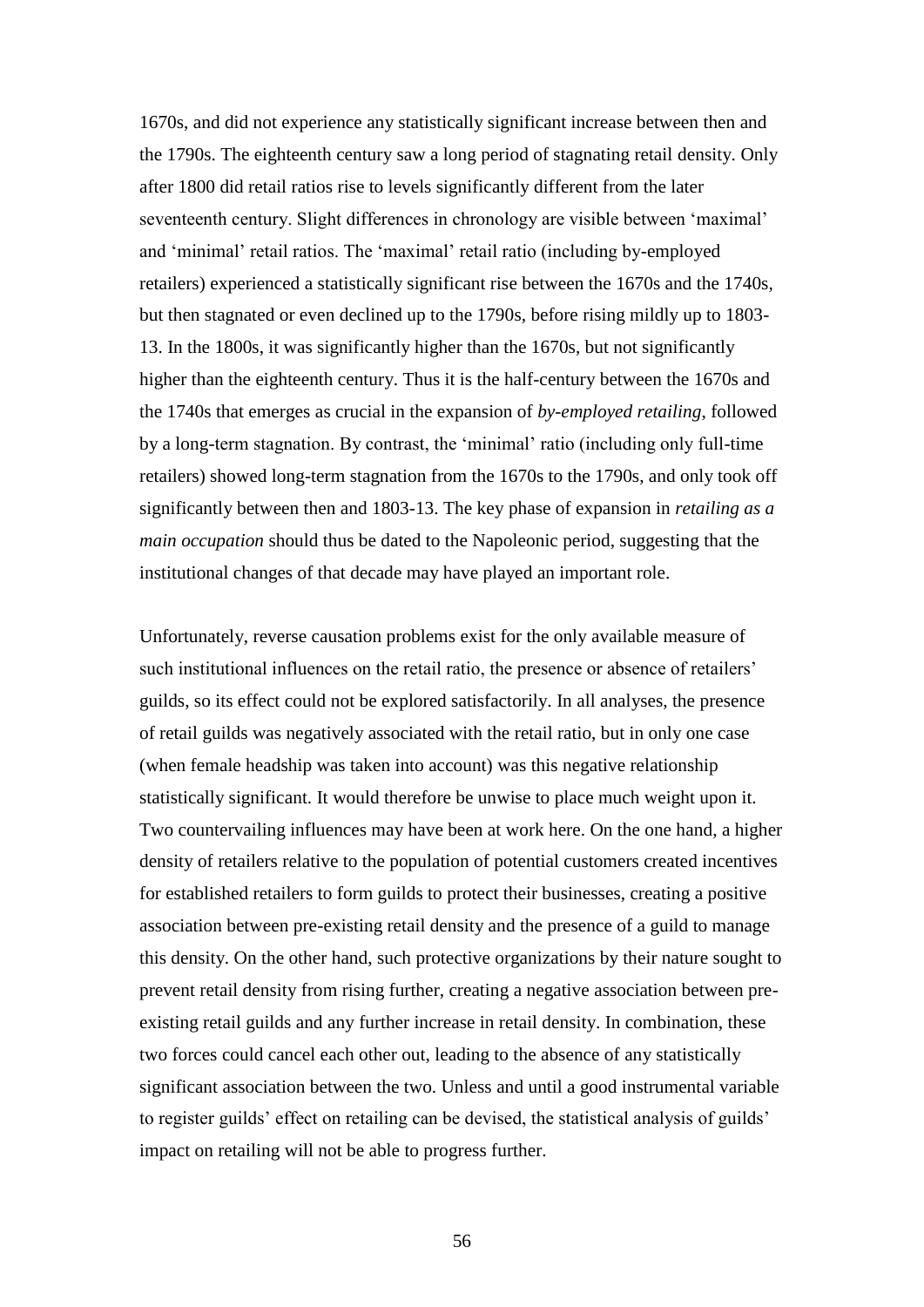More seriously still, the absence of any systematic relationship between retailers' guilds and retail density may also arise from other considerations relating to the unavoidable aggregation involved in macro-level analyses. In particular there is the finding, which emerges strongly from micro-studies, that what matters is not so much the existence of something that calls itself a guild as what that organization does, particularly with regard to imposing and enforcing barriers to entry. The entrance policies of Dutch retail guilds could differ substantially between and even within towns, resulting in large differences in not only the make-up but also the size of guild membership, and hence the local retail density. But identifying an instrumental variable to measure the effect of guild *policy* is even more difficult than finding one to measure the effect of guild *existence*, creating an additional hindrance to progressing further with this question using aggregate approaches.

A further variable which emerges as significantly associated with retail density is female household headship. Again, there is reverse causation between the retail ratio and female household headship, so the effect of female headship on the retail ratio could not be explored satisfactorily. However, in all analyses we found female headship to be positively associated with the retail ratio, at a high level of statistical significance. This is consistent with the view, advanced in the literature, that female household heads had a type of human capital that made them highly productive in retailing occupations. But it is also consistent with the idea that retailing represented a type of employment that was particularly well suited to the formation and survival of female-headed households because it could be relatively easily combined with household production. A further possibility is that both higher female headship and higher retail density were simultaneously facilitated by underlying characteristics of particular localities – for instance, by institutional characteristics diminishing constraints both on female economic participation and on entry into retailing. These competing explanations pose stimulating questions for future research into the precise characteristics of the individuals and households that acted as vectors of the Retail Revolution in the early modern Netherlands.

Finally, this study alerts us to two general considerations which may be helpful in future analyses of the early modern 'retail revolution'. First, it is important to analyse retailing as a main occupation and retailing as a subsidiary occupation separately.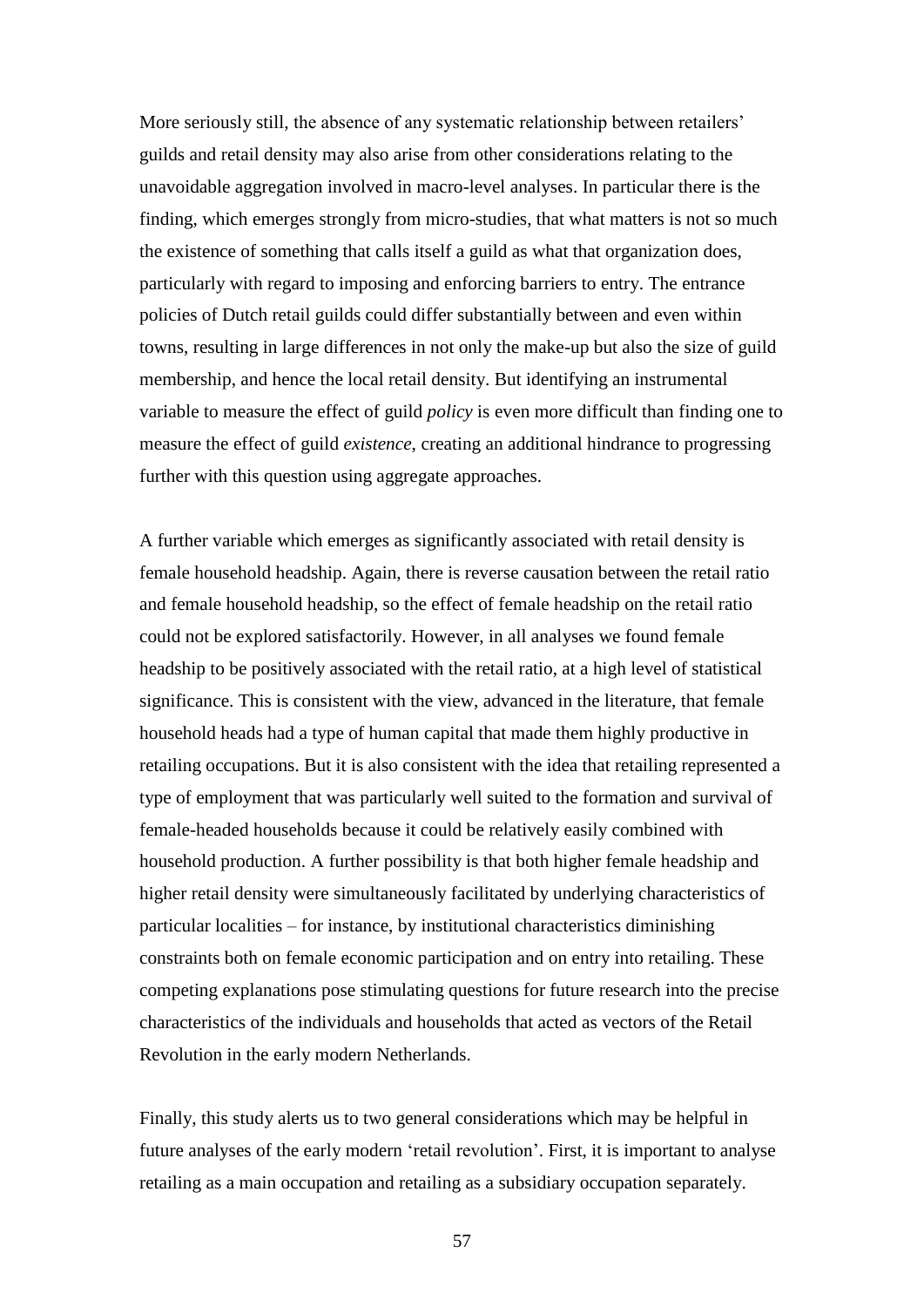Although the two types of retailing have many characteristics in common, the Dutch evidence suggests that the trajectory of their expansion differed, with retail byemployments proliferating between the 1670s and the 1740s, but retailing as a main occupation expanding between the 1790s and 1803-13. The two measures of retailing also varied spatially, particularly in Friesland, which emerges as a high-retail-density province when we examine retailing as a main occupation, but as merely an intermediate-density province when by-employed retailers (more numerous in other Dutch provinces) are taken into account.

Second, although international comparisons have their place and have convincingly established countries such as the Netherlands (but also Flanders and England) as societies with relatively high average retail ratios in the early modern period, regional comparisons inside each country are also essential. Behind its high average density of retailing, the early modern Netherlands reveals a highly differentiated retailing landscape, with significant differences among different Dutch provinces and within those provinces between smaller and larger settlements. The spatial, demographic and institutional sources of this variation open up stimulating – indeed, indispensable – avenues for deeper research.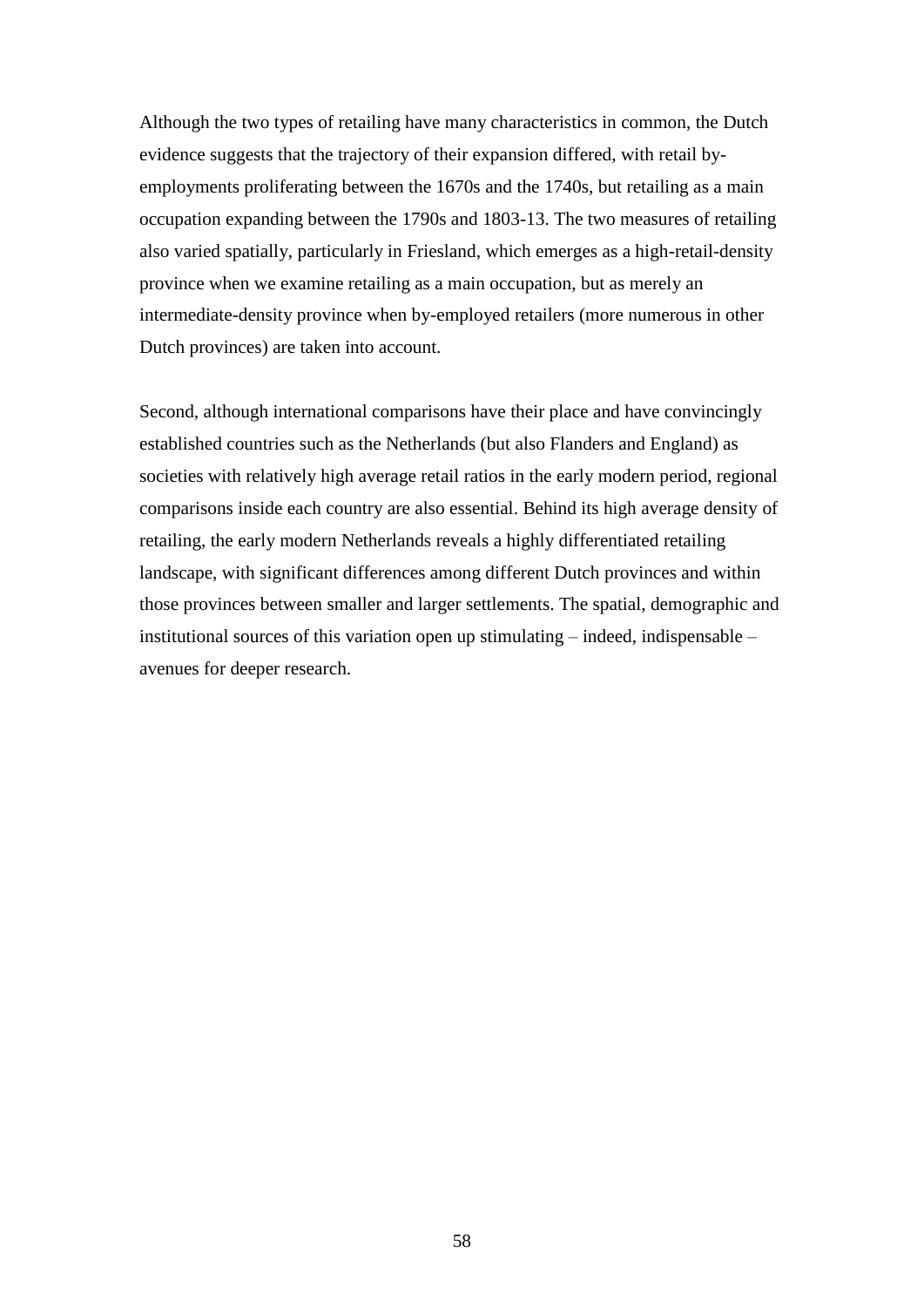## **References**

Alexander, D. (1970). *Retailing in England during the Industrial Revolution*. London.

Bavel, B. Van, and O. Gelderblom (2009). 'The economic origins of cleanliness in the Dutch Golden Age'. *Past and Present* 205: 41-69.

Becker, M. (n.d..) 'De teloorgang van het Arnhemse kramersgilde onderzocht vanuit een breed perspectief'. (MA thesis, university unknown).

Berg, M. (1999). *Consumers and luxury: consumer culture in Europe 1650-1850*. Manchester.

Berger, R. M. (1993). *The most necessary luxuries: the Mercers' Company of Coventry, 1550-1680*. University Park, PA.

Bieleman, J. (2008). *Boeren in Nederland Geschiedenis van de landbouw, 1500-2000.* Amsterdam.

- Blondé, B., E. Briot, N. Coquery and L. Van Aert, Eds. (2005). *Retailers and consumer changes in Early Modern Europe. England, France, Italy and the Low Countries*. Tours.
- Blondé, B. and H. Greefs (2001). 'Werk aan de winkel. De Antwerpse meerseniers: aspecten van de kleinhandel en verbruik in de 17de en 18de eeuw'. *Bijdragen tot de geschiedenis: De lokroep van het bedrijf. Handelaars, ondernemers en hun samenleving van de zestiende tot de twintigste eeuw. Liber amicorum Roland Baetens* 84: 207-229.

Blondé, B., P. Stabel, J. Stobart and I. Van Damme, Eds. (2006). *Buyers and sellers: retail circuits and practices in medieval and early modern Europe*. Turnhout.

- Blondé, B. and I. Van Damme (2006). 'Consumer and retail "revolutions": perspectives from a declining urban economy. Antwerp in the seventeenth and eighteenth centuries'. Paper presented to the XIV International Economic History Congress, Helsinki, Finland, 21-25 Aug.
- Blondé, B. and I. Van Damme (2010). 'Retail growth and consumer changes in a declining urban economy: Antwerp (1650–1750)'. *Economic history review* 63(3): 638-663.
- Boon, P. (1996) *Bouwers van de zee. Zeevarenden van het West-Friese platteland*. Hilversum.
- Bot, M. (1996). 'Het Haarlemse Comansgilde. De strijd tegen de ventjagerij in de zeventiende en achttiende eeuw en de uiteindelijke afschaffing van dit gilde'.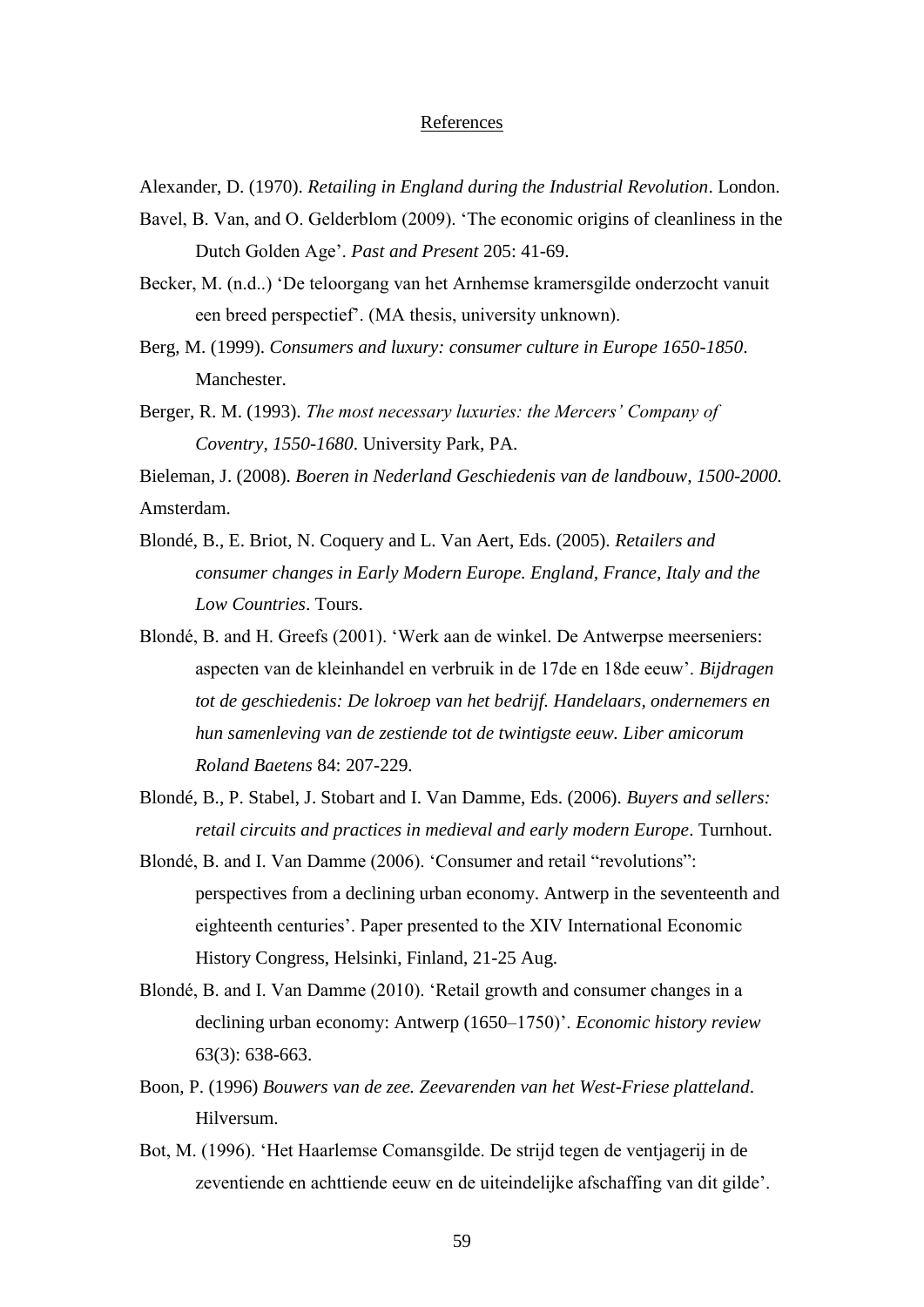(M. A. thesis, University of Amsterdam).

- Braudel, F. (2002). *The wheels of commerce. Civilization & capitalism 15th-18th century.* Volume 2. First published 1982. London.
- Buyst, E. and J. Mokyr (1990). 'Dutch manufacturing and trade during the French Period (1795-1814) in a long-term perspective'. *Economic effects of the French Revolutionary and Napoleonic Wars*. Eds. E. Aerts and F. Crouzet. Leuven: 64-78.
- Christaller, W. (1933). *Die zentralen Orte in Süddeutschland: eine ökonomischgeographische Untersuchung über die Gesetzmäßigkeit der Verbreitung und Entwicklung der Siedlungen mit städtischen Funktionen*. Jena.
- De Moor, T. And J.L. van Zanden (2010). 'Every woman counts: A gender-analysis of numeracy in the Low Countries in the early modern period. *Journal of interdisciplinary history* 41(2): 179-208.
- De Munck, B. (2007). *Technologies of learning: apprenticeship in Antwerp guilds from the 15th century to the end of the Ancien Regime*. Turnhout.
- De Munck, B. (2008). 'Skills, trust and changing consumer preferences: the decline of Antwerp's craft guilds from the perspective of the product market, ca. 1500 – ca. 1800'. *International review of social history* 53(2): 197-233.
- De Munck, B. (2010). 'One counter and your own account: redefining illicit labour in early modern Antwerp'. *Journal of urban history* 37(1): 26-44.
- De Munck, B., P. Lourens and J. Lucassen (2006). 'The establishment and distribution of craft guilds in the Low Countries: 1000-1800'. In: *Craft guilds in the early modern Low Countries: work, power, and representation*. Eds. M. Prak, C. Lis, J. Lucassen and H. Soly. Aldershot, UK**:** 32-73.
- De Vries, J. (1974). *The Dutch rural economy in the golden age, 1500-1700*. New Haven, CT.
- De Vries, J. (1975). *Peasant demand patterns and economic development: Friesland 1550-1750*. In: *European peasants and their markets*. Eds. W. N. Parker and E. L. Jones. Princeton: 205-238.
- De Vries, J. (1978). *Barges and capitalism; Passenger transportation in the Dutch economy (1632-1839)*. A.A.G. Bijdragen 21. Wageningen.
- De Vries, J. (1984). *European urbanization 1500-1800*. Cambridge, MA.
- De Vries, J. (2008). *The industrious revolution: consumer behavior and the household economy, 1650 to the present*. Cambridge.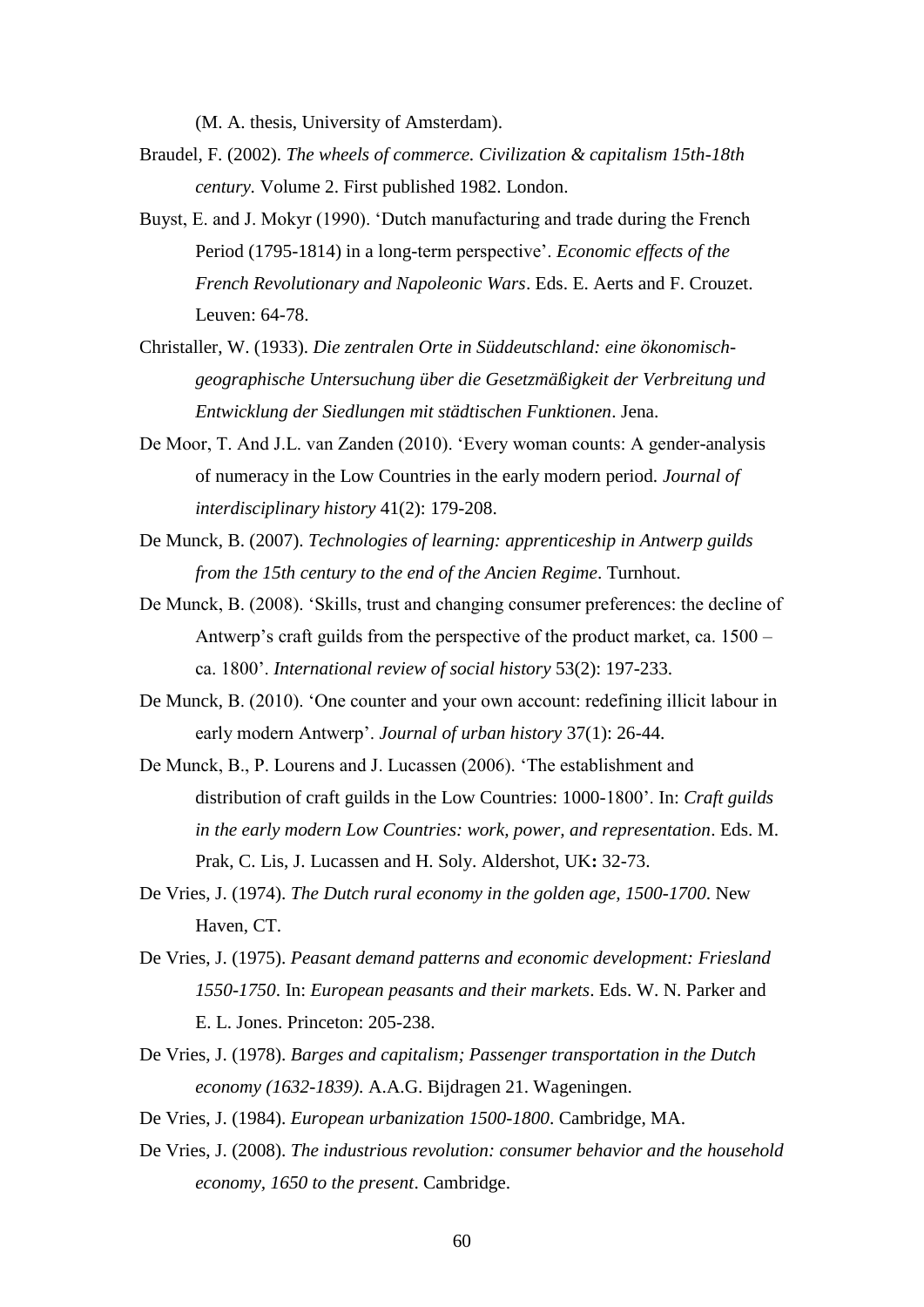- De Vries, J. and A. Van der Woude (1997). *The first modern economy: success, failure, and perseverance of the Dutch economy, 1500-1815*. Cambridge.
- Deursen, A. T. van (1988). 'Werkende vrouwen in een Hollands dorp'. *De zeventiende eeuw* 4: 3-16.
- Dibbits, H. (2001). *Vertrouwd bezit. Materiële cultuur in Doesburg en Maassluis 1650-1800*. Nijmegen.
- Epstein, S. R. and M. Prak (2008). 'Introduction: guilds, innovation and the European economy,1400-1800'. *Guilds, innovation and the European economy, 1400- 1800*. Eds. S. R. Epstein and M. Prak. London**:** 1-24.
- Faber, J.A. (1972). *Drie eeuwen Friesland. Economische en sociale ontwikkelingen van 1500 tot 1800*. Wageningen.
- Fontaine, L. (1996). *History of pedlars in Europe*. Cambridge.
- Fujita, M. and J.-F. Thisse (1996). 'Economics of agglomeration'. *Journal of Japanese and international economies* 10: 339-378.
- Gelderblom, O. (2000). *Zuid-Nederlandse kooplieden en de opkomst van de Amsterdamse stapelmarkt (1578-1630)*. Hilversum.
- Harten, J. D. H. (1971). 'De verzorging van het platteland van de Zeeuwse eilanden in de Franse Tijd'. *Bulletin Geografisch Instituut Rijksuniversiteit Utrecht* 3(1): 31-73.
- Heuvel, D. van den (2007). *Women and entrepreneurship: female traders in the Northern Netherlands, c. 1580-1815*. Amsterdam.
- Heuvel, D. van den (2008). 'Partners in marriage and business? Guilds and the family economy in urban food markets in the Dutch Republic'. *Continuity and change* 23(2): 217-236.
- Heuvel, D. van den and E. van Nederveen Meerkerk (2010). 'Huishoudens, werk en consumptieveranderingen in vroegmodern Holland. Het voorbeeld van de koffie- en theeverkopers in 18de-eeuws Leiden'. *Holland, Historisch Tijdschrift* 42(2): 102-124.
- Horlings, E. (1995). *The economic development of the Dutch service sector 1800- 1850: trade and transport in a premodern economy*. Amsterdam.
- Jefferys, J. B. (1954). *Retail trading in Britain, 1850-1950*. Cambridge
- Jongman, C. D. (1951). 'De historische ontwikkeling van het kruideniersbedrijf in Nederland'. *Het kruideniersbedrijf. Een studie over het kruideniersbedrijf in Nederland*. Eds. F. L. v. Muiswinkel and J. C. Berk. Amsterdam.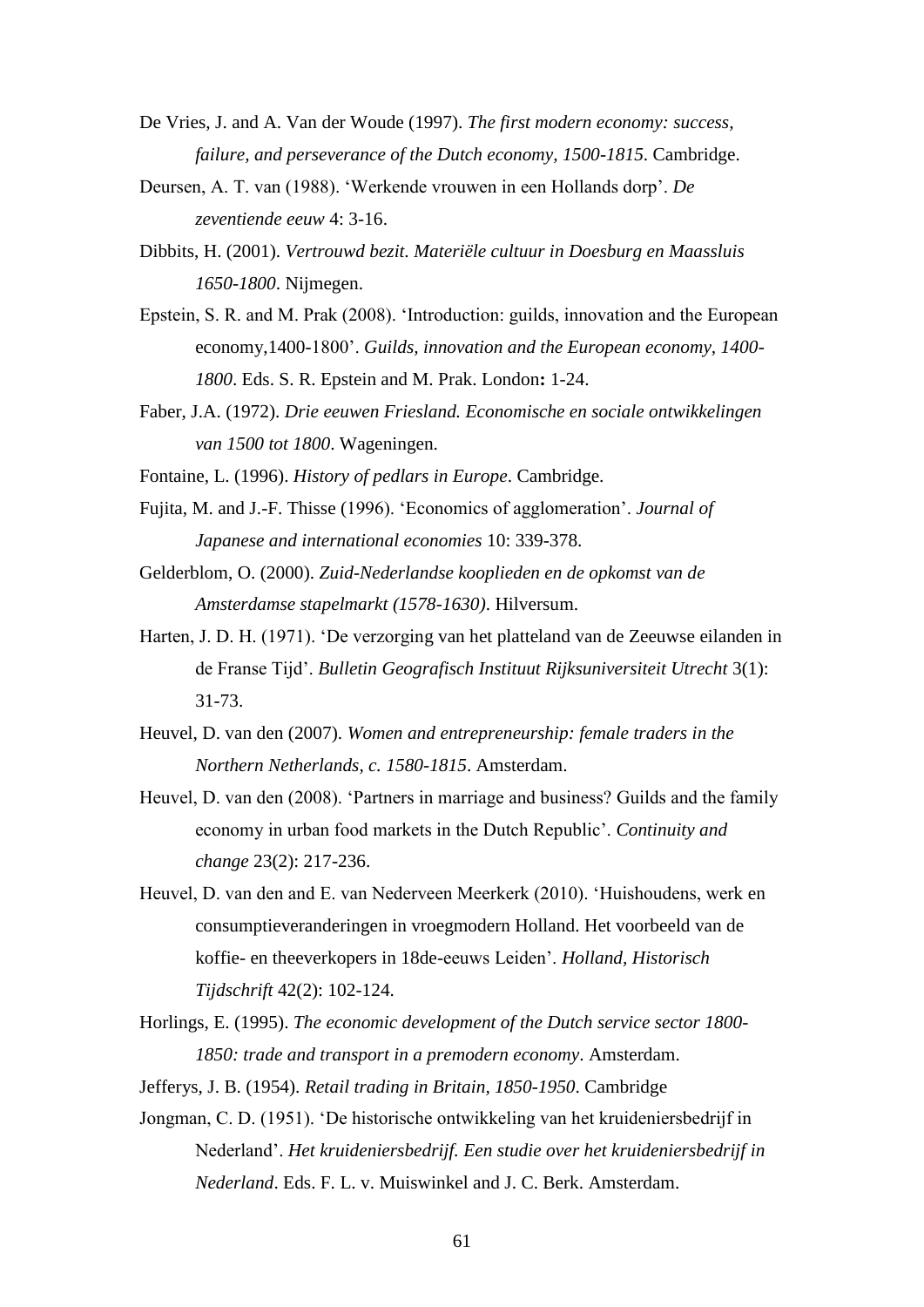- Kamermans, J. A. (1999). *Materiële cultuur in de Krimpenerwaard in de zeventiende en achttiende eeuw. Ontwikkeling en diversiteit* Wageningen.
- Kappelhof, T. (1997). 'Laverend tussen Mars en Mercurius. Demografie en economie'. ' *s-Hertogenbosch. De geschiedenis van een Brabantse stad 1629- 1990*. Eds. A. Vos and et al. Zwolle.
- Klep, P. et al (1985), *De registers van patentplichtigen, 1805-1893.* (Den Haag).
- Klep, P. (2009). 'Economische en sociale ontwikkeling'. *Arnhem van 1700 tot 1900.* Eds. F. Keverling Buisman and I. Jacobs. Utrecht: 116-171.
- Koolbergen, H. van (1983). "De materiële cultuur van Weesp en Weesperkarspel in de zeventiende en achttiende eeuw." *Volkskundig Bulletin* 9: 3-52.
- Kuijpers, E. (1997). 'Lezen en schrijven. Onderzoek naar het alfabetiseringsniveau in zeventiende-eeuws Amsterdam'. *Tijdschrift voor sociale geschiedenis* 23: 490-522.
- Lesger, C. (2001). *Handel in Amsterdam ten tijde van de Opstand. Kooplieden, commerciële expansie en verandering in de ruimtelijke economie van de Nederlanden ca. 1550-1630*. Hilversum.
- Lesger, C. (2007). 'De locatie van het Amsterdamse winkelbedrijf in de achttiende eeuw'. *Tijdschrift voor Sociale en Economische Geschiedenis* 4: 35-70.
- Lemire, B. (1997). *Dress, culture, and commerce: the English clothing trade before the factory, 1660-1800*. New York.
- Lottum, J. van (2004). *Immigranten in Nederland in de eerste helft van de 19e eeuw. Een onderzoek op basis van de Utrechtse volkstellingen van 1829 en 1839. IISG Research Paper 43.* Amsterdam.
- Lourens, P. and J. Lucassen (1997). *Inwoneraantallen van Nederlandse steden ca. 1300-1800*. Amsterdam.
- Lourens, P. and J. Lucassen (2000). '"Zunftlandschaften" in den Niederlanden und im benachbarten Deutschland'. *Zunftlandschaften in Deutschland und den Niederlanden im Vergleich. Kolloquium der Historischen Kommission für Westfalen am 6. Und 7.November 1997 auf Haus Welbergen*. Ed. W. Reininghaus. Münster**:** 11-43.
- Mathias, P. (1967). *Retailing revolution: a history of multiple retailing in the food trades based upon the Allied Suppliers group of companies*. London, Longmans.
- McKendrick, N., J. Brewer and J. H. Plumb, Eds. (1982). *The birth of a consumer*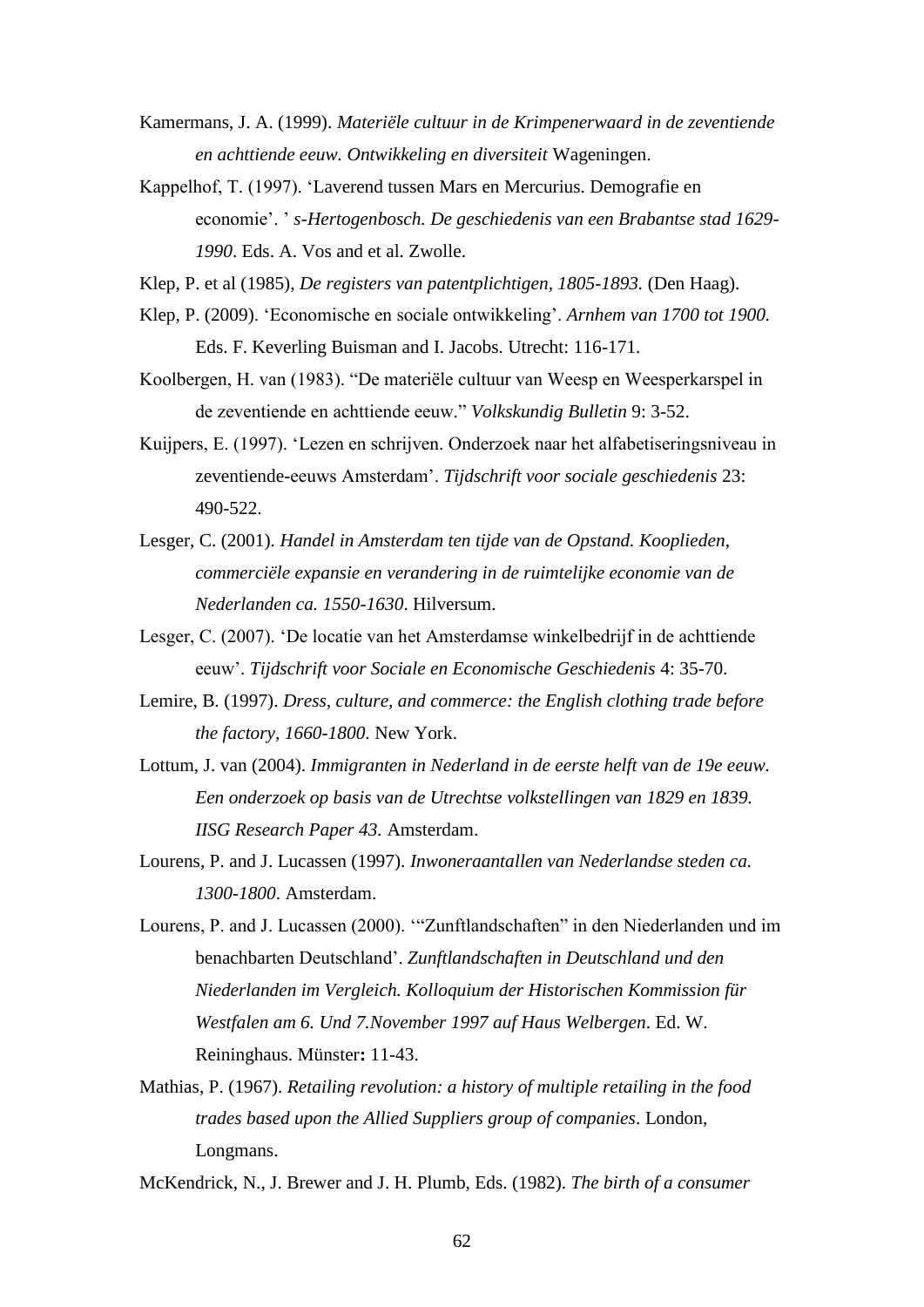*society: the commercialization of eighteenth century England*. Bloomington, IN.

- Mosmuller, J. (2004). 'Handelende weduwen. Amsterdamse handelsvrouwen in de achttiende eeuw'. *Skript* 25: 5-17.
- Mui, H.-C. and L. H. Mui (1989). *Shops and shopkeeping in eighteenth-century England*. Kingston, Ontario / London.
- Nederveen Meerkerk, E. van (2006). *De draad in eigen handen. Vrouwen in loonarbeid in de Nederlandse textielnijverheid, 1581-1810*. Amsterdam.
- Nierop, L. van (1953). 'De handeldrijvende middenstand te Amsterdam in 1742'. *Vijfenveertigste jaarboek van het genootschap Amstelodamum* 45: 193-330.
- Noordam, D.J. (1986). *Leven in Maasland. Een hoogontwikkelde plattelandssamenleving in de achttiende en het begin van de negentiende eeuw.* Hollandse Studiën 18. Hilversum.
- Noordam, D.J. (1994). 'Modernisering in de beroepsstructuur van Holland en Friesland in de vroegmoderne tijd'. *Het platteland in een veranderende wereld. Boeren en het proces van modernisering*. Eds. H. Diederiks et al. Hilversum: 141-152.
- Oberpenning, H. (1996). *Migration und Fernhandel im Tödden-Systeme: Wanderhändler aus dem nördlichen Münsterland im mittleren und nördlichen Europa*. Osnabrück.
- Ogilvie, S. (2010). 'Consumption, social capital, and the "Industrious Revolution" in early modern Germany'. *Journal of economic history* 70(2): 287-325.
- Ogilvie, S. (2011). *Institutions and European trade: merchant guilds, 1000-1800*. Cambridge
- Ogilvie, S. and J. S. S. Edwards (2000). 'Women and the "second serfdom": evidence from early modern Bohemia'. *Journal of economic history* 60(4): 961-994.
- Ogilvie, S., M. Küpker and J. Maegraith (2011). 'Krämer und ihre Waren im ländlichen Württemberg zwischen 1600 und 1740'. *Zeitschrift für Agrargeschichte und Agrarsoziologie* 59(2), 54-75.
- Overton, M. (1996). *Agricultural revolution in England: the transformation of the agrarian economy 1500-1850*. Cambridge.
- Panhuysen, B. (2000). *Maatwerk. Kleermakers, naaisters, oudkleerkopers en de gilden (1500-1800)*, Amsterdam
- Peters, M. (1987). 'Gildebroeders en gildezusters. De economische positie van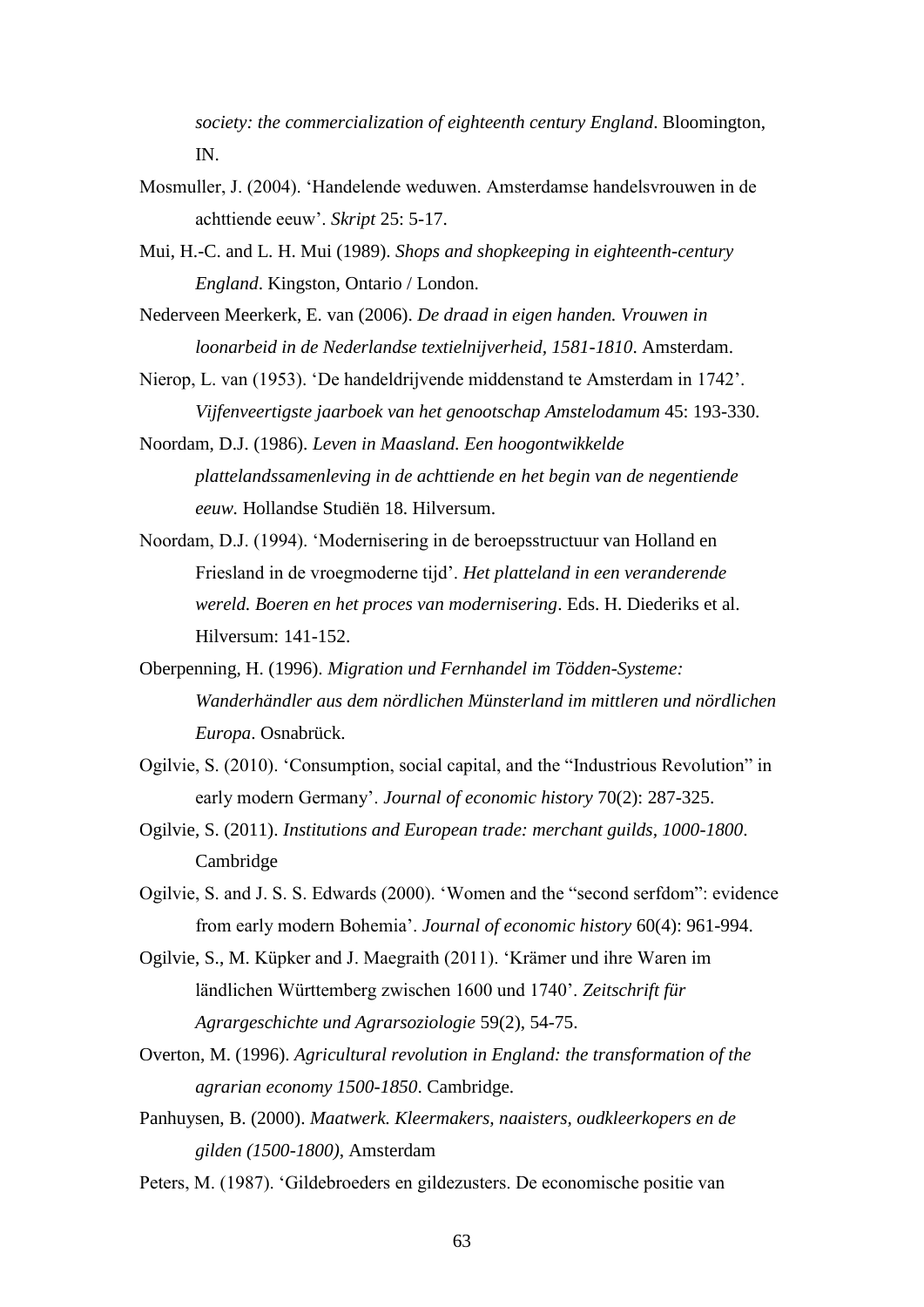vrouwen in de Zutfense ambachtsgilden', (M.A. thesis, Catholic University of Nijmegen).

- Prak, M. (1992). 'Een verzekerd bestaan. Ambachtslieden, winkeliers en hun gilden in Den Bosch, ca. 1775'. *De kracht der zwakken. Studies over arbeid en arbeidersbeweging in het verleden. Opstellen aangeboden aan Theo van Tijn bij zijn afscheid als hoogleraar Economische en Sociale Geschiedenis aan de Rijksuniversiteit Utrecht*. Eds. B. De Vries et al. Amsterdam**:** 49-79.
- Roessingh, H. K. (1965). 'Beroep en bedrijf op de Veluwe in het midden van de achttiende eeuw'. *A. A. G. Bijdragen* 13: 181-274.
- Schama, S. (1991). *The embarrassment of riches. An interpretation of Dutch culture in the Golden Age.* First published 1987. London.
- Schmidt, A. (2001). *Overleven na de dood. Weduwen in Leiden in de Gouden Eeuw*. Amsterdam.
- Schmidt, A. (2009). 'Women and guilds: corporations and female labour market participation in early modern Holland'. *Gender and history* 21(1): 170-189.
- Schrover, M. (1997). 'De affaire wordt gecontinueerd door een weduwe. Handelende vrouwen in de negentiende eeuw'. *Geld en goed. Jaarboek voor vrouwengeschiedenis* 17: 55-74.
- Schrover, M. (2002). *Een kolonie van Duitsers. Groepsvorming onder Duitse immigranten in Utrecht in de negentiende eeuw*. Amsterdam.
- Shammas, C. (1990). *The preindustrial consumer in England and America*. Oxford.

Slicher van Bath, B. H. (1977). 'Agriculture in the vital revolution'. *The Cambridge economic history of Europe: vol. 5: The economic organization of early modern Europe*. Eds. E. E. Rich and C. H. Wilson. Cambridge**:** 42-132.

- Slicher van Bath, B. H. (1977). *Een samenleving onder spanning.Geschiedenis van het platteland in Overijssel*. Utrecht.
- Spufford, M. (1984). *The great reclothing of rural England: petty chapmen and their wares in the seventeenth century*. London.
- Spufford, M. (1995). 'Literacy, trade and religion in the commercial centres of Europe'. *A miracle mirrored: the Dutch Republic in European perspective*. Eds. K. Davids and J. Lucassen. Cambridge**:** 229-284.

Centraal Bureau voor de Statistiek (2000). *Statistisch Jaarboek 2000*. The Hague.

Steegen, E. (2006). *Kleinhandel en stedelijke ontwikkeling. Het kramersambacht te Maastricht in de vroegmoderne tijd*. Hilversum.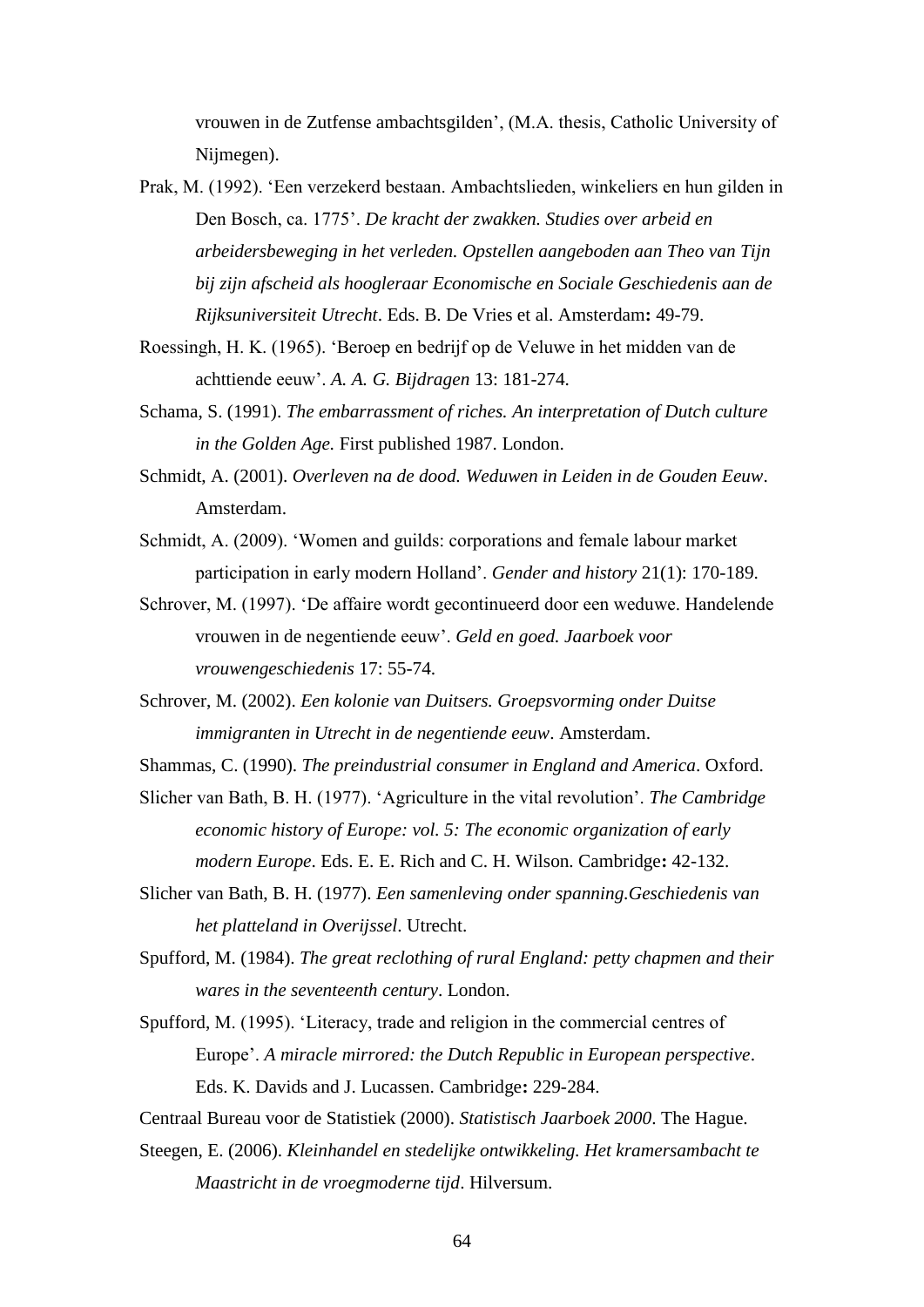- Stegeman, J. (1991). 'Scheveningse visverkoopsters ca. 1600-1900'. *Holland* 21: 38- 53.
- Stobart, J. and A. Hann (2004). 'Retailing revolution in the eighteenth century? Evidence from north-west England'. *Business history* 46(2): 171-194.
- Streng, J. C. (2001). *Vrijheid, gelijkheid, broederschap en gezelligheit. Het Zwolse Sint Nicolaasgilde tijdens het ancien regime*. Hilversum.
- Van Aert, L. (2006). 'Trade and gender emancipation: retailing women in sixteenthcentury Antwerp'. *Buyers and sellers: retail circuits and practices in medieval and early modern Europe*. Eds. B. Blondé, P. Stabel, J. Stobart and I. Van Damme. Turnhout**:** 297-314.
- Van Aert, L. (2007). 'Tot leven of overleven? Winkelhouden in crisistijd: de Antwerpse meerseniers, ca. 1648 - ca. 1748'. (Ph.D. dissertation, University of Antwerp).
- Van Aert, L. and D. van den Heuvel (2007). 'Sekse als de sleutel tot succes? Vrouwen en de verkoop van textiel in de Noordelijke en Zuidelijke Nederlanden 1650- 1800'. *Textielhistorische Bijdragen* 47: 7-32.
- Van Damme, I. (2007). *Verleiden en verkopen. Antwerpse kleinhandelaars en hun klanten in tijden van crisis (ca. 1648 – ca. 1748)*. Amsterdam.
- Vries, J. de (1959). *De economische achteruitgang der Republiek in de achttiende eeuw*. Leiden.
- Vos, A. (2003). 'Vrouwenarbeid en de gilden in vroegmodern 's-Hertogenbosch'. *Noordbrabants Historisch Jaarboek* 20: 148-175.
- Walker, M. J. (1985). 'The extent of the guild control of trades in England, c.1660- 1820: a study based on a sample of provincial towns and London companies'. (Ph.D. dissertation, University of Cambridge).
- Wijngaarden, H. van (2000). *Zorg voor de kost. Armenzorg, arbeid en onderlinge hulp in Zwolle 1650-1700*. Amsterdam.
- Wijsenbeek, T. (1987a). *Achter de gevels van Delft. Bezit en bestaan van rijk en arm in een periode van achteruitgang (1700-1800)*. Hilversum.
- Wijsenbeek, T. (1987b). 'Van priseersters tot prostituées. Beroepen van vrouwen in Delft en Den Haag tijdens de achttiende eeuw'. *Vrouwenlevens 1500-1800. Achtste Jaarboek voor Vrouwengeschiedenis* 1987: 173-201.
- Wit, A. de (2008). *Leven, werken en geloven in zeevarende gemeenschappen. Schiedam, Maassluis en Ter Heijde in de zeventiende eeuw*. Amsterdam.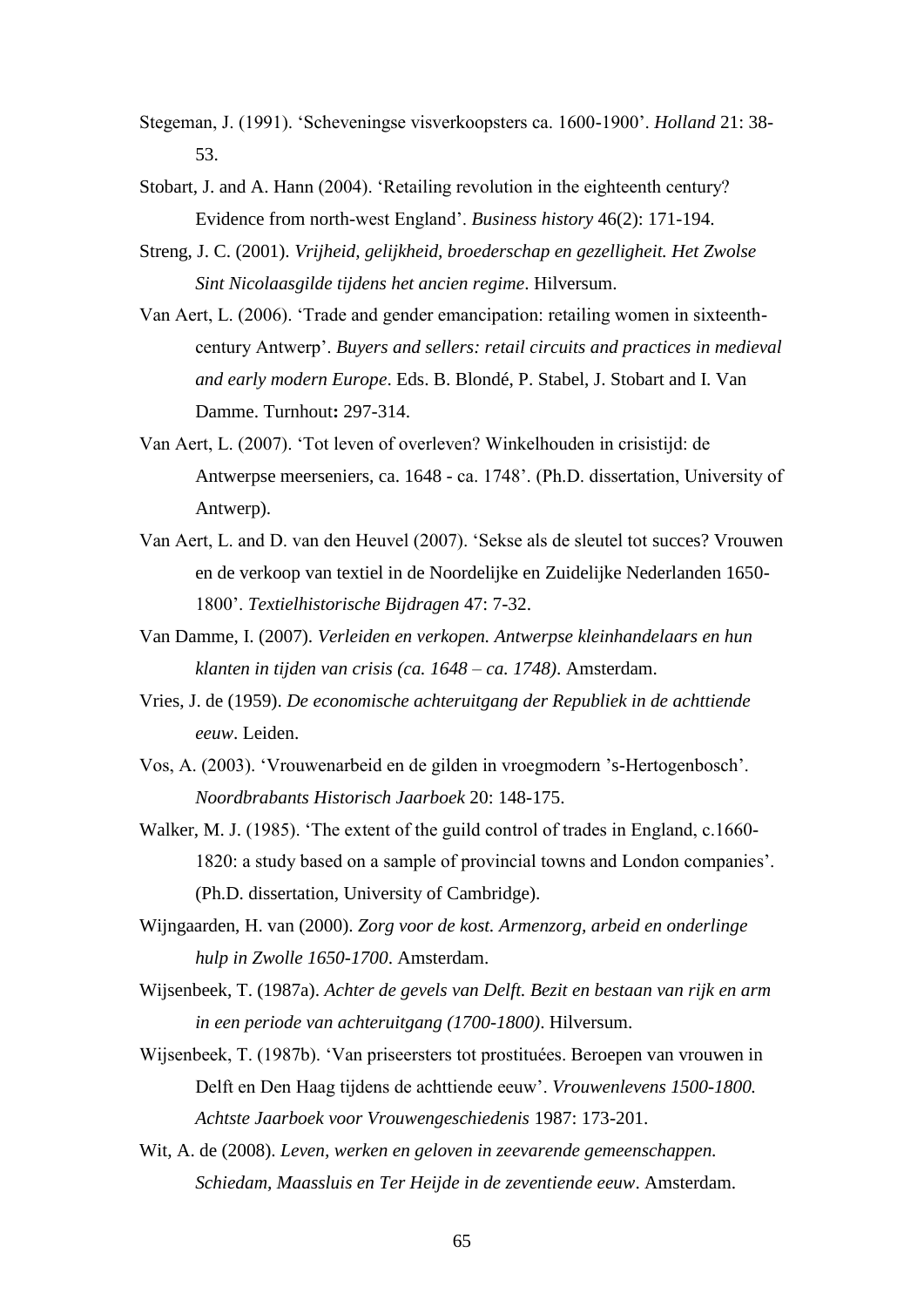- World Bank (1982). *World development report 1982: agriculture and economic development*. Oxford.
- World Bank (1986). *World development report 1986: trade and pricing policies in world agriculture*. Oxford.
- Woude, A.M. van der (1972). *Het Noorderkwartier. Een regionaal historisch onderzoek in de demografische en economische geschiedenis van westelijk Nederland van de late middeleeuwen tot het begin van de negentiende eeuw .*  A.A.G. Bijdragen 16. Wageningen.
- Wrigley, E. A. (2011). The PST system of classifying occupations. (Unpublished paper, Cambridge Group for the History of Population and Social Structure, University of Cambridge).
- Zanden, J.L. (1987). ' De economie van Holland in de periode 1650-1805: groei of achteruitgang? Een overzicht van bronnen, problemen en resultaten'. *Bijdragen en mededelingen betreffende de geschiedenis der Nederlanden* 102: 562-609.

Zanden, J. L. van and A. van Riel (2000). *Nederland 1780-1914: staat, instituties en economische ontwikkeling*. Amsterdam.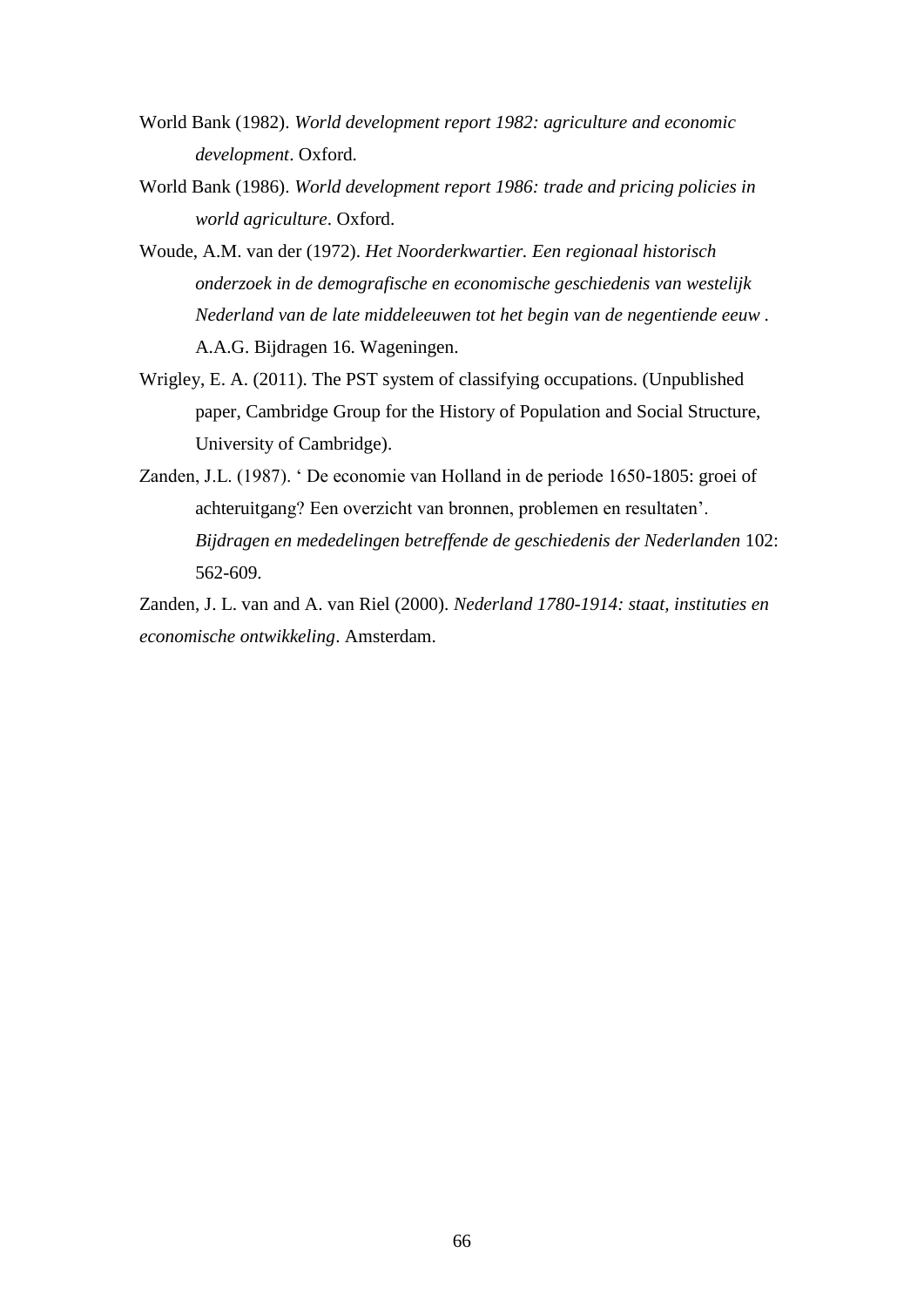# Appendix: Tax Registers and Censuses Used to Compile Dataset of Dutch Retail Ratios

| Year | Province           | <b>Settlements</b>                                    | <b>Document title</b>        | Reference                     |
|------|--------------------|-------------------------------------------------------|------------------------------|-------------------------------|
| 1639 | Overijssel         | Zwolle                                                | (Gemeente Archief Zwolle,    | Streng, Gezelligheid (2001)   |
|      |                    |                                                       | AAZ01, 6455)                 | 52                            |
| 1673 | Holland (above IJ) | Edam, Volendam, Purmer, Warder, Middelie en Axwijk,   | Register van het familiegeld | Waterlands Archief, Archief   |
|      |                    | Kwadijk, Oosthuizen                                   |                              | van Edam, Oud Archief,        |
|      |                    |                                                       |                              | inv.no. 274a                  |
| 1674 | Holland (below IJ) | Capelle aan de IJssel                                 | Kohier                       | Gemeentearchief               |
|      |                    |                                                       |                              | Rotterdam, 9, inv.no. 351     |
| 1674 | Holland (below IJ) | Overschie                                             | Familiegeld                  | Gemeentearchief               |
|      |                    |                                                       |                              | Rotterdam, 7.01, inv. no. 123 |
| 1674 | Holland (above IJ) | <b>Heemskerk</b>                                      | Kohier van het familiegeld   | Noord-Hollands Archief,       |
|      |                    |                                                       |                              | 1032, inv.no. 106             |
| 1674 | Holland (above IJ) | De Zijpe                                              | Kohier Familiegeld           | Regionaal Archief Alkmaar,    |
|      |                    |                                                       |                              | Waterschap Zijpe en           |
|      |                    |                                                       |                              | Hazewinkel, Oud Archief,      |
|      |                    |                                                       |                              | inv.no. 363                   |
| 1674 | Holland (below IJ) | Leiden                                                | Klein Familiegeld            | G.J. Peltjens, Leidse lasten, |
|      |                    |                                                       |                              | twee belastingkohieren uit    |
|      |                    |                                                       |                              | 1674. Een bronnenpublicatie   |
|      |                    |                                                       |                              | en multimediaprogramma        |
|      |                    |                                                       |                              | (Leiden 1995)                 |
| 1674 | Holland (below IJ) | Rotterdam                                             | Klein Familiegeld            | Database created by H.        |
|      |                    |                                                       |                              | Kentin and Paul van de Laar   |
| 1679 | Gelderland         | Zutphen                                               | Lijsten van inwoners,        | Regionaal Archief Zutphen,    |
|      |                    |                                                       | straatsgewijze opgemaakt,    | Oud Archief Zutphen, inv.     |
|      |                    |                                                       | met opgave van het door      | No. 1438                      |
|      |                    |                                                       | hen verschuldigde            |                               |
|      |                    |                                                       | quotisatiegeld van "gewin en |                               |
|      |                    |                                                       | gewerf"                      |                               |
| 1680 | Holland (below IJ) | Schoonderloo, Overschie, Abtsrecht, Akkersdijk en     | Kohier van de huishoudens    | Gemeentearchief Delft, Oud-   |
|      |                    | Vrouwenrecht, Monster, Naaldwijk, Rijswijk, Voorburg, | binnen de gerechten en       | administratief Archief Delft, |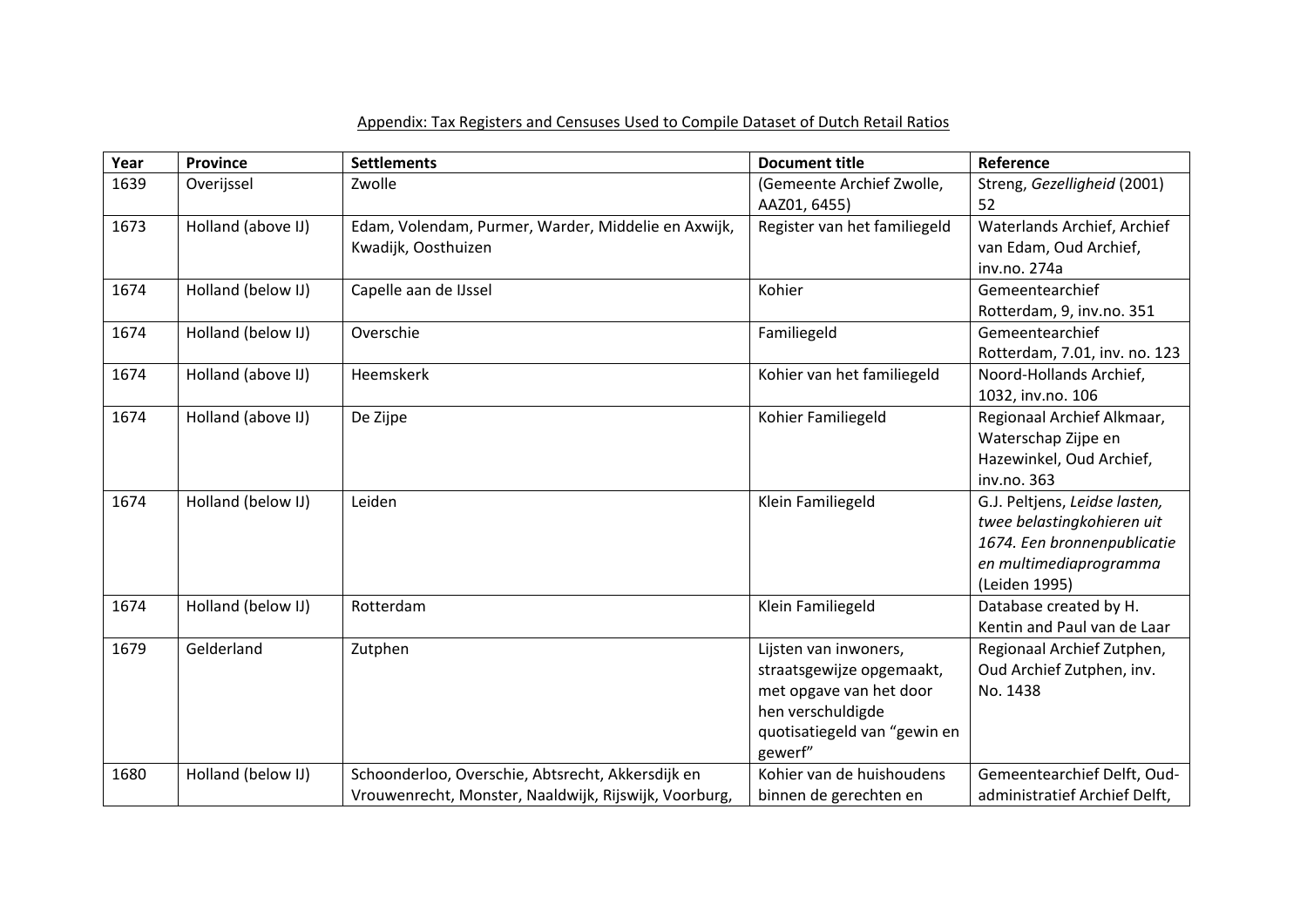|      |                    | Beukelsdijk, 't Hoff van Delft, Nootdorp, Nieuweveen,<br>Bieland, Vrijenban, Berkel, Ruyven, Schiebroek, St<br>Maartensrecht, Schipluiden, Hodenpijl, Dorpambacht,<br>De Lier, Maasland, Santambacht, Tedingerbroek,<br>Maassluis, Wout/Wout-harnasch en Groeneveld, 's-<br>Gravenzande, Wateringen en Halfkwintsheul, Pijnacker,<br>Hogeveen | ambachten onder Delft<br>ressorterende, 1680                                                                                                                               | inv.no. 1763                                                                                            |
|------|--------------------|-----------------------------------------------------------------------------------------------------------------------------------------------------------------------------------------------------------------------------------------------------------------------------------------------------------------------------------------------|----------------------------------------------------------------------------------------------------------------------------------------------------------------------------|---------------------------------------------------------------------------------------------------------|
| 1742 | <b>Brabant</b>     | Den Bosch                                                                                                                                                                                                                                                                                                                                     | 'Biljettering'                                                                                                                                                             |                                                                                                         |
| 1742 | Holland (above IJ) | Purmerend                                                                                                                                                                                                                                                                                                                                     | Kohier der Personele<br>Quotisatie                                                                                                                                         | Waterlands Archief, Archief<br>van Purmerend, inv.no. 178                                               |
| 1742 | Holland (above IJ) | Krommenie                                                                                                                                                                                                                                                                                                                                     | Lijst van de Familie                                                                                                                                                       | Archief Zaanstad, Oud<br>Archief, 0035, 289                                                             |
| 1742 | Holland (above IJ) | Zwaag                                                                                                                                                                                                                                                                                                                                         | Kohier van het familiegeld                                                                                                                                                 | West-Fries Archief, 0689,<br>inv.no. 182                                                                |
| 1742 | Overijssel         | Zwolle                                                                                                                                                                                                                                                                                                                                        | 'Volkstelling'                                                                                                                                                             | Database created by Elise<br>van Nederveen Meerkerk                                                     |
| 1742 | Holland (above IJ) | Winkel                                                                                                                                                                                                                                                                                                                                        | Kohier van het familiegeld                                                                                                                                                 | Regionaal Archief Alkmaar,<br>Archief Niedorp,<br>Gemeentearchief Winkel,<br>Oud Archief, inv.no. L 201 |
| 1742 | Holland (above IJ) | De Zijpe (incl. Burgerbrug, Hazepolder, Mennistenbuurt,<br>Oude Sluis, Pannestolpen, Sint Maartensbrug, 't<br>Buurtje)                                                                                                                                                                                                                        | Kohier van Zijpe van de<br>familie                                                                                                                                         | Regionaal Archief Alkmaar,<br>Waterschap Zijpe en<br>Hazewinkel, Oud Archief,<br>inv.no. 363            |
| 1748 | Holland (above IJ) | Beverwijk                                                                                                                                                                                                                                                                                                                                     | Register van ontvangst van<br>de belasting, in plaats<br>gekomen van de afgeschafte<br>verpachte belastingen, 1748-<br>1751 (ook wel genoemd<br>Taxatieregister 1748-1751) | Noord-Hollands Archief,<br>3769, inv.no. 207                                                            |
| 1748 | Holland (above IJ) | Graft, West-Graftdijk, Oost-Graftdijk, Noordeinde                                                                                                                                                                                                                                                                                             | Stukken betreffende de<br>Personele Quotisatie 1742-<br>1748                                                                                                               | Regionaal Archief Alkmaar,<br>Gemeentebestuur Graft,<br>Oud Archief, inv.no. 530                        |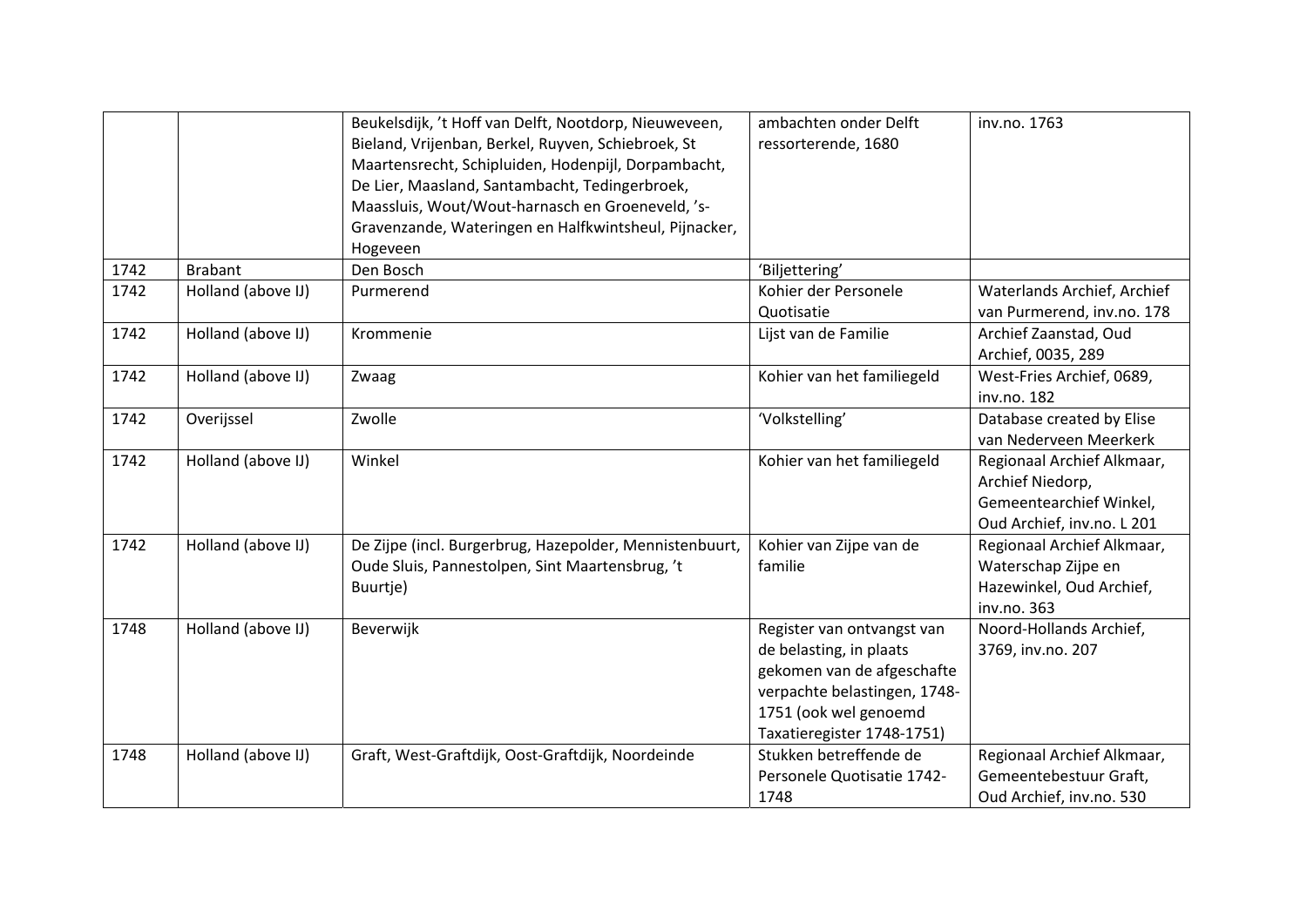| 1749 | Friesland          | All settlements                                       | Quotisatie 1749              | Database created by Tresoar     |
|------|--------------------|-------------------------------------------------------|------------------------------|---------------------------------|
| 1749 | Gelderland         | Veluwe (all settlements)                              | Lijsten van huizen, personen | Gelders Archief, 0008,          |
|      |                    |                                                       | etc.                         | inv.nos. 256-262; 264-277       |
| 1775 | <b>Brabant</b>     | Den Bosch                                             | 'Blokboeken'                 | Database created by             |
|      |                    |                                                       |                              | Maarten Prak and Lisette Tax    |
| 1795 | Overijssel         | Salland (all settlements)                             | Volkstelling                 | <b>Historisch Centrum</b>       |
|      |                    |                                                       |                              | Overijssel, 3.1, inv.nos. 5320- |
|      |                    |                                                       |                              | 5321; 5323-5327; 5329-          |
|      |                    |                                                       |                              | 5337; 5339-5342                 |
| 1795 | Overijssel         | Twente (all settlements)                              | Volkstelling                 | <b>Historisch Centrum</b>       |
|      |                    |                                                       |                              | Overijssel, 3.1, inv.nos. 5343- |
|      |                    |                                                       |                              | 5344; 5346-5350; 5352-5356      |
| 1795 | Overijssel         | Vollenhove (all settlements)                          | Volkstelling                 | <b>Historisch Centrum</b>       |
|      |                    |                                                       |                              | Overijssel, 3.1, inv.nos. 5360- |
|      |                    |                                                       |                              | 62; 5366; 5368-5370             |
| 1796 | Limburg            | (Settlements belonging to municipalities of) Echt,    |                              | Regionaal Historisch            |
|      |                    | Eijsden, Heerlen, Heythuizen, Maaseik, Meerssen,      |                              | Centrum Limburg, 03.01,         |
|      |                    | Oirsbeek, Roermond, Rolduc, Valkenbrug, Venlo, Weert, |                              | inv.nos. 1036-1037; 1039;       |
|      |                    | Wittem                                                |                              | 1041; 1047; 1049; 1053;         |
|      |                    |                                                       |                              | 1055-1056; 1059-1062            |
| 1797 | Holland (above IJ) | Krommenie and Krommeniedijk                           | Lijst der geregelde          | Archief Zaanstad, Oud           |
|      |                    |                                                       | contributien                 | Archief, 0035, inv.no. 237      |
| 1803 | Limburg            | Maastricht                                            | Tableau de la population de  | Regionaal Historisch            |
|      |                    |                                                       | la ville de Maestricht,      | Centrum Limburg                 |
|      |                    |                                                       | contenant le nombre, les     |                                 |
|      |                    |                                                       | noms, age, etat ou           |                                 |
|      |                    |                                                       | profession des habitants de  |                                 |
|      |                    |                                                       | la ville, le lieu de leur    |                                 |
|      |                    |                                                       | domicile, l'epoque de leur   |                                 |
|      |                    |                                                       | entrée dans la ville et les  |                                 |
|      |                    |                                                       | propretaires des maisons, an |                                 |
|      |                    |                                                       | XI (23 september 1802 - 23   |                                 |
|      |                    |                                                       | september 1803)              |                                 |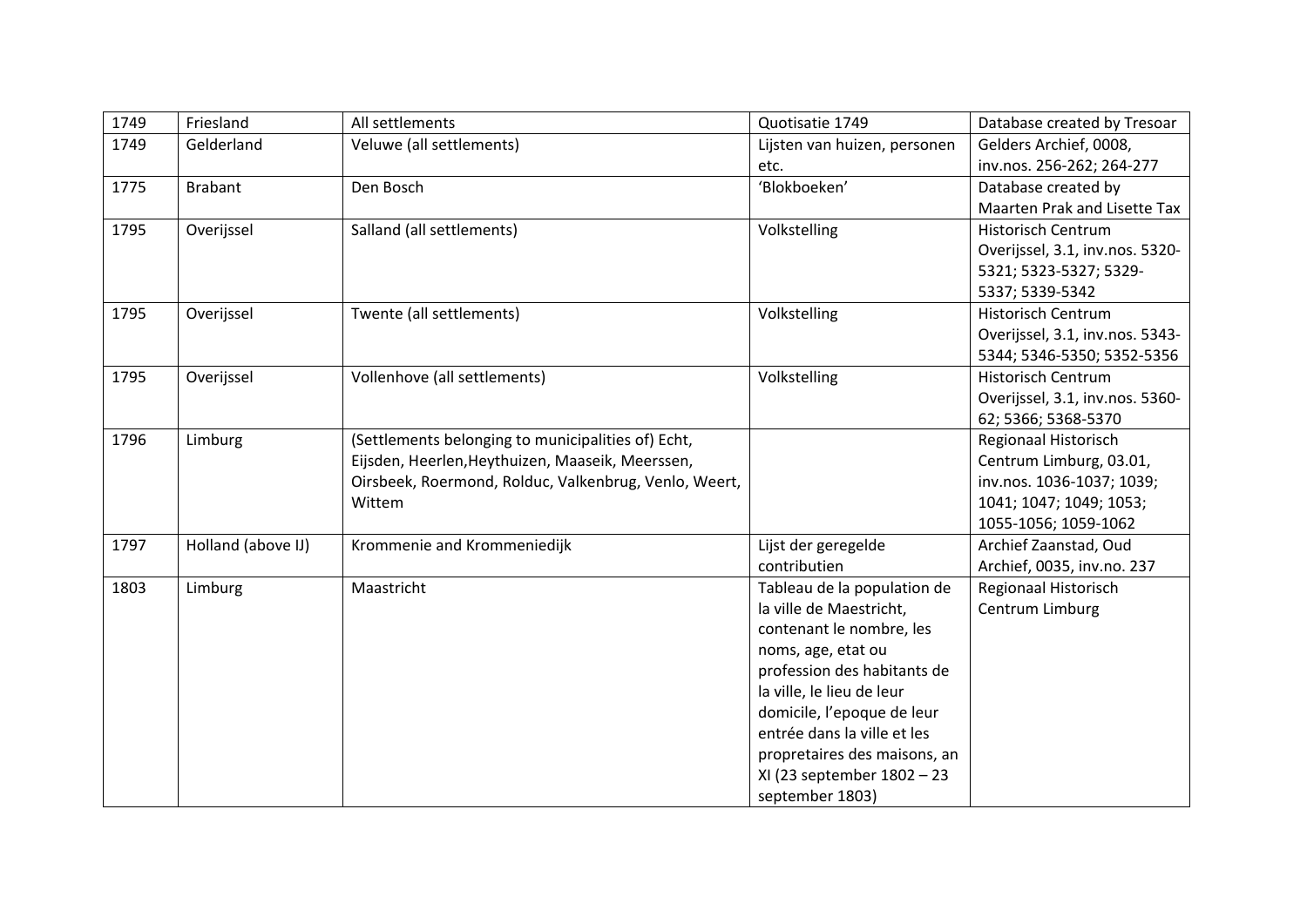| 1806 | Holland (above IJ) | Beverwijk                                              | Lijsten van afgegeven        | Noord-Hollands Archief,     |
|------|--------------------|--------------------------------------------------------|------------------------------|-----------------------------|
|      |                    |                                                        | patenten                     | 3769, inv.no. 500           |
| 1807 | Holland (above IJ) | Graft (including West- and Oost-Graftdijk and          | Patentregisters 1806-1812    | Regionaal Archief Alkmaar,  |
|      |                    | Noordeinde)                                            |                              | inv.no. 589-590             |
| 1807 | Holland (below IJ) | Maasland, 2 <sup>nd</sup> Quarter                      | Staten van de bevolking van  | Nationaal Archief, 3.02.08, |
|      |                    |                                                        | gemeenten in het tweede      | inv.no. 710                 |
|      |                    |                                                        | kwartier                     |                             |
| 1807 | Holland (below IJ) | Vrije en Lage Broekhorst, Hillegom, Noordwijkerhout en | Verzamelstaat houdende       | Nationaal Archief, 3.02.08, |
|      |                    | De Zilk, Katwijk aan Zee, Katwijk aan den Rijn en Het  | gegevens over burgerlijke    | inv.no. 676                 |
|      |                    | Zand, Rijnsburg en de Vrouwvenne, Oegstgeest en        | staat, aantal kinderen,      |                             |
|      |                    | Poelgeest, Wassenaar en Zuidwijk, Voorschoten,         | aantal personeelsleden,      |                             |
|      |                    | Voorburg, Banne van Stompwijk, Zegwaard, Langer- en    | beroep, veestapel, bouw- en  |                             |
|      |                    | Korteraar, Alkemade, Leiden, Den Haag, Haag-Ambacht,   | weiland $-$ in eigendom      |                             |
|      |                    | Loosduinen, Haagzijde en Scheveningen                  | of in huur - van de          |                             |
|      |                    |                                                        | mannelijke inwoners van het  |                             |
|      |                    |                                                        | eerste kwartier, de door hen |                             |
|      |                    |                                                        | te betalen belastingen en    |                             |
|      |                    |                                                        | het aantal bedeelden onder   |                             |
|      |                    |                                                        | hen, n.a.v. de circulaire    |                             |
|      |                    |                                                        | van de minister van          |                             |
|      |                    |                                                        | binnenlandse zaken d.d.      |                             |
|      |                    |                                                        | 1807 juni 15, no. 6; met     |                             |
|      |                    |                                                        | bijlagen.                    |                             |
| 1807 | Holland (below IJ) | Maasland, 1st quarter                                  | Verzamelstaat houdende       | Nationaal Archief, 3.02.08, |
|      |                    |                                                        | gegevens over burgerlijke    | inv.nos. 676; 683; 685-688; |
|      |                    |                                                        | staat, aantal kinderen,      | 691-693; 695-708            |
|      |                    |                                                        | aantal personeelsleden,      |                             |
|      |                    |                                                        | beroep, veestapel, bouw- en  |                             |
|      |                    |                                                        | weiland $-$ in eigendom      |                             |
|      |                    |                                                        | of in huur - van de          |                             |
|      |                    |                                                        | mannelijke inwoners van het  |                             |
|      |                    |                                                        | eerste kwartier, de door hen |                             |
|      |                    |                                                        | te betalen belastingen en    |                             |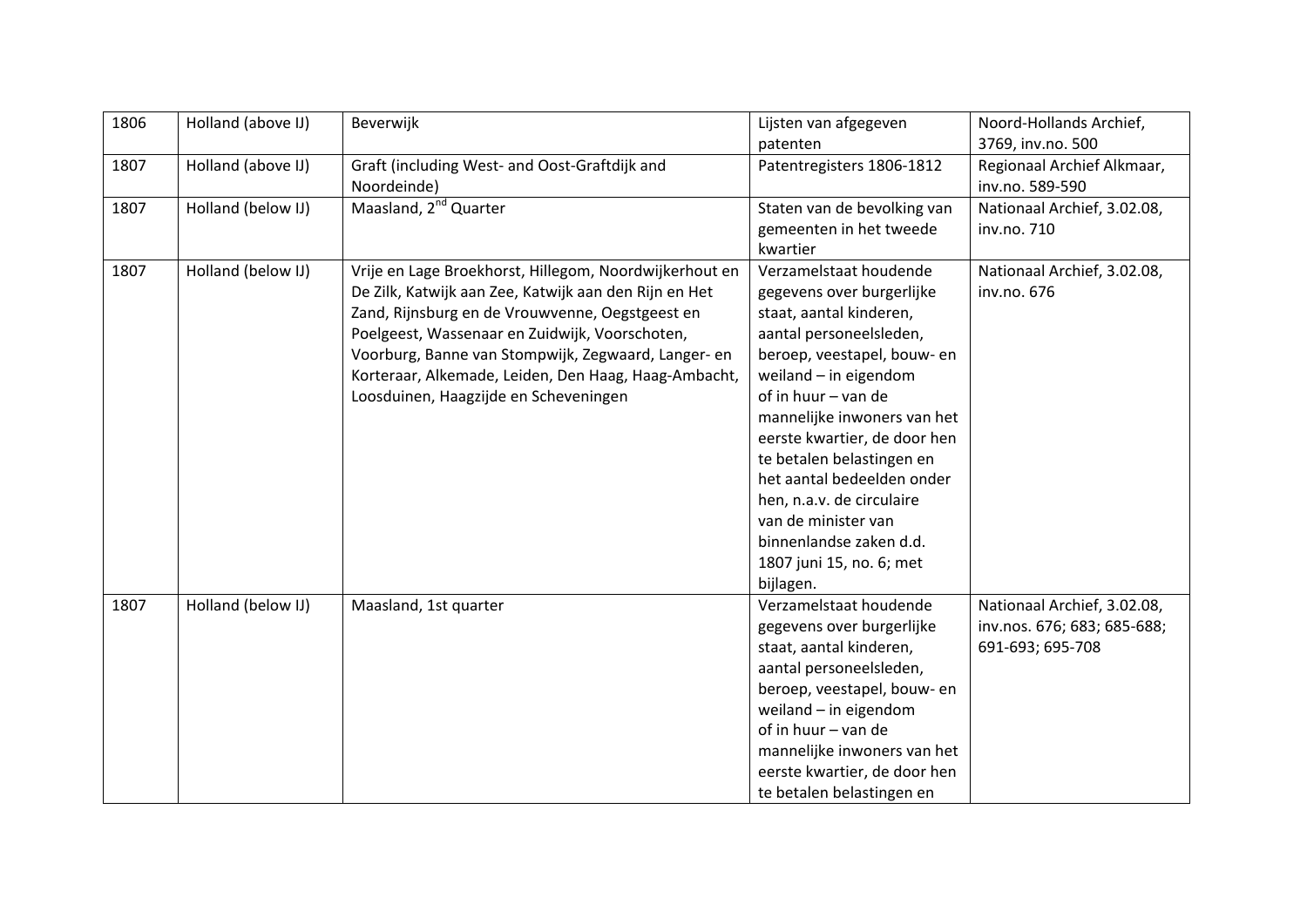|      |                    |                                                                                                                                                                                                              | het aantal bedeelden onder<br>hen, n.a.v. de circulaire<br>van de minister van<br>binnenlandse zaken d.d.<br>1807 juni 15, no. 6; met<br>bijlagen.                                                                                                                                                                     |                                                                                                                                                                                                     |
|------|--------------------|--------------------------------------------------------------------------------------------------------------------------------------------------------------------------------------------------------------|------------------------------------------------------------------------------------------------------------------------------------------------------------------------------------------------------------------------------------------------------------------------------------------------------------------------|-----------------------------------------------------------------------------------------------------------------------------------------------------------------------------------------------------|
| 1807 | Zeeland            | Middelburg, Vlissingen, Goes, Veere and Colijnsplaat                                                                                                                                                         | Tableau van den Staat en<br>Betrekkingen der In- en<br>Opgezetenen in de<br>onderscheidene Districten<br>van het Department<br>Zeeland, getrokken uit de<br>ingezonden Opgaven der<br>Gemeente Bestuuren, en<br>geformeerd ingevolge<br>Decreet van Zijne Majesteit<br>den Koning van Holland de<br>dato 28 Meij 1807. | Harten, 'Verzorging' (1971)                                                                                                                                                                         |
| 1808 | <b>Brabant</b>     | Den Bosch                                                                                                                                                                                                    | 'Volkstelling'                                                                                                                                                                                                                                                                                                         | Database created by Elise<br>van Nederveen Meerkerk                                                                                                                                                 |
| 1811 | Holland (above IJ) | Alkmaar, Edam, Monnikendam, Purmerend, Zaandam,<br>Westzaan, Koog aan de Zaan, Wormerveer, Zaandijk,<br>Krommenie, Assendelft, Oostzaan, Wormer, Jisp,<br>Oosthuizen, Middelie, Ransdorp, Broek in Waterland | <b>Registres Civiques</b>                                                                                                                                                                                                                                                                                              | Van der Woude,<br>Noorderkwartier (1972) pp.<br>646-7                                                                                                                                               |
| 1811 | Limburg            | Maastricht                                                                                                                                                                                                   | Cremerij accijns<br>[Register koffie en thee]                                                                                                                                                                                                                                                                          | Steegen, E. (2006).<br>"Eighteenth-century<br>Maastricht shopkeepers and<br>their hinterland customers."<br>in Buyers and sellers: retail<br>circuits and practices in<br>medieval and early modern |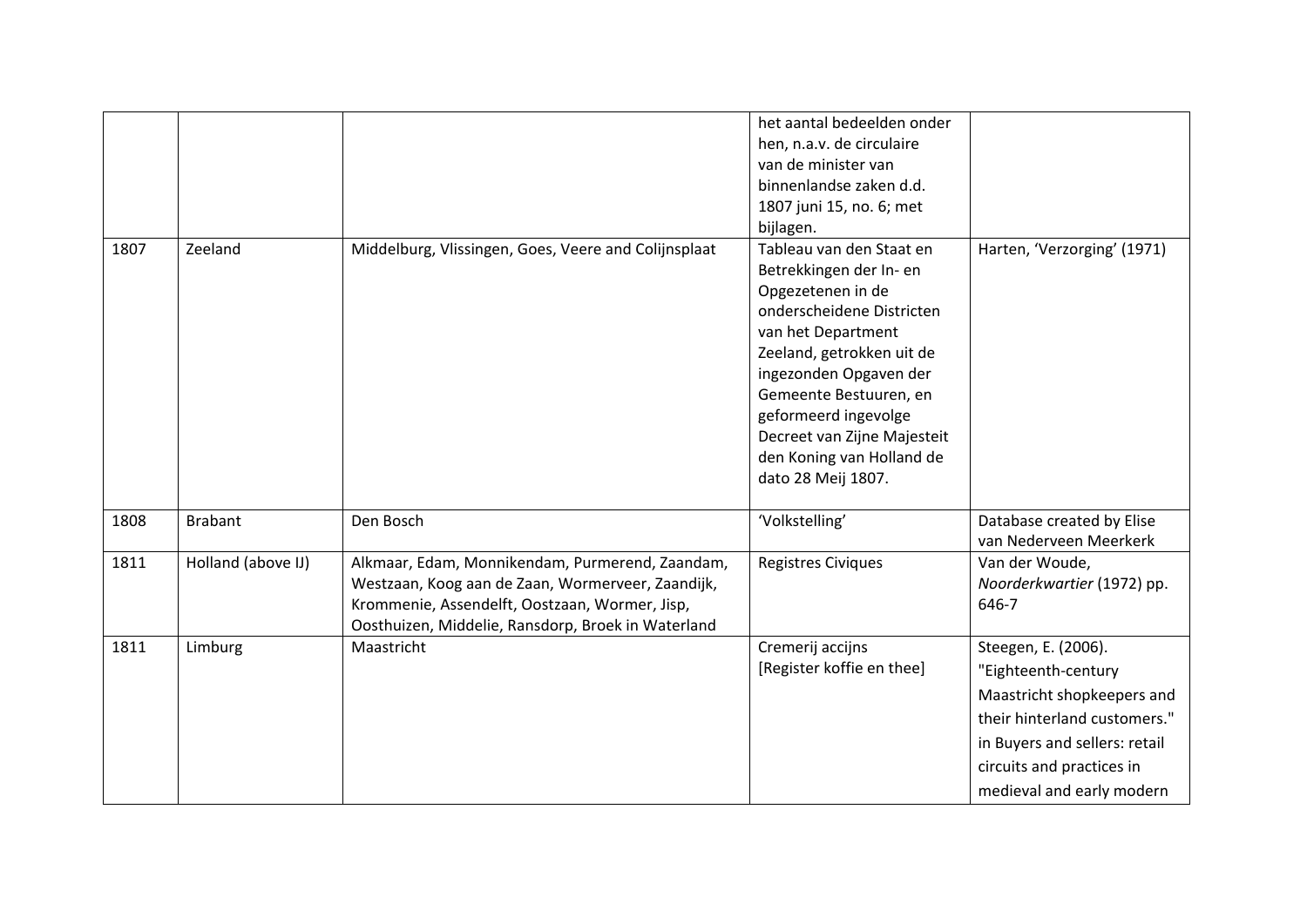|      |                    |                       |                              | Europe. Ed. B. Blondé, P.     |
|------|--------------------|-----------------------|------------------------------|-------------------------------|
|      |                    |                       |                              | Stabel, J. Stobart and I. Van |
|      |                    |                       |                              | Damme. Turnhout, Brepols:     |
|      |                    |                       |                              | 315-330, p. 318               |
|      |                    |                       |                              |                               |
| 1812 | Holland (above IJ) | Wormer                | Register van afgegeven       | Waterlands Archief, Archief   |
|      |                    |                       | patenten                     | van Wormer, inv.no. 309       |
| 1812 | Holland (above IJ) | Zwaag                 | Lijst van afgegeven patenten | West-Fries Archief, 0689,     |
|      |                    |                       |                              | inv.no. 168                   |
| 1813 | Holland (below IJ) | Capelle aan de IJssel | Patentbelasting 1812-1813    | Gemeentearchief               |
|      |                    |                       |                              | Rotterdam, 9, inv.no. 1221    |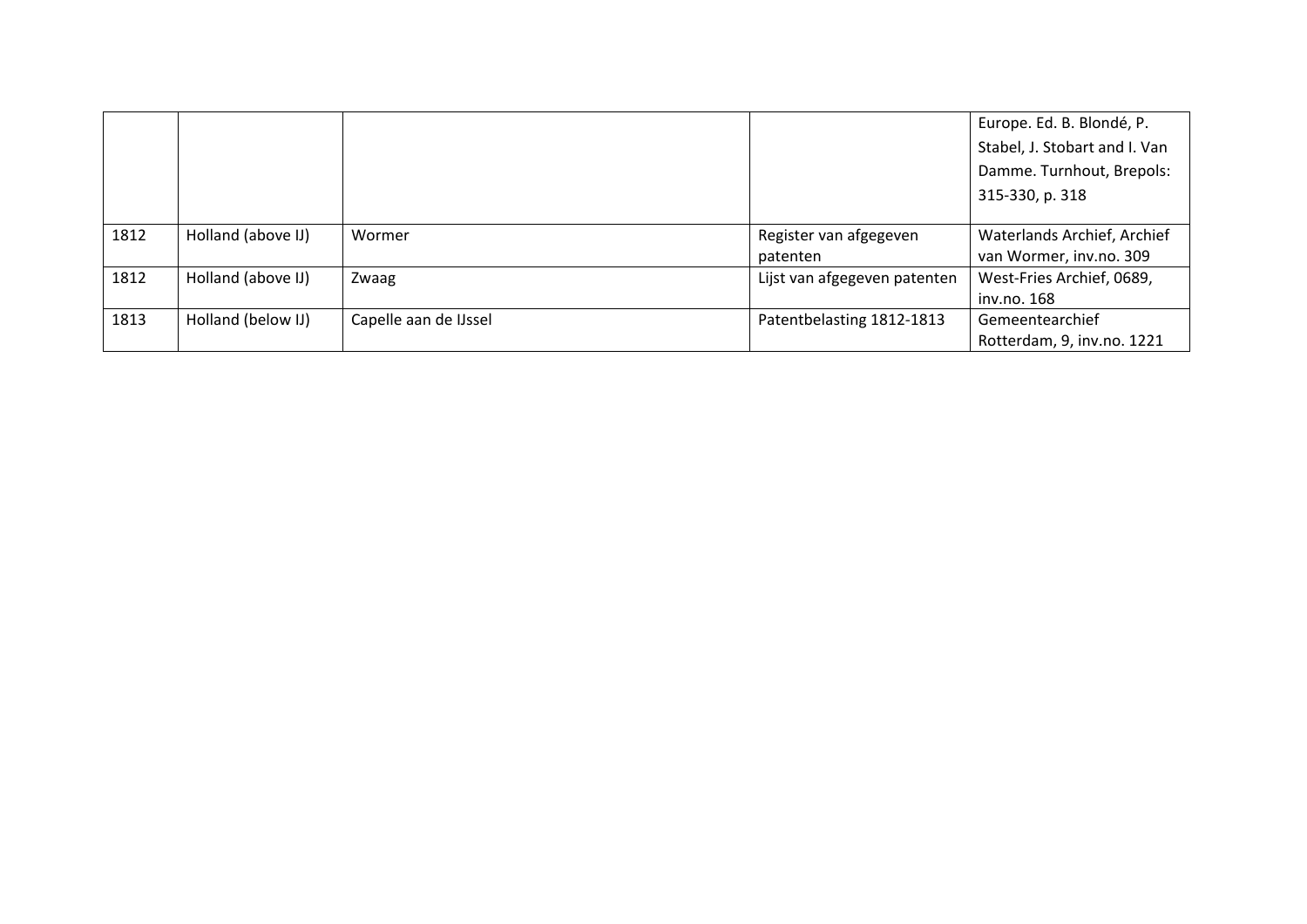|                          |         |        | Primary occupation not fully recorded, head's |        |         |                            |        |        |        | Primary occupation fully recorded, head's sex |         |                                   |        |        |         |  |  |
|--------------------------|---------|--------|-----------------------------------------------|--------|---------|----------------------------|--------|--------|--------|-----------------------------------------------|---------|-----------------------------------|--------|--------|---------|--|--|
| Variable                 |         |        | sex not fully recorded (n=959)                |        |         | not fully recorded (n=873) |        |        |        |                                               |         | Head's sex fully recorded (n=751) |        |        |         |  |  |
|                          | mean    | median | max                                           | min    | std dev | mean                       | median | max    | min    | std dev                                       | mean    | median                            | max    | min    | std dev |  |  |
| RR maximal all           | 7.88    | 1.68   | 112.38                                        | 0.00   | 13.23   | 6.48                       | 0.00   | 112.38 | 0.00   | 11.70                                         | 5.98    | 0.00                              | 112.38 | 0.00   | 11.18   |  |  |
| <b>RR</b> minimal all    | n/a     | n/a    | n/a                                           | n/a    | n/a     | 5.36                       | 0.00   | 82.95  | 0.00   | 9.81                                          | 4.95    | 0.00                              | 82.95  | 0.00   | 9.36    |  |  |
| Population               | 920.71  | 283    | 67000                                         | 51     | 3877.50 | 752.95                     | 259    | 67000  |        | 5 3214.49                                     | 668.46  | 216                               | 67000  | 5      | 3360.05 |  |  |
| Log of population        | 5.71    | 5.65   | 11.11                                         | 1.61   | 1.27    | 5.62                       | 5.57   | 11.11  | 1.61   | 1.22                                          | 5.46    | 5.38                              | 11.11l | 1.61   | 1.18    |  |  |
| Year                     | 1768.40 | 1749   | 1813                                          | 1673   | 32.02   | 764.75                     | 1749   | 1813   | 1673   | 31.11                                         | 1759.01 | 1749                              | 1813   | 1673   | 29.73   |  |  |
| Latitude                 | 491975  | 498048 | 601967                                        | 308864 | 77198   | 497033                     | 503905 | 601967 | 308864 | 78876                                         | 516145  | 520188                            | 601967 | 309449 | 62013   |  |  |
| Longitude                | 173462  | 184476 | 265320                                        | 54811  | 46211   | 181807                     | 188252 | 265320 | 58300  | 39092                                         | 184739  | 188817                            | 265320 | 70538  | 37748   |  |  |
| Female headship          | n/a     | n/a    | n/a                                           | n/a    | n/a     | n/a                        | n/a    | n/a    | n/a    | n/a                                           | 12.12   | 12.20                             | 37.14  | 0.00   | 7.45    |  |  |
| RR max N. Holland        | 27.52   | 24.10  | 84.07                                         | 0.00   | 20.36   | 27.52                      | 24.10  | 84.07  | 0.00   | 20.36                                         | 28.23   | 24.51                             | 84.07  | 0.00   | 22.70   |  |  |
| RR max S. Holland        | 17.99   | 15.91  | 92.59                                         | 0.00   | 16.83   | 13.12                      | 11.52  | 48.93  | 0.00   | 12.74                                         | 8.64    | 4.01                              | 33.80  | 0.00   | 10.16   |  |  |
| <b>RR max Friesland</b>  | 4.77    | 0.00   | 33.91                                         | 0.00   | 6.89    | 4.77                       | 0.00   | 33.91  | 0.00   | 6.89                                          | 4.77    | 0.00                              | 33.91  | 0.00   | 6.89    |  |  |
| <b>RR max Gelderland</b> | 13.55   | 0.00   | 112.38                                        | 0.00   | 13.55   | 5.25                       | 0.00   | 12.38  | 0.00   | 13.32                                         | 5.25    | 0.00                              | 112.38 | 0.00   | 13.32   |  |  |
| RR max Limburg           | 4.43    | 0.00   | 82.95                                         | 0.00   | 10.92   | 4.18                       | 0.00   | 82.95  | 0.00   | 4.18                                          | 8.86    | 4.02                              | 82.95  | 0.00   | 16.73   |  |  |
| <b>RR</b> max Overijssel | 3.60    | 0.00   | 41.51                                         | 0.00   | 7.90    | 3.60                       | 0.00   | 41.51  | 0.00   | 7.90                                          | 3.60    | 0.00                              | 41.51  | 0.00   | 7.90    |  |  |
| RR min N. Holland        | n/a     | n/a    | n/a                                           | n/a    | n/a     | 22.45                      | 20.21  | 77.22  | 0.00   | 17.60                                         | 20.98   | 4.63                              | 77.22  | 0.00   | 20.25   |  |  |
| RR min S. Holland        | n/a     | n/a    | n/a                                           | n/a    | n/a     | 9.26                       | 7.31   | 47.68  | 0.00   | 9.79                                          | 6.77    | 3.18                              | 28.09  | 0.00   | 7.91    |  |  |
| <b>RR min Friesland</b>  | n/a     | n/a    | n/a                                           | n/a    | n/a     | 4.20                       | 0.00   | 30.71  | 0.00   | 6.38                                          | 4.20    | 0.00                              | 30.71  | 0.00   | 6.38    |  |  |
| <b>RR min Gelderland</b> | n/a     | n/a    | n/a                                           | n/a    | n/a     | 3.35                       | 0.00   | 63.79  | 0.00   | 8.44                                          | 3.35    | 0.00                              | 63.79  | 0.00   | 8.44    |  |  |
| RR min Limburg           | n/a     | n/a    | n/a                                           | n/a    | n/a     | 4.12                       | 0.00   | 82.95  | 0.00   | 10.60                                         | 8.73    | 3.51                              | 82.95  | 0.00   | 16.76   |  |  |
| <b>RR</b> min Overijssel | n/a     | n/a    | n/a                                           | n/a    | n/a     | 3.29                       | 0.00   | 40.00  | 0.00   | 7.32                                          | 3.29    | 0.00                              | 40.00  | 0.00   | 7.32    |  |  |

#### **Table 1: Descriptive Statistics for Continuous Variables in Regressions**

#### **Notes:**

RR max = 'maximal' retail ratio measured as number of retailers (including multiple occupations) per 1,000 population.

RR min = 'minimal' retail ratio, measured as number of retailers (primary occupations only) per 1,000 population.

Latitude and longitude are measured in ArcGIS geographical coordinates; see text for equivalents in terms of degrees (°), minutes ('), and seconds ("). Female headship is measured as number of female household-heads per 100 households.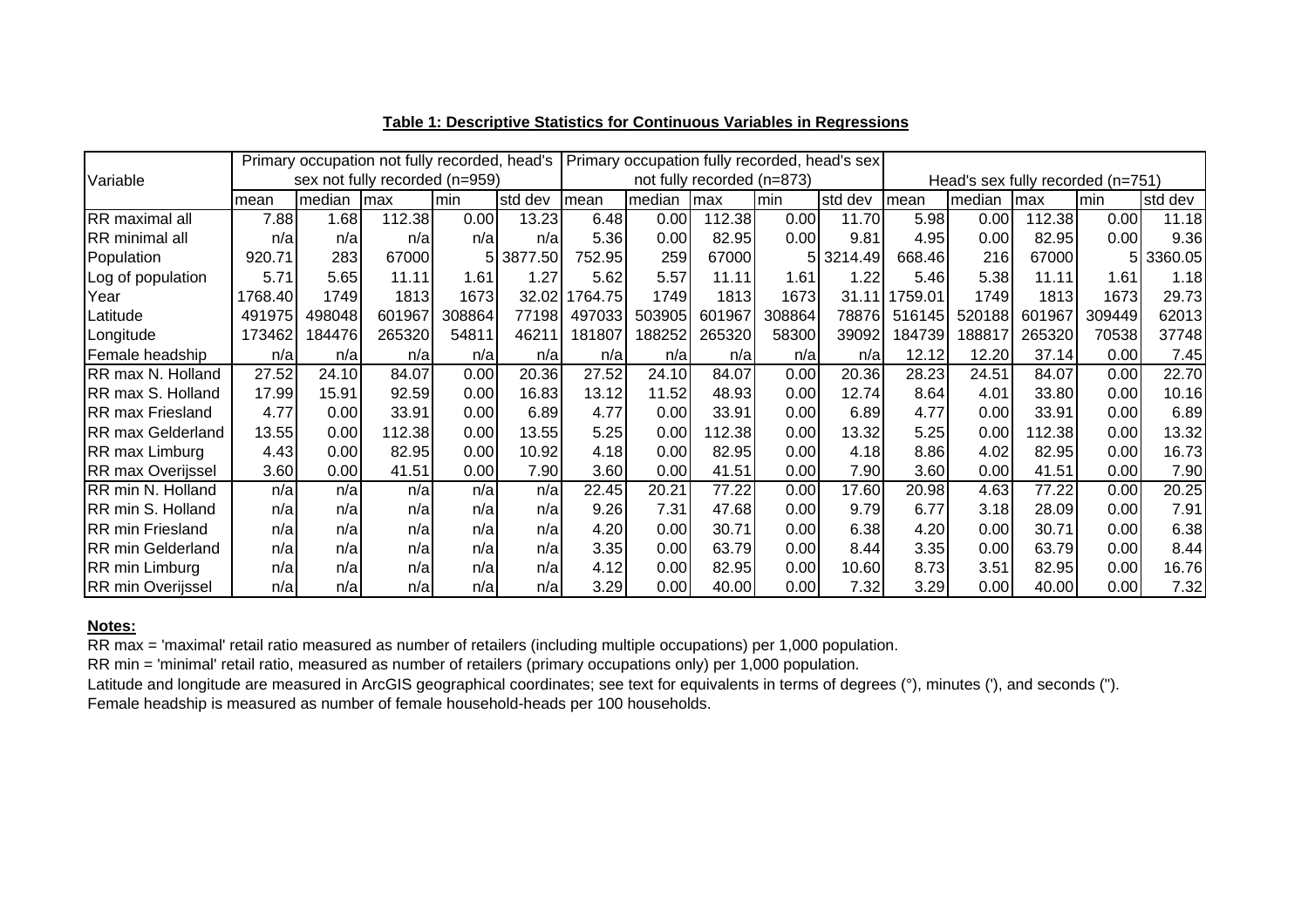## **Table 2: Descriptive Statistics for Categorical Variables in Regressions**

|               | Primary occupation not fully   |       | Primary occupation fully       |       |                           |       |  |
|---------------|--------------------------------|-------|--------------------------------|-------|---------------------------|-------|--|
|               | recorded, head's sex not fully |       | recorded, head's sex not fully |       |                           |       |  |
| Variable      | recorded                       |       | recorded                       |       | Head's sex fully recorded |       |  |
|               | no.                            | %     | no.                            | %     | no.                       | $\%$  |  |
| 1670s         | 45                             | 4.7   | 45                             | 5.2   | 45                        | 6.0   |  |
| 1740s         | 478                            | 49.8  | 476                            | 54.5  | 476                       | 63.4  |  |
| 1790s         | 298                            | 31.1  | 298                            | 34.1  | 215                       | 28.6  |  |
| 1800s         | 138                            | 14.4  | 54                             | 6.2   | 15                        | 2.0   |  |
| Friesland     | 355                            | 37.0  | 355                            | 40.7  | 355                       | 47.3  |  |
| Gelderland    | 103                            | 10.7  | 102                            | 11.7  | 102                       | 13.6  |  |
| Limburg       | 118                            | 12.3  | 117                            | 13.4  | 33                        | 4.4   |  |
| Overijssel    | 181                            | 18.9  | 181                            | 20.7  | 181                       | 24.1  |  |
| North Holland | 51                             | 5.3   | 51                             | 5.8   | 32                        | 4.3   |  |
| South Holland | 151                            | 15.7  | 67                             | 7.7   | 48                        | 6.4   |  |
| Retail guild  | 22                             | 2.3   | 19                             | 2.2   | 14                        | 1.9   |  |
| IN.           | 959                            | 100.0 | 873                            | 100.0 | 751                       | 100.0 |  |

**Notes:**

 $\overline{1670s}$  = 1673-1680.

 $1740s = 1735 - 1749.$ 

1790s = 1795-1797. 1800s = 1803-1813.

Retail guild: 1=present; 0=absent.

For the reasons discussed in the text, the regressions exclude 3 observations for Brabant (the same town in 1742, 1775, and 1808), and 5 observations for Zeeland (5 different towns in 1807).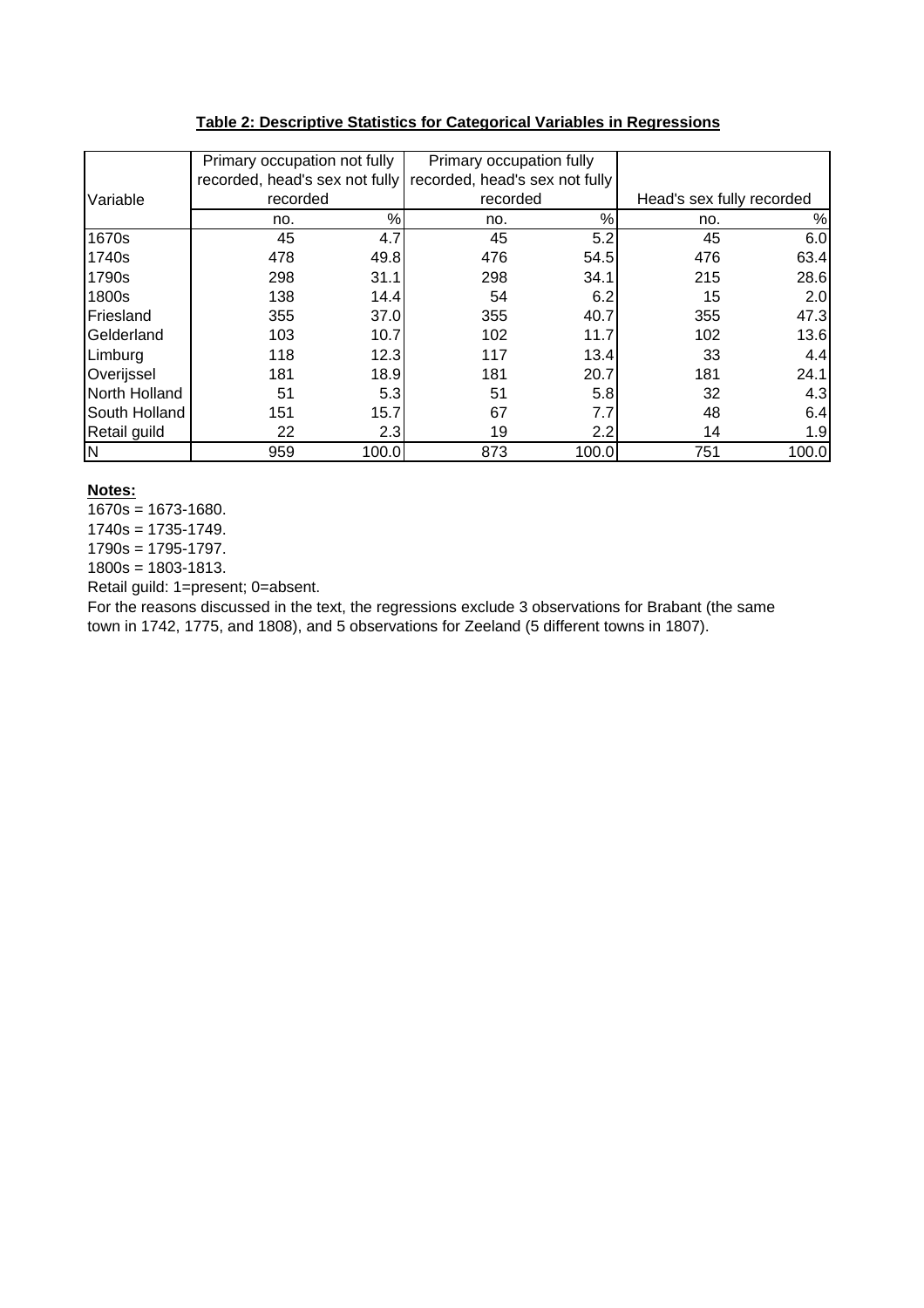**Table 3: Determinants of 'Maximal' Retail Ratio (Including Multiple Occupations), Dutch Localities, 1673-1813, by Province**

| Variable           |                        | Regression 1         |                        | Regresson 2            |                        | Regression 3     |                        | Regression 4 |  |
|--------------------|------------------------|----------------------|------------------------|------------------------|------------------------|------------------|------------------------|--------------|--|
|                    |                        | Primary occupation   |                        |                        |                        |                  |                        |              |  |
|                    |                        | not fully recorded,  |                        | Primary occupation     |                        |                  |                        |              |  |
|                    |                        | head's sex not fully |                        | fully recorded, head's |                        | Head's sex fully | Head's sex assumed     |              |  |
|                    |                        | recorded             |                        | sex not fully recorded |                        | recorded         | not fully recorded     |              |  |
|                    | $(n=959)$              |                      |                        | $(n=873)$              | $(n=751)$              |                  |                        | $(n=751)$    |  |
|                    | coefficient marg. eff. |                      | coefficient marg. eff. |                        | coefficient marg. eff. |                  | coefficient marg. eff. |              |  |
|                    | (std err.)             | (std err.)           | (std err.)             | (std err.)             | (std err.)             | (std err.)       | (std err.)             | (std err.)   |  |
| Log pop Friesl.,   | $10.187***$            | 4.859***             | 9.735***               | 4.225***               | 8.870***               | $3.629***$       | $9.741***$             | $4.015***$   |  |
| Gelderl., Limb.    | (1.025)                | (0.386)              | (1.086)                | (0.358)                | (1.105)                | (0.349)          | (1.153)                | (0.357)      |  |
| Log pop            | $13.849***$            | $6.606***$           | 13.473***              | $5.847***$             | 12.322***              | $5.042***$       | 13.431***              | $5.537***$   |  |
| Overijssel         | (1.622)                | (0.689)              | (1.642)                | (0.616)                | (1.604)                | (0.555)          | (1.703)                | (0.598)      |  |
| Log pop            | 4.094***               | $1.953***$           | $5.304***$             | 2.302***               | 6.539***               | 2.676***         | 6.366***               | 2.624***     |  |
| South Holland      | (1.242)                | (0.589)              | (1.093)                | (0.449)                | (1.372)                | (0.523)          | (1.400)                | (0.543)      |  |
| Log pop            | $-2.630$               | $-1.254$             | $-2.580$               | $-1.120$               | $-1.973$               | $-0.807$         | $-0.850$               | $-0.350$     |  |
| North Holland      | (2.194)                | (1.055)              | (2.184)                | (0.960)                | (2.953)                | (1.215)          | (3.046)                | (1.259)      |  |
| 1670s              | $-20.122***$           | $-5.460***$          | $-18.929***$           | $-4.520***$            | $-23.277***$           | $-4.472***$      | $-20.304***$           | $-4.377***$  |  |
|                    | (3.294)                | (0.462)              | (3.903)                | (0.433)                | (4.995)                | (0.400)          | (4.866)                | (0.473)      |  |
| 1740s              | $-7.490$               | $-3.572$             | $-7.576$               | $-3.365$               | $-19.364**$            | $-9.384**$       | $-15.018*$             | $-7.055$     |  |
|                    | (4.966)                | (2.377)              | (5.036)                | (2.301)                | (8.565)                | (4.776)          | (8.560)                | (4.526)      |  |
| 1790s              | $-10.862$              | $-4.622*$            | $-11.571$              | $-4.477*$              | $-20.674*$             | $-6.358**$       | $-21.841*$             | $-6.721**$   |  |
|                    | (6.914)                | (2.624)              | (7.339)                | (2.546)                | (11.823)               | (2.816)          | (12.490)               | (2.961)      |  |
| Gelderland         | $-1.437$               | $-0.664$             | $-1.355$               | $-0.569$               | $-0.729$               | $-0.293$         | $-1.394$               | $-0.555$     |  |
|                    | (2.300)                | (1.035)              | (2.245)                | (0.917)                | (2.200)                | (0.873)          | (2.254)                | (0.874)      |  |
| Limburg            | $-8.391$               | $-3.332$             | $-7.231$               | $-2.630$               | 0.336                  | 0.139            | 6.314                  | 3.112        |  |
|                    | (6.857)                | (2.196)              | (7.869)                | (2.339)                | (9.168)                | (3.830)          | (9.727)                | (5.569)      |  |
| Overijssel         | $-28.821**$            | $-8.290***$          | $-28.078**$            | $-7.331***$            | $-26.714**$            | $-7.039***$      | $-24.913*$             | $-6.825***$  |  |
|                    | (11.455)               | (1.896)              | (12.254)               | (1.956)                | (12.844)               | (2.278)          | (13.580)               | (2.529)      |  |
| South Holland      | 43.725***              | 33.006***            | 32.038***              | $23.775***$            | 6.963                  | 3.455            | 16.965                 | 10.386       |  |
|                    | (12.012)               | (10.328)             | (10.628)               | (9.730)                | (14.484)               | (8.441)          | (14.301)               | (11.255)     |  |
| North Holland      | 100.421***             | $90.697***$          | $96.851***$            | 86.279***              | 87.704***              | 78.074***        | 87.340***              | 77.632***    |  |
|                    | (14.774)               | (14.088)             | (14.592)               | (13.778)               | (18.400)               | (17.735)         | (18.829)               | (18.177)     |  |
| Retail guild       | $-2.471$               | $-1.104$             | $-4.424$               | $-1.668$               | $-6.551$               | $-2.128*$        | $-5.453$               | $-1.868$     |  |
|                    | (3.552)                | (1.467)              | (3.913)                | (1.240)                | (5.113)                | (1.237)          | (5.283)                | (1.440)      |  |
| Female headshipn/a |                        | n/a                  | n/a                    | n/a                    | $0.485***$             | $0.198***$       | n/a                    | n/a          |  |
|                    | n/a                    | n/a                  | n/a                    | n/a                    | (0.127)                | (0.050)          | n/a                    | n/a          |  |
| Constant           | $-49.811***$           |                      | $-46.661***$           |                        | $-36.518***$           |                  | $-39.180***$           |              |  |
|                    | (7.913)                |                      | (8.366)                |                        | (10.840)               |                  | (11.051)               |              |  |
| Pseudo R-sq        | 0.1117                 |                      | 0.1132                 |                        | 0.1173                 |                  | 0.1106                 |              |  |

# **Notes:**

Variable definitions as in Tables 1 and 2.

Tobit regressions. Standard errors in parentheses.

\* significant at 10%; \*\* significant at 5%; \*\*\* significant at 1%.

Marginal effect is effect on the mean value of the dependent variable conditional on the dependent variable being either strictly positive or zero. For dummy variables, marginal effect (dy/dx) is for discrete change of dummy variable from 0 to 1.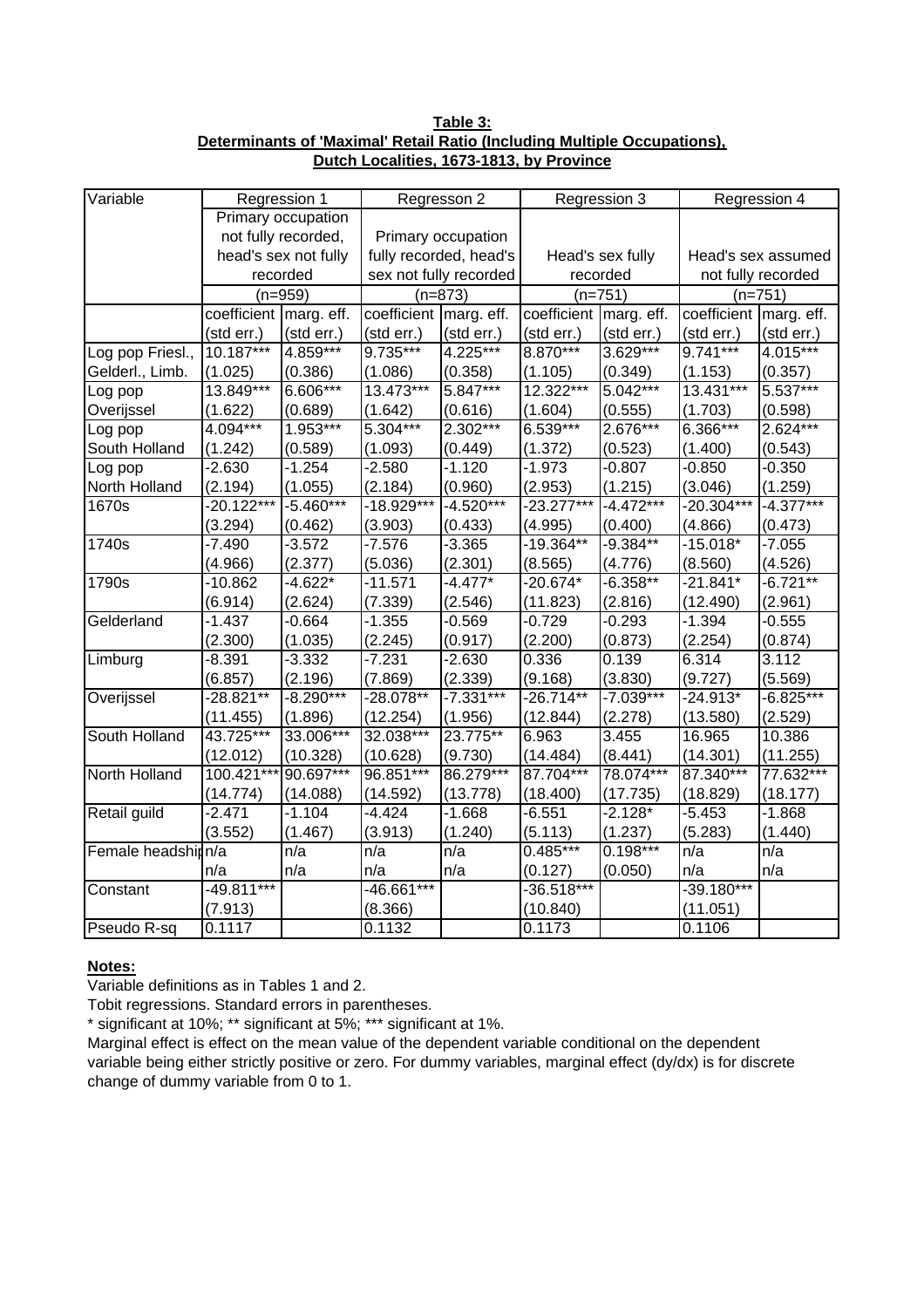**Table 4: Determinants of 'Minimal' Retail Ratio (Including Primary Occupations Only), Dutch Localities, 1673-1813, by Province**

| Variable            |              | Regresson 1                   |              | Regression 2              | Regression 3                 |             |  |
|---------------------|--------------|-------------------------------|--------------|---------------------------|------------------------------|-------------|--|
|                     |              |                               |              |                           |                              |             |  |
|                     |              | Primary occupation recorded,  |              |                           | Head's sex assumed not fully |             |  |
|                     |              | head's sex not fully recorded |              | Head's sex fully recorded |                              | recorded    |  |
|                     |              | $(n=873)$                     |              | $(n=751)$                 | $(n=751)$                    |             |  |
|                     | coefficient  | marg. eff.                    | coefficient  | marg. eff.                | coefficient                  | marg. eff.  |  |
|                     | (std err.)   | (std err.)                    | (std err.)   | (std err.)                | (std err.)                   | (std err.)  |  |
| Log pop Friesl.,    | $9.133***$   | $3.637***$                    | $8.557***$   | $3.176***$                | $9.229***$                   | $3.437***$  |  |
| Gelderl., Limb.     | (0.846)      | (0.265)                       | (0.880)      | (0.261)                   | (0.868)                      | (0.257)     |  |
| Log pop             | 12.701***    | $5.507***$                    | $11.911***$  | $4.421***$                | $12.679***$                  | 4.722***    |  |
| Overijssel          | (1.468)      | (0.521)                       | (1.458)      | (0.477)                   | (1.483)                      | (0.494)     |  |
| Log pop             | $5.263***$   | $2.096***$                    | $6.017***$   | $2.233***$                | $5.897***$                   | 2.196***    |  |
| South Holland       | (1.014)      | (0.391)                       | (1.277)      | (0.458)                   | (1.321)                      | (0.478)     |  |
| Log pop             | 0.159        | 0.063                         | 0.513        | 0.190                     | 1.273                        | 0.474       |  |
| North Holland       | (2.146)      | (0.854)                       | (2.871)      | (1.064)                   | (2.930)                      | (1.088)     |  |
| 1670s               | $-11.780***$ | $-3.023***$                   | $-15.304***$ | $-3.153***$               | $-13.291***$                 | $-2.989***$ |  |
|                     | (3.595)      | (0.521)                       | (4.413)      | (0.426)                   | (4.291)                      | (0.507)     |  |
| 1740s               | $-10.111**$  | $-4.191**$                    | $-18.553**$  | $-8.410**$                | $-15.571***$                 | $-6.857*$   |  |
|                     | (4.213)      | (1.841)                       | (7.545)      | (4.058)                   | (7.524)                      | (3.849)     |  |
| 1790s               | $-9.539*$    | $-3.395*$                     | $-15.873$    | $-4.546**$                | $-16.617$                    | $-4.743**$  |  |
|                     | (5.589)      | (1.798)                       | (9.854)      | (2.238)                   | (10.254)                     | (2.310)     |  |
| Gelderland          | $-4.789***$  | $-1.648***$                   | $-4.311**$   | $-1.402***$               | $-4.861***$                  | $-1.563***$ |  |
|                     | (1.796)      | (0.528)                       | (1.785)      | (0.508)                   | (1.807)                      | (0.498)     |  |
| Limburg             | $-10.076*$   | $-2.980**$                    | $-2.556$     | $-0.860$                  | 1.418                        | 0.556       |  |
|                     | (5.972)      | (1.242)                       | (7.307)      | (2.217)                   | (7.580)                      | (3.119)     |  |
| Overijssel          | $-30.851***$ | $-6.690***$                   | $-30.125***$ | $-6.634***$               | $-28.560**$                  | $-6.440***$ |  |
|                     | (10.720)     | (1.474)                       | (11.186)     | (1.753)                   | (11.639)                     | (1.835)     |  |
| South Holland       | $19.485**$   | 12.489                        | 3.221        | 1.336                     | 10.530                       | 5.428       |  |
|                     | (9.603)      | (7.996)                       | (13.546)     | (6.217)                   | (13.435)                     | (8.802)     |  |
| North Holland       | 68.062***    | 58.623***                     | 62.277***    | $53.258***$               | 62.491***                    | 53.395***   |  |
|                     | (14.441)     | (13.695)                      | (17.924)     | (17.331)                  | (18.250)                     | (17.655)    |  |
| Retail guild        | $-2.735$     | $-0.982$                      | $-3.842$     | $-1.218$                  | $-3.134$                     | $-1.029$    |  |
|                     | (3.649)      | (1.161)                       | (4.771)      | (1.255)                   | (4.956)                      | (1.408)     |  |
| Female headship n/a |              | n/a                           | 0.328***     | $0.122***$                | n/a                          | n/a         |  |
|                     | n/a          | n/a                           | (0.100)      | (0.038)                   | n/a                          | n/a         |  |
| Constant            | $-41.201***$ |                               | $-33.956***$ |                           | $-36.259***$                 |             |  |
|                     | (6.738)      |                               | (9.143)      |                           | (9.148)                      |             |  |
| Pseudo R-sq         | 0.1193       |                               | 0.1216       |                           | 0.1178                       |             |  |

## **Notes:**

As for Table 3.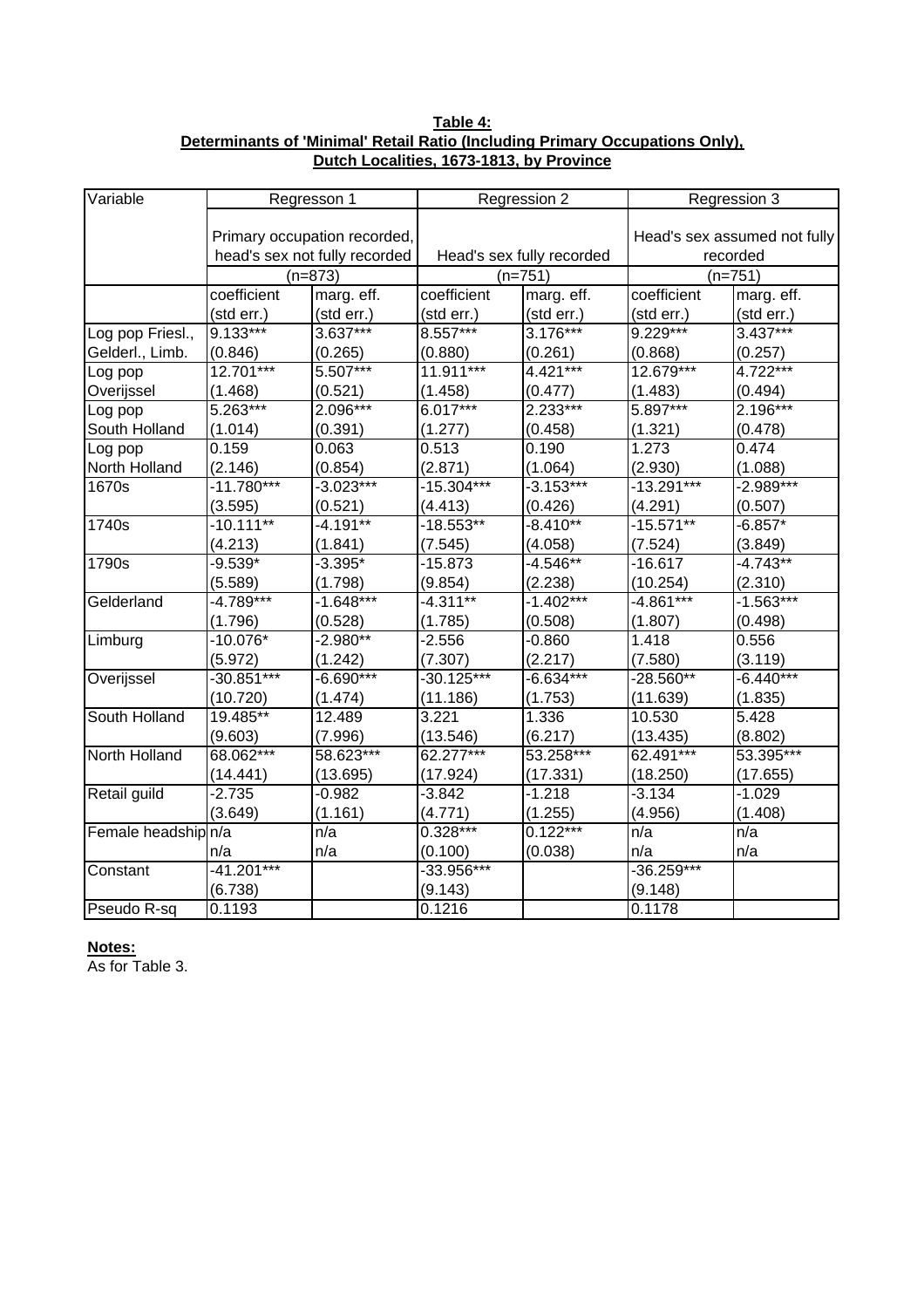|               |             | Population = $100$ (20th    |       |                  | Population = $200$ (39th    |       | Population = $500$ (67th |                                                         |       |                  | Population = $750$ (77th |       | Population = $1000$ (84th |                             |       |
|---------------|-------------|-----------------------------|-------|------------------|-----------------------------|-------|--------------------------|---------------------------------------------------------|-------|------------------|--------------------------|-------|---------------------------|-----------------------------|-------|
| Province      | percentile) |                             |       | percentile)      |                             |       | percentile)              |                                                         |       |                  | percentile)              |       | percentile)               |                             |       |
|               | Predict-    |                             |       | <b>Predict-I</b> |                             |       | Predict-                 |                                                         |       | <b>Predict-I</b> |                          |       | <b>Predict-</b>           |                             |       |
|               |             | ed value 95% Conf. Interval |       |                  | ed value 95% Conf. Interval |       |                          | ed value 95% Conf. Interval ed value 95% Conf. Interval |       |                  |                          |       |                           | ed value 95% Conf. Interval |       |
| North Holland | 30.53       | 20.63                       | 40.43 | 28.75            | 21.14                       | 36.36 | 26.43                    | 20.80                                                   | 32.06 | 25.42            | 19.99                    | 30.84 | 24.70                     | 19.12                       | 30.28 |
| South Holland | 8.72        | 2.04                        | 15.41 | 10.58            | 3.92                        | 17.24 | 13.32                    | 6.76                                                    | 19.87 | 14.62            | 8.08                     | 21.16 | 15.57                     | 9.02                        | 22.13 |
| Friesland     | 2.12        | 0.82                        | 3.43  | 4.34             | 2.21                        | 6.47  | 9.18                     | 5.69                                                    | 12.67 | 12.02            | 7.86                     | 16.17 | 14.25                     | 9.61                        | 18.89 |
| Gelderland    | .80         | 0.36                        | 3.25  | 3.80             | 1.36                        | 6.23  | 8.29                     | 4.21                                                    | 12.37 | 10.99            | 6.13                     | 15.85 | 13.14                     | 7.7'                        | 18.56 |
| Limburg       | 0.75        | $-0.24$                     | .74   | .83              | $-0.12$                     | 3.78  | 4.73                     | 0.95                                                    | 8.51  | 6.70             | ⊦.99                     | 11.40 | 8.36                      | 3.00                        | 13.72 |
| Overijssel    | 0.45        | $-0.20$                     | ' 11. | .62              | $-0.14$                     | 3.38  | 5.78                     | .46                                                     | 10.11 | 8.90             | 3.20                     | 14.60 | 11.59                     | 4.92                        | 18.26 |

## **Table 5: Predicted Effect of Province on 'Maximal' Retail Ratio at Different Population Levels**

**Note:** Based on Table 3, Regression 1.

Assessed at the sample mean of all other independent variables and at the value of logpop corresponding to the given population size.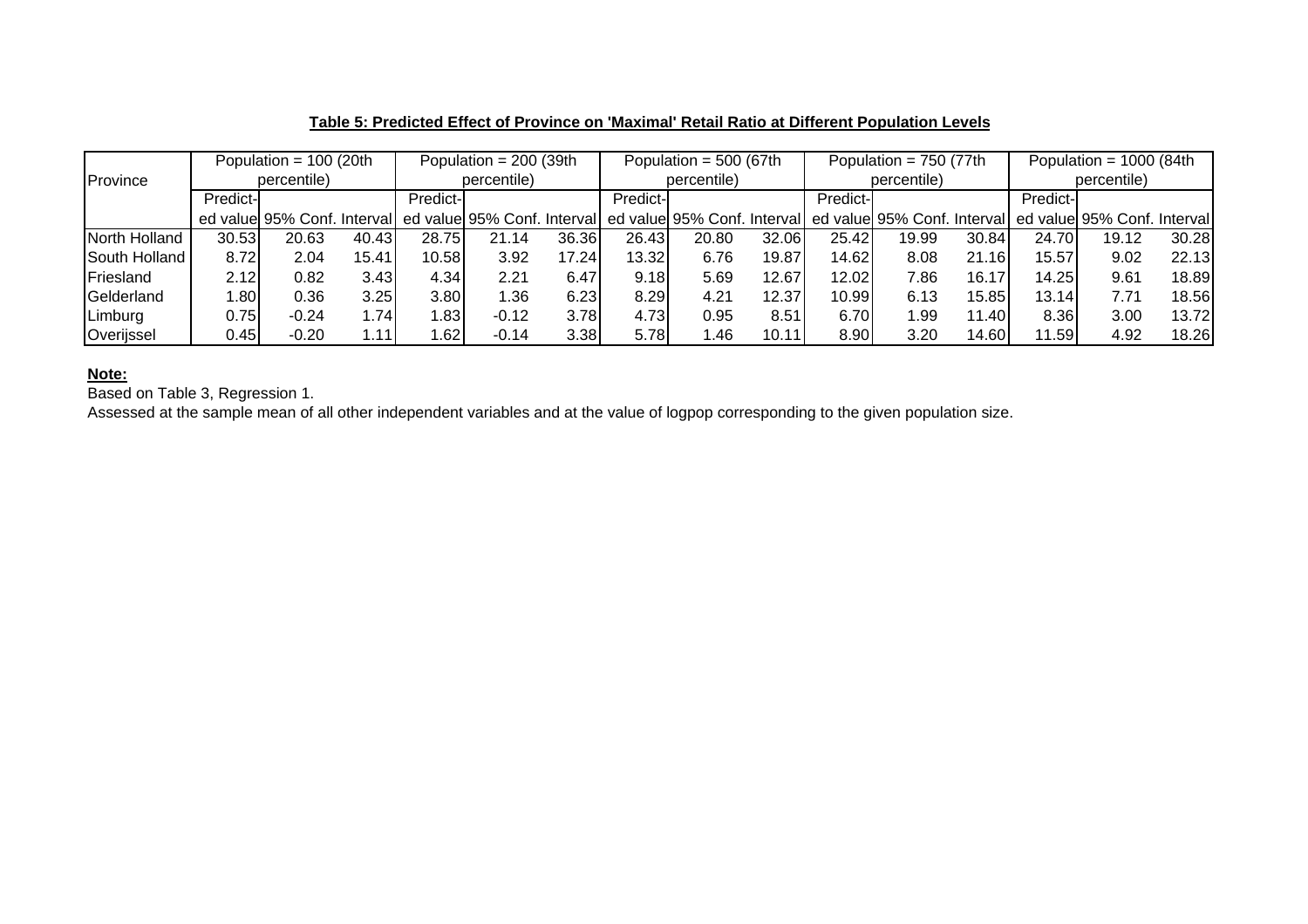|               |             | Population = $100$ (20th      |       | Population = $200$ (39th |                             |         | Population = $500$ (67th |                                                                                     |       |          | Population = $750$ (77th |       | Population = $1000$ (84th |       |       |
|---------------|-------------|-------------------------------|-------|--------------------------|-----------------------------|---------|--------------------------|-------------------------------------------------------------------------------------|-------|----------|--------------------------|-------|---------------------------|-------|-------|
| Province      | percentile) |                               |       | percentile)              |                             |         | percentile)              |                                                                                     |       |          | percentile)              |       | percentile)               |       |       |
|               | Predict-    |                               |       | Predict-                 |                             |         | Predict-                 |                                                                                     |       | Predict- |                          |       | Predict-                  |       |       |
|               |             | ed valuel 95% Conf. Intervall |       |                          | ed value 95% Conf. Interval |         |                          | ed value 95% Conf. Interval ed value 95% Conf. Interval ed value 95% Conf. Interval |       |          |                          |       |                           |       |       |
| North Holland | 18.58       | 9.57                          | 27.59 | 18.68                    | 11.88                       | 25.48   | 18.82                    | 14.10                                                                               | 23.54 | 18.88    | 14.43                    | 23.33 | 18.92                     | 14.33 | 23.51 |
| South Holland | 2.30        | $-0.59$                       | 5.19  | 3.56                     | $-0.06$                     | 7.18I   | 5.84                     | 1.33                                                                                | 10.35 | 7.08     | 2.21                     | 11.95 | 8.05                      | 2.94  | 13.15 |
| Friesland     | .86         | 0.64                          | 3.07  | 3.98                     | 1.96                        | 5.99    | 8.66                     | 5.44                                                                                | 11.88 | 11.39    | 7.64                     | 15.13 | 13.52                     | 9.41  | 17.63 |
| Gelderland    | 0.93        | 0.11                          | .75   | 2.27                     | 0.68                        | 3.86    | 5.71                     | 2.71                                                                                | 8.72  | 7.93     | 4.24                     | 11.63 | 9.75                      | 5.57  | 13.94 |
| Limburg       | 0.38        | $-0.17$                       | 0.94  | 1.09                     | $-0.20$                     | 2.38    | 3.29                     | 0.36                                                                                | 6.22  | 4.90     | 1.06                     | 8.73  | 6.30                      | 1.80  | 10.80 |
| Overijssel    | 0.17        | $-0.12$                       | 0.46  | 0.82                     | $-0.20$                     | ا 84. ا | 3.85                     | 0.73                                                                                | 6.96  | 6.42     | 2.10                     | 10.75 | 8.75                      | 3.56  | 13.94 |

## **Table 6: Predicted Effect of Province on 'Minimal' Retail Ratio at Different Population Levels**

**Note:** Based on Table 4, Regression 1.

Assessed at the sample mean of all other independent variables and at the value of logpop corresponding to the given population size.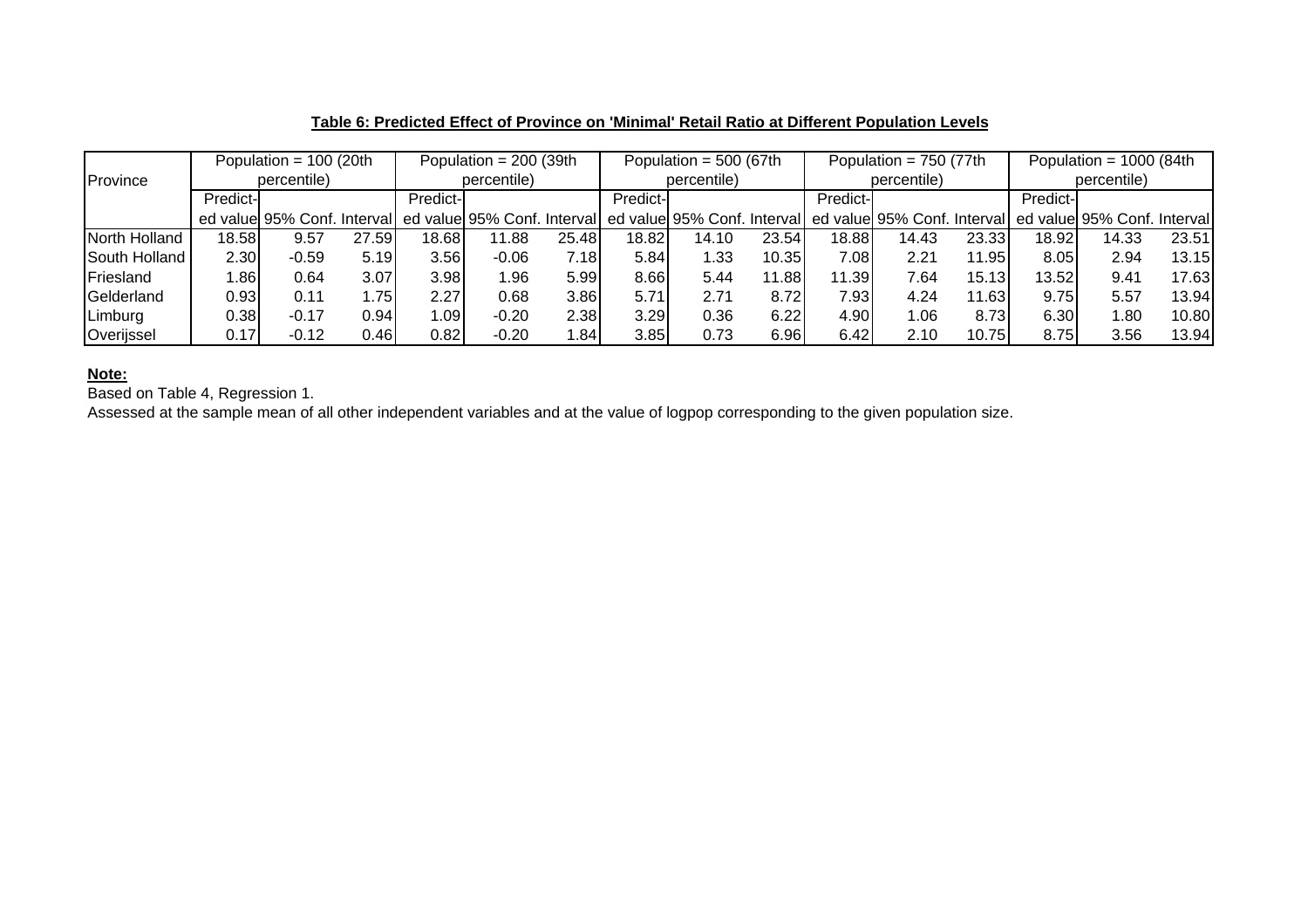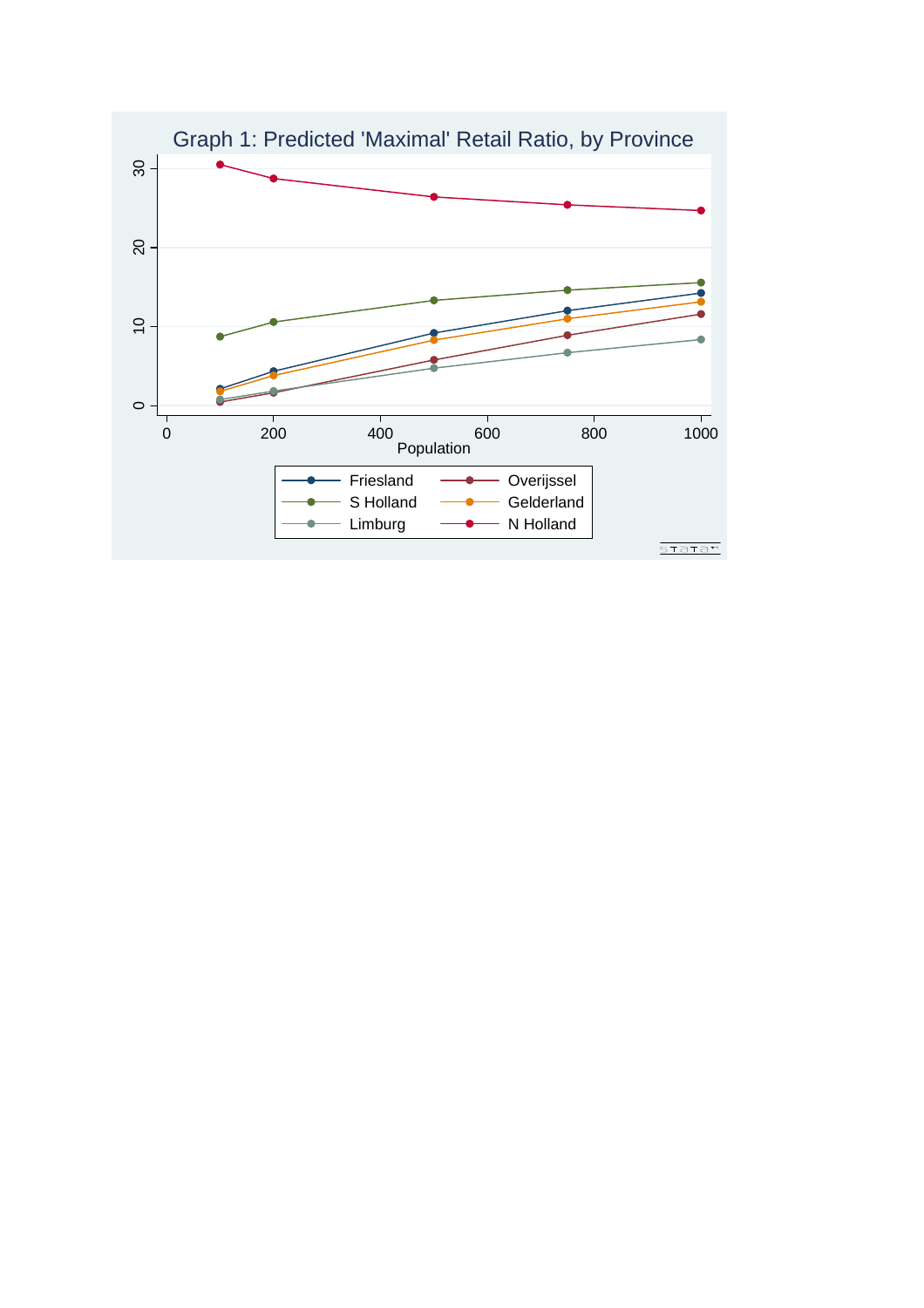